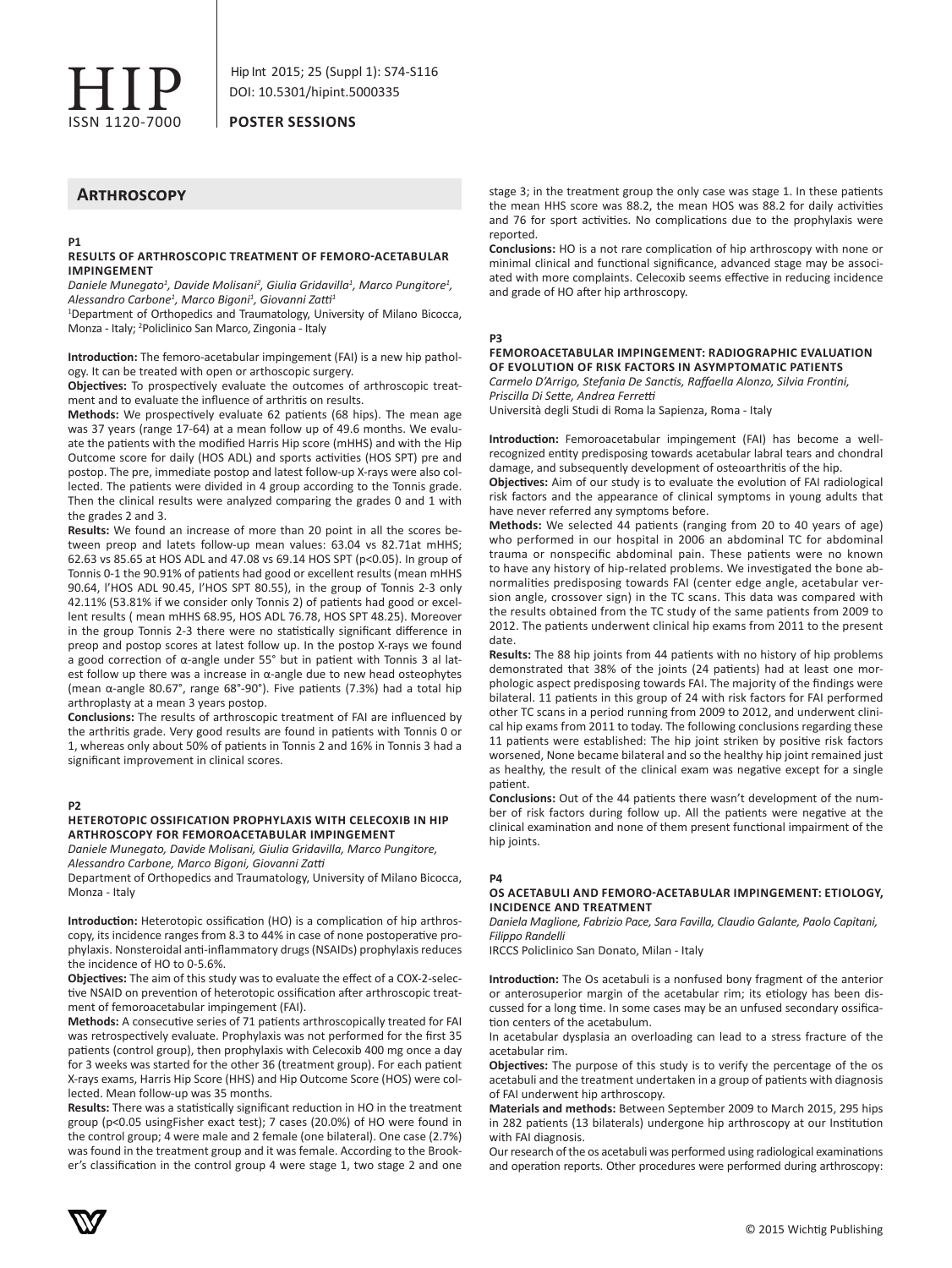debridment or repair of the labrum, femoral osteoplasty, acetabular rim trimming, microfractures, sinoviectomy, chondral flap stabilization.

**Results:** In 10 patients an os acetabuli was reported. All patients were male, had CAM or mixed FAI and the mean age was 30 years. In 9 patients detected os acetabuli were removed; one case presented a big os acetabuli so a stabilization with a 4 mm screw and washer was performed. All patients with diagnosis of os acetabuli had a lesion of the labrum; it was refixed with 2,3 mm reabsorbable anchors, even the one with the stabilization of the os acetabuli. In all patients a femoral osteoplasty was performed. In 5 cases microfractures were needed.

**Conclusions:** Os acetabuli is certainly associated with CAM type FAI and to male gender. Probably its etiology is microtraumatic. The removal seems to be the best treatment option in the majority of the patients. In some cases, when the bony fragment is too big to be removed and could lead to an instability of the hip, the best treatment option seems to be a stabilization to prevent a worsening of symptoms and instability.

# **P5**

# **HIP ARTHROSCOPY IN OBESE, A SUCCESSFUL COMBINATION?**

*Daniel Haverkamp, Niels Bech, Sjaak Kodde*

Slotervaart Center of Orthopedic Research and Education (SCORE), Amsterdam - The Netherlands

**Background and purpose:** Discussion persists about the outcome and results of hip arthroscopy in obese patients. Last few years hip arthroscopy gained popularity and it's questionable if obese patients can reach similar results after surgery compared with non-obese. To our knowledge is this the first systematic review of literature about hip arthroscopy and obesity.

**Methods:** We searched the Pubmed/Medline database for literature and included 2 studies which compared the outcome of hip arthroscopy between different BMI groups. We extracted and pooled the data. For continues data a weighted mean difference was calculated, for dichotomous variables a weighted odds ratio (OR) was calculated using Review Software Manager. Heterogeneity of the included studies was calculated using  $I<sup>2</sup>$ statistics.

**Results:** Data was extracted from 2 studies. In the Obese group there was significant more conversion to total hip replacement or resurfacing hip replacement (OR = 2,21, 95% CI 1,07-4,56) and more re-arthroscopy (OR = 4,68, 95% CI 1,41-15,45). Any reoperation occurred more often in the obese group (OR = 2,87, 95% CI 1,53-5,38). In the Non Arthritic Hip Score (NAHS) obese scored lower than the non-Obese group (10,9 (-14,6-7.1)). For the modified Harris Hip Score the score is -6,6, according to the MCID this difference is clinically relevant.

**Conclusions:** Regarding a higher chance of needing a re-operation and lower subjective outcome scores obesity appears to have a negative influence on the outcome of hip arthroscopy.

#### **P6**

# **IS THERE ANY BENEFIT WITH HIP ARTHROSCOPY IN TÖNNIS 2 HIP CASES? RESULTS OF 3 YEARS EXPERIENCE**

*João Esteves, Pedro Simas, João Protásio, Ricardo Ferreira, David Pinto, Mário Tapadinhas*

Department of Orthopedics and Traumatology, Almada - Portugal

**Introduction:** About five decades ago, Murray speculated that there might be a relationship between and a subtle abnormality of the femoral neck, which he called "tilt deformity". Later, Solomon and Harris described it as "pistol grip" deformity. The concept of femoroacetabular conflict is in clinical use since 1996 and it has long been speculated about its influence in the etiology of primary/idiopathic hip osteoarthritis. These lesions are radiographically classified after Tonnis and according to the decrease of the joint line. Bearing this in consideration Tonnis 0 and 1 are considered stages pre-arthrosis and Tonnis 2 arthrosis injury. Literature is peremptory in referring that the conservative surgery in this stadium (Tonnis 2) does not deliver good results. However, with the growth of hip arthroscopy and its role in minimum invasive treatment of this pathology, the question is if it won't be beneficial for the patient to treat symptoms, improving hip mobility with a low morbidity technique, rapid recovery even if there is no interference in the progression towards the hip osteoarthritis.

**Objectives:** Present the clinical results of patients with Tonnis 2 hip after being submitted to arthroscopic treatment with out-inside technique and try to predict the evolution and progression of that kind of lesion to hip osteoarthritis.

**Methods:** From May 2011 to May 2014 (3 years), the senior author operated on 15 patients with Tonnis 2 hips. The exclusion criteria were defined as: procedure performed by another surgeon, loss to follow-up, hips classified in Tonnis 0, 1 or 3. All patients underwent a surgical treatment following the out-inside arthroscopic technique. The procedures included the osteocondroplasty of the femoral head and acetabular rim, the repair of the labrum ruptures through reinsertion with anchors or regularization/labrum resection or osteochondral non-viable fragments. All patients were evaluated and submitted to clinical evaluation, radiologic and subjective satisfaction.

**Results:** The average age was 42.9 years (21-59 years). 7 patients were male and 8 female. The average follow-up was of 8.1 months (1-18 months). Labrum sutures were made with anchors in 7 cases (46.6 percent), femoroacetabular osteocondroplasty as an isolated act in 4 cases (33.3%), labrum debridement and/or resection in 3 cases (20%) and total hip arthroplasty conversion in the same surgical time in 1 case (6.6 percent).

**Conclusions:** Although the actual value of the impact of this conservative surgery at this stage of the disease is not yet established, it is permissible to think that in short medium term we may offer symptomatic relief and additional free time of arthroplasty to these patients. The authors conclude that the arthroscopic treatment on hips Tonnis 2 is beneficial because its results are substancial in symptomatic improvement and in gain of hip range of motion. It has very good or excellent results in 86.6% of patients in short/ medium term with a minimally invasive technique, with low morbidity. However, further investigation will be needed to developed in order to conclude the therapeutic validity of arthroscopy in these patients.

## **P7**

#### **ARTHROSCOPICALLY ASSISTED TREATMENT OF TIBIAL PLATEAU FRACTURES**

*Alexandra-Silvia Terinte, Adrian Emilian Badila, Radu Adrian Radulescu* Department of Orthopaedics and Trauma, Emergency University Hospital, Bucharest - Romania

**Introduction:** The arthroscope has long been recognized as a useful aid in the management of intraarticular fractures. The goal of surgical treatment of tibial plateau fractures is a perfect reduction of the articular surface secured with stable fixation.

**Objectives:** To asses the role of arthroscopy in the surgical treatment in tibial plateau fractures and to compare reductions obtained under arthroscopic control to those obtained under fluoroscopic control.

**Methods:** Between 2009 and 2014, in our department were treated 23 patients with tibial plateau fractures by reduction under arthroscopic control and osteosynthesis with screws ± washers. According to Schatzker classification there were: 8 patients with fractures of type I, 9 pacients with fractures of type II and 6 patients with fractures of type III. The average age at the moment of surgery was 44.5 years (range, 33-68). There were 7 women/16 men. The clinical results were compared to those of a similar group of 23 cases treated by reduction under fluoroscopic control and screw osteosynthesis. The average period of follow-up was 2.2 years (range, 1.2 years-3.2 years).

**Results:** At one year postoperatively the average HSS Knee Score was 92 in the arthroscopy group and 89 in the fluoroscopy group. During arthroscopy, 4 meniscus tears were observed and partial meniscectomy was performed. There were no intraoperative or postoperative complications in either group. Radiological postoperative controls showed a better positioning of the screws in the fluoroscopic group.

**Conclusions:** At one year post surgery, the results of the 2 techniques were similar. The advantages of arthroscopy are lavage and removal of hematoma, treatment of concomitant soft tissue injuries to ligaments/ meniscus and a better visualization of the articular surface and this way a better control of reduction. A combination of arthroscopic and fluoroscopic control should be the optimal solution, but this association is sometimes difficult to manage.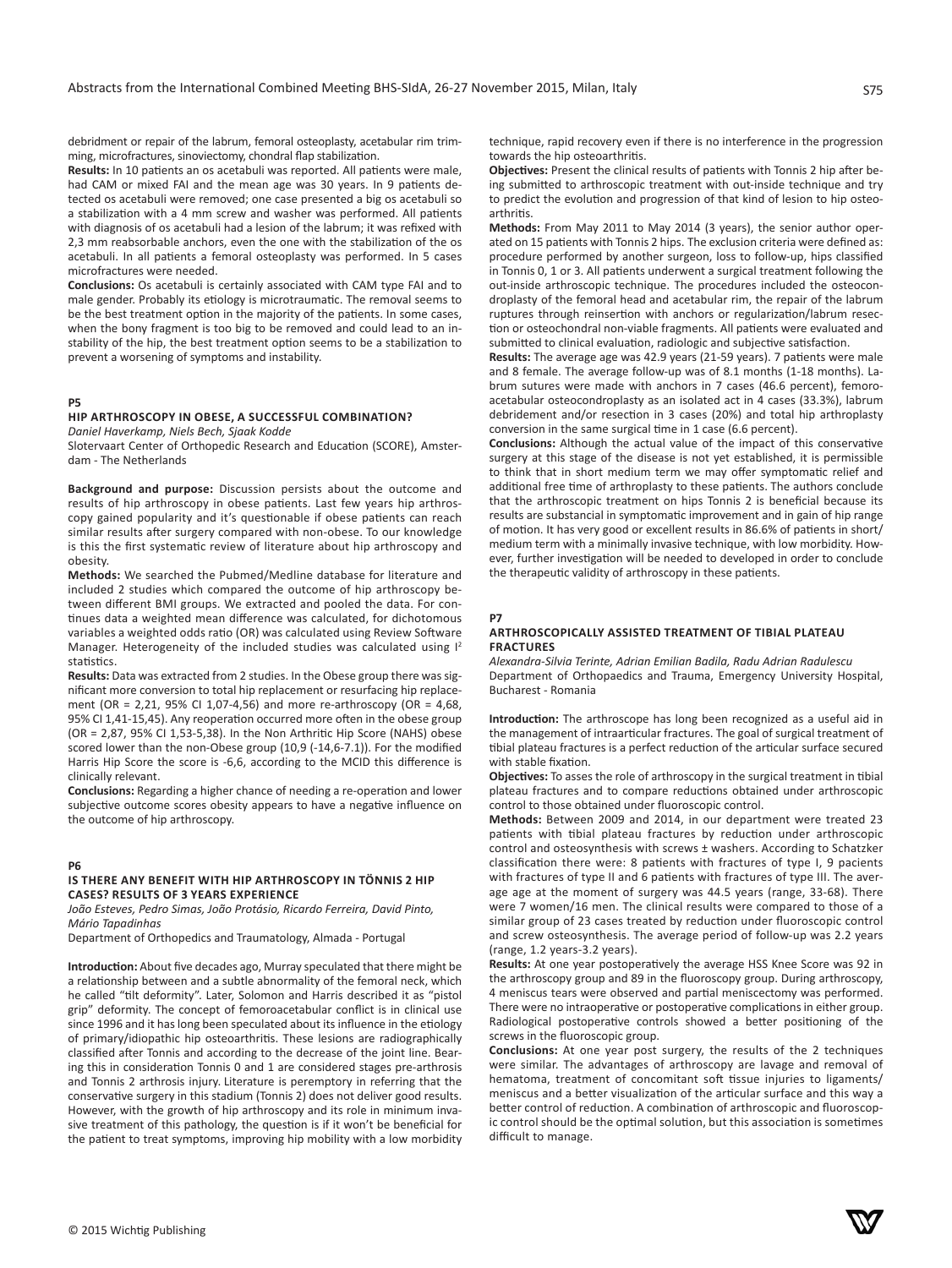# **Primary Conservative Surgery**

#### **P8**

# **RE-ORIENTATION ROTATIONAL ACETABULAR OSTEOTOMY FOR OSTEOARTHRITIS OF THE HIP SECONDARY TO ACETABULAR DYSPLASIA**

*Satoshi Nagoya<sup>1</sup> , Kenji Tateda<sup>2</sup> , Shunichiro Okazaki<sup>1</sup> , Mikito Sasaki<sup>2</sup> , Mitsunori Kaya<sup>2</sup> , Hitoshi Onishi<sup>2</sup> , Ima Kosukegawa<sup>2</sup> , Junya Shimizu<sup>2</sup> , Toshihiko Yamashita<sup>2</sup>*

1 Department of Musculoskeletal Biomechanics and Surgical Development, Sapporo Medical University, Sapporo - Japan; <sup>2</sup>Department of Orthopedic Surgery, Sapporo Medical University, Sapporo - Japan

**Introduction:** Although conventional rotational acetabular osteotomy (RAO) is indicated to obtain sufficient acetabular coverage for acetabular dysplasia, femoro-acetabular impingement has been reported (after operation. Reorientation rotational acetabular osteotomy (Re-RAO) is aimed to achive ideal acetabular coverage with avoiding excessive or retroverted aceatabular orientation. The purpose of this study is to report clinical results and to clarify usefulness of the operation.

**Methods:** The Rotation of acetabulum around the Z axis and Y axis was simulated preoperatively to achieve 20-25degree of anatomical anteversion and 0 degree of acetabular roof obliquity (ARO) by 3D computer aided design software. The osteotomy was performed according to the preoperative simulation.

**Objectives:** Patients with osteoarthritis of the hip joint who underwent Re-RAO and followed for more than 1 year were enrolled in this study. There were 68 patients, 59 females, 9 males. The mean age at operation was 41.8 ± 9.2 y.o. Clinical evaluation with JOA score and acetabular coverage, acetabular orientaion and degenerative changes were evaluated in radiographs.

**Results:** The mean JOA score increased (70 to 91 points). The ARO was improved (22 degrees to 2 degrees) and the Sharp angle was improved ( 50 to 39 degrees). Cross-over sign seen in 32% preoperatively and posterior wall sign disappeared after operation. Joint space narrowing was improved in 3 hips by R-RAO. Sixty hips were no changed and 5 deteriorated. Progression of degenerative change was associated with aging and preoperative degenerative change.

**Conclusions:** Re-RAO proved to give an aduquate acetabular coverage with avoiding excessive and retroverted aceatabular orientation. This study indicated that Re-RAO with assuming preoperative simulation and subsequent rotation resulted in an ideal ideal acetabular coverage with avoiding excessive or retroverted aceatabular orientation.

#### **P9**

# **A CALCIUM SULFATE/CALCIUM PHOSPHATE BIOCERAMIC IN THE TREATMENT OF OSTEONECROSIS OF THE FEMORAL HEAD: KINETICS OF REMODELING AND CLINICAL RESULTS**

*Roberto Civinini, Christian Carulli, Caterina Martini, Lorenzo Nistri, Massimo Innocenti*

Orthopedic Department, University of Florence, Firenze - Italy

**Introduction:** Recently a new calcium sulfate (CaSO<sub>4</sub>)/calcium phosphate (CaPO<sub>4</sub>) composite graft was engineered to enhance its bone forming properties for the treatment of bone defects.

**Objectives:** The purpose of this study was to analyze the clinical results and kinetics of resorption and new bone formation of this bioceramic, measured by quantitative computed tomography (QCT), in 14 hips with osteonecrosis of the femoral head (ONHF), treated with core decompression and backfilling of the core tract with the bioceramic.

**Methods:** We prospectively evaluated the results of a series of 14 hips in 12 patients with ONFH treated at with core decompression and injection of a CaSO<sub>4</sub>/CaPO<sub>4</sub> composite.

All patients were followed up clinically and radiographically. A first QTC was taken within one week of the surgery, and a second scan after a with a minimum of 3 years follow-up.

The quantitative analysis of the core tract was performed by determine the mean-ray attenuation as expressed in Hounsfield units (HU), in a trabecular bone region of interest (ROI).

**Results:** We were able to review all the 14 patients with a mean follow-up of 41 months. The average preoperative HHS was 64 points (range, 45-87), and the average score at the latest follow-up was 88 points (range 53-100). The mean HU in the immediate post-operative period was 1567 (Range 1378-1656), which was a density similar to dense cortical bone. The mean HU at 3 years follow-up strongly decreased to 673 (p<00,1) (Range 376-948), very similar to the density of trabecular bone. Visual analysis of the CT scan were consistent with the numeric data and demonstrated degradation of the ceramic material with new trabecular bone invasion of the core tract. **Conclusions:** The quantitative and qualitative CT scan data of this series indi-

cates that this ceramic resorbs over a moderate timeframe and the gradual resorption of the graft within the defect provides an ideal environment for the direct new bone growth. that propagates across the defect.

#### **P10**

# **3D HIP DYNAMIC SIMULATION: IS IT USEFUL TO OPTIMIZE SURGICAL TREATMENT OF FEMORO-ACETABULAR IMPINGMENT?**

*Carlomagno Cardenas Nylander, Emanuele Astarita, Federico De Meo, Vittorio Bellotti, Esther Moya Gomez, Manuel Ribas Fernandez* ICATME Quiron Dexeus, Barcelona - Spain

**Introduction:** Although the diagnosis of femoroacetabular impingment is mainly clinical, X-rays and MR images with and without contrast are fundamental to localize labral tears and establish a strategy of treatment. Recently the use of 3D reconstructions and dynamic simulation studies these models are emerging as useful elements in the quantification and localization of CAM and PINCER deformity.

**Objectives:** The aim of this study is to demonstrate the validity of 3D model reconstruction to plan the correct strategy of treatment of FAI and DDH

**Material and methods:** Between 2013 and 2015 25 hip dynamic analyzes were performed with 3D reconstruction; all patients presented groin pain of recent onset. A pattern of 10 standardized hip movements was used to detect impingment. Alpha angle, femoral offset anterior and posterior acetabular coverage and acetabular versions were registred. The findings were compared with X-rays to determine the definitive treatment

**Results:** 3D reconstruction radically changed surgical technique in 2 cases, from arthoscopic to safe hip dislocation because of posterior inferior pincer type impingment. In 4 patients a subspine impingment was demonstrated. In 2 patients, the study showed no abnormalities but subsequently intraoperative alterations, possibly attributable to conflicts were identified by hypermobility or hiperlaxity. In 1 patient the 3D study confirmed a ischiofemoral impingment.

**Conclusions:** 3D simulation is useful in confirming the presence of impingement; it also helps to define a model corresponding exactly to the impingment area improving the resection accurancy. Depending on the surgeon's experience, it could be useful to choose the most suitable technique for each specific case.

# **P11**

# **FEMOROACETABULAR IMPINGEMENT TREATMENT USING ANTERIOR MINI-OPEN APPROACH. SHORT-TERM RESULTS**

*Jose Diranzo García, Laura Castillo Ruipérez, Vicente Estrems Díaz, Lorenzo Hernández Ferrando, Antonio Bru Pomer*

Department of Orthopedics, Hospital General Universitario de Valencia, Valencia - Spain

**Introduction:** Femoroacetabular impingement (FAI) was recently proposed to describe a range of abnormal anatomic relationships in the hip joint that can produce an early osteoarthritis, especially in young and active patients. In most cases, FAI is produced by bone deformities or alterations in the femoral head orientation or femoral head-neck junction (CAM impingement), acetabulum (PINCER impingement) or both.

FAI treatment includes three main techniques: Open surgical dislocation technique, anterior mini-open approach and hip arthroscopy.

**Objetives:** Purpose of this work is to evaluate the clinical results in our first series of patients with FAI treated with anterior mini-open approach at a minimum follow up of 1 year.

**Methods:** We have prospectively analysed 27 patients with FAI surgery by anterior mini-open approach. 16 patients were men and 11 women. The mean age was 36,1 years (18-48 years). The mean follow up period was 18 months (12-36 months). 9 patients had CAM impingement, 2 PINCER and 16 mixed impingement.

All patients were evaluated with the scales SF-36, WOMAC and NAHS. Deformity correction and progression of the osteoarthritis grade were evaluated too.

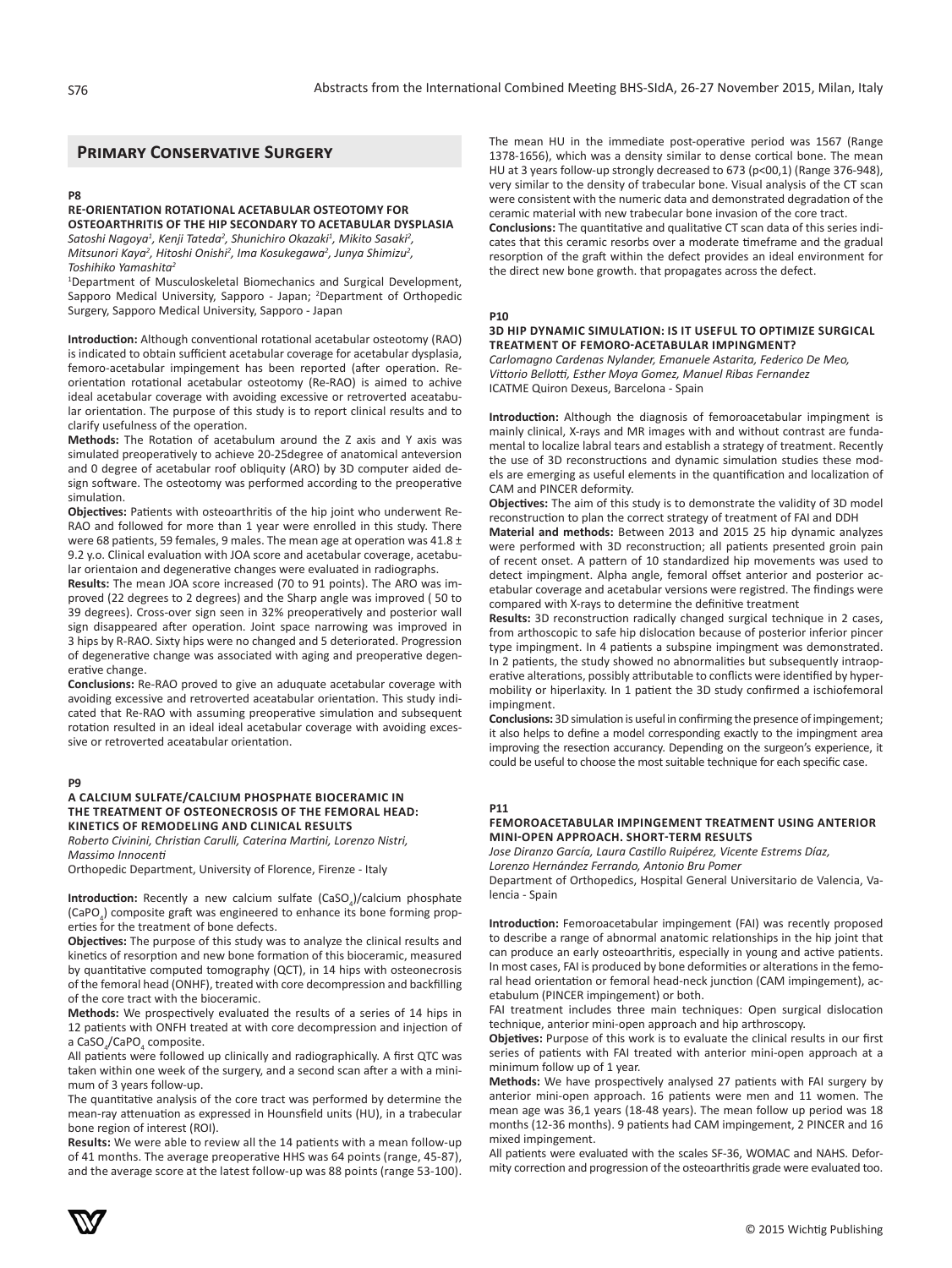**Results:** The average score on the WOMAC scale increased from 55 preoperatively to 76 at the last control (p<0.05). The NAHS score improved from 49 to 79 points (p<0.05). SF-36 dimensions "physical functioning" and "bodily pain" also increased by 26 (43 to 69) and 33 points (26 to 59) respectively  $(p<0.05)$ .

5 patients (18%) developed a meralgia paresthetica that was resolved in less than a year. One patient required prosthetic replacement for progression of his osteoarthritis. One patient developed heterotopic ossifications.

**Conclusions:** FAI treatment by mini-open approach is a safe and reproducible procedure. This technique allows correction of anatomical abnormalities and obtains satisfactory clinical outcomes in a cohort of young patients, improving their quality of life regarding to pain, mobility and function.

#### **P12**

## **1 YEAR FOLLOW-UP OF 100 PATIENTS AFTER ARTHROSCOPIC ASSISTED MINI-OPEN APPROACH FOR THE TREATMENT OF FEMOROACETABULAR IMPIGEMENT**

*Marco Ezechieli<sup>1</sup>, Henning Windhagen<sup>2</sup>, Thilo Floerkemeier<sup>2</sup>, Leif Classen<sup>2</sup>, Oliver Marin Peña<sup>3</sup> , Federico De Meo<sup>4</sup> , Manuel Ribas Fernandez<sup>4</sup> , Vittorio Bellotti<sup>4</sup>*

<sup>1</sup>Facharzt für Orthopädie und Unfallchirurgie, Hannover - Germany; <sup>2</sup>Orthopädische Klinik der Medizinischen Hochschule, Hannover - Germany; <sup>3</sup>Hospital Universitario Infanta Leonor, Madrid - Spain; <sup>4</sup>Hospital Universitario Quiron Dexeus ICATME, Barcelona - Spain

**Introduction:** Surgical treatment of femoroacetabular impingement (FAI) is becoming worldwide accepted, mainly because of improvement in clinical results and quality of life in preliminary studies. The primary goal of surgical treatment is to increase joint clearance and decrease destructive forces being transmitted through the joint. The bernese school introduced about twenty years ago the safety dislocation approach. By the years hip arthroscopy developed very properly. Nevertheless because of some limitation of those techniques in 2002 a combined arthroscopic and open procedure (AAMOA) was used and shows promising results.

**Objectives:** Clinical and radiological results of minimum 1 year follow-up of 100 patients after AAMOA.

**Material and methods:** Between 09/2012 bis 11/2013 100 patients were treated by means of AAMOA for FAI treatment. There were 56 female and 44 male, the mean age was 33.5 years (range 14-65), 6 of them were elite athletes. The patients completed both the Hip Disability and Osteoarthitis Outcome score (HOOS) and the Western Ontario and McMaster Osteoarthritis (WOMAC) score preoperatively and at postoperative follow up. Their specific level of activity was specified using the University of California, Los Angeles (UCLA)- activity score. Furthermore the patients were subdivided in 3 groups (A,B,C) (osteoarthritis grade Tönnis grade 0, 1 and 2).

Follow-up time was 12 month. In 64 patients labral refixation was performed. The HOOS-Score significantly changed from 59.6  $\pm$  13.4 to 94.4  $\pm$  5.4 (p<0,001) as well as the Western Ontario and McMaster Osteoarthritis (WOMAC)-Score  $64.3 \pm 12.6$  to  $91.4 \pm 8.4$  (p<0,001). The mean UCLA activity score changed significantly from  $5.8 \pm 1.9$  auf  $8.2 \pm 1.3$  (p<0,001). Significantly lower results (p<0,001) in all three scores were observed in a higher preoperative osteoarthritis grade (group C) than in groups A+B.

The preoperative alpha-angle changed significantly from  $84.3^\circ \pm 20.3$  to  $46.7^\circ \pm 6.2$  (p<0.001) postoperatively.

**Conclusions:** Patients with higher osteoarthritis grades (Tönnis2) show significantly inferior results than patients with early changes of hip arthritis (Tönnis 0 and 1). Nevertheless, the AAMOA is a reproducible procedure to treat femoroacetabular impingement. Our 1 year results show promising and comparable clinical and radiological results to hip arthroscopy and in conclusion can be used as an alternative, reproducible technique for the treatment of FAI.

# **P13**

# **SPORTS ACTIVITY AFTER TRIPLE PELVIC OSTEOTOMY (TÖNNIS AND KALCHSCHMIDT TECHNIQUE) FOR THE TREATMENT OF RESIDUAL HIP DYSPLASIA**

*Henning Windhagen, Marco Ezechieli, Thilo Flörkemeier, S. Berger, M. Ettinger* Orthopädische Klinik der Medizinischen Hochschule, Hannover - Germany

**Background:** Pelvic osteotomies are performed to prevent the progression of osteoarthritis and its associated pain due to adult hip dysplasia, particularly for young patients with no or low grade osteoarthritis. There are no data available concerning levels of sporting activity before and after triple pelvic osteotomies (TPO). Therefore, the aim of this study was to provide comprehensive data on levels of sporting activity and the subjective outcome of patients after this complex operation.

**Hypothesis:** Patients can return to a higher level of sports activity after triple pelvic osteotomy.

**Methods:** Between 2003 and 2011 we performed 116 triple pelvic osteotomies, using the Tönnis technique on 91 patients. There were 59 females and 18 males; the mean age at operation was  $26 \pm 3.9$  y. The patients completed both the Harris Hip Score (HHS) and the Hip Osteoarthritis and Outcome Score (HOOS) preoperatively and at postoperative follow up. Their specific level of activity was specified using the UCLA activity score. Each patient rated their hip movement and overall satisfaction preoperatively and at postoperative follow up using a visual analogue scale for sporting activity, physical fitness level, and the level of pain experienced while performing their sport.

**Results:** The mean follow up was 6.2 ± 1.4 y. The mean HHS changed significantly from 63.3 ± 15.6 preoperatively to 90.1 ± 10.8 at follow up (*P*<0.001). The mean HOOS changed significantly from  $52.9 \pm 20.1$  to  $82 \pm 17.1$  at follow up (*P*<0.001). The mean UCLA activity score changed significantly from 4.8 ± 2.1 to 7.7 ± 1.4 at follow up (*P*<0.001).

**Conclusions:** Patients achieved a higher level of sports activity postoperatively. The postoperative level of participation in sports was superior with a shift from low- to high-impact activities.

*What is known about this subject:* Triple pelvic osteotomy is a common treatment for residual hip dysplasia. Data concerning the progression of osteoarthritis are available.

*What this study adds to existing knowledge:* Patients' quality of life is significantly improved and sports activity reaches superior levels with a shift from low to high impact activities.

# **P14**

#### **PLATELET-RICH-PLASMA INJECTIONS FOR THE TREATMENT OF RESISTANT TROCHANTERIC PAIN**

*Nicola Blucher, Sam Nahas, Vasileios Bonatsos, Akash Patel, Khaled Sarraf, Vikas Vedi*

Department of Orthopaedics, The Hillingdon Hospitals NHS Foundation Trust, London - United Kingdom

**Introduction:** Platelet-Rich-Plasma (PRP) contains and releases a high concentration of activated platelet derived growth factors which is believed to stimulate the body's natural healing response in areas of inflamed tissue. PRP injections are used in many tendinopathies and inflammatory conditions, for example lateral epicondylitis and patella tendonitis but there is a lack of clinical studies and trials in the treatment of trochanteric pain.

**Objectives:** To examine whether PRP injections improve symptoms of resistant trochanteric pain and evaluate its effects in relation to quality of life and daily activities.

**Methods:** The prospective study included 85 patients with gluteal tendinopathy or trochanteric bursitis (confirmed by MRI or ultrasound) that was resistant to steroid therapy and physiotherapy. All patients received PRP injection in theatre by a single surgeon. PRP was prepared using a standardised technique. Patient demographics were documented. Pain scores (0-10), EQ-5D Health Domain, Utility and VAS scores, Hip Disability and Osteoarthritis Outcome Scores (HOOS) were recorded pre and post PRP injection.

**Results:** The mean age was 60 (27-83), male to female ratio 1:4 and BMI 26 (20-35). Duration of symptoms ranged from 3-120 months. 20% of patients reported moderate and 78% severe symptoms. Pain scores decreased from 8.1 pre-injection to 4.6 post-injection (p<0.0001). 69% of patients had a successful outcome (Excellent/good/satisfactory). Both EQ-5D Utility and EQ-5D VAS scores improved after the PRP injection and the proportion of reported level II and III problems decreased significantly for each of the EQ-5D dimensions at the last follow up (p<0.001). HOOS scores increased significantly (p<0.01) in all groups after treatment.

**Conclusions:** The use of PRP injections for resistant trochanteric hip pain has shown promising results and good outcomes in both subjective and objective scoring. PRP injections should be considered in the management of this condition.

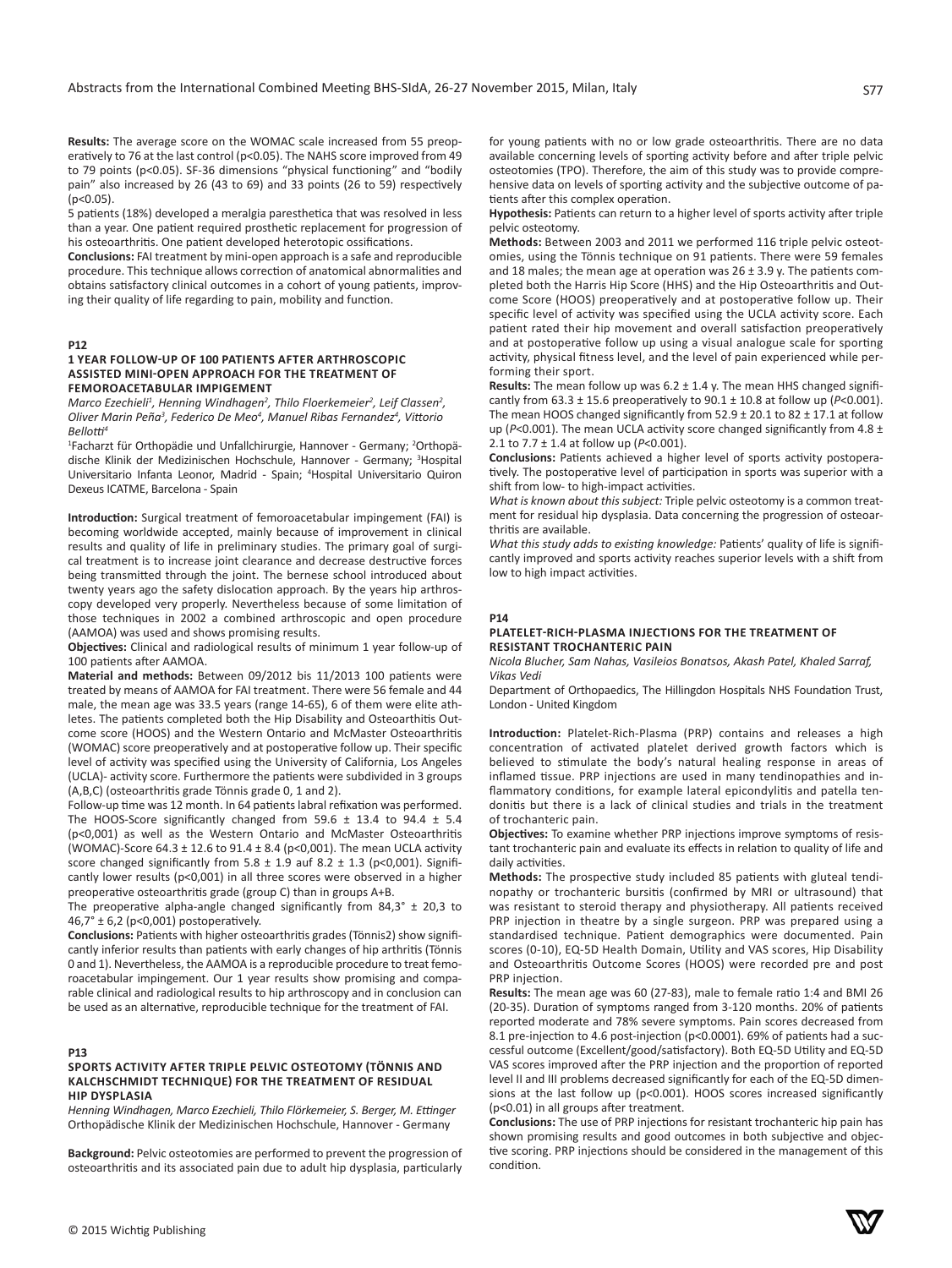# **P15**

# **A CASE REPORT OF EXTRA-SPINAL SCIATICA SECONDARY TO PATHOLOGY AT THE FEMORAL NECK**

*Dominic Davenport, Jonathan Walczak* Princess Royal University Hospital, KCH, London - United Kingdom

**Introduction:** Sciatic symptoms are commonly reported to GPs, A&E doctors and Hospital Specialists. The vast majority of patients who report sciatic symptoms are likely to have impingement of the nerve roots at the level of the vertebral foraminae secondary to disc prolapse or spinal stenosis. More rarely the pathology responsible for the symptoms may lie outside the spine. Due to the lack of recognition of these extra-spinal causes of sciatic pain there is often a delay before diagnosis and expenditure of time and money on unnecessary investigations.

**Case report:** We report a case of sciatic nerve impingement secondary to bony osteophyte formation at the femoral neck in a young fit and well male patient with a history of open reduction of his native hip for traumatic dislocation 30 years ago. The key differentiating feature on clinical examination was paradoxical improvement of pain on deep hip flexion. After radiographic and MRI evidence of a bony lesion at the femoral neck an operation to excise the lesion via an open antero-lateral approach to the femoral neck under general anaesthestic was undertaken as a day case procedure. The patient made a full recovery from surgery and returned to clinic at an interval of 6 weeks to report that he had experienced a full resolution as his symptoms and was delighted with the outcome. Histological examination revealed on exostosis of the femoral neck.

**Discussion:** Our case highlights a rare pathology of exostosis at the femoral neck. Only following careful history taking did it become apparent that the feature of improvement in pain with deep flexion at the hip was inconsistent with more common presentations of sciatica. Once the diagnosis was established in this case – surgical intervention lead to a rapid resolution in symptoms. Based on our experience we believe this case represents a valuable lesson to clinicians who assess patients with these symptoms. When a patient presents with these symptoms the clinician should attempt to exclude readily treatable causes.

# **Pediatrics**

# **P16**

## **LONG-TERM OUTCOMES FOLLOWING TRIPLE PELVIC OSTEOTOMY FOR LEGG-CALVES-PERTHES DISEASE**

*Usman Ahmed, Shahbaz Malik, Angelos Politis, Guy Morris, Callum McBryde, Ed Bache, John O'Hara*

Royal Orthopaedic Hospital, Birmingham - United Kingdom

**Introduction:** Legg-Calves-Perthes Disease (LCPD) is a condition of childhood involving avascular necrosis and remodeling of the femoral head. Management requires optimisation of the femoral head coverage in order to preserve sphericity and control remodeling. Triple pelvic osteotomy (TPO), femoral osteotomy, or a combination of the two may be required.

**Objectives:** We determined the medium to long-term survival of patients with LCPD who have undergone a Birmingham Interlocking TPO.

**Methods:** A retrospective review of a single surgeon's series of patients having had a pelvic osteotomy between 1999 and 2012 was performed. Only patients under the age of 12 were included. A total of 22 patients were identified and survivorship was charted through evaluation of medical records and radiographs. The end point was hip arthroplasty. Ethical approval was sought in order to contact patients where there was incomplete data.

**Results:** 24 TPOs were performed in 22 patients with LCPD. The age range was 6-12 years (mean 8.7 years). 18 patients were male and 4 female. Three patients required hip arthoplasty, two in the form of a Birmingham Hip Resurfacing (BHR) at 3 and 8 years post TPO and one in the form of a total hip replacement (THR) at 12 years post TPO. The three patients who had arthroplasty developed worsening of symptoms with features of secondary osteoarthritis. The remaining 21 hips did not need conversion to arthroplasty at a mean follow-up of 10.95 years and the maximum followup was16 years. A Kaplan Meier survival curve demonstrated an 83.5% survival at 16 years.

**Conclusions:** This study demonstrates the effectiveness of the TPO in the management of LCPD with 83.5% survivorship at 16 years. A larger series of patients and longer follow-up are needed to clearly verify this effectiveness.

# **P17**

## **MODIFIED DUNN OSTEOTOMY THROUGH SURGICAL HIP DISLOCATION IN SLIPPED CAPITAL FEMORAL EPIPHYSIS**

*Mahmoud M. Abdel Karim, Fady Beder, Ahmed H. Abdel Azeem, Hisham Abdel Ghani*

Cairo University Hospitals, Cairo - Egypt

**Introduction:** Surgical procedures with use of traditional techniques to reposition the proximal femoral epiphysis in the treatment of slipped capital femoral epiphysis are associated with a high rate of femoral head osteonecrosis. Therefore, most surgeons advocate in situ fixation of the slipped epiphysis with acceptance of any persistent deformity in the proximal part of the femur. This residual deformity can lead to secondary osteoarthritis resulting from femoroacetabular cam impingement.

**Objectives:** The objective of this study is to report the functional as well as the radiological outcome of modified Dunn osteotomy through Ganz surgical hip dislocation in patients with moderate and severe slipped capital femoral epiphysis (SCFE).

**Methods:** This prospective case series study included thirty-one patients (32 hips) with stable chronic slipped capital femoral epiphysis after capital realignment with a modified Dunn procedure. There were 26 males and 5 females. The mean age was 14 years (11-17). The duration of symptoms before the operation ranged between 1-26 months with mean of 8.42 month. The mean follow up was 16 months (7-40) month. The mean preoperative Alpha angle was 99.970 (87° to 109°). The mean preoperative Slip angle was 56° (87°-109°). The mean preoperative Harris Hip score was 67.91 (61-74), mean WOMAC score 64.03 (54-72) and mean Merle d'Aubigne score 12.09 (11-14). **Results:** Twenty-seven patients, (28 hips) had excellent clinical and radiological outcomes with respect to hip function and radiographic parameters. Four patients had fair to poor clinical outcome including 2 patients who developed AVN, one case of deep infection and a case of limited flexion. The mean postoperative Alpha angle was 47° (25-60), with mean correction of 53° (p 0.000). The mean postoperative slip angle of the femoral head was 12° with mean correction of 44° (p 0.000). The mean postoperative flexion was 104.34 (30-130). The mean postoperative internal rotation in 90° flexion was 40 (10-50). The mean post operative external rotation in 90° flexion was 45 (15-60). The mean postoperative HHS was 96.3 (65-100) with mean correction of 28.5 (p 0.000). The mean postoperative WOMAC score was 97 (72- 100) with mean correction of 33 (p 0.000). The mean postoperative Merle d'Aubigne score was 16.8 (10-18) with mean correction of 4.8 (p 0.000). **Conclusions:** The management of SCFE with modified Dunn osteotomy through Ganz surgical hip dislocation allows the restoration of more normal proximal femoral anatomy by complete correction of the slip angle, such that probability of secondary femoroacetabular impingement and osteoarthritis may be minimized. The complication rate from this procedure in our series was low; along with satisfactory functional and radiological outcome.

# **Basic Science**

# **P18**

#### **A NOMOGRAM FOR COMPARATIVE ASSESSMENT OF HIP FUNCTION** *Tajeshwar Aulakh*

Keele University, Keele - United Kingdom

**Introduction:** A multitude of hip function scores are used to report outcomes in clinical studies, which tends to restrict the comparison of clinical outcomes. The present study attempts to provide an equating relationship between Harris hip score, WOMAC Index and Oxford hip score.

**Methods:** 75 patients attending the hip arthroplasty clinic were asked to complete the Harris hip score (HHS), Oxford hip score (OHS) and WOMAC Index (WOMAC). Rasch analysis was used for comparative analysis of all three scores. Initially, the Harris hip score was used as a reference frame to generate person measures. The WOMAC Index function score and Oxford hip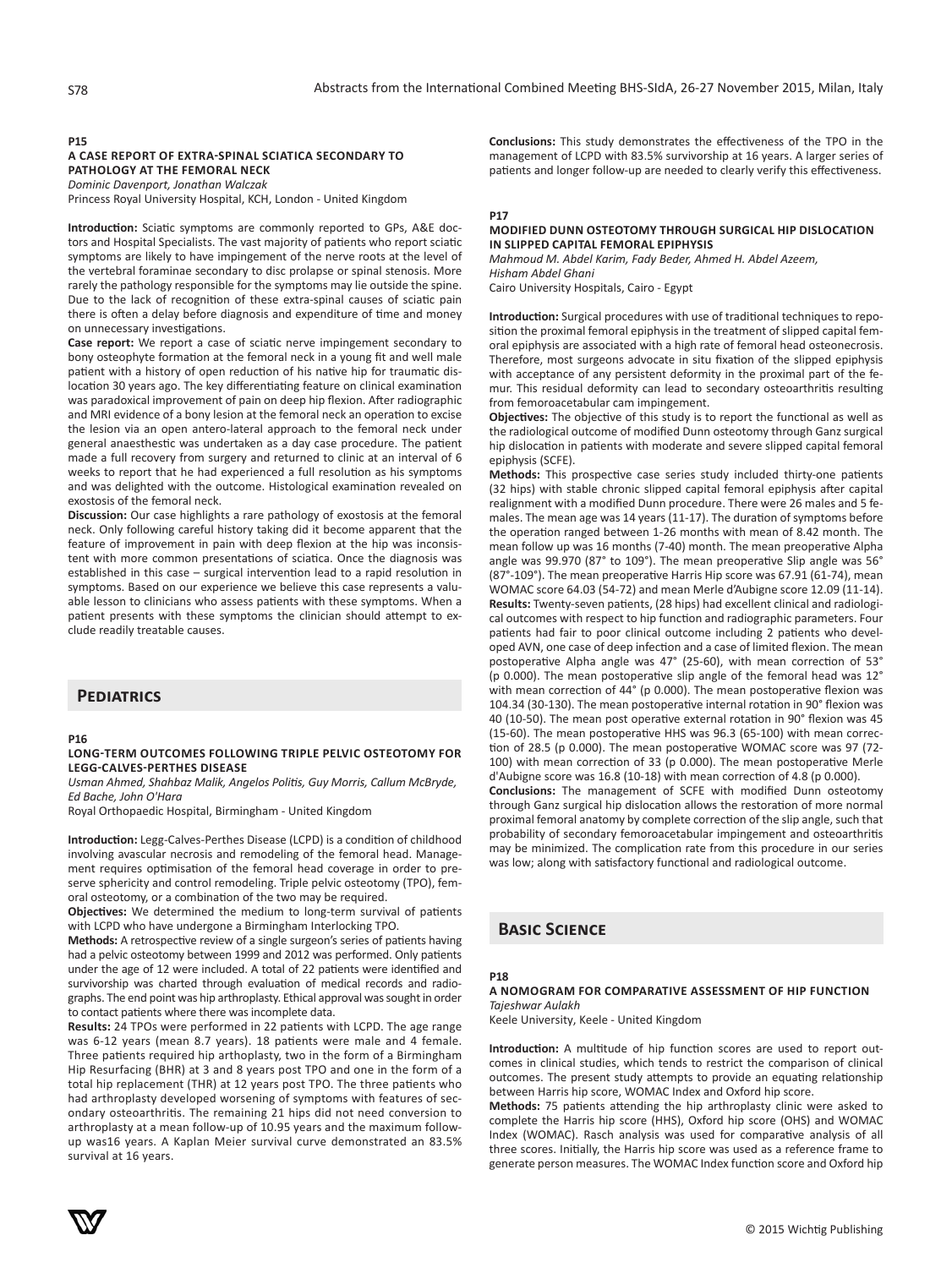score were subsequently added to the analysis. Measures from this analysis were used to generate a comparative equation for three scores. Comparative equations from above analysis were used to calculate WOMAC Index and Oxford hip score using Harris hip score a baseline. The calculated scores were used to construct a nomogram. WINSTEPS<sup>®</sup> software was used for analysis. **Results:** Equating Harris hip score and WOMAC Index resulted in the fol-

lowing equation-: WOMAC Index = 2.84 - Harris hip score\*0.432. Both instruments had a correlation of -0.43 and disattenuated correlation of -0.59. According to above indicators there was some degree of measurement error. Analysis of Oxford hip score with Harris hip score as a reference frame resulted in the following equation-: Oxford hip score = 0.411 + Harris hip score\*0.793. This analysis showed a higher correlation of 0.79 and the disattenuated correlation was 1.0. The scale units for nomogram were adjusted according to the difference in variance of each score.

**Conclusions:** The equations from analysis reflect the scoring systems of individual scores. The numeric functional unit of Harris hip score and WOMAC Index is inverse whereas Oxford hip score and Harris hip score are direct. This is similar to the routine clinical assessment and substantive for the above analysis. This study is the first attempt to compare and equate hip function scores. The results can be helpful for a quick clinical comparison and for comparing large studies using different outcomes. This study (N = 75) is an initial attempt to compare functional scores and an increase in sample size will result in more robust assessment and generalization.

#### **P19**

# **GAIT ANALYSIS FOR EVALUATION OF PATIENTS UNDERGOING TOTAL HIP ARTHROPLASTY (THA): COMPARING DIFFERENT SURGICAL TECHNIQUES AND RELATED CLINICAL AND FUNCTIONAL OUTCOMES**

Giancarlo Demarinis<sup>1</sup>, Giorgio Ippolito<sup>2</sup>, Mariano Serrao<sup>1</sup>, Carmela Conte<sup>1</sup>, *Claudio Chillemi<sup>1</sup> , Francesco Martinelli<sup>1</sup> , Vincenzo Sepe<sup>1</sup> , Francesco Pierelli<sup>1</sup> , Giuseppe Costanzo<sup>1</sup>*

<sup>1</sup>ICOT, Latina - Italy; <sup>2</sup>Università Di Roma "Sapienza" Polo Pontino, Latina -Italy

**Introduction:** Evaluation scores, as Harris hip score, are easy to use to check patients treated with total hip arthroplasty but often prove themselves to be inaccurate to thoroughly asses the functional outcome in the patient with prosthesis.

Today Gait Analysis could represent the most important tool to evaluate the functional changes and biomechanical effects induced by hip surgery. Furthermore Gait Analysis could represent the gold standard to assessing pre-operatory objectives, modifying rehabilitation strategies and evaluating the different biological and functional impact of every specific surgery techniques, namely the way they impact on the post-surgery period, especially in young and active patients.

**Materials and methods:** Fifteen patients, between 48 and 63 years of age (average 55.5) were treated with primary total hip arthroplasty (THA). They were tested using an optoelectronic 3-D movement-analysis device (Milan, Italy). The relevant phases analysed are the following: pre-operatory (T0); 3 months (T1) and 6 months (T2) postoperatively.

Five patients were treated with Smith-Petersen exposure technique, five with Hardinge lateral exposure technique, and 5 with Moore postero-lateral exposure technique.

The evaluation process was aimed at assessing the various levels of recovery of motility. In order to achieve this goal the following motor tasks were tested: I) two-speed linear path (fast and comfortable); II) lateral path; III) squatting; IV) sit-to-stand.

The relevant parameters are:

Space-time parameters, kinematic joint parameters, dynamic joint parameters, muscle activations (rectus femoris, vastus lateralis, gluteus maximus, gluteus medius, erector spinae, biceps and tensor fascia lata).

**Discussion:** We maintain that there exist a remarkable difference between the different surgical techniques in the precocious functional recovery, such difference is often underestimated by the most common evaluation scales, which do not accurately quantify the biomechanical impact on the relevant muscular groups in the hip cinematic.

**Results:** According to our results we can say that Smith-Petersen exposure technique, which avoids not only cutting the muscle planes, but also has the biological impact lower negative, promotes a positive functional outcome in young and active patients who have undergone surgery for the treatment of degenerative hip arthritis

# **P20**

## **ACETABULAR SHELL DEFORMATION AS A FUNCTION OF STIFFNESS AND BONE STRENGTH**

*Thomas Pandorf<sup>1</sup>, Philipp Dold<sup>1</sup>, Markus Flohr<sup>1</sup>, Roman Preuss<sup>1</sup>, Martin Bone<sup>2</sup>, Jim Holland<sup>3</sup> , David Deehan<sup>3</sup>*

<sup>1</sup>CeramTec GmbH, Plochingen - Germany; <sup>2</sup>School of Mechanical Engineering, Newcastle upon Tyne - United Kingdom; <sup>3</sup> Freeman Hospital, Newcastle upon Tyne - United Kingdom

**Introduction:** Deformation of modular shells is of much interest for surgeons and manufacturers. Initial fixation is achieved through press-fit between shell and acetabulum with the shell mechanically deforming upon insertion. Shell deformation may adversely influence the assembly process of modular systems as well as the durability and tribology.

**Objectives:** The aim of the study was to depict shell deformation as a function of bone and shell stiffness.

**Methods:** The stiffness of the generic shells was experimentally measured using a two-point load setup. Cadaver lab deformation measurements were done before and after insertion for 32 shells with 2 wall thicknesses and 11 shell sizes using the ATOS Triple Scan III (ATOS) optical system. Multiple deformation measurements per cadaver were performed stepwise increasing the reamed acetabulum by at least 1 mm. From the deformations, the resulting forces on the shells and bone stiffness were calculated in each point at the rim of the shell.

**Results:** Radial stiffness for shells with 3 mm wall thickness ranged between 6257 N/mm and 2920 N/mm, with 4 mm wall thickness it ranged between 14341 N/mm and 6875 N/mm. The radial shell deformation ranged between 3 µm and 187 µm. The resulting maximum radial forces acting on the shells ranged between 26 N and 916 N.

From these values, a bone stiffness [N/mm] at the point of the maximum deformation has been calculated. Adding the bone stiffness and the shell stiffness using the equation for serial springs, one obtains a positive correlation between total stiffness and maximum deformation.

**Discussion:** The measured values are within the same order of magnitude previously published. The large variations of resulting maximum forces exhibit the need to further investigate shell deformation using commercial shell systems. The calculated bone stiffness at the point of the maximum deformation seems to be a valid predictor for expected shell deformation, but this also needs more data.

#### **P21**

## **RETRIEVAL ANALYSIS OF DUAL-TAPER HIPS HELPS UNDERSTAND WHY THEY FAIL**

*Anna Di Laura<sup>1</sup> , Jay Meswania<sup>2</sup> , Robert Whittaker<sup>1</sup> , Harry Hothi<sup>1</sup> , Young-Min Kwon<sup>3</sup> , Gordon Blunn<sup>1</sup> , John Skinner<sup>1</sup> , Alister Hart<sup>1</sup>*

<sup>1</sup> London Implant Retrieval Centre, UCL, London - United Kingdom; <sup>2</sup> University College London, London - United Kingdom; <sup>3</sup> MGH, Boston - United States

**Introduction:** Modularity in total hip replacements provides surgeons with flexibility intraoperatively but increases the risk of corrosion at taper junctions and resulting adverse tissue reactions. We aimed to better understand the mechanism of failure of dual-taper hip implants by studying retrieved hips and correlating the findings to clinical data.

**Methods:** We analysed retrieved dual-taper hips of a popular design that was FDA approved and recently recalled. Stem-neck interfaces were assessed for: 1) severity of fretting and corrosion; 2) amount of material lost 3) location of damage; 4) composition of surface deposits.

A measurement method, including a roundness-measuring machine, was developed to quantify the severity of the damage in these tapers. With this method five longitudinal traces were taken on each round section of the taper surface at 45° increments to compute the relative depth of damage. These traces were normalised relative to unaffected surface of the taper and a sectional wear area was computed. Average area of these five traces provided a measure of surface damage for comparative purpose. The result obtained was normalised with time in situ. Body Mass Index (BMI) was normalised with the horizontal femoral offset.

**Results:** The stem-neck taper junctions had: 1) the highest median scores for fretting and corrosion for both for neck and stem surfaces; 2) material loss indicated greater damage on the male taper compared with female taper; 3) deepest areas of damage were on the inferior proximal and superior distal part of the necks, compatible with cantilever bending; 4) scanning electron

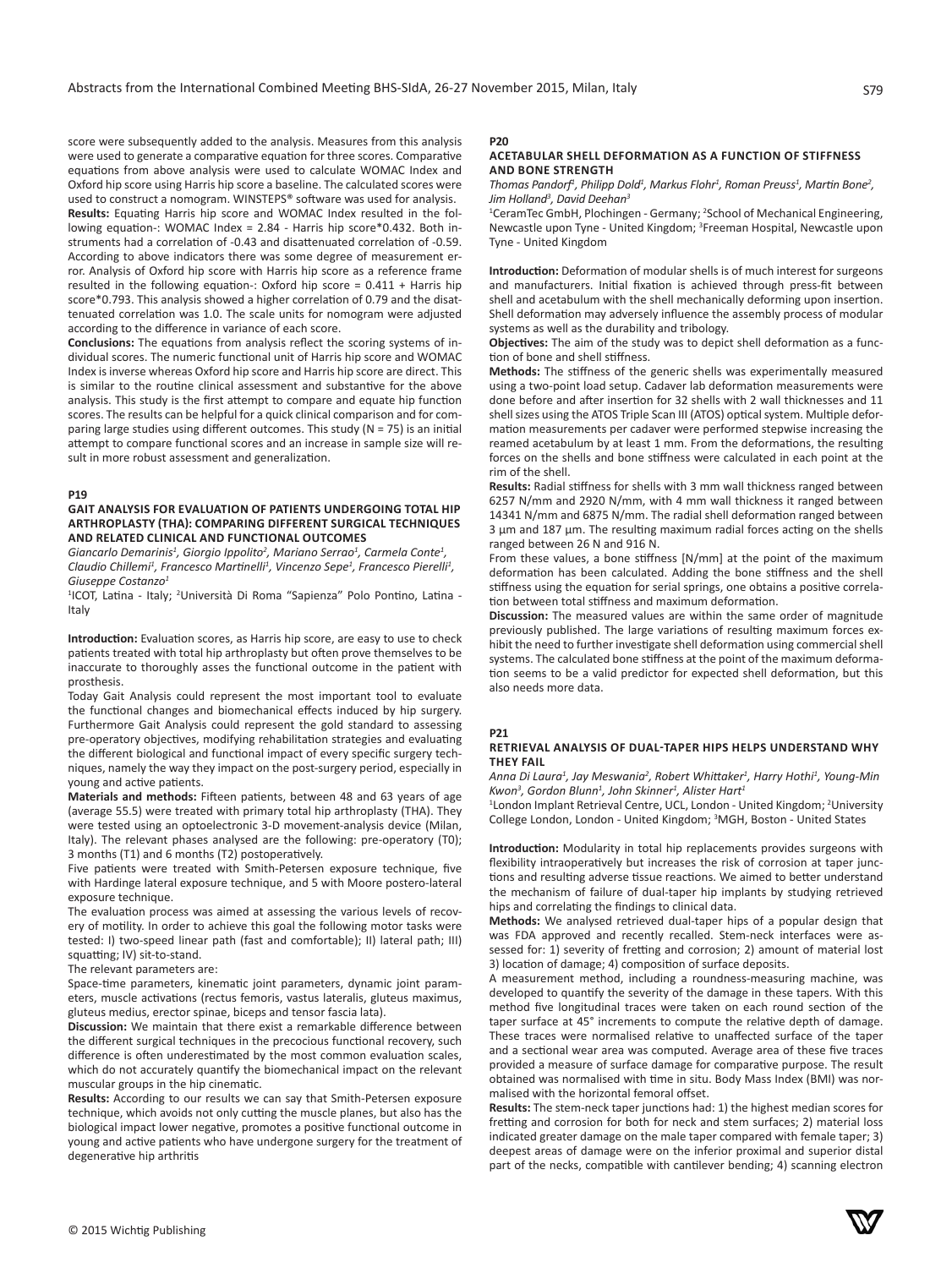microscopy with energy-dispersive X-ray spectroscopy revealed the presence of chromium orthophosphates. There was a positive correlation between severity of damage and BMI.

**Conclusions:** Fretting and corrosion scores were high at the stem-neck interface. The location of damage suggested a toggling of the modular neck component; this appears to be associated with patient BMI.

# **P22**

#### **BIOMARKERS OF EARLY STAGE OSTEOARTHRITIS**

*Usman Ahmed, Attia Anwar, Richard Savage, Matthew Costa, Paul Thornalley, Naila Rabbani*

Warwick Medical School, Coventry - United Kingdom

**Introduction:** There are currently no biochemical tests for early osteoarthritis (eOA). Biomarkers that have been determined have not been successfully validated. Protein damage (PD) has been implicated in multiple conditions as a basis of pathogenesis. There is increasing study of this field with respect to OA.

**Objectives:** The objective was to quantify protein damage markers in patients with OA and rheumatoid arthritis (RA), determine a biomarker and attempt to validate it.

**Methods:** Samples were obtained from patient with either OA of the knee or known RA. The quantification of PD utilised gold standard liquid chromatography/tandem mass spectrometry (LC-MS/MS) to quantify damaged protein in blood plasma and synovial fluid. The findings were subject machine learning algorithms to discern utility of individual or combination of markers. These findings were then tested with a further group of samples to which the algorithm was blinded.

**Results:** An initial test set of 51 patients (including plasma samples from patients with eOA, early RA (eRA), non-sepcific synovitis (non-RA) and a control group) was subject to quantification techniques and from this a multi-class algorithm was formulated. A further set of data was then blindly entered from 129 patients across all disease groups and control into the multi-class algorithm to determine sensitivity and specificity. Of >20 data points per patient determined the following were the key components of the algorithm; age, sex, anti-CCP antibody status, citrullinated peptide (CP) and hydroxyproline (HP). With these data points the sensitivity and specificity of detecting patient with eOA was 73% and 87% respectively.

**Conclusions:** We present a multi-class diagnosis algorithm to meet the unmet clinical need for early-stage diagnosis and typing of arthritis. Combination of plasma CP, anti-CCP antibody and HP gave specific and sensitive detection of eOA, exploiting the discovery of CP in eOA.

# **Primary THA/RA**

#### **P23**

**PROBLEMS, OBSTACLES AND COMPLICATIONS IN MORE THAN 400 NAVIGATED MODULAR SHORT STEMS IN HIP ARTHROPLASTY**

*Alfonso Manzotti, Andrea Corriero, Norberto Confalonieri* 1st Orthopedic Department, CTO, Hospital, Milan - Italy

Purpose: Aim of the study was to assess difficulties and adverse effects in more than 400 CAS THA using a short modular femoral stem to assess their incidence and to determine if this surgical procedure has to be considered as an high demanding surgical technique.

**Materials and methods:** 403 implants were followed for at least 6 months and included in the study. All the cases were divided in 3 series according to when the surgery had been performed to consider the evolution of the navigation process improvements/familiarity. All intraoperative problems, intraoperative obstacles and complications were registered. Adverse facts not directly caused by the surgical but derived by other conditions were excluded from the study.

**Results:** There were no differences in number of total problems/complications among the 3 series. Obstacles were statistically higher in earlier series where together with an higher incidence of navigation failures. We registered 8 cases of proximal femur fractures wit different distribution among the 3 groups. In 1 cases in group A we experienced an acetabular fracture. Surgical-time was longer in earlier series.

**Conclusions:** The authors registered both a higher rate in navigation failure and longer surgical time in the earlier series even because of less advance navigation systems and lower experience with CAS. However in whole series of more than 400 CAS THRs using a modular short femoral stem the authors could demonstrated no increased rate of complications compared to traditional techniques.

#### **P24**

#### **MID-TERM FUNCTIONAL OUTCOME OF 36 MM METAL-ON-METAL TOTAL HIP ARTHROPLASTY (MoM THA) IN DISTRICT GENERAL HOSPITAL**

*Aaron Ng, Hawar Akrawi, Stefan Niculescu, Zaid Hashim, Ajit Shetty* Department of Orthopaedics, Pinderfields General Hospital, Wakefield - United Kingdom

**Introduction:** In April 2010, the Medicines and Healthcare products Regulatory Agency (MHRA) issued an alert to its members concerning large-sized femoral head MoM THA. In addition, higher failure rate was noted in MoM stemmed prostheses in National Joint Registry (NJR).

We report the mid- term functional outcome of M-o-M THA in a district general hospital.

**Objectives:** To assess the mid- term functional outcome of M-o-M THA in a district general hospital.

**Methods:** Between 2005 and 2010, 288 MoM THAs were implanted in 269 patients in our institution. We report the functional outcome of these patients using clinical assessment, Oxford hip score, radiological assessment and metal ion levels. Kaplan-Meier analysis was calculated based on survival of the implants.

**Results:** A retrospective study of 288 MoM THAs were implanted in 269 patients. Female: Male = 141: 128. Mean age 73 years (37-92). Mean follow up was 5 years (2-7). Eighteen patients (5%) lost to follow up. There were 66 (22%) symptomatic patients. Metal ion levels were elevated (>7 ppb) in 18 (6%) hips. Mean Oxford Hip score was 36.9 (5-48) and mean cup inclination was 45° (32-66°). Revision THA were performed in 20 (6.68%) patients. Causes of revision THA were: Adverse Reaction to Metal Debris (ARMD) in 6 (30%) patients, infection in 5 (25%) patients, aseptic loosening in 5 (25%), 3 (15%) for hip instability, 1 (5%) for raised blood metal ions levels. Kaplan-Meier survival curve analysis was 68.9% at seven years.

**Conclusions:** The cumulative survival of 68.9% at 7 years based on Kaplan-Meier implant survival analysis. Revision rate of 6.68% (20) at 7 years. The commonest cause of revision THA was ARMD. We recommend that all patients with MoM THA undergo at least annual review with clinical and radiological examination for the duration of the longevity of the implant. We strongly advocate that all patients with MoM THR should be closely follow-up according to MHRA guidelines.

#### **P25**

#### **SHORT TERM RESULT OF RECTANGULAR DOUBLE TAPER ROUND BACK STEM COMPARED WITH TRADITIONAL RECTANGULAR DOUBLE TAPER STEM**

*Shunji Kishida*

Department of Orthopedic Surgery, Seirei Sakura Citizen Hospital, Sakura - Japan

Zweymuller stem has good long term result for total hip arthroplasty. Recently the new round back Zweymuller stem was launched for the purpose of the minimum invasive surgery.

**Aim:** We compare clinical results using the rectangular double taper round back stem (SL PLUS MIA, Smith and Nephew Japan, Tokyo) with those using the rectangular double taper stem (Alloclassic, Zimmer Japan, Tokyo).

**Methods:** We used 31 SL PLUS MIA and 66 Alloclassic stems for primary cementless total hip arthroplasty (THA). The mean age of patients in both groups at the time of the surgery was  $66 \pm 10$ . We operated on all THA using the modified Watson-Jones approach in the lateral position.

**Results:** The average preoperative Japan Orthopaedic Association score for SL PLUS (JOA hip score) was 45 points and the average preoperative JOA hip score for Alloclassic was 39 points. The postoperative JOA score for SL PLUS was 84 points. The postoperative JOA score for Alloclassic was 82. No stem subsidence over 2 mm was observed. There was no dislocation, deep vein thrombosis or deep infection in either group, and only one superficial infection for the Alloclassic stem.

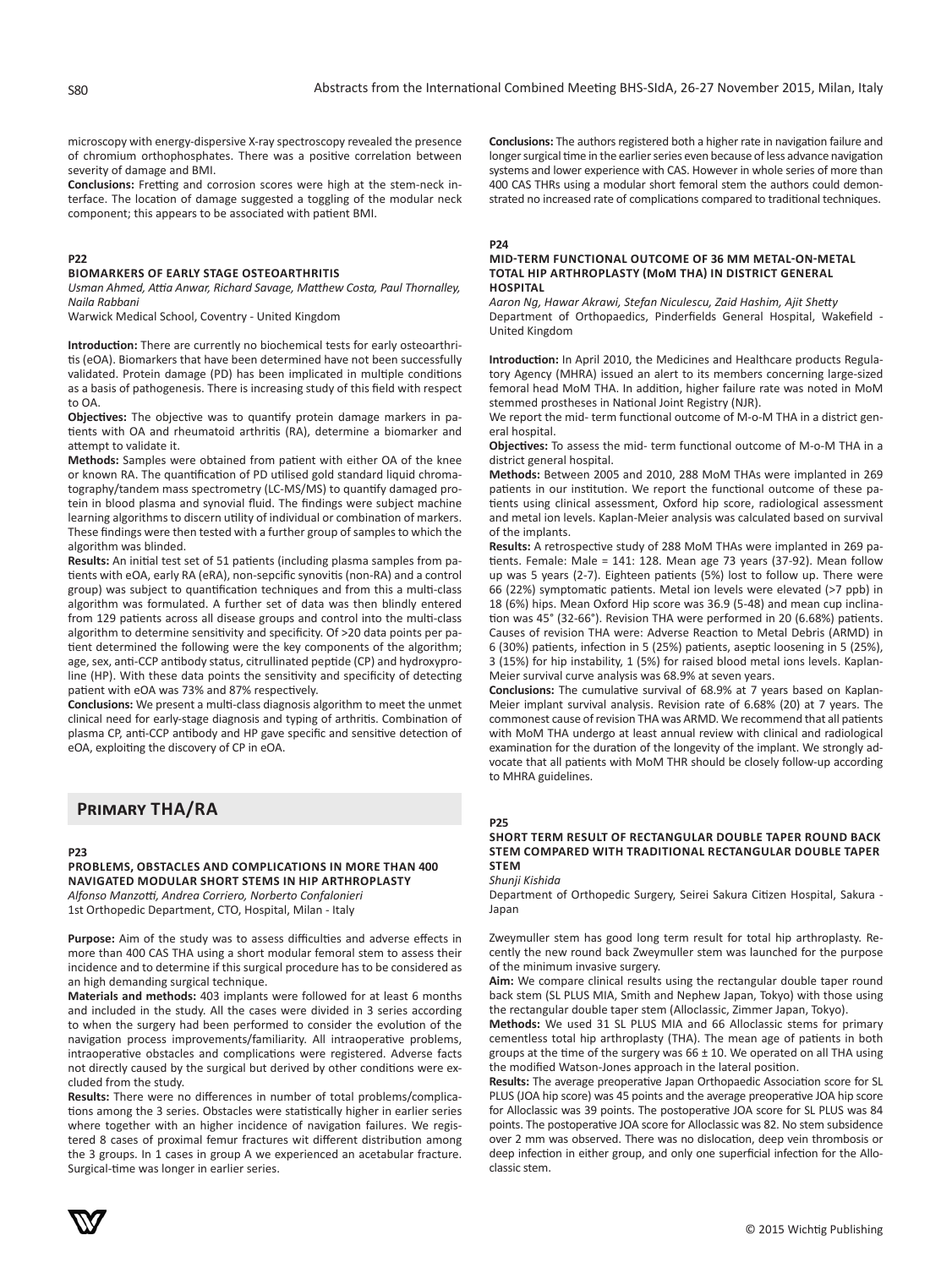**Conclusions:** Both of two different shoulder shaped rectangular double taper stems showed acceptable clinical results at the short term follow up in patients.

# **P26**

## **IS THERE A ROLE FOR A UNIQUE METAPHYSEAL FITTING CEMENTLESS SHORT STEM HIP REPLACEMENT**

*Raghu Raman, Geoffrey Johnson, Shiva Gopal, Clare Hope-Saville*

Department of Orthopaedics, HEY Regional Arthroplasty Centre, Cottingham - United Kingdom

**Introduction:** Short-stem total hip arthroplasty has been proposed as a boneconserving procedure preferably for the younger and more active population undergoing total hip arthroplasty with ease of future revision. The Furlong Evolution stem is a next generation stem based on the well established HAC -cementless fixation philosophy of the Furlong hip system.

**Objectives:** In an RD approved prospective study, we evaluated clinical and radiological results in patients who underwent THA with a short, metaphysealfitting anatomic cementless Furlong Evolution stem with a zoned HAC coating. **Methods:** We prospectively reviewed 194 consecutive patients (204 hips) who had Furlong evolution short stem. Independent reviewers reviewed all patients at regular intervals. Clinical and functional outcome was recorded using Harris hip score, Euroqol 5D and HOOS scores. Radiological review was done at 6 weeks, 6 months and yearly thereafter. The minimum follow up is 36 months.

**Results:** The mean age was 62.7 years. One patient had intra-operative fracture. No dislocations, clinical DVT in 4 pts, no infections. One pt had leg length discrepancy of 1.5 cm. Mean time to return to recreational sport was 19 weeks. There were 2 revisions. The Harris hip score improved from 61 (44-78) to 96 (SD:2.5). Metaphyseal trabecular streaming with periprosthetic bone remodelling was seen in 99% of stems. There was stem subsidence in 5 pts (4 into varus) within the first 6 weeks. Fine sclerotic lines were detected in Gruen's AP zones 1 and 2 in 3 patient and clear cancellous bone compressions in zone 6 (97.5%). Offset was restored to within 5 mm in all patients. **Conclusions:** This prospective study demonstrated the safety and stability of the Evolution femoral stem. Varus subsidence is a concern, which was observed in a few patients. Lessons were learnt on pre op planning, sizing, femoral preparation and based on this experience, instruments were modified for use across the patient range.

#### **P27**

## **CEMENTLESS HIP ARTHROPLASTY WITH PROXIMAL FIXATION STEM: MID TERM RESULT OF 712 HIPS**

*Rocco Romeo, Aniello Omar Gonnella, Giuseppe Mancusi, Michele Trabace* Department of Orthopaedics, AOR San Carlo, Potenza - Italy

**Objectives:** We analyze the mid-term results of cementless metaphyseal press-fit straight stem with press fit cup in a series of 712 patients.

**Methods:** From year 2006 to 2014, 712 patients who received 712 PCL-Fin (Gruppo Bioimpianti, Peschiera Borromeo, MI) hip arthroplasty were followed and evaluated both clinically and radiologically. Pre-operative diagnosis was primary arthritis in 591 cases (86 bilateral), avascular necrosis of femoral head in 66 cases (4 bilateral), rheumatoid arthritis in 32 cases (8 bilateral), post-traumatic arthritis in 12 cases, other causes in 11 cases. Average age at time of surgery was 63 (range 38-85). Clinical and radiological follow up was performed at 3, 6 and 12 months after surgery and once a year afterwards. Clinical follow up included evaluation of pain, walking distance, range of motions. Harris Hip Score (HHS) was evaluated pre-operatively and at each annual follow-up. Radiological evaluation included evaluation of radiolucent lines, osteolysis and migration.

**Results:** 27 patients were lost at 1 year follow up due to reasons unrelated to their hips. 458 patients (620 hips) were evaluated at mean follow up of 58 months (range 12-96). The preoperative mean HHS of 45 (range 35-60) was increased post operatively to 87 (range 80-98). 97% of patients were satisfied or very satisfied with surgery's outcome. Complications were observed in 30 cases: 9 trochanteric fractures for technical error, no osseointegration of acetabular component (8 cases), septic arthritis (9 cases) and dislocation in the early post-operative period (3 cases). Signs of radiolucent lines were observed in 8 cases (acetabular component), no migrations or osteolysis were observed. No stress shielding was observed.

**Conclusions:** Trapezoidal profile of t-pore coating proximal portion and tapered distal portion of PCL stem prevents stress shielding effects. Its use with Fin cup allows good mid-term results encouraging additional future observation of our study group.

#### **P28**

# **A NEW TOOL TO QUANTIFY COMPLICATIONS FOLLOWING TOTAL HIP ARTHROPLASTY**

*Tajeshwar Aulakh* Keele University, Keele - United Kingdom

**Introduction:** It is essential to recognize the critical influence of the complications on post-operative function and satisfaction and evaluation of complications can give a more accurate measure of satisfaction. Complications reported by the operating surgeon are susceptible to bias. All complications of hip arthroplasty do not end in revision but they do have an effect on postoperative function. A feasibility study for developing a patient reported complication score is presented.

**Materials and methods:** 148 patients who underwent hip resurfacing arthroplasty were mailed a questionnaire to enquire if they had a complication and kind of complication. This was compared with the hospital records. Kappa (κ) statistic was used to assess degree of agreement between surgeon and patients. The surgeon reported method was considered as the accepted standard against which the patient reported method was evaluated for sensitivity and specificity, positive predictive value, negative predictive value and positive likelihood ratio. STATA 9.0 was used for analysis.

**Results:** There were eight complications. Fracture neck of femur accounted for 6 failures and infection and aseptic loosening one each. Patients accurately reported all complications except 2 cases where the patients did not report the complication. Both patients had a fracture within first four months after the procedure. The four patients who reported fractures accurately had the complication at average of 2.5 years after the procedure. There was complete agreement between patient and surgeon for infection and loosening but κ statistic for fracture was 0.79, indicating good agreement.

**Conclusions:** The results indicate that post-operative complications can be quantified using a patient reported outcome measure. This study has established that a patient reported complication score is a viable and realistic option to supplement hip function and satisfaction scores. The tool used in this study was very succinct and may have failed to capture a broad viewpoint of patients having complications after hip arthroplasty. The next step is development of a questionnaire with multiple items without medical terminology and technical jargon. The items will explore to identify latent traits associated with specific and general complications of hip arthroplasty.

# **P29**

# **RELIABILITY AND ACCURACY OF MEASURING ANTEVERSION OF THE ACETABULAR CUP ON ANTERO-POSTERIOR AND LATERAL PLAIN RADIOGRAPHS**

*K.T. Suh*

Department of Orthopedic Surgery, Pusan National University Hospital, Yangsan - Korea, Republic

**Introduction:** Acetabular cup malposition is associated with dislocation of the femoral head, limited range of motion, and increased polyethylene wear. There has been no single standardized measurement method for cup orientation in plain radiographs after total hip arthroplasty.

**Objectives:** The purpose of this study is to evaluate the reliability and accuracy of the two methods measuring anteversion on plain antero-posterior (AP) radiograph and lateral radiograph. In addition, we sought to determine the ischial tuberosity angle on lateral radiograph when the anteversion measured from lateral radiograph is best correlated with the anteversion from AP radiograph.

**Methods:** Between January 2005 and January 2012, 551 primary THAs were enrolled in this study. All of the procedures were performed using single type of cementless acetabular cup and two types of femoral component. There were 294 male and 257 female participants. We evaluated the reliability and accuracy among three methods for assessment of anteversion of the acetabular cup: (1) the PolyWare software, (2) Liaw's and (3) the Woo and Morrey methods. The values of the PolyWare software, which determines version of the acetabular cup via edge detection on AP radiograph of the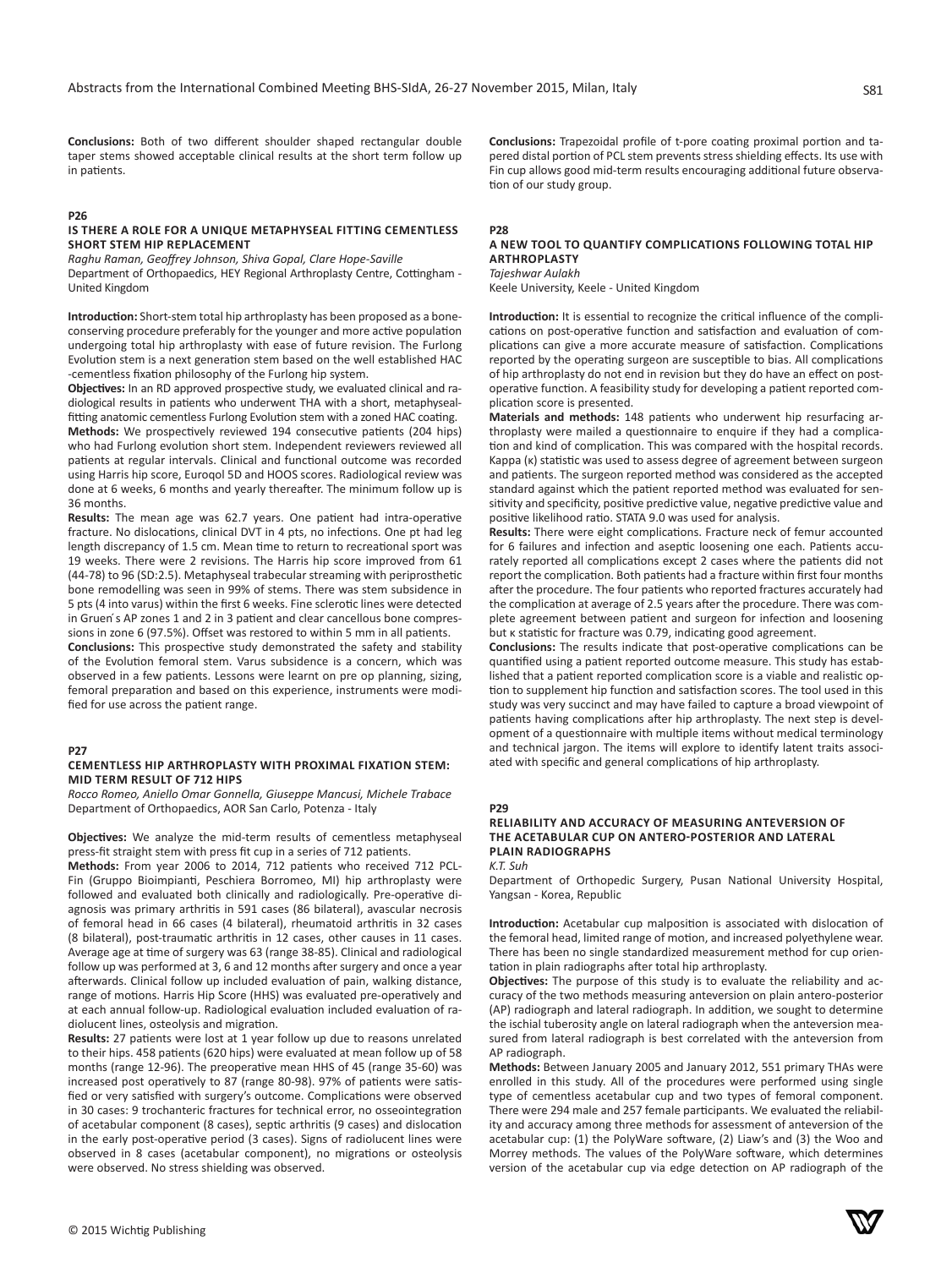pelvis, were regarded as the reference standard anteversion in this study. The intra- and inter-observer reliabilities of each measurement were estimated with intraclass correlation coefficient (ICC) values. All clinical information about patients and the results of the other observers were concealed.

**Results:** In our overall data, the mean anteversion of the acetabular cup using the PolyWare software was 22.05 ± 4.44°. While the PolyWare software and Liaw's methods were similarly precise, the Woo and Morrey method was significantly different from the PolyWare software or Liaw's method (p<0.001). All three methods showed excellent, reproducible ways of measuring acetabular anteversion with high ICC value (ICC>0.90). In 140 THAs, the anteversion from the Woo and Morrey method were almost the same within 1° compared with the anteversion from the PolyWare software. In this selected group, the mean ischial tuberosity angle on cross-table lateral radiograph was 26.2 ± 3.14°.

**Conclusions:** Our results show that Liaw's method on AP radiograph seemed to be accurate in measuring anteversion of the acetabular cup with the reference of the anteversion obtained from the PolyWare software. We found that the Woo and Morrey method was inaccurate as compared to the Poly-Ware software. However, when the qualified lateral radiograph was selected, the anteversion measured using the Woo and Morrey method thought to be relatively reliable.

# **P30**

# **BONE CONSERVING "NECK-ONLY" STEM MINI-HIP REPLACEMENT - EARLY RESULTS IN A CASE-SERIES**

*Dan Arvinte, Manoj Sood*

Department of Orthopaedics, Bedford General Hospital, Bedford - United Kingdom

**Introduction:** The recent increase in enthusiasm for minimally invasive surgery and bone preservation has led to the evolution of implants with short, conservative, or neck-preserving stems. The Silent stem is unique as it is implanted into the femoral neck only.

**Objectives:** The senior author has introduced this implant into his practice in selected cases. We present early results.

**Methods:** Between August 2010 and September 2011 five patients (6 hips) were operated for severe hip osteoarthritis using Silent TM stem (DePuy, Johnson and Johnson). The Silent hip, launched in 2009, is a tapered pressfit implant designed to sit in the femoral neck without contacting the lateral cortex. All our patients were females, with an average age of 44 years (39-55). DEXA scan was used preoperatively in all cases to exclude osteopenia/osteoporosis. Posterior approach and a cementless Pinnacle cup was used, with a CoC bearing. 32 and 36 mm heads were used. All patients were followed up clinically (OHS and SF-12) and radiographycally for an average of 48 months (42-55 months).

**Results:** All patients showed significant improvements. OHS improved from 27 (25-32) to 47/48 in 4 cases and 48/48 in 2 cases. SF-12 improved from average 24.7 to 40.15. None of the patients had thigh pain. Radiographs showed no subsidence or coronal malalignment. 2 cases showed signs of neck remodelling, but there was no osteolysis.

**Conclusions:** With younger and more active patients needing hip arthroplasty, the option of short, neck-preserving stem seems to gain increasing interest. This is a single surgeon case-series with medium-term follow-up. Larger numbers of cases with long-term follow-up should be reported to fully understand the results of this stem. The surgical technique for insertion of this stem is technically demanding. However, based on our results we can affirm that Silent Hip is a safe and effective implant in patients with adequate femoral neck bone stock.

## **P31**

#### **TRIPLE INTRAOPERATIVE LEG LENGTH MEASUREMENTS TECHNIQUE FOR TOTAL HIP REPLACEMENT. RESULTS IN A CONSECUTIVE SERIES OF 812 HIPS**

*Nicola Santori, Domenico Potestio, Antonio Bertino* Rome American Hospital, Rome - Italy

**Introduction:** Asymmetrical leg lengths after total hip arthroplasty is the single most frequent cause for legal action against orthopaedic surgeons. Several techniques are described for intraoperative measurement of limb length. Most of them, however, do consider only the femoral side.

**Objectives:** Demonstrate that a triple leg length discrepancy intra operative measurements technique minimizes length inequality.

**Methods:** A total of 812 hips operated between 2005 and 2012 have been studied with a specific protocol developed to minimize the occurrence of leg length discrepancy (LLD). Sixty-nine percent of patients had an average preoperative shortening of the operated leg of 0,7 centimetres. Twenty-three percent had equal leg length and in 8% of patients the operated limb was longer before surgery.

A careful preoperative planning was implemented. This include standing AP pelvis x-rays, standing and supine clinical evaluation of leg length discrepancy and, most important, an assessment of patient leg length perception. This is a single surgeon series and all patient were operated in lateral decubitus with a number of different implants depending from bone quality and morphology. During surgery, three different measurements of total length of the operated leg were repeated before draping, after draping, with the trial components and with the final components and the trial femoral head. All three methods of measurements are simple, quick and reproducible. The first, evaluates the distance between a skin stitch applied 10 cm above the greater trochanter and a second stitch applied on the greater trochanter. The second method estimates leg length at the tip of the patella with both legs in 20° of flexion and the operated leg parallel to the floor. The third method quantify tension

of the fascia lata at the level of the greater trochanter. **Results:** Postoperative leg length was determined with standing and supine clinical evaluation, with patient satisfaction and on postoperative x-rays. Average postoperative LLD for these 812 patients was 0,2 (-0,6 +1,5). Only 2 patients (0,2%) presented leg lengthening of more than 1 cm and only one was unhappy and required a shoe-raise having a LLD of 1,5 cm. This patient received a femoral component which was different from the devices commonly employed in our Institution and therefore possibly the reason of this event. **Conclusions:** In our experience, the triple intraoperative leg length measurements technique it is helpful for minimizing limb-length inequality during THA. A perfect leg length may be better restored if more than one method of assessment is used during surgery.

#### **P32**

# **WHAT ARE THE OPTIMAL BLOOD METAL ION THRESHOLDS FOR IDENTIFYING METAL-ON-METAL HIP REPLACEMENT PATIENTS WITH ADVERSE REACTIONS TO METAL DEBRIS?**

*Gulraj Matharu, Fiona Berryman, Lesley Brash, Paul Pynsent, Ronan Treacy, David Dunlop*

The Royal Orthopaedic Hospital, Birmingham - United Kingdom

**Introduction:** Blood metal ions reflect *in-vivo* bearing wear following metalon-metal (MoM) hip replacement, but the ion threshold for concern remains unknown.

**Objectives:** We assessed optimal blood metal ion thresholds for identifying adverse reactions to metal debris (ARMD) in MoM hip patients (hip resurfacing (HR) and total hip replacement (THR)), and the utility of the cobaltchromium (Co-Cr) ratio for identifying ARMD.

**Methods:** This prospective study involved 598 (309 HRs/289 THRs) unilateral MoM hip patients undergoing whole blood metal ion sampling at a mean of 6.9 years. Patients were divided into ARMD (n = 46) and non-ARMD groups (n = 552). Metal ion parameters (cobalt, chromium, maximum cobalt or chromium (Max (Co, Cr)), and Co-Cr ratio) were compared between groups, and optimal metal ion thresholds for identifying ARMD were determined.

**Results:** All ion parameters were significantly higher (p<0.0001) in the ARMD group. Cobalt maximised the area under the curve (AUC) for HRs (90.5%), and THRs (79.6%). For HR, the cobalt AUC was significantly greater than the Co-Cr ratio AUC ( $p = 0.0005$ ). For THR, the cobalt AUC was similar to the Co-Cr ratio AUC ( $p = 0.8139$ ), but significantly greater than that for chromium ( $p = 0.0004$ ) and Max (Co, Cr) ( $p = 0.0161$ ). The optimal ion thresholds for identifying ARMD varied by implant design and metal ion parameter. The optimal threshold for HRs was a cobalt of 2.15µg/l (sensitivity 88.5%, specificity 84.5%, positive predictive value (PPV) 34.3%, negative predictive value (NPV) 98.8%) compared to 3.57 µg/l for THRs (sensitivity 80.0%, specificity 76.2%, PPV 20.0%, NPV 98.1%).

**Conclusions:** Blood metal ions were effective for identifying MoM HRs and THRs with ARMD. Optimal thresholds varied by implant design suggesting one ion threshold for concern is not appropriate. The high NPVs provide reassurance for asymptomatic patients below these thresholds, and could be used to rationalise follow-up resources. The Co-Cr ratio has a role in THRs but not HRs.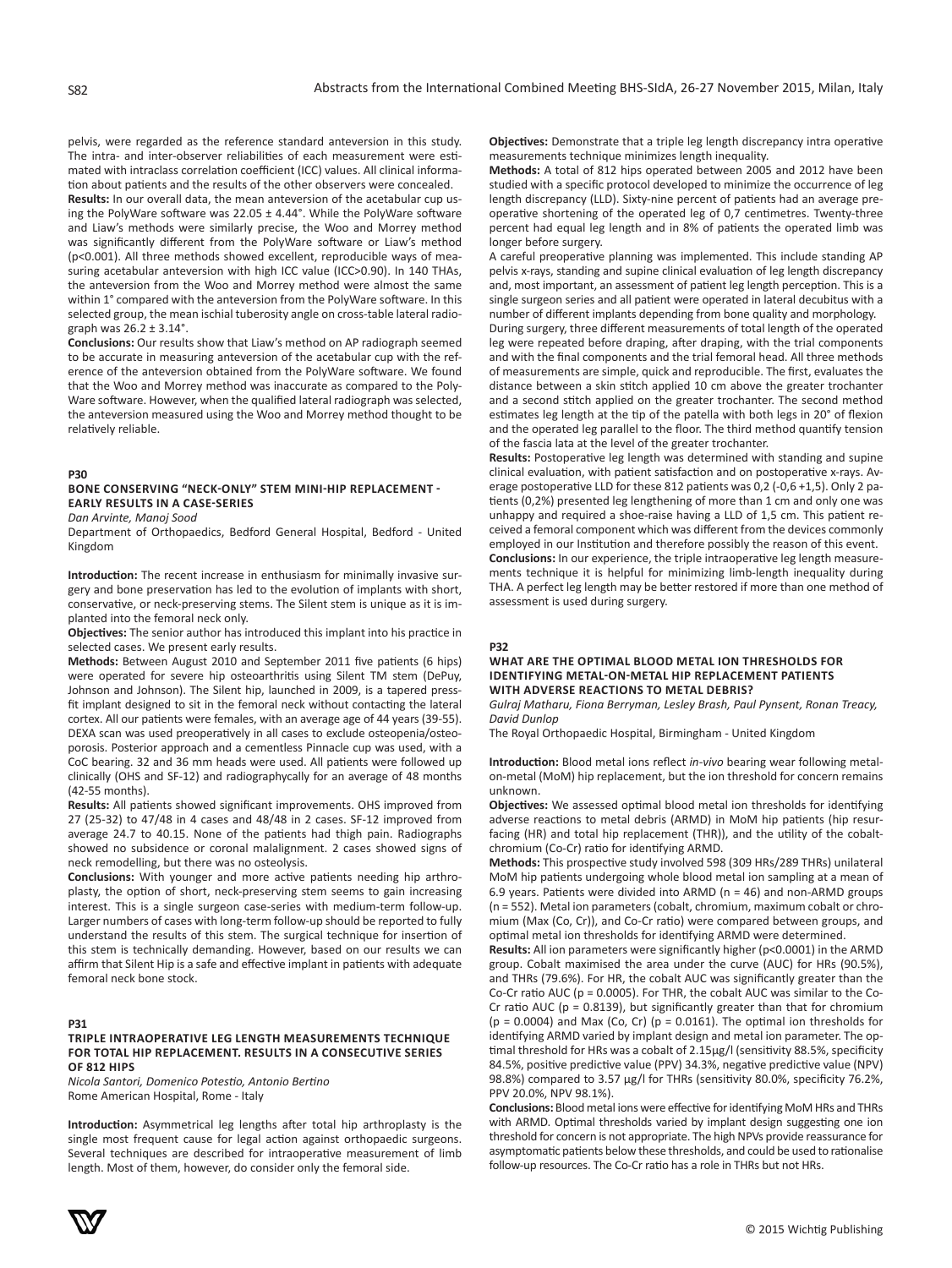# **P33**

# **THE OUTCOME OF HIP RESURFACING COMPARED TO NECK PRESERVATION SHORT STEM IN PRIMARY TOTAL HIP ARTHROPLASTY**

*Stefano Zanasi*

Department of Orthopaedics, 3rd Unit, MIS Hip and Knee Implant Arthroplasty Center, Villa Erbosa Hospital, San Donato Group, Bologna - Italy

**Introduction:** Always more frequently young patient are subjected to hip implant arthroplasty: to preserve maximum bone stock hip resurfacing as well as hip neck preservation short stem allow for treating at the best quite severe primary or postraumtic OA**.**

**Objectives:** The purpose of this study was to evaluate the clinical and radiographic outcomes of hip resurfacing patients and compare them to neck preservation short stem primary total hip arthroplasty procedures performed during the same period of time in young active patients.

**Methods:** 120 consecutive men with a mean age of 49 years (range 19-60) and who had undergone 134 hip resurfacing arthroplasties between 2010 and 2013 were compared to 118 consecutive men (130 hips) with a mean age of 48years (range 33-55) who had undergone a neck preservation short stem primary total hip arthroplasty during the same time period. The mean follow-up was 42 months (range 24-60 ms) for both groups.

**Results:** In the resurfacing hip arthroplasty cohort, implant survivorship was 95% with three patients requiring a revision surgery for three femoral neck fracture and another for femoral head loosening. In comparison, implant survivorship was 99% in the neck preservation short stem total hip arthroplasty cohort, with 1 revision due to peri-prosthetic fracture which was successfully treated with a femoral component revision. In both cohorts, the mean postoperative Harris hip scores had improved to 96 and 94 points, respectively and were statistically similar. The resurfacing cohort had achieved a significantly higher mean post-operative Activity Score (6.7 versus 5 points). There were no differences in other complication rates between the two cohorts.

**Conclusions:** When patients meet the appropriate selection criteria in the hands of experienced and high-volume arthroplasty surgeons, hip resurfacing provides as well neck preservation short stem hip implant arthroplasty excellent results at short- to mid-term follow-up.

#### **P34**

## **HYDROXYAPATITE IN TOTAL HIP ARTHROPLASTY. OUR EXPERIENCE WITH A TITANIUM AND HYDROXYAPATITE DOUBLE-COATED CEMENTLESS STEM**

*Enrico Bonicoli, Iacopo Castellini, Lorenzo Andreani, Paolo Domenico Parchi, Michele Lisanti*

Orthopaedics and Traumatology 1st Department, University of Pisa, Pisa - Italy

**Introduction:** Total hip arthroplasty (THA) could fail due to many factors and aseptic loosening is one of the most common. In order to achieve an effective osseointegration contact porous bearing surface were developed.

**Objectivies:** Aim of this retrospective study was to evaluate clinical and radiological mid-term outcomes of a porous titanium alloy/Hydroxyapatite double coating manufactured cementless femoral stem and to demonstrate the possibility to use this stem in different kind of femoral canals.

**Methods:** Between January 2008 and December 2012, 182 consecutive primary total hip arthroplasties (THAs) were performed using a porous titanium alloy/Hydroxyapatite double coating manufactured cementless femoral stem. 182 patients were examined and 136 were female (74.7%) and 46 male (25.2%); average age was 72 years old (26-92). Harris Hip Scores (HHS) and Womac Scores were collected. All X-Ray images were analyzed in order to demonstrate stem survival rate and subsidence.

**Results:** HHS was good or excellent in 85% and mean WOMAC score was 97.5 (73.4-100). No cases of early/late infection or periprosthetic fracture were noticed, with an excellent implant survival rate (100%) in a mean period of 40 months (24-84). 5 cases presented acute implant dislocation, 2 due to wrong cup positioning in a dysplastic acetabulum and 3 after ground level fall. Dorr classification of femoral geometry was used: 51 type A bone, 53 Type B and 78 Type C. Stem subsidence over 2 mm was considered as a risk factor of future implant loosening and was evidenced in 3 female patients with type C. **Conclusions:** This data reported an excellent implant survival rate in a midterm period with a rate of 1,64% of subsidence.

Radiological absence of pedestal has been accepted as sign of no excessive stress transmission to distal cortex due to its tapered diaphyseal region.

This double coating can be considered a valid choice with an excellent medium-term survival and encouraging subsidence results.

#### **P35**

# **RELIABILITY OF CERAMIC HIP COMPONENTS**

*Thomas Pandorf<sup>1</sup> , Roman Preuss<sup>1</sup> , Robert Michael Streicher<sup>2</sup>*

<sup>1</sup>Ceramtec GmbH, Plochingen - Germany; <sup>2</sup>Dr. Streicher GmbH, Freienbach -Switzerland

**Introduction:** Ceramic hip components are known for their superior material properties and longevity. In comparison to other materials commonly used, ceramics have a very low friction coefficient and a substantial fracture load. However, even though *in-vivo* fracture of ceramic ball heads are a relatively rare occurrence compared to other reasons for revision, they are of concern to the surgeon using ceramic components.

**Objectives:** The goal of this investigation was to evaluate the most probable causes for fracture and to quantify the influence of the metal taper contamination and damage, respectively.

**Methods:** An experimental set-up imitating an *in-vivo* loading situation was used to analyse different scenarios such as loading velocity, edge loading, and contamination of the metal taper that can lead to ceramic ball head fractures.

58 ceramic ball heads made of pure alumina were loaded until fracture under various conditions. Parameters under investigation were the inclination of the insert, the loading velocity, and the contamination of the interface between taper and ball head.

**Results:** The behaviour of the ball heads for the different scenarios showed a large variation. In case of edge loading, due to the reduction of load transfer area, the load required to fracture dropped significantly. The loading velocity had no measurable influence on this value. The largest effect on the fracture load had a contamination with osseous tissue and a damage of the metal taper. The fracture load decreases to approximately 20% compared to the value measured without the contamination.

**Discussion:** Perturbation of the interface of modular implants reduces the fracture load substantially. According to these findings, diligence for the implantation of ceramic hip components is recommended in order to ensure maximum stability of this interface. Otherwise, the consequently reduced friction or contact area of the ceramic/metal interface can result in fracture of the ceramic component.

# **P36**

# **CLINICAL AND RADIOLOGICAL RESULTS AT 5 YEARS OF FOLLOW-UP WITH THE GTS SHORT STEM**

*Mattia Loppini, Giuseppe Mazziotta, Riccardo Ruggeri, Franco Astore, Federico Della Rocca, Guido Grappiolo*

Hip Surgery and Lower Limb Replacement Unit, Humanitas Research Hospital, Milan - Italy

**Introduction:** Although uncemented stems have demonstrated excellent clinical and radiographic results in the long term, they could cause significant reduction of the trochanteric bone stock, long stem in the femoral shaft and stress shielding. GTS is a new short stem that aims to spare the trochanteric region and limit the invasion of the femoral canal in primary total hip replacement (THA).

**Objectives:** To evaluate the clinical and radiographic results of GTS at 5 years of follow-up.

**Methods:** From January to April 2010, 109 patients (M:F = 62:47) (115 hips) who underwent primary THA with a mean age of 58 years (range 20–80) were prospectively enrolled. Pre-operative diagnosis was primary osteoarthritis (75%), osteoarthritis secondary to hip dysplasia (17%), post-traumatic arthritis (4%), avascular necrosis of the femoral head (3%) and other (1%). The mean follow-up was 61.8 months (range 60–63). Survivorship analysis was performed with revision for any reason as the endpoint.

**Results:** The Harris Hip Score increased from 39.4 ± 5.4 pre-operatively to 97.3 ± 8.2 post-operatively (p<0.0001). No patient reported thigh pain or clicking/ squeaking sounds coming from the prosthesis. Clinical picture after surgery was rated as very satisfactory and satisfactory by 76% and 17% of patients, respectively. At radiographic follow-up, no patients showed stress shielding. Cortical hypertrophy in the femoral shaft was detected in 1 (1%) hip. Heterotopic ossification was found in 11 (9%) hips, but none required surgical removal.

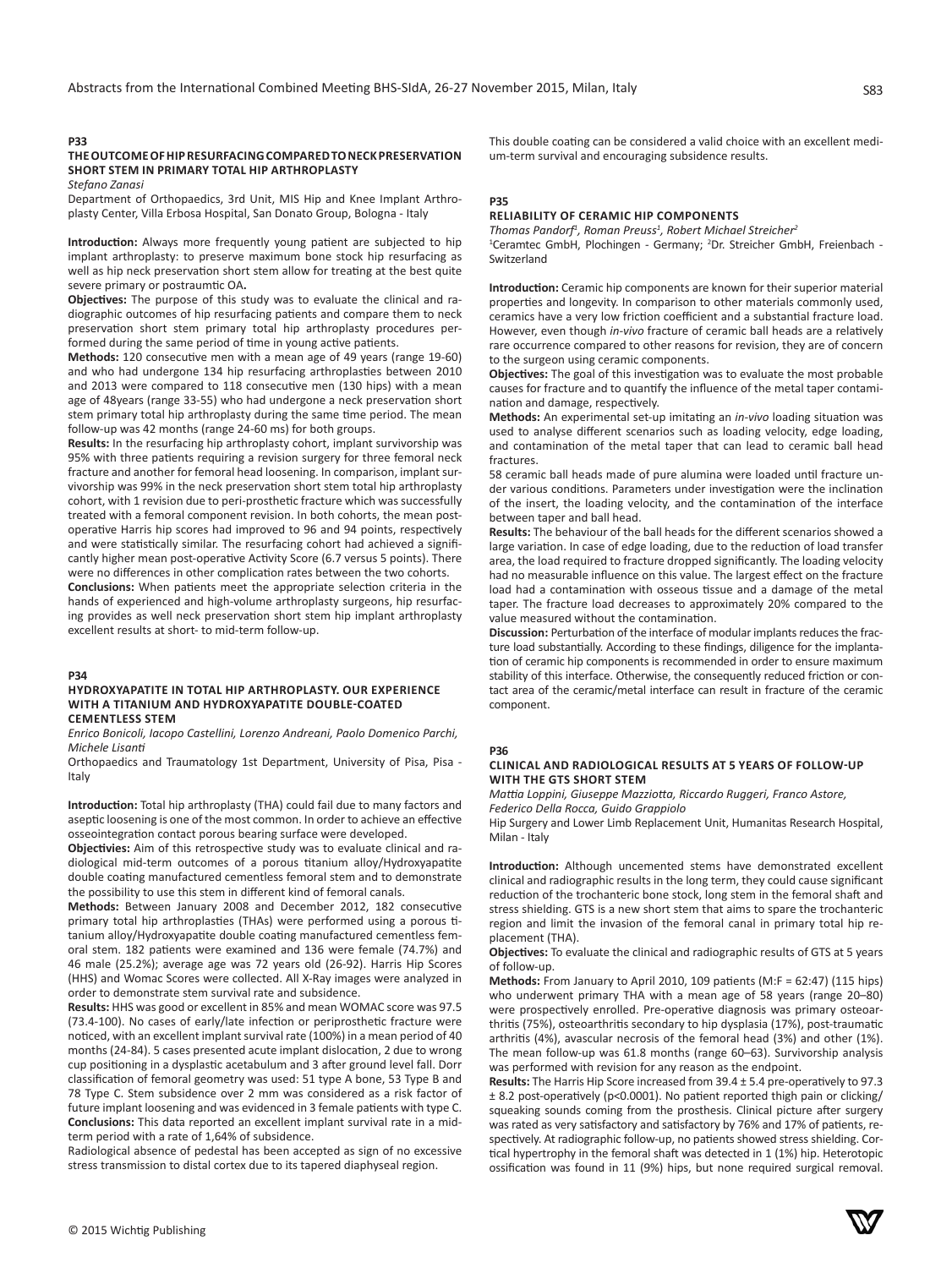Varus positioning (3°–5°) of the stem was reported in 14 (13%) hips. Intraoperative peri-prosthetic fractures were reported in 2 (2%) hips. At 5 year of follow-up, the cumulative survival rate was 98.3%. One (1%) stem was revised because of aseptic loosening, and one (1%) because of dislocation.

**Conclusions:** GTS stem provides excellent clinical and radiological findings in patients undergoing primary THA at minimum 5 years of follow-up.

# **P37**

**MID-LONG TERM FOLLOW-UP RESULTS WITH A NEW RESURFACING TECHNIQUE WITH A "HYBRID" MID-HEAD FEMORAL PROSTHESIS**

*Guido Grappiolo, Mattia Loppini, Franco Astore, Giuseppe Santoro, Francesco Traverso, Damiano Ricci*

Hip Surgery and Lower Limb Replacement Unit, Humanitas Research Hospital, Milan - Italy

**Introduction:** Theoretical benefits supporting metal-on-metal hip resurfacing include to provide an anatomical reconstruction with low risk to change the offset and length of the lower limb, to preserve the femoral bone stock, to prevent wear and hip dislocation. However, resurfacing technique is affected by high rates of failure in the mid-long term.

**Objectives:** To evaluate the clinical and radiographic results and survivorship of a new resurfacing technique with a "hybrid" mid-head femoral prosthesis. **Methods:** From December 2002 to November 2006, 79 patients (M:F = 60:19) (83 hips) who underwent hip resurfacing with a mean age of 51.5 years (range 25-79) were prospectively enrolled. All patients received a Durom cup and a "hybrid" mid-head femoral implant. The term "hybrid" indicates two fixation techniques: the mid-head was cemented, whereas the ultra-short stem was uncemented to provide a biological fixation. Survivorship analysis was performed with revision for any reason as the endpoint. Five patients were lost to follow-up. The mean follow-up was 8.7 years (range 8-9.6).

**Results:** The Harris Hip Score increased from 39.7 ± 7.6 pre-operatively to 93.8 ± 8.7 post-operatively (p<0.0001). At radiographic follow-up, a femoral neck thinning was detected in 7 out of 78 (8.9%) hips. In all patients, the thinning was mild and stable over time, and no additional management was required. Heterotopic ossification was found in 15 out of 78 (19.2%) hips, but only one patient required surgical removal. At a mean of 8.7 years, 4 out of 78 hips were revised for aseptic loosening (n = 2), periprosthetic fracture  $(n = 1)$ , and severe heterotopic ossifications  $(n = 1)$ . Cumulative survival was 94.9% for all patients.

**Conclusions:** Hip resurfacing with a "hybrid" mid-head femoral implant provides excellent clinical and radiological findings in patients undergoing primary total hip arthroplasty in the mid-long term follow-up.

#### **P38**

# **MINIMUM 3 YEAR FOLLOW UP RESULTS OF THE HMAX STEM AND DELTA PF CUP IN THE MANAGEMENT OF PRIMARY OSTEOARTHRITIS OF THE HIP FROM A SINGLE SURGEON IN ENGLAND**

*Simon West<sup>1</sup> , Mohammed Mussa<sup>2</sup> , Shyju Parakambalath<sup>2</sup>*

1 BMI Three Shires Hospital, Northampton - United Kingdom; <sup>2</sup> Northampton General Hospital, Northampton - United Kingdom

**Introduction:** We report on a cementless, monoblock stem, with a rectangular cross sectional area, made of a Titanium alloy (Ti6Al4V) with a Hydroxyapatite (HA) coated macro-textured surface HMAX (LIMA Corporate). This was combined with a titanium HA coated press fit cup, Delta PF (LIMA Corporate). We report our use of this new combination.

**Objectives:** To review outcomes of our initial experience at minimum of three years with the new stem and cup combination.

**Methods:** We reviewed 326 patients who underwent total hip arthroplasty (THA) using this uncemented system. All were performed over a period of four years at Northampton General District Hospital and BMI Three Shires Hospital. There were 179 females and 147 males with a mean age of 59.7 (range 31-92) years. All procedures were either performed or directly supervised by the senior author through a posterior approach. Operative indications included primary osteoarthritis, avascular necrosis, and aseptic necrosis of the femoral head. The cup sizes ranged from 44 mm to 62 mm in diameter. Baseline Oxford and Harris Hip scores were performed pre-operatively and at the final follow- up. Operative details were recorded along with post-operative complications. Patients were followed- up clinically and radiologically for a period of 6 to 36 months. Outcomes were compared to a cohort of the same surgeons patients utilising a similar stem and cup combination from a different manufacturer for a similar period of time.

**Results:** Review of patient reported outcome measures (PROMS) revealed the average post-operative hospital stay was 3.1 days. The mean Oxford Hip score increased from 16 pre-op to 41 at the latest follow- up. There were 4 superficial wound infections post operatively, one settled with oral antibiotics but the remaining 3 required wound washout and subsequently made a full recovery. There was one dislocation treated with closed reduction. There were three cases of stem subsidence, one at 3 months following a fall requiring revision to a cemented stem, the second and third at 2 and 4 months follow- up not requiring revision. All three were due to undersized femoral stems. Results were comparable to a cohort of a different prosthesis used by the same surgeon for a similar period of time.

**Conclusions:** Uncemented hip arthroplasty using HMAX Stem with the Delta PF cup provides excellent results in the short term. Change to a new stem requires additional learning even in experienced hands. Outcomes however are not affected for patients and satisfaction was high. Further long-term follow-up is essential to validate the use of this implant; however, these early results encourage continued use.

#### **P39**

#### **ARE SHORT STEM ABLE TO PREVENT THIGH PAIN IN TOTAL HIP ARTHROPLASTY?**

*Carmelo D'Arrigo, Raffaella Alonzo, Stefania De Sanctis, Silvia Frontini, Andrea Ferretti, Attilio Speranza*

Università degli studi di Roma la Sapienza, Roma - Italy

**Introduction:** Cementless short stems in Total Hip Arthroplasty (THA) had been introduced to preserve bone stock and to reduce soft tissue damage. Proximal load transfer in absence of distal fixation should reduce the risk of thigh pain.

Persistent thigh pain may be a source of dissatisfaction and disabling pain requires the revision of the implant.

**Objectives:** The purpose of this study was to report the prevalence of thigh pain in a consecutive series of 405 short stems THA.

**Methods:** Between 2002 and 2011, 405 truly short stems were performed in our division using four different short prosthetic models: 3 models related to neck sparing and one metaphyseal implant. All patients were reviewed a minimum one year of follow up to evaluate the presence of thigh pain. All implants were performed by the same senior surgeon by the same lateral approach as described by Hardinge. Harris Hip Score (HHS) and Visual Analogue Scale (VA P38S) score were performed preoperatively and postoperatively. Standard radiograph were assessed preoperatively and postoperatively and at 3, 6 and 12 months. Alignment and intraoperative and postoperative complications were evaluated.

**Results:** Minimum follow up was of 1 year. Pain improved statistically from and no patient referred presence of thigh pain. HHS statistically improved from preoperative postoperative (p value <0,001).

Two revisions were performed due to one aseptic loosening and one septic loosening.

No case of dislocation, subsidence or evidence of periprosthetic osteolysis were observed.

**Conclusions:** The strength of this study is that several types of truly short stem are used in patients with a wide range of age (32-88 year old). The main limitation of this study is the short term of follow up; but it was sufficient to evaluate thigh pain which typically appears within 6 months post operatively. Short stem avoiding the canal invasion seems to actually reduce the prevalence of tight pain in postoperative course of THA.

## **P40**

#### **RELIABILITY OF COMPUTER ASSISTED NAVIGATION IN LIMB LENGTH DISCREPANCY AND OFFSET EVALUATION IN TOTAL HIP REPLACEMENT**

*Carmelo D'Arrigo1 , Alessandro Carcangiu<sup>2</sup> , Raffaella Alonzo<sup>1</sup> , Stefania De*  Sanctis<sup>1</sup>, Silvia Frontini<sup>1</sup>, Alberto Maria Bonifazi<sup>3</sup>, Andrea Ferretti<sup>1</sup> <sup>1</sup>Università degli studi di Roma la Sapienza, Roma - Italy; <sup>2</sup>Ospedale P. Colombo, Velletri - Italy; <sup>3</sup>Ospedale Israelitico Isola Tiberina, Roma - Italy

**Background:** Limb length discrepancy after total hip arthroplasty (THA) is one of the possible complications of suboptimal positioning of the implant

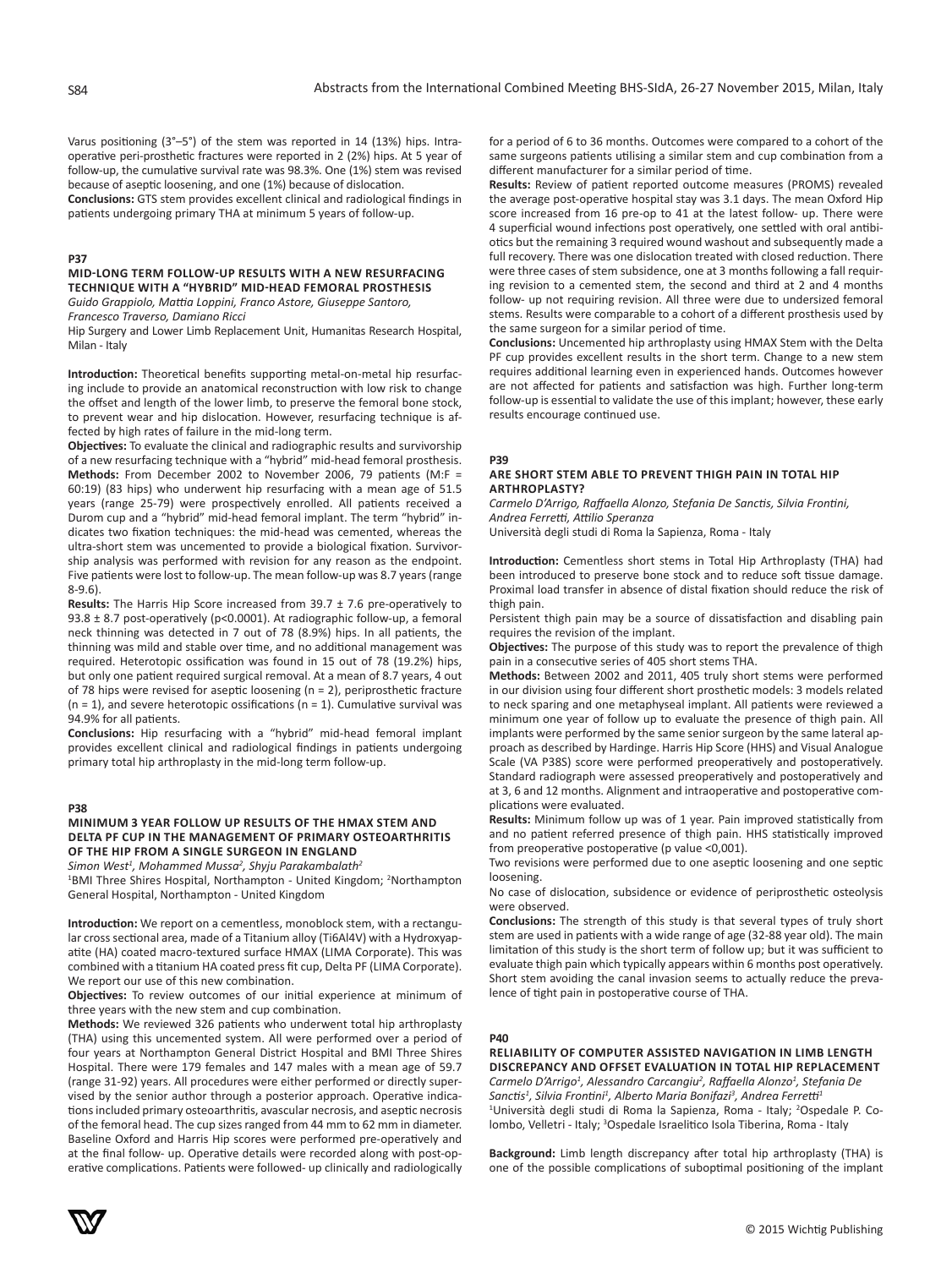and cause of patients dissatisfaction. Computer assisted navigation become affirmed in last years for THA surgery and it is also used for the evaluation of the intra-operative limb length discrepancy.

**Objectives:** The aim of this study is to verify the reliability of a navigation system in intraoperative evaluation of limb lengthening and offset compared with manual technique.

**Methods:** Forty patients who underwent a THA in our institution were enrolled in this study. Twenty patients were evaluated with pre operative manual planning and treated with hand positioning of femoral stem. Twenty Patient were evaluated with preoperative manual planning and treated with Computer assisted navigation system. Radiological and clinical follow up was made at 1, 3, 6 and 12 months postoperative to assess any mismatch of implant, complications and clinical results that was measured with Harris Hip **Score** 

**Results:** In the evaluation of limb length and offset in group A there wasn't significance difference between pre and postoperative measurements obtained with manual planning. Also in group B there wasn't a significance difference between the measurement obtained intraoperative with computer assisted navigation and the one obtained after surgery and preoperative with manual planning. In any case we noted a limb length discrepancy in this series. No statistically significance difference was noted between the two groups in relations to the others parameters investigated.

**Conclusions:** Based on our study the computer navigation system is simple and reliable for the evaluation of limb length discrepancy and offset in total hip replacement. This Navigation system can offer to the surgeon a valid intraoperative information that can reduce possible errors in stem positioning and can reduce rate of length discrepancy.

#### **P41**

## **DISTAL FIXATION IN TAPERED WEDGE-SHAPED CEMENTLESS STEM LEADS TO REDUCED BONE INGROWTH AND INCREASED STRESS SHIELDING FOR DDH PATIENTS**

*Katsuya Nakata<sup>1</sup> , Makoto Kitada<sup>2</sup> , Satoru Tamura<sup>2</sup> , Hajima Owaki<sup>2</sup> , Takeshi Fuji<sup>2</sup>*

<sup>1</sup>Center for Implant and Joint Surgery, Osaka Hospital, Osaka - Japan; <sup>2</sup>Department of Orthopedic Surgery, Osaka Hospital, Osaka - Japan

**Introduction:** Tapered wedge-shaped cementless (TW) stems have been widely used for several years. The concept of fixation in TW stem is wedgefit fixation at the medial to lateral planes in the proximal metaphysis. Developmental dysplasia of the hip (DDH) has anatomical abnormality, such as excessive femoral anteversion, narrow femoral cavity, or proximal-distal mismatching. Therefore, fixation patterns of TW stem are various in DDH patients.

**Objectives:** We evaluated relationship between the fixation pattern of TW stem and bone reactions in DDH patients.

**Materials and methods:** One hundred seventy hips in 158 patients were performed total hip arthroplasty with tapered wedge-shaped cementless stem (CTi-II: Corin, Cirencester, UK) between 2005 and 2009. There were 136 females and 22 males. The average age at operation was 65 years old. The average body mass index was 23.7 kg/m<sup>2</sup>. Primary diagnosis was secondary osteoarthritis due to DDH in all patients. The average follow-up term was 75 months (60-108 months). Femoral canal shapes were normal in 132, stovepipe in 22 and champagne-flute in 16 hips. Bone qualities were type A in 28, B in 131 and C in 11 hips. We performed radiographic estimation bone reactions. The cortical contacts of stem were evaluated in the coronal, sagittal and axial views in three-dimensional computed tomography. According to the cortical contacts of stem, stem fixation patterns were classified by medial to lateral (ML), flare (FLR) and distal (DST) fixation.

**Results:** Any radiolucent lines were not observed on the porous surface of stem. Radiolucent lines on the non-porous surface were seen in 21% at the anterolateral view and 41% at the lateral view. Spot welds were observed in 98% at the anterolateral view and 79% at the lateral view. The femoral bone atrophy by stress shielding was judged as none in 9%, the  $1<sup>st</sup>$  degree in 55%, 2<sup>nd</sup> in 28% and 3<sup>rd</sup> in 8%. Stem fixation patterns were ML in 47, FLR in 55 and DST in 68 hips. Spot welds on the porous surface more frequently appeared in cases with ML (96%) and FLR (98%) fixation than DST (81%). Severe stress shieling (the  $2^{nd}$  or  $3^{rd}$  degree) was more frequently recognized in DST (51%) than ML (13%) and FLR (36%).

**Discussion:** Midterm fixation of TW stem for DDH patients was stable with high frequent bone ingrowth. However, bone ingrowth on the porous surface and degree of stress shielding varied according to stem fixation patterns. Distal fixation of TW stem might lead to decreased bone ingrowth on the porous surface followed by early loosening and extensive stress shielding to the proximal femur.

#### **P42**

*Innocenti*

## **THE ANTERO-LATERAL APPROACH: A CORRECT DEFINITION OF TERMS** *Roberto Civinini, Andrea Cozzi Lepri, Luigi Sirleo, Marco Villano, Massimo*

Orthopedic Department, University of Florence, Firenze - Italy

**Introduction:** The "antero-lateral" minimal invasive approach (ALMI) as described by Rottinger is a modification of the standard antero-lateral Watson-Jones approach and utilizes the intermuscolar plane between TFL and the gluteus medius (GM), without incising or detaching muscles and tendons. It is similar and shares the advantages of direct anterior approach (DAA) of being muscle sparing by not violating the abductor muscle. However the term "antero-lateral" is sometimes utilized to describe other "lateral" approach in which the GM was detached, such as the gluteus splitting approach or similars.

**Objectives:** The aim of this study was to identify the correct definition of antero-lateral and lateral approach and which are the correct descriptions of both approaches.

**Materials and methods:** A thorough literature review focusing on the definition of antero-lateral and lateral approach was undertaken and for both approaches the description of the surgery was analyzed with special attention if the approach was anterior to the GM.

**Results:** The systematic search revealed 31 manuscripts in total. 21 papers correctly reported the term antero-lateral approach to describe the Watson-Jones interval, nonetheless in the remaining 10 papers the terms ALMI was used to describe approaches in which the gluteus medius were violated in some way (splitting, detaching, ect.) that should have been more correctly defined as "lateral" approaches.

**Conclusions:** Approaches to the hip joint were usually classified by muscle intervals or anatomic structures, thus terms ALMI should be deserved only to approaches "anterior" to the trochanter in the interval between TFL and GM. No approach which violates the gluteus medius should be called antero**lateral** 

#### **P43**

#### **CEMENTLESS TOTAL HIP ARTHROPLASTY: A BILAYER COATING TO ENSURE CUPS SURVIVAL RATE AS WELL THAN STEMS** *André Ferreira<sup>1</sup> , Jean Picaud<sup>2</sup> , Thierry Aslanian<sup>3</sup>*

<sup>1</sup>Clinique du Parc Lyon, Lyon - France; <sup>2</sup>Clinique Saint Jean, Cagnes sur Mer -

France; <sup>3</sup>Groupe Lépine, Genay - France

**Introduction:** For uncemented total hip arthroplasty (THA) addition of hydroxyapatite layer has been used in France for nearly 30 years. Survival rate of symmetrical straight stems with hydroxyapatite stabilized by corner effect is good (>95% at 10 years), however cup's survival rate is usually less than 85% leading to decreased THA survival.

**Objectives:** To support osseous fixation of the implant, the placement of an under-layer between the prosthetic substrate and the hydroxyapatite coating makes it possible to obtain a surface landscape that will serve as an "anchoring volume" for newly formed bone. We have previously validated bilayer manufacturing by *in vitro* tests, which proved that surface preparation (alumina blasting) does not change implant's mechanical properties and that vacuum spraying doesn't affect them either, as already described in literature.

**Methods:** An exploratory study with 127 consecutive THA from June 2001 to December 2005 was done. Radiological and clinical endpoints were evaluated at maximum follow up.

**Results:** With an average follow-up of 10 years, no fixation failure was demonstrated from a clinical standpoint. Only 5 revisions were observed, due to infection, dislocation, neck fracture and impingement. Improvement of average Postel Merle D'Aubigné score was very significant (from 9.5 to 17.8, p<0.05). For stems, the mean Engh score was 23.2. For cups, no migration and no loosening according to Engh criteria were observed. Radiological and clinical parameters collected in our study demonstrated an equivalent survivorship of stems comparing to literature and no difference between stems and cups (>96%).

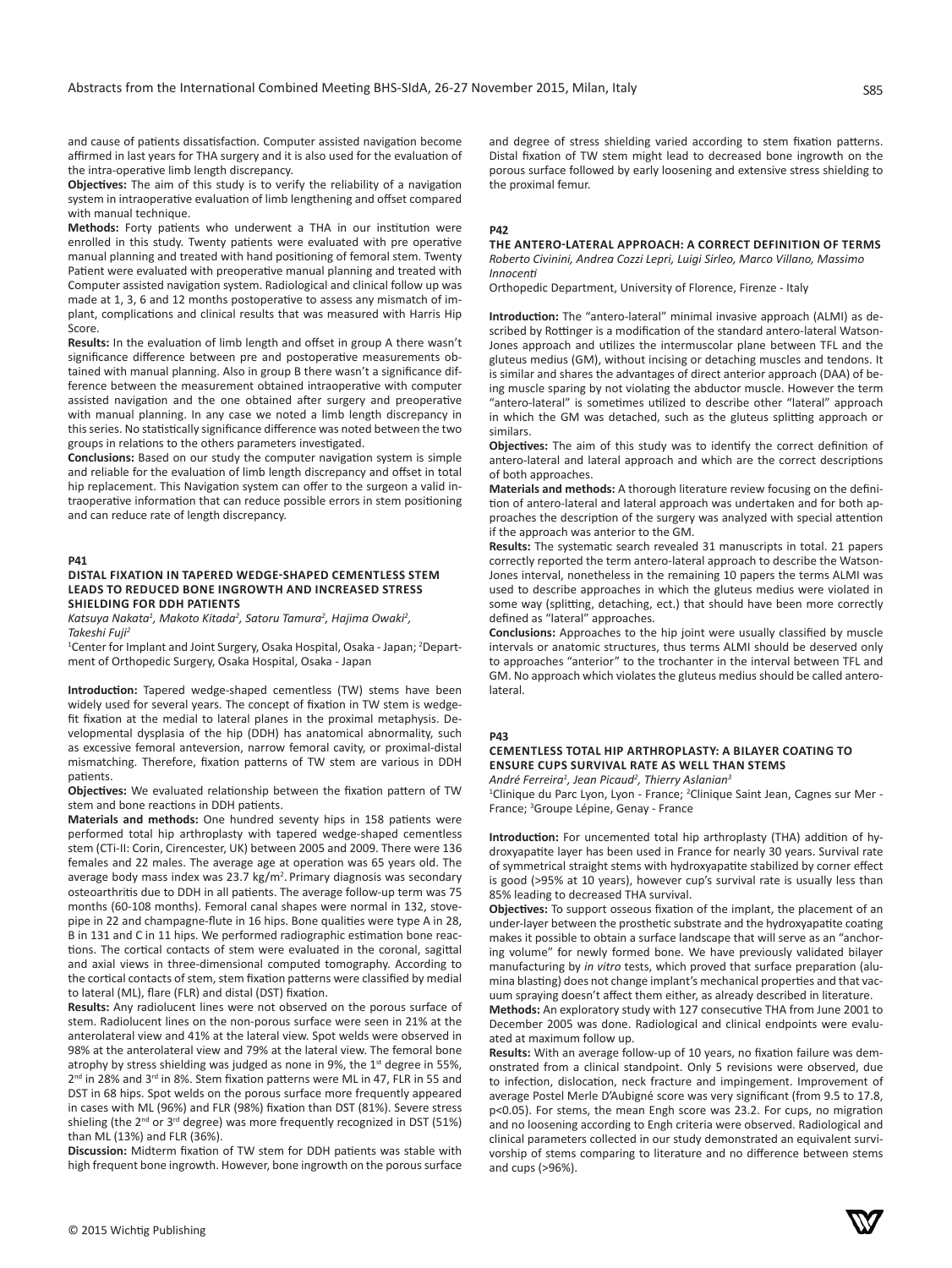**Conclusions:** In medium-term, a bilayer coating is clinically effective at providing reliable and reproducible cementless tertiary fixation that begins when hydroxyapatite is resorbed as well for acetabula cups and stems and could ensure stability even when mechanical locking is not predominating. THA global survivorship could then be improved.

# **P44**

# **THE USE OF INTERNAL LANDMARKS TO GUIDE CUP INCLINATION ANGLE IN TOTAL HIP ARTHROPLASTY**

*Mounir Hakimi, Paul Siney, Tim Board*

Centre for Hip Surgery, Wrightington Hospital, Wrightington - United Kingdom

Acetabular cup inclination and anteversion are important in the success of Total Hip Arthroplasty (THA). The use of the transverse acetabular ligament (TAL) has recently been popularised as an internal landmark to guide cup version. However, cup inclination is still most commonly guided by external references (45° cup holder) despite the evidence that patient position on the operating table is highly variable. The aim of this study was to assess the utility of a new technique to guide cup inclination that is independent of patient position, relying solely on internal landmarks identified by preoperative templating.

Group A consisted of 31 consecutive patients who underwent THA by a single surgeon. Pre-operative templating was performed with the socket at 40° inclination measuring the planned cup size, distance from the acetabular floor and the distance between the superolateral edge (SLE) of the acetabulum and the lateral rim of the cup. The cup was positioned intra-operatively according to these measurements paying close attention to the SLE distance and without reference to external guides or the cup handle position.

Group B was a historical cohort of 53 consecutive patients with THA performed by the same surgeon utilising traditional, external reference techniques (45° cup handle) attempting to correct for patient position to achieve a postoperative radiographic inclination of 40 degrees.

In both groups the TAL was used to guide cup version. Post-operative radiographic cup inclination was measured by and independent researcher using digital image analysis software.

Mean cup inclination in group A was 40.7° (Range 32°-52°). Group B mean cup inclination was 40.5° (Range 28.6°-50.6°). Statistical analysis showed no difference in inclination between the two groups.

The sole use of the SLE measurement as a guide to cup inclination is as effective as traditional methods and has the advantage that it is independent of intra-operative patient positioning.

#### **P45**

# **WEAR RATE AND MEDIUM-TERM SURVIVAL OF A CEMENTED,**

**MODERATELY CROSS LINKED POLYETHYLENE ACETABULAR PROSTHESIS** *Tim Board<sup>1</sup>*, Paul Siney<sup>1</sup>, Bilal Barkatali<sup>2</sup>, Henry Wynn Jones<sup>1</sup>, Anil Gambhir<sup>1</sup>, *Martyn Porter<sup>1</sup>*

1 Centre for Hip Surgery, Wrightington Hospital, Wrightington - United Kingdom; <sup>2</sup>Salford Royal Foundation Trust, Salford - United Kingdom

**Introduction:** The moderately cross-linked Depuy Marathon™ cemented acetabular component was introduced into the UK in 2007. Wear rates and follow up has been studied for the Marathon™ uncemented component but not as yet for the cemented version. We present the medium term results of the Marathon™ cemented prosthesis used in primary total hip arthroplasty. Methods: All Marathon<sup>™</sup> cemented acetabular components implanted between July 2008 and July 2009 were identified from our institutions electronic implant register. All patients' case notes were reviewed and follow up post-operative radiographs were examined by a single investigator. The uni-radiographic technique was applied using the CAD™ software to measure linear wear and wear rate.

**Results:** Two hundred and sixty five Marathon™ cemented acetabular component implants were identified. Mean age was 67 years (range 26-90). Of the two hundred and sixty five patients, data was unavailable for twenty two. Six patients had died during the study period, and sixteen were lost to follow up. Mean follow-up was 55 months (range 50-61). Mean radiological followup was 46 months (range 24-57). The mean overall wear was 0.37 mm (range 0.04 mm-0.78 mm). The wear rate was calculated as 0.03 mm/year (95% CI 0.02-0.06). Five patients were diagnosed with post-operative deep vein thrombosis (2.05%) and there were no cases of pulmonary embolus. There were 2 post-op dislocations (0.8%).

There were no revisions for failure of the Marathon™ cemented acetabular component.

**Discussion:** The wear rates for the Marathon™ uncemented acetabular component have been reported to be range from 0.06 to 0.01 mm/year. We report the mean wear rate of cemented Marathon cups to be 0.03 mm/yr. (95% CI 0.02-0.06). The Marathon™ cemented acetabular component is safe and reliable for use in primary hip arthroplasty. Post-operative surgical and medical complications are low. Medium term survivorship at a mean of 56 months is excellent.

## **P46**

## **PRELIMINARY RESULTS OF A NEW TROCHANTER SPARING SHORT STEM** *Manuel Ribas Fernandez<sup>1</sup> , Federico De Meo<sup>2</sup> , Vittorio Bellotti<sup>1</sup> , Emanuele*

*Astarita<sup>1</sup> , Carlomagno Cardenas Nylander<sup>1</sup> , Esther Moya Gomez<sup>1</sup>*

<sup>1</sup>ICATME Quiron Dexeus, Barcelona - Spain; <sup>2</sup>GIOMI "F. Faggiana", Reggio Calabria - Italy

**Introduction:** In the last decade short stems have appeared, but not all short stems are equal in terms of design, femoral cut level, biomechanical properties.

**Material and methods:** A case series of 62 hips in 59 patients were included with a mean follow up of 21,4 months (range: 18-37 months). A new cementless, trochanter sparing short stem with a modular neck was implanted in all patients using a mini posterior surgical approach. Selection criteria for implanting this stem was a femoral T-score value above -1, Dorr femur type A and B, age under 75 years and BMI <30. Pre-operative diagnosis were the following: 48 osteoarthris, 6 avascular necrosis, 4 posttraumatic osteoarthritis, and 2 dysplasia. Patients were followed up at 2, 4, 6, 12 and 24 months. WOMAC, Merle D'Aubigne, Harris Hip Scores were registered preoperative and postoperative on clinical records. Mean age was mean 58,7 years (range: 32 to 71 years). Biolox delta ceramic on ceramic bearing couple was used in all hips. To date neither neck fractures nor stem subsidence were reported. **Results:** Mean WOMAC score improved from 42,2 points (range 29-51) to 96,7 (range: 66-100, p<0,001), Merle D'Aubigne from 11,8 (range 10-14) -17,1 (range: 16-18, p<0,01, Harris Hip Score from 37,4 points (range 26-66) to 93,8 (range: 61-100, p<0,001). Stem survivorship was 100%, considering as endpoint any cause of its revision.

**Conclusions:** Preliminary assessment of a new trochanter sparing short stem with modular neck system provides promising results in terms of clinical results and radiological observations at the latest follow up. Long-term results are necessary to assess if this trend continues.

# **P47**

# **OUTCOMES OF DUAL-MOBILITY ACETABULAR CUP IN CASE OF FEMORAL NECK FRACTURES AND OSTEOARTHRITIS: AN UPDATE AND NEW PERSPECTIVES**

Daniele Vanni<sup>1</sup>, Andrea Pantalone<sup>1</sup>, Davide D'Adamo<sup>1</sup>, Fabrizio Fascione<sup>1</sup>, *Elda Andreoli<sup>1</sup> , Alberto Belluati<sup>2</sup> , Vincenzo Salini<sup>1</sup>*

1 Orthopaedic and Traumatology Department, "G. D'Annunzio" University, Chieti - Italy; <sup>2</sup>Orthopaedic and Traumatology Department, "Santa Maria delle Croci" Hospital, Ravenna - Italy

**Introduction:** The dislocations in case of total hip arthroplasty (THA) remains a troubling issue. A dislocation may be due to an infection, as the main early complication following THA. In case of primary THA, the dislocation rate is approximately 2-4%, rising to about 7-14% after revision procedures. The rate is doubles in case of the patients older than 70 years of age. The etiology is multifactorial.

**Materials and methods:** Patients with osteoarthritis and femoral neck fractures were subjected to cementless hip prosthesis. Both standard cups and dual mobility cups were used. The femoral stem was the same for each prosthetic implant. Surgery was performed by the same approach. Only patients with acetabular and/or femoral Parosky type I were included in the study. Patients were clinically and radiographically evaluated at month 1, 3, 6, 12 and 24. The linear polyethylene wear was measured by the method of Dorr and Wan. A TC evaluation was performed at month 12 and 24.

**Results:** Approximately one-third of the unstable hips require a revision. Therefore, different strategies able to reduce the incidence of dislocation are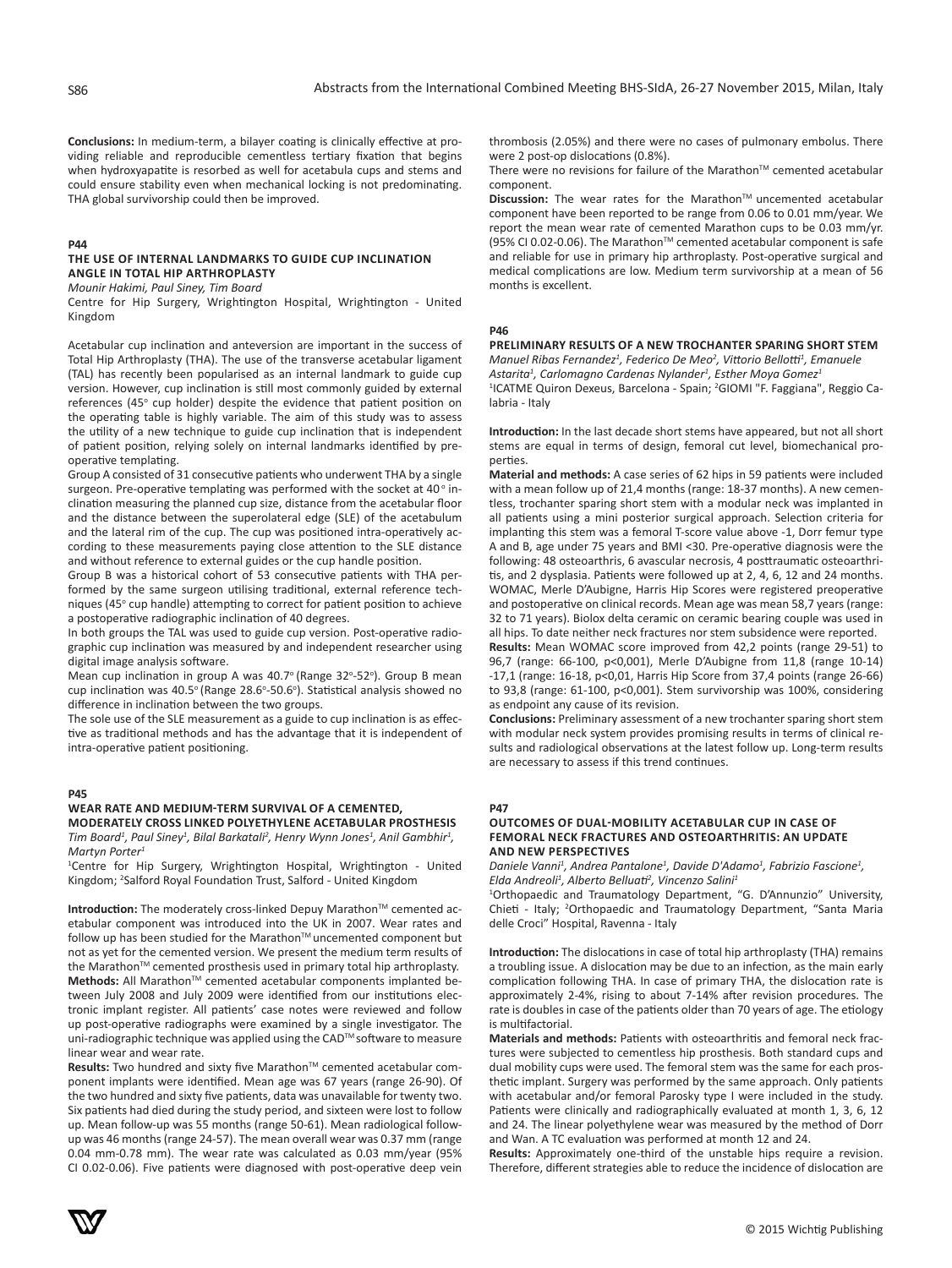necessary. The dual-mobility acetabular components represent a new and interesting alternative. Our study showed that the polyethylene wear, debris desease and dislocation episodes were lower in patients in whom dual mobility cups were used, without damaging the range of motion.

**Conclusions:** The dual mobility cup has three essential goals: 1) to decrease wear; 2) to increase implant stability; 3) to restore a near-normal range of motion. It was showed that this target can be reached without reduce the range of motion. In our opinion the dual mobility cup is a new and interesting solution able to reduce the incidence of dislocation, both in case of femoral neck fractures and osteoarthritis.

#### **P48**

#### **TOTAL HIP ARTHROPLASTY FIRST IMPLANT: CORRELATION AND VARIABILITY OF THE RESULTS IN THE SHORT TO MEDIUM TERM** *Gabriele Pirovano*

Università Milano-Bicocca, Milano - Italy

**Introduction:** Osteoarthritis of the hip is more than 80% of the changes in the hip joint and it is one of the most common degenerative diseases in the elderly population. The total hip (THA) revolutionized the treatment of this disease. There are several factors that contribute in achieving outcomes.

**Objectives:** To compare the data pre/postoperative looking for correlations between objective and subjective data.

**Materials and methods:** We recruited 114 patients (mean age 69 years) who was implanted a THA cup in the period 2008/11-2014/08. We observed Clinical data (Harris Hip Score and short -HHS- form -SF-36-) and the main measurements of X-ray pre/postoperative diagnosis of intervention, the main operating characteristics, complications and indices of surgical risk. The data were then analyzed for the presence of correlations.

**Results:** Clinical improvement postoperative (HHS preoperative mean 60.04, postoperative mean 92.15), good positioning of components and a number of complications same the literature. The data analysis found significance between the complications and the clinic, between conditions preoperative and postoperative outcomes, between diagnosis of the intervention outomes.

**Conclusions:** The THA has a big impact in improving the patient's quality of life (QoL). In this study confirms the data in the literature regarding outcomes and good positioning of the components. The correlation between the data allows to analyze the variables involved in determining the QoL and to understand the coexistence of several factors.

#### **P49**

#### **ABDUCTOR WEAKNESS AFTER TOTAL HIP ARTHROPLASTY**

Andrea Pantalone<sup>1</sup>, Daniele Vanni<sup>1</sup>, Matteo Guelfi<sup>1</sup>, Roberto Campese<sup>1</sup>, *Floriano Belfiglio<sup>1</sup> , Elda Andreoli<sup>1</sup> , Alberto Belluati<sup>2</sup> , Vincenzo Salini<sup>1</sup>* 1 Orthopaedic and Traumatology Department, "G. D'Annunzio" University, Chieti - Italy; <sup>2</sup>Orthopaedic and Traumatology Department, "Santa Maria delle Croci" Hospital, Chieti - Italy

The hip abductor muscles have the capability to contribute to numerous actions, including the pelvic stabilization during the gait and the abduction and the rotation of the hip joint (Flack NA et al. Clinical Anatomy 2012). Kanimura et al. (2014) suggest that the strength of the hip abductor and the age may be good predictive factors for the ability of the ambulation at week 3 and at month 4 and after a total hip arthroplasty (THA); in fact the elderly patients (>70 years) have a higher grade of postoperative atrophy of the fatty gluteus medius muscle, raher than younger ones (Müller M et al. 2011). The weakness of the abductor is an important risk factor for the instability that can follow a primary (THA) and a minimally invasive approach (anterolateral mini-invasive approach) may minimizes the perioperative trauma of the soft tissues (Müller M et al. 2012). A direct trauma to the abductor muscle mass, a direct damage to the superior gluteal nerve (Kenny P et al. 1999) or an avulsion, are the major causes of the abductor weakness; the symptoms are especially the lateral hip pain (trochanteric pain syndrome), the limping and the positive Trendelenburg's sign. When the conservative therapy (physical therapy, NSAIDS, Injection) fails, a surgical approach is needed. The operative techniques are the vastus lateralis – transfer (Flip), the gluteus maximus muscle transfer (Whiteside Technique) and the tendon repair (avulsion). The weakness of the abductor is very difficult to diagnose and to treat; it is not very easy to perform a correct evaluation of the patient's problems and to indicate the right approach. Actually, the cellular therapy is considered a new chance for the treatment of the

muscle deficits: von Roth et al. (2012, 2013) demonstrated that a transplantation (also systemic) of bone marrow derived cells for the improved regeneration of injured musculature appears to be feasible.

#### **P50**

#### **FEMORAL MODULAR STEM SYSTEM. LONGITUDINAL WINGS STABILITY CONCEPT: OUR EXPERIENCE IN 2988 THP IMPLANTS** *Enrico Castaman, Arthur Albarkouni*

Department of Orthopaedic Surgery, Ospedale Civile, ULSS5 Montecchio Maggiore - Italy

**Introduction:** Femoral stem design evolution is related to the better comprehension of biomechanics and tribology of materials and implants, which brought to manufacture several new designs, since 60's available press fit models of stem include longitudinal wings in order to optimize immediate fixation and secondary osteointegration. Wings presents various shapes and directions; we believe that interaction between implants and bone obtained from longitudinal radial wings can provide a mechanical and biological cementless stability; so we use a system of modular conic stems provided by longitudinal wings suitable for primary and revision implants; in this study we conducted a retrospective analysis of our results.

**Material and methods:** We reviewed our arthroplasty activity over the last 10 years, from 2003 to 2014, in which 2988 THP were realized. Revision data was analyzed evaluating Harris score registered before operation and at 9 months after surgery.

Into statistics, periprosthetic fracture or rupture of implants was not included into statistics so as revision of acetabular component were not included. **Results:** Harris score passed from 47.5 to 88.2; we revealed 1.0% of revision rate of femoral stem: 5 cases because of septic loosening, 10 cases due to fracture within 30 days of the surgery revision, 15 cases of debris loosening. **Discussion:** The use of cementless implants makes more easier any future revision.

Modularity concerning the neck and the head allows to adjust length and offset of the hip.

The analysis of results in the use of this kind of wings provide a low % rate of revision if compared to the statistics in literature; we find that the design is crucial for the survival of THP: conic gradual adaptation into intramedullary space is further enhanced by the radial projection of stem wings, which provides a sectional transverse and rotational primary stability; this particular aspect is very useful to control the antiversion or retroversion of the stem. So we believe that this additional device offers more technical possibilities to overcome any difficulties due to the various anatomic forms and a better guarantee of longevity related to its intrinsic stability.

# **P51**

#### **BIG HEADS: DO DIMENSIONS MAKE THE DIFFERENCE?**

*Carmelo D'Arrigo, Raffaella Alonzo, Stefania De Sanctis, Silvia Frontini, Guido Zampar, Andrea Ferretti*

Università degli Studi di Roma La Sapienza, Roma - Italy

**Introduction:** The use of big heads in total hip arthroplasty demonstrated better stability and articular excursion. Troubles with metal on metal match give way to ceramic largest use. Till last few years ceramic heads were smaller than metal ones. In last years the use of big ceramic heads increased.

**Objectives:** Purpose of this study was to compare articulation of prosthetic hip with traditional assembled cup with ceramic insert with normal ceramic heads and a preassembled ceramic cup with big heads.

**Methods:** From January 2011 and May 2014 269 THA were positioned with trilock femoral body. We divided them in two groups: 162 were associated with pinnacle cup and heads of 36 mm (A GROUP), and 107 with Deltamotion and ceramic heads of 40, 46 or 48 mm (B GROUP). In both group we used ceramic heads and inserts. Minimum Follow up was of 12 months. Harris Hip score (HHS), misuration of passive and active articular excursion using a goniometer and a new smartphone app (Smartjoint®) and hip x ray were evaluated pre operative, and at 1, 3, 6, 12 months postoperative.

**Results:** No patient presented general complication intra or post operative. Two intraoperative cracks were treated immediately with cable wire cerclage. There weren't aseptic loosening or infection. The groups presented similar values in passive articulation and HHS. The values of active articulation were better in B group.

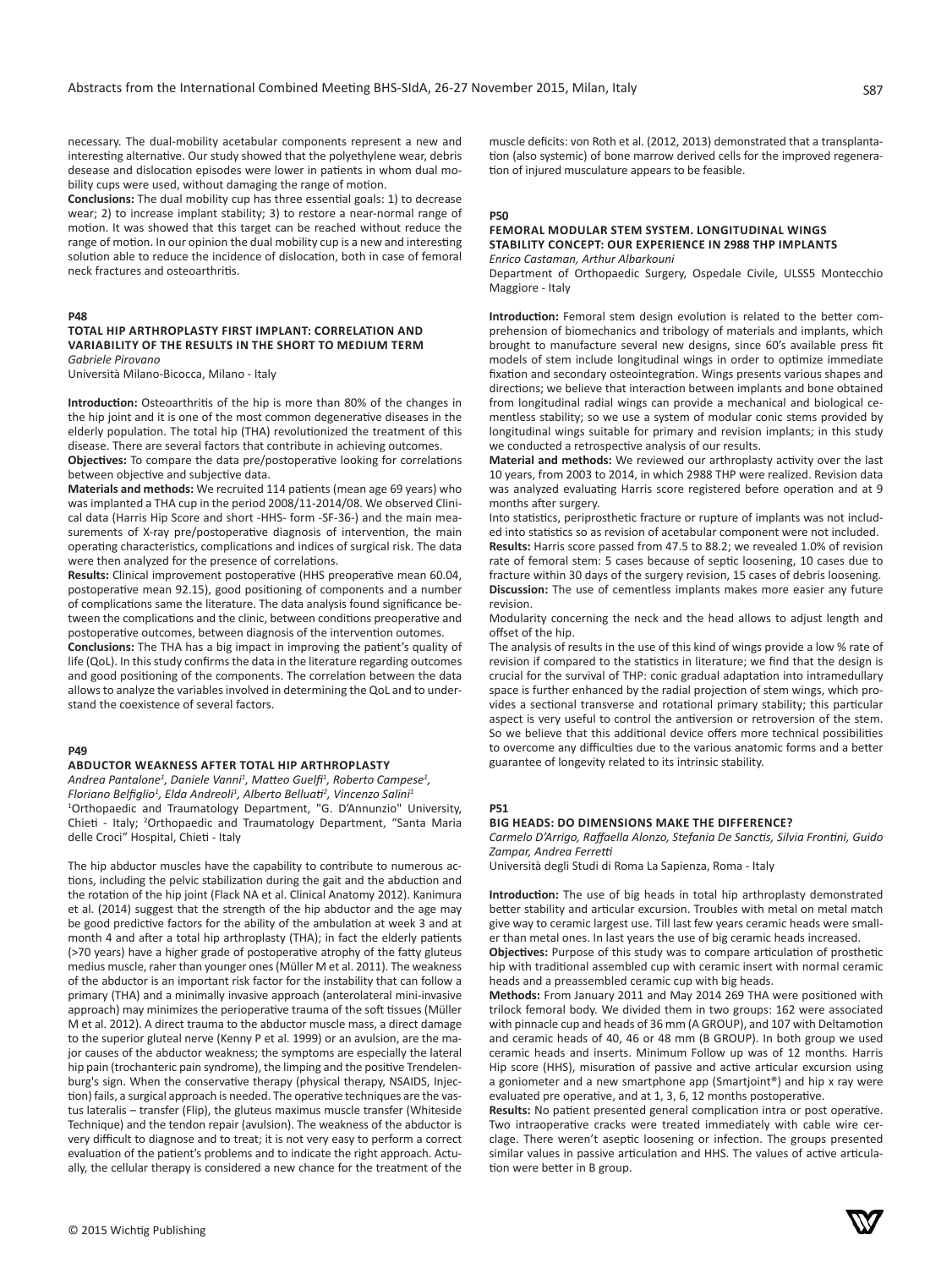**Conclusions:** Implants with heads from 36 mm are more stable and give better results in articular excursion. A preassembled cup is a better choice in young patients with higher functional request.

#### **P52 RESTORATION OF THE FEMORAL OFFSET AND MODULARITY: REALITY OR FICTION**

*Giovanni Vicenti<sup>1</sup> , Massimiliano Carrozzo<sup>2</sup> , Girolamo Picca<sup>2</sup> , Biagio Moretti<sup>2</sup> , Giuseppe Solarino<sup>2</sup>*

<sup>1</sup>Ospedale San Paolo, Bari - Italy; <sup>2</sup>Azienda Ospedaliero Universitaria Policlinico di Bari, Bari - Italy

The use of modular stems is still debated and controversial. Some authors have highlighted a number of disadvantages of modular prostheses including: the high costs, the tendency to fracture, the fretting and corrosion, the increased production of debris. Other authors have emphasized the possibility to adapt the prosthesis to the morphometric differences of patients, to allow better accuracy in restoring the anatomy and biomechanics of hip joint. The advantages of the modular devices appear to be more evident in patients with dysplasia of the hip. In our study we compared 60 patients, all with unilateral dysplasia of the hip operated with 30 modular prostheses (PROFEMUR®, Wright® Arlington, Tennesse, USA) and 30 with normal femoral stems (SYMAX®, Striker® Kalamazoo, Michigan, USA). The preoperative HHS (Harris Hip Score) was 44 (23-66), the postoperative 96 (76-100) in the 30 patients operated with modular prostheses and 87 (72-94) in the 30 patients with normal femoral stems The worst HHScores were seen in patients in whom the offset was not restored properly. On the contrary, the best scores have been reached in patients in which that value is closer to the "target" value (offset value of the contralateral hip). Restore the offset determining the correct tension of the abductor muscles of the hip implies a better functioning of the joint and have to be a primary objective of the THA surgery.

#### **P53**

## **RISK ANALYSIS OF FALLING IN PATIENTS WITH COXARTHROSIS IN PREOPERATIVE PERIOD: A PILOT STUDY**

*Nuray Elibol<sup>1</sup> , Bayram Unver<sup>2</sup> , Vasfi Karatosun<sup>3</sup> , Izge Gunal<sup>3</sup>*

1 School of Health, Department of Physiotherapy and Rehabilitation, Izmir University, Izmir - Turkey; <sup>2</sup>School of Physiotherapy and Rehabilitation, Dokuz Eylul University, Izmir - Turkey; <sup>3</sup>Department of Orthopaedics and Traumatology, Dokuz Eylul University, Izmir - Turkey

**Introduction:** It has found that proprioception decreases in patients with coxarthrosis and total hip prosthesis (THP) compared with healthy individuals and as a result, there are problems in control of movement and balance. Falling induced by problems in balance can cause fractures, reduce the quality of life, and also cause periprosthetic fractures or loosening of prosthesis. Therefore, it is recommended that the risk of falling should be assessed in the preoperative period and fall prevention methods should be applied.

**Objectives:** The aim of our study was to investigate the risk of falling in the preoperative period in patients with coxarthrosis which were planned THP.

**Methods:** Nineteen patients (13 female, 6 male) with coxarthrosis were included in our study. Their mean age was  $53.78 \pm 17.3$  years. Muscle strength, range of motion and pain of patients were evaluated. One leg stand test with eyes opened and closed, timed 50-foot walk test, 5 repeated sit-to-stand test, Harris Hip Scoring and Lower Extremity Function Scale were applied to the patients. The patients' risk of falling was assessed by Tetrax Balance Assessment System.

**Results:** The average of patients' falling risk was 0.25 ± 0.42. It was found that 7 patients had high falling risk and 12 patients had low falling risk. It was found no differences between patients with high falling risk and low falling risk in terms of other assessment parameters. When we compared male and female patients in terms of falling risk was not found any significant differences (p>0.05).

**Conclusions:** In this pilot study, it was found that high falling risk (37%) in patients with coxarthrosis which was planned for THP. It was seen that falling risk was significant in this patient group in spite of the limited sample size. Therefore, we think that it should be assessed risk of falling in patients with coxarthrosis and THP.

# **P54**

# **MINIMALLY INVASIVE POSTERIOR APPROACH FOR TOTAL HIP ARTHROPLASTY**

*Leandro Nuñez, Alejandro Druetto* CETYO, Buenos Aires - Argentina

**Introduction:** Implantation of the total hip prosthesis should always be as atraumatic as possible. Minimally invasive total hip arthroplasty (THA) has become popular over the past few years. Advantages of this technique include reduced soft tissue damage and faster recovery for patients. On the other hand, there are new risks related to reduced visualization. **Objectives:** To show our results with this technique.

**Methods:** Patients were evaluated retrospectively at a minimum of 2 years postoperatively. Between January 2007 to January 2013, 473 hips from 436 consecutive patients were operated on using posterolateral minimally invasive THA in our center. We used the Wright prosthesis, from Wright Medi-

cal Implant (Wright Medical Technology, Inc, Arlington, TN, USA). The study group included 184 men and 252 women. Mean age of the patients at time of the index THA was 55.4 years (range, 25-89). The most common diagnosis was osteoarthritis in 303 cases (64%).

**Results:** Mean operative time was 42 minutes (range, 35-65). Mean incision length was 8.2 cm, with a range of 6 to 12 cm. Mean length of hospital stay was 3.2 days. Average postoperative Harris hip score was 92 at 3 months postoperatively (previous of 48). Complication rate was 2.1% (10 cases). 5 patients needed another surgery. There were 3 deep infections (all revised), 2 dislocations (1 reoperated), 2 deep vein thrombosis, 2 intraoperative femur fracture (1 reoperated), and 1 nerve injury (femoral).

**Conclusions:** Our study indicates a low complication rate and good functional recovery following minimally invasive THA using a posterolateral approach. With the mini-posterior approach, the prosthesis is placed through a less than 10 cm in length incision, but which still provides perfect visualisation of the surgical site while reducing trauma to the soft tissue. This technique provides short-term safety, low morbidity and fast postoperative recovery for the patient.

#### **P55**

#### **INTRA-PELVIC MIGRATION OF FEMORAL HEAD TRIAL IN TOTAL HIP ARTHROPLASTY, A RARE INTRAOPERATIVE COMPLICATION. OUR EXPERIENCE AND SYSTEMATIC REVIEW OF LITERATURE**

*Sherif Abouel-Enin, Hossam Fraig, Jamie Griffiths, Jeremy Latham* Department of Orthopaedics, University Hospital NHS Trust, Southampton - United Kingdom

**Introduction:** Trial reduction while performing total hip replacement is an essential step of the procedure. This is to check the stability of the hip joint with the selected implant sizes and to assess the leg length to avoid discrepancy.

Disengagement of the femoral head trial from the femoral rasp stem, with subsequent migration of the trial head into the pelvic cavity is a rare occurrence, but can be a very frustrating complication to both the surgeon and occasionally the patient.

We present our experience with this exceptional situation and different management options, together with systematic review of the literature.

**Patients and methods:** We conducted Medline database search via Pubmed interface. MeSH search was used. Systematic review of English literature case reports was performed.

15 reports were found discussing intra-pelvic migration of different arthroplsty related materials.

The total number of reported cases was 24 cases, out of those, 21 cases were related to migration of femoral trial head, 2 cases of migrated modular hemiarthroplasty bipolar heads and one case of migrated femoral head definitive implant.

**Results and discussion:** Migration of femoral head trial or prosthesis into the pelvic cavity is likely to be an under-reported incidence considering the number of cases found in literature.

In the reported cases, when dislocating or reducing the femoral head trial, it disengaged from the rasp trial stem or the definitive femoral stem. Usually the surgeon tries to retrieve the trial head by finger exploration, however it usually ends up being pushed further intra-pelvic. Similar pattern was described in the reports of migrated definitive prosthetic head and bipolar hemiarthroplasty modular heads.

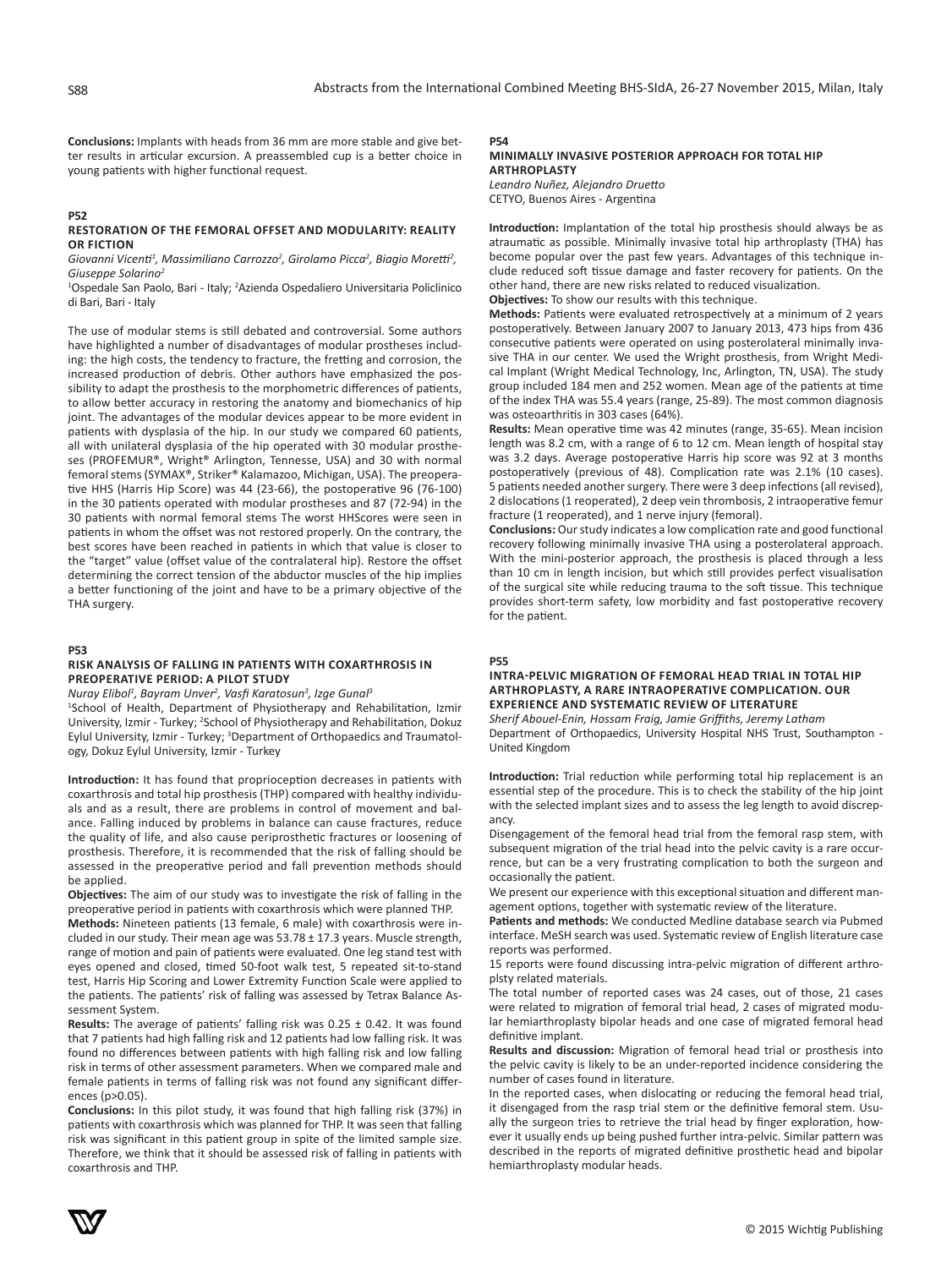**Conclusions:** The dissociation of the femoral head during a THR is a rare complication. It is proved to be difficult to retrieve the head once disengaged. Co-ordination with assistant is important. Seeking senior surgeon assistance during the procedure is a reasonable approach. Closure and preparing for a second planned procedure to extract the head seems to be a safe option after proper imaging to localize the trial head. Keeping the patient informed about the unfortunate intra-operative event is a must.

## **P56**

# **FEMUR FIRST SURGICAL TECHNIQUE: A SMART NON-COMPUTER-BASED PROCEDURE TO MATCH THE SAFE ZONE IN TOTAL HIP ARTHROPLASTY**

*Giuseppe Mazziotta, Mattia Loppini, Emanuele Caldarella, Franco Astore, Riccardo Ruggeri, Guido Grappiolo*

Hip Surgery and Lower Limb Replacement Unit, Humanitas Research Hospital, Milan - Italy

**Introduction:** Although the combined anteversion has been demonstrated to be more important than the absolute positioning based on the bony landmarks, few report investigated the role of non-computer-based surgery to address the reciprocal orientation of the components.

**Objectives:** To evaluate the clinical and radiological outcomes of a new noncomputer-based procedure to match the safe zone in total hip arthroplasty (THA).

**Methods:** 92 consecutive patients (M:F = 53:39) (100 hips) undergoing primary THA were prospectively enrolled. At the time of surgery, the average age was 64.6 years (44-84). Pre-operative diagnosis was primary osteoarthritis (71%), osteoarthritis secondary to hip dysplasia (18%), post-traumatic arthritis (6%), avascular necrosis of the femoral head (3%) and other (2%). All patients were evaluated at one year of follow-up. In the femur first technique, the cup is positioned relative to the stem after the antetorsion of the trial stem has been fixed. Therefore, the cup is positioned in a compliant anteversion and coverage to the first component.

**Results:** The average HHS increased from 43.4 ± 5.2 preoperatively to 97.2 ± 6.4 at the last follow-up (P<0.0001). No patients reported dislocation of the prosthesis at one year of follow-up. The intraoperative average value of femoral stem antetorsion was 9.8° ± 3.2, whereas the average value of combined antiversion was of 36.4° ± 5.1. At the radiographic assessment, the average postoperative cup abduction angle was 41.2° ± 3.1.

**Conclusions:** The femur first technique is a non-computer-based procedure that allows the surgeon to match the safe zone during primary THA, optimizing the anteversion and coverage of the cup relative to the position of the stem.

# **P57**

**SHORT STEM HIP IMPLANTS: LIGHT AND DARKS AT MEDIUM FOLLOW-UP** *Giandomenico Logroscino, Fabrizio Donati, Michela Saracco, Giuliano Cerulli* Department of Orthopedics and Traumatology, Università Cattolica del Sacro Cuore, Roma - Italy

**Introduction/purpose:** The traditional hip stems have been proven to be reliable and effective. More recently short stems have been proposed, in the prospective of preserving bone and soft tissues, as well as ensuring minimal invasiveness, but without any evidence of equal effectiveness to date. The reliability in the medium and long term is scarcely described in the Literature. The aim of this study is to evaluate the clinical and radiographic results of a group of short-stemmed hip prosthesis in the medium-term.

**Material and methods:** We have collected 141 patients short-stemmed prosthesis from our hip replacement database.

Of these, 75 were males and 66 females with a mean age of 62.4 years (min: 25; Max: 84 years), affected by primary osteoarthritis (OA), posttraumatic OA, avascular necrosis and dysplasia OA.

All patients were operated by the same surgeon using the same technique (lateral and posterior, minimally invasive access when possible) and periodically evaluated by radiographic examination and clinically by HHS, WOMAC, SF-12 and VAS pain preoperatively, 1, 3, 6, 12 months and then every year after surgery. The mean follow-up was 35.2 months, with a minimum F-UP of 1 month and a maximum of 112 months.

**Results:** All the implants were osseointegrated radiographically, with a failure rate of 0%. Five complications were observed (1 dislocation at 1 month, 2 sciatic palsy, 1 EO, 1 intraoperative fracture). A rapid improvement of clinical indices, recover from pain and joint function, were observed (HHS: 92.9; VAS pain: 7, 5) with a significant increase in the quality of life (SF-12P: 52.1; SF-12M: 56.4; WOMAC: 88.2).

**Discussion:** Short stems have shown good clinical and radiographic results in the medium term. A law rate of complications confirmed the effectiveness of these implants. Quickly recover in terms of pain and function, made these results good as or better than traditional stems. The advantages are bone saving and minimally bone invasivity, excellent load distribution that allows to avoid stress shielding and tight pain, and easier surgery in case of future revisions.

**Conclusions:** This study highlight that the use of short prosthetic hip stem represent a good therapeutic choice in the treatment of primary and secondary hip osteoarthritis, especially in younger and active patients, but also in those not so young with a good bone quality.

#### **P58**

## **OPTIONS FOR HIP ARTHROPLASTY IN PATIENTS YOUNGER THAN 50 YEARS: OUTCOME OF METAL-METAL HIP RESURFACING AT MORE THAN 10 YEARS FOLLOW-UP**

*Catherine Van Der Straeten<sup>1</sup> , Koen De Smet<sup>2</sup> , Alessandro Calistri<sup>3</sup>* 1 Department Orthopaedic Surgery, Ghent University Hospital, Ghent - Belgium; <sup>2</sup>ANCA Medical Centre, Deurle - Belgium; <sup>3</sup>ANCA Medical Centre, Rome - Italy

**Background:** Arthroplasty registries and consecutive series indicate significantly worse results of conventional metal-on-polyethylene total hip arthroplasty (THA) in patients younger than 50 years compared to older patients. Metal-on-metal hip resurfacing (MoMHRA) was proposed as a more anatomic reconstruction with preservation of the natural proprioception and kinematics of the hip. In order to evaluate the outcome of MoMHRA at minimum 10 years, we conducted a retrospective review of all MoMHRA with more than 10 years follow-up implanted at an independent hip specialist centre in patients under 50.

**Methods:** From a single surgeon patients' prospective database, we identified all consecutive MoMHRA performed before May 2005 in patients under 50. All patients are contacted by phone and asked to present for a clinical exam and patient reported outcome questionnaires, standard radiographs and metal ion measurements. Complications and reasons for revision are noted. Kaplan-Meier survivorship is analysed for the whole cohort and subanalysis is performed by gender, diagnosis and component size.

**Results:** We identified 626 MoMHRA, all Birmingham Hip Resurfacings (BHR) in 561 patients (65 bilateral BHR) under 50 years performed by a single surgeon between 1997 and May 2005. There are 392 males (70%) (42 bilateral) and 169 females (30%) (23 bilateral). Mean age at surgery was 40.8 years (median 42 years; range 16-50 years). In 33 cases, a BHR dysplasia cup was used (23 in females). Mean follow-up is 11.5 years (median 11 years; range 10-17 years).

**Discussion:** Patients under 50 needing a hip arthroplasty often present with more complex anatomic abnormalities or bone damage as in congenital dysplasia, avascular necrosis, traumatic osteoarthritis or rheumatic diseases. Besides, the worse results with conventional THA in young patients may be related to a higher activity level. We present the outcome and survivorship of MoMHRA in patients under 50 at more than 10 years postop.

#### **P59**

# **OPTIONS FOR HIP ARTHROPLASTY IN PATIENTS YOUNGER THAN 50 YEARS. CERAMIC-CERAMIC TOTAL HIP ARTHROPLASTY OUTCOMES AT MORE THAN 10 YEARS FOLLOW-UP**

*Catherine Van Der Straeten<sup>1</sup> , Koen De Smet<sup>2</sup>*

1 Department of Orthopaedic Surgery, Ghent University Hospital, Ghent - Belgium; 2 ANCA Medical Centre, Deurle - Belgium

**Background:** Arthroplasty registries indicate significantly worse results of conventional metal-on-polyethylene total hip arthroplasty (THA) in patients younger than 50, with 10-year survivorship ranging between 70 and 90%. At our institution, patients under 50 needing a THA receive either a metal-onmetal hip resurfacing (MoMHRA) or a ceramic-on-ceramic (CoC) THA. We conducted a retrospective review of all CoCTHA with more than 10 years follow-up implanted in patients under 50.

**Methods:** From a single surgeon patients' prospective database, we identified all consecutive CoCTHA performed before May 2005 in patients under 50. All patients are contacted by phone and asked to present for a clinical exam, questionnaires and standard radiographs. Complications and revisions are noted. Kaplan-Meier survivorship is analysed for the whole cohort and sub-analysis performed by gender, diagnosis and head size.

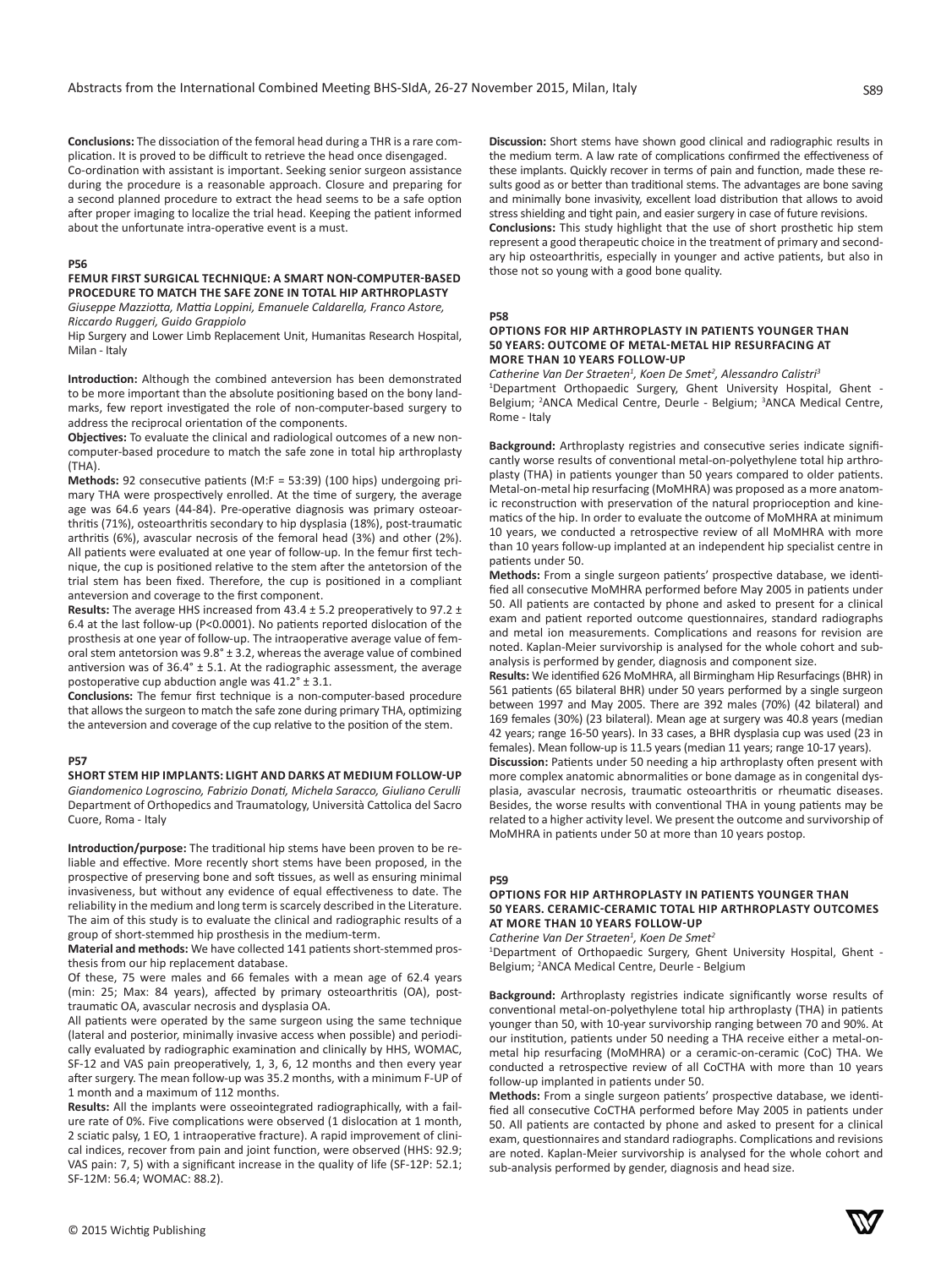**Results:** We identified 135 CoCTHA in 111 patients under 50 (24 bilateral CoC). There are 71 males (64%) (17 bilateral) and 40 females (36%) (7 bilateral). Mean age at surgery was 38.2 years (median 39 years; range 16-50 years). In 21 cases, the CoCTHA was a revision of a former hip replacement: 15 THA revisions and 6 hip resurfacing revisions. Three types non-cemented acetabular components were used and 7 types femoral stems (5 non-cemented; 2 cemented). Ceramic heads and inlays were Biolox forte in 128 cases and Biolox delta in 7. Head size was 28 mm in 125, 32 mm in 7 and 36 mm in 3. Mean follow-up is 14.9 years (median 15 years; range 10-18 years).

**Discussion:** Patients under 50 needing a hip arthroplasty often present with more complex anatomic abnormalities or bone damage as in congenital dysplasia, avascular necrosis, traumatic osteoarthritis or rheumatic diseases. Besides, the worse results with conventional THA in young patients may be related to a higher activity level. We present the outcome and survivorship of CoCTHA in patients under 50 at more than 10 years postop.

# **P60**

# **SHORT TERM RESULTS OF TANTALUM ACETABULAR CUPS IN TOTAL HIP ARTHROPLASTY FOLLOWING PELVIC IRRADIATION**

*Davide Donati, Massimiliano DePaolis, Riccardo Zucchini, Matteo Romantini, Carlo Romagnoli*

Istituto Ortopedico Rizzoli, Bologna - Italy

**Introduction:** Radiotherapy in pelvic area is commonly used to treat gastrointestinal and genitourinary carcinomas, bone metastasis, hematopoietic diseases and primary sarcomas.

Due to post-radiation bone damages a conventional hip prosthesis replacement is needed (osteonecrosis, degenerative arthritis, pathologic stress fractures). However, high rate of failures (between 44 and 52%) of the acetabular component should be expected. Recently, the use of tantalum implant on irradiated bone has been reported with good results.

**Objectives:** The aim of this study is to report our experience about the use of trabecular metal acetabular cups on these patients.

**Methods:** From 2005 to 2013, we performed 12 THA replacements on irradiated bone with TM acetabular cups. The previous conditions leading to the replacement included, 2 Ewing's sarcomas, 2 non-Hodgkin lymphomas, 2 metastatic breast cancers, 1 plasmocitoma, 1 multiple myeloma, 1 aneurysmal bone cyst, 1 myxoid liposarcoma, 1 synovial sarcoma, 1 giant-cell tumor. The mean radiation dose delivered was 43000 cGy (range 800 cGy – 67000 cGy) and the mean time from radiation to the hip replacement was 88 months (range 13-364 months).

They were 4 male and 8 female with age ranging from 25 to 77 years old (mean 47 years old).

For the clinical evaluation we used the Harris Hip Score.

**Results:** After a mean FU of 45 months none of the patients were considered failed for aseptic loosening. However, there were two deep infections: the first acute healed with debridment and antibiotic therapy, while the second chronic leading to septic loosening treated by explantation. Moreover, we had two cases of hip dislocation, treated by conservative procedure.

Harris hip score improved from an average of 46 to 80 points at follow-up.

At last follow-up no one case presented with radiographic signs of progressive lucent line. **Conclusions:** Even though we reported few cases distributed in a wide range

of time with a relatively short follow up, we considered our results encouraging to keep on with this type of implant. In clinical setting, Tantalum seems to provide a better initial stability followed by secondary stability due to the integration of the trabecular metal to the underline spongy bone. The good performance of the material can provide a better functional result during time.

## **P61**

# **COMPLICATIONS AND MID-TERM OUTCOMES OF TOTAL HIP ARTHROPLASTY FOLLOWING FAILED INTERNAL FIXATION OF THE PROXIMAL FEMORAL FRACTURES**

*Afshin Taheriazam<sup>1</sup> , Farshad Safdari<sup>2</sup>*

<sup>1</sup>Department of Orthopedics, Islamic Azad University, Tehran - Iran, Islamic Republic; <sup>2</sup>Bone Joint and Related Tissue Research Center, Shahid Beheshti University of Medical Sciences, Tehran - Iran, Islamic Republic

**Introduction:** Despite good outcomes of internal fixation (IF) following hip fractures, some patients experience failure of IF due to several causes. These problems lead to severe pain and disability and necessitate revision surgery. Salvage treatment with total hip arthroplasty (THA) can be considered.

**Purpose:** In current study, we aimed to investigate the mid-term clinical and functional outcomes and incidence of complications of THA for patients with failed ORIF of proximal femoral fractures.

**Methods:** Between 2004 and 2010, there were 44 patients (31 males, 13 females) with failed IF of previous femoral neck fractures (FNF). The age of the patients averaged  $36.3 \pm 16.1$  years. The etiology of the failure included avascular necrosis with collapse in 29 patients, nonunion in 9 patients and nail cut-out or screw breakage with acetabular abutment in 6 patients. Patients were followed for  $5.9 \pm 3.5$  years.

**Results:** Two patients had died and 5 were lost due to the changing of the contact information. Intraoperative femoral fracture occurred in one patient. There was no patient with dislocation, deep venous thrombosis and pulmonary embolism. Heterotopic ossification was found in 2 patients. Three patients had developed superficial infection of the surgical wound and were treated with oral antibiotic therapy. Thirty seven patients returned for last visit. Five patients complaint from mild to severe pain and required analgesics. Three patients could not ambulate without crutches. Harris hip score averaged 86.7 ± 15.2.

**Conclusions:** Our findings confirm that THA is an effective and safe salvage procedure for patients with failed IF of FNF and results in satisfactory functional and clinical outcomes.

## **P62**

# **USING TRANEXAMIC ACID TO DECREASE POSTOPERATIVE HEMORRHAGE: LOCAL VERSUS INTRAVENOUS ADMINISTRATION** *Afshin Taheriazam<sup>1</sup> , Farshad Safdari<sup>2</sup>*

1 Department of Orthopedics, Islamic Azad University, Tehran - Iran, Islamic Republic; <sup>2</sup>Bone Joint and Related Tissue Research Center, Shahid Beheshti University of Medical Sciences, Tehran - Iran, Islamic Republic

**Introduction:** Postoperative bleeding is one of the most important problems after major orthopedic surgeries including Total hip arthroplasty (THA). It has been demonstrated that Tranexamic acid is a useful agent to control the volume of blood loss. However, the more effective route of TXA administration remained controversial.

**Purpose:** In current study, we compared the effects of local and intravenous (IV) administration of TXA on need to blood transfusion and hemoglobin drop.

**Methods:** There were 80 patients underwent THA assigned to 2 groups, randomly: local (L) group and IV group. In group IV, 500 mg TXA was administered systematically and in group IV the joint was irrigated with 4 of TXA in 100 cc of normal saline. The level of Hb was measured before and 12 hours after the operation and the rate of Hb drop was compared. Also, the number of packed cell transfused were compared in two group.

**Results:** The mean of Hb drop was  $1.7 \pm 1.1$  mg/dL and  $2.5 \pm 1.2$  mg/dL in group IV and L, respectively. In group IV,  $0.32 \pm 0.6$  units and in group L, 0.46 ± 0.41 units of packed-cell were transfused. The difference in non of the variables was statistically significant.

**Conclusions:** Although, there was no statistically difference between two groups, however, it seems that IV administration of TXA is associated with lower Hb drop and decreased blood transfusion. More studies are required.

#### **P63**

## **A ROSE BY ANY OTHER NAME; THE VALIDITY AND SAFETY OF THE NEW PATENT-FREE EQUIVALENT/GENERIC HIP IMPLANTS**

*Oliver Gosling<sup>1</sup> , Steven Heylen<sup>2</sup> , Matthew Porteous<sup>2</sup> , Atrey Amit<sup>2</sup>*

1 Department of Trauma and Orthopaedics, Musgrove Park Hospital, Taunton - United Kingdom; <sup>2</sup>Department of Trauma and Orthopaedics, West Suffolk Hospital, Bury St Edmunds - United Kingdom

The price of established hip implants with good clinical data is high and subject to wide variation, in particular in a state-funded healthcare system. As the patents for some of the more established hip implants expire, companies are exploiting this by introducing generic implants into the market. This follows a well-trodden yet well regulated path set by the pharmaceutical industry.

We set out to understand the processes involved in the development and manufacture of these new implants and to assess their merits and limitations.

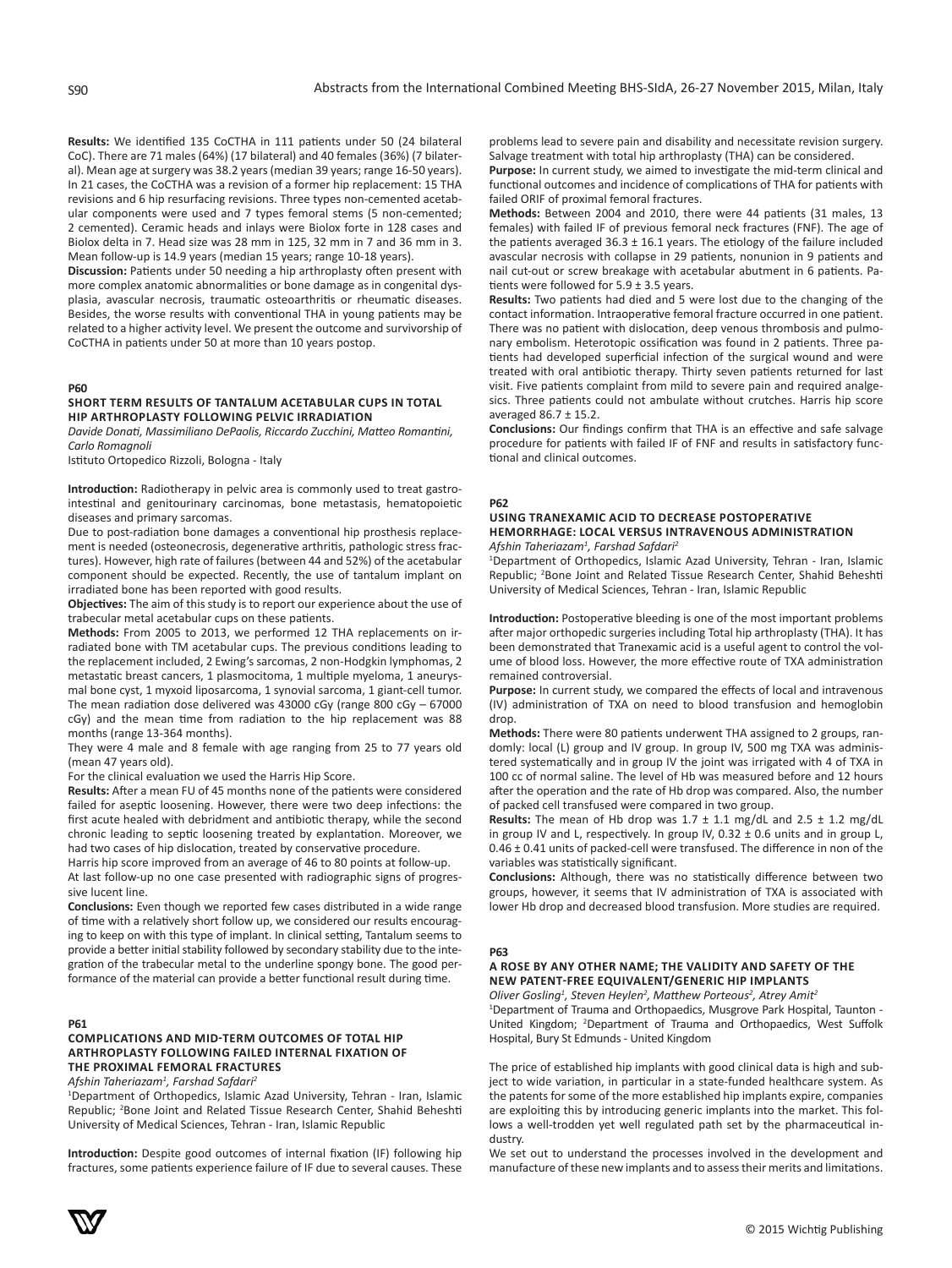We asked how the introduction of such implants should be regulated and if the BHS, SIDA, the EHS and others should consider setting up a governing body to oversee this process.

We sought information directly from implant manufacturers, the National Joint Registry and Internet searches.

The new implants use the same materials to produce the same design prostheses; often even in the same factories to the same industry specifications. While production costs are similar to the branded implants, the overall costs of these newer implants are minimised by reducing or eliminating the cost of support staff, marketing, royalties and research and development. By using exactly the same design and materials, the newer companies are marketing these implants as having the same survivorship and reliability as their templates. While the pharmaceutical industry has a strict regulatory framework for generic drugs, no such framework exists for implants. However, Beyond Compliance does exist to safely support the introduction of these prostheses. We consider whether these implants are justified in using the relevant survivorship in their marketing and debate whether a separate ODEP rating is valid in their marketing.

# **P64**

#### **PRELIMINARY RESULTS ON FUNCTIONAL OUTCOME AMONG LATERAL TRANSGLUETAL APPROACH VS TISSUE SPARING APPROACHES**

*Massimo Franceschini, Alessandra Albisetti, Claudio Castellaneta, Elisa Pandini, Giuseppe Vincenzo Mineo* Istituto Ortopedico G. Pini, Milano - Italy

**Introduction:** Hip arthroplasty is one of the most common orthopaedic surgery. Surgical approaches are many, but the most common are the posterolateral and the direct lateral transgluteal. Swedish hip arthroplasty register noticed that in 2013 the 98% of hip arthroplasties were performed using posterior and lateral approaches, both on supine and lateral position. Mini invasive approaches (posterior, lateral, and sec Watson Jones) were used only in the 2% of the cases. Recent literature enlightens that tissue sparing approaches lead to a better functional recovery, especially in the short postoperative period, but have an higher risk of component malpositioning due to the longer learning curve.

**Objectives:** Our objective is to demonstrate that tissue sparing approaches does not increase component malpositioning risk, allows a quicker and better functional recovery with less complications.

**Materials and methods:** From July 2014 to April 2015 we performed 28 hip arthroplasties using three surgical approaches: 13 lateral transgluteal (LTG), 15 with tissue sparing approaches (8 anterolateral sec watson jones with tissue sparing (WJA), 7 direct anterior (DAA)). In all cases we performed preoperative x ray planning, it was used the same prosthesis (anatomical) and all the patients followed the same postoperative rehabilitation protocol. The minimum follow up was 6 months. We recorded hospital length days and blood transfusion rates.

Functional results were examined with Harris (HHS) and Oxford Hip Score (OHS) at 3-6 months.

# **Preliminary results:**

| HHS: | 78.8 in LTG at 3 months, 87.3 at 6 months: 80.6 in tissue   |
|------|-------------------------------------------------------------|
|      | sparing approaches at 3 months, 94.80 a 6 months.           |
| OHS: | 38 in LTG at 3 months, 45 at 6 months; 42 in tissue sparing |

approaches at 3 months, 47a 6 months. Transfusion rate: 6 units/13patients blood transufusions in LTG approach;

2units/15 patients blood transfusions in tissue sparing approaches

Hospital days: 11.4 days mean hospital stay in LTG; 9 day in tissue sparing approaches

**Discussion:** In our experience we found that both tissue sparing approaches allows a better outcome. Functional results at 3 months are better in tissue sparing approaches compared to standard LTG approach, while they are more similar at 6 months.

Tissue sparing approaches reduces blood transfusion need, hospital length stay with quicker functional recovery but cannot be performed on all patients, particularly on those with subcutaneous fat or on those with good muscular tone.

On the other side LTG approach allows a better acetabular view and has a quicker learning curve, but is associated with higher risk of blood transfusions and has a slower functional recovery.

#### **P65**

## **MEDIUM TERM OUTCOMES OF THE DELTA TRABECULAR TITANIUM CUP IN PRIMARY HIP ARTHROPLASTY**

*Gavin Schaller, Nick Simson, Paul Whittingham-Jones, Neil Davies, Tim Waters* West Hertfordshire Hospitals Hip and Knee Unit, Watford - United Kingdom

**Introduction:** The Delta Trabecular Titanium™ cup (Delta TT cup) is a 3D printed cup with hexagonal cells of 640μm allowing effective osseoinduction and integration. It has an elastic modulus very similar to that of trabecular bone.

**Objectives:** To assess medium term clinical outcomes, stability and bony ingrowth of the Delta TT cup in primary total hip replacement (THR).

**Methods:** We present 200, prospectively evaluated, consecutive cases of primary THR with the Delta TT cup.

Radiographs were assessed by two assessors for osseointegration, cup migration and failure. Pre and post-operative Oxford Hip Scores were used to measure clinical outcome.

**Results:** There were 200 cases, followed up from 3 to 4 years. The mean age was 66 years (range 37-94 years). The mean pre-operative Oxford Hip Score was 21 (IQR 14-29) and the mean post-operative score was 42 (IQR 24-46)

There were no cases of aseptic loosening. One cup underwent early revision owing to acetabular fracture and cup migration. 4 patients underwent revision for infection.

**Conclusions:** This study is the first to demonstrate the medium term outcomes of the Delta TT cup in primary THR. This implant was successfully used in a broad range of patients and demonstrated sound osseointegration with no cases of aseptic loosening and good clinical outcomes. We will continue to report on this cohort.

#### **P66**

#### **PAIN MODULATION AND CORTEX REORGANIZATION AFTER HIP RECONSTRUCTION**

*Alessandro Calistri<sup>1</sup> , Valentina Calistri<sup>2</sup> , Francesca Caramia<sup>2</sup> , Catherine Van Der Straeten3 , Koen De Smet<sup>4</sup> , Federica Formiconi<sup>5</sup> , Ciro Villani5* 

1 Department of Orthopaedic and Traumatology, University of Rome "Sapienza", Rome - Italy; <sup>2</sup>Department of Neurology and Psychiatry, University of Rome "Sapienza", Rome - Italy; <sup>3</sup>Department of Orthopaedic and Traumatology, University of Ghent, Belgium, Ghent - Belgium; <sup>4</sup>ANCA Medical Centre -Ghent, Ghent - Belgium; <sup>5</sup>Department of Orthopaedic and Traumatology, University of Rome "Sapienza", Rome - Italy

**Introduction:** Hip osteoarthritis, is a chronic degenerative disease, that develops gradually and leads to increasing disability. Pain may occur only during intense and prolonged effort. Secondly pain and functional limitation resulting in patients with osteoarthritis often develop mood disorders that occur with depression, anxiety, sleep disturbances and decision-making difficulties.

**Objectives:** The objective of the MRI enrollment will be to assess cortical thickness, the connectivity of the areas involved in the different aspects of pain and functional reorganization during the performance of working memory tasks and to evaluate the data of MRI before surgery, at 5 weeks and at 1 year after surgery and check for any differences before and after surgery.

**Materials and methods:** We enrolled 36 subjects, including 18 patients with osteoarthritis under the age 65 years who will undergo surgery for total and resurfacing hip arthroplasty, and 20 age and sex-matched healthy control subjects. We excluded the presence of other systemic diseases and the presence of any medical condition potentially associated with cognitive impairment and mood. All subjects will then be subjected to brain Magnetic Resonance Imaging (MRI) with high-field magnet (3T) (Siemens Verio).

**Results:** Preliminary analysis of data functional MRI showed patients before surgery increased connectivity with PAG frontal cortical areas ( precentral gyrus and middle frontal gyrus ), the insula, the paracingolo and temporal cortical areas. The analysis of the results of functional MRI to 8 weeks after surgery showed a reduction of connectivity with these areas while there was evidence of increased connectivity PAG with different nuclei of the thalamus and the posterior cingulate gyrus.

**Conclusions:** MRI findings could potentially influence the evolving debate regarding the optimal timing of hip arthroplasty in younger patients.

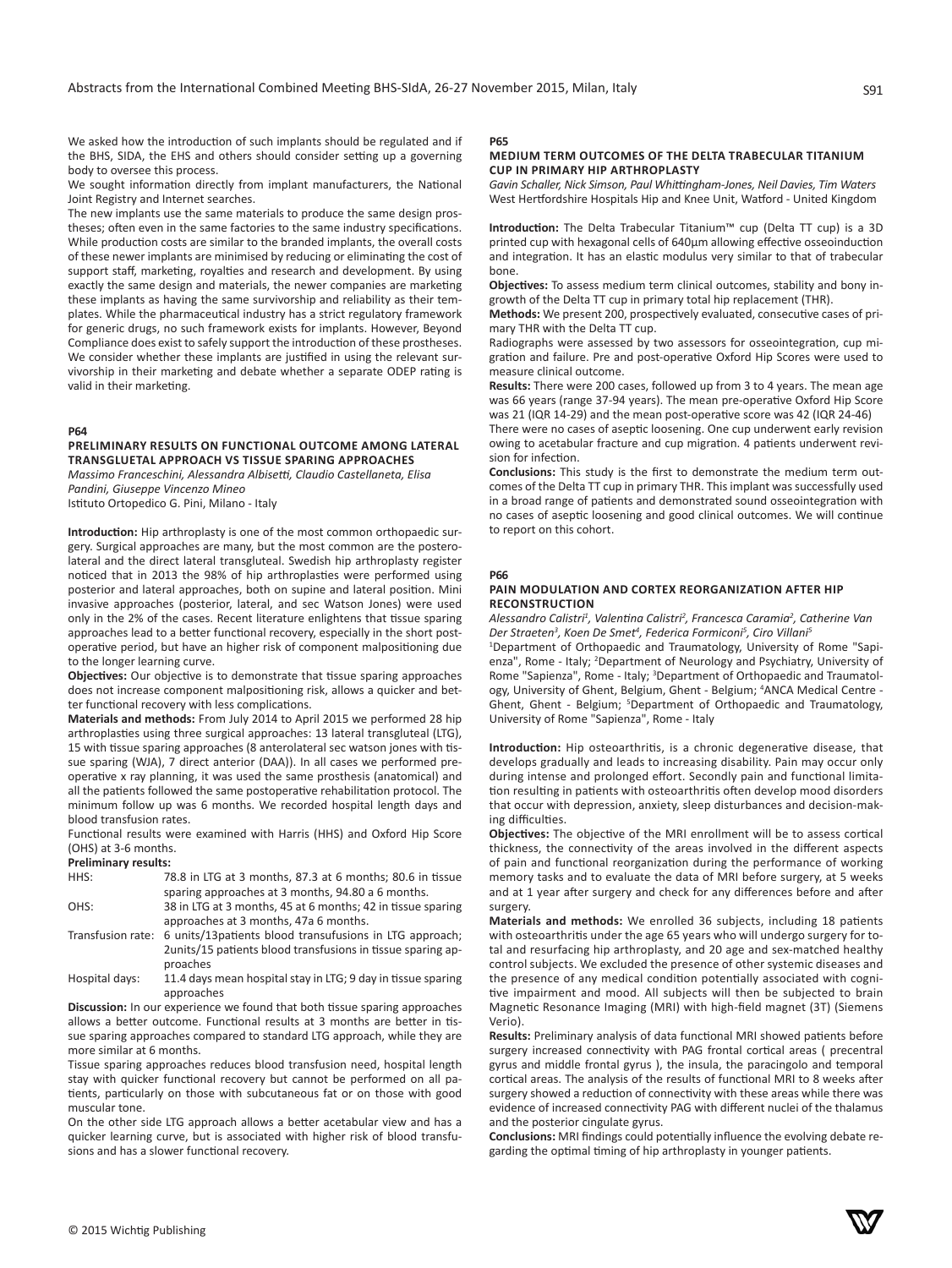**P67**

# **DUAL MOBILITY CUP IN TOTAL HIP ARTHROPLASTY. SHORT TERM RESULTS**

*Rosario Spagnolo<sup>1</sup> , Fabrizio Caroli<sup>2</sup> , Andrea La Maida<sup>3</sup> , Francesco Luceri<sup>4</sup>* <sup>1</sup>Department of Orthopedics, Bergamo - Italy; <sup>2</sup>Department of Orthopedics, Romano di Lombardia - Italy; <sup>3</sup>Department of Orthopedics, Milano - Italy; 4 University of Milan, Milano - Italy

**Introduction:** Nowadays the experience with conventional hip arthroplasty is well known. Stems and cups are coated with materials that allow osseointegration and prevent hip dislocation. Dual mobility cup reduce the risk of total hip arthroplasty dislocation in patients undergoing primary total hip replacement.

**Objectives:** The aim of the study was to demonstrate how dual mobility cup prevents dislocation and improves hip mobility with good functional outcomes after hip replacement surgery.

**Materials and methods:** 36 consecutive patients (aged between 55 and 85), 22 with femoral neck fracture and 14 with hip osteoarthritis (1 bilateral) were treated in the period between January 2012 to April 2015. Lateral approach was performed in 25 patients, posterior approach was performed in 11 patients. To evaluate clinical outcomes we used Harris Hip Score. The mean follow-up period was 24 months.

**Results:** The Harris Hip Score was good in all patients. After hip replacement surgery patients started early physical rehabilitation program. Functional outcomes were very good and we reported no hip dislocations or infections.

**Conclusions:** According to international scientific publications dual mobility cup presents considerable advantages comparing to conventional hip arthroplasty. The bias of our study is the short term follow-up and low number of patients. The use of dual mobility cups in younger patients (under 50 years old) could be considered. Dual mobility cup can provide a viable alternative in preventing and treating hip instability with good functional outcomes.

#### **P68**

# **PREOPERATIVE ULTRASONOGRAPHIC EVALUATION IN ASSESSING GLUTEAL TENDINOPATHY DEGENERATION IN PATIENTS WITH HIP ARTHRITIS**

*Pierluigi Serlorenzi, Lorenzo Proietti, Stefania De Sanctis, Raffaella Alonzo, Antonio Vadalà, Mario Vetrano, Carmelo D'Arrigo, Andrea Ferretti* Department of Orthopedics, Ospedale Sant'Andrea Roma, University Medical Center, Rome - Italy

**Introduction:** Gluteal tendon degeneration is an important predicting factor to be assessed prior to a hip replacement because of its capability of significantly affecting post-operative clinical outcome. In this prospective study we aimed to assess the reliability of ultrasonographic evaluation as preoperative instrumental exam.

**Methods:** We prospectively assessed 26 male patients (mean age: 68; range: 52-74) admitted for a hip prosthesis with ultrasonographic evaluation. All these patients were also evaluated pre- and post-operatively through the following examination scales: Oxford, WOMAC, HHS and HOOS. Twelve months after surgery all patients were radiologically and functionally evaluated.

**Objectives:** We aimed to verify whether there was a correlation between the preoperative ultrasonographic evaluation of the gluteal musculotendineous unit and post-operative clinical outcome.

**Results:** Ultrasonographic comparison between the affected and the healthy side showed significantly worse results on the affected side (0.5 vs. 0.31, *p: 0.04*); on the contrary the width of tendons on the affected side appeared to be significantly thinner with a mean width of 5.5 mm vs. 5.9 mm (*p: 0.04*). Overall muscle degeneration showed worse results on the affected side with a mean value of 0.93 vs. 0.56 of the contralateral side (*p: 0.03*). Pearson's coefficient evaluation showed a positive correspondence between ultrasonographic tendon degeneration and clinical results according to all the evaluation scales used (*p: 0.5*), while no high correlation was found in regard to either tendon width (*p: 0.1*) or muscle fat degeneration (*p: 0.2*). Similarly, a positive correlation (*p: 0.4*) was found between tendon degeneration and the incidence of post-operative limping.

**Conclusions:** Results seem to support the use of ultrasonographic evaluation in assessing the amount of tendon degeneration prior to surgery in patients affected by hip arthrosis and in assessing candidates for joint replacement.

# **P69**

#### **RESULTS OF PRIMARY TOTAL HIP REPLACEMENT WITH C-STEM (ASIAN) IN FEMORA WITH ABNORMAL ANATOMY**

*Chetan Anand Jakaraddi, Naveen Lokikere, Paul Siney, Tim Board, Nikhil Shah, Henry Wynn Jones*

Department of Orthopaedics, Wrightington Hospital, Wigan, Lancashire - United Kingdom

**Introduction:** Primary total hip replacement (THR) in patients with abnormal/altered proximal femoral anatomy/narrow canals presents a technical challenge. There are only limited standard prosthetic stems available to deal with narrow canals or abnormal morphology. Custom implants are expensive; have a lag time to manufacture, and very little long term data.

**Objectives:** We present results of the cemented C-stem (Asian) (a standard small implant available on the shelf) used in patients predominantly of Caucasian origin with abnormal proximal femoral anatomy.

**Methods:** Retrospective review of clinic and radiological results of 117 patients (130 stems) who underwent cemented primary THR using Asian C stem at our hospital between 2006-2012. All data was collected till their latest follow up. Revision for any reason was considered as primary end point. The trochanteric osteotomy or posterior approach was used in all. All patients had metal or ceramic on polyethylene bearings. The size of the stem was selected using pre-operative planning and intra-operative trailing.

**Results:** Mean age at surgery was 51.9 years (16-80). Commonest indications were primary osteoarthritis (66) and hip dysplasia (54). Mean follow up was 43.5 months (36 -97). 6 patients died due to unrelated reasons during the follow up period. Early complication included dislocation (2) and PE (1). One dislocation needed revision surgery. There were no intra-operative perforations or fractures. One patient underwent acetabular revision for loosening after 2 years. There was no stem failure, symptomatic loosening or loss of stem fixation in any patient.

**Conclusions:** We believe this is the largest series using the C-stem (Asian) cemented THR in predominantly Caucasian patients to address abnormal proximal femoral anatomy and narrow canals. This economical and straightforward on-the-shelf solution provides reliable short to medium term results in a difficult scenario. Long term follow up is essential.

#### **P70**

# **THE HIP PROSTHESIS RELATED OSTEOTOMY AND SUBTROCANTHERIC SHORTENING IN THE TREATMENT OF CONGENITAL HIP DISLOCATION**

*Marco Trono<sup>1</sup> , Giuseppe Rollo<sup>2</sup> , Alfredo Bitonti<sup>1</sup> , Gianicola Lucidi<sup>1</sup>* <sup>1</sup>Department of Orthopaedics, Rimini - Italy; <sup>2</sup>Department of Orthopaedics, Lecce - Italy

**Introduction:** The congenital hip dislocation is the main important cause of hip arthrosis in the young people, currently the prosthesis is the only solution in the most serious cases, but it present several technical difficulties for the anatomical changes with high risk of complications and failures.

**Materials and methods:** In the period March 2000 through March 2013 16 adult patients ((10 femal and 6 male) with average age 38,6 years (28-68) with D.E.A. high grade (Crowe III-IV) and proximal dislocation of the femur, were subjected to intervention of hip prosthesis. Clinical and radiographic data was collected with average classification follow up of 88 months (63- 133). 11 patients with dislocation Crowe grade III and 5 patient Crowe grade IV were subjected to intervention of hip prosthesis associated subtrochanteric osteotomy of shortening. The average dysmetria between the limbs decreased from preoperative of 4,5 cm (3,8-6 cm) to postoperative 1,2 cm (0,9-2,0 cm). The HHS was increased from42 pt (range 37-61) to 85 (59-90). Temporary suffering of the sciatic territory was reported in only 3 patients and was resolved in 6 months from the surgery.

**Discussion:** More useful classification was the Crowe classification. Primary is the recovery of the "Paleo Cup". Most widespread techniques are two: the first one with external fixation in distraction and than subsequent prosthesis (two steps); the second onethe technique of our preference, the solution in one step with subtrochanteric osteotomy of shortening. It is critical a careful preoperative planning with CT bi-tridimensional reconstruction to evaluate the poorness of the cup, that may require bone grafts, and the anatomical changes of the femur with size of thr bony canal that may shape the stem choice.

**Conclusions:** The prosthesis of an hip with congenital hip dislocation with Crowe grade III-IV is a difficult procedure with high risk of complications and failures. The restoration of the correct length of the limbs is important but is

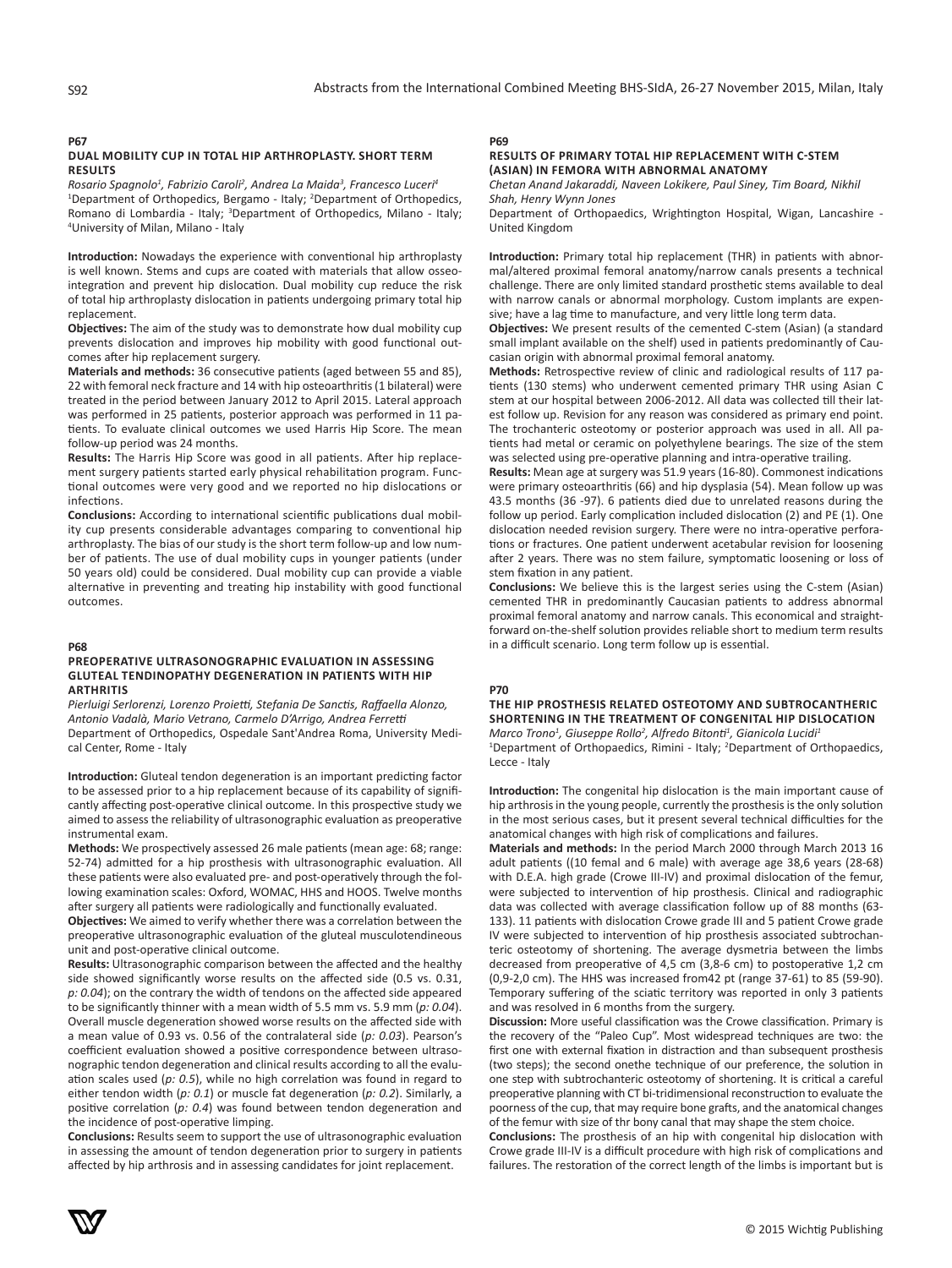S93

essential to avoid neurological damage from excessive traction. Currently are used 2 techniques in 2 steps (external fixation than prosthesis) or one step (sutrocanteric osteotomy and prosthesis). Both these procedures are valid none prevails over to over. In our experience femoral stem with distal quadrangular or conical grip associated with subtrocanteric trasverse osteotomy of shortening seem to be successful clinical and radiographic.

# **P71**

## **DIFFICULT PRIMARY TOTAL HIP ARTHROPLASTY VIA DIRECT ANTERIOR APPROACH**

*SM Javad Mortazavi<sup>1</sup> , Reza Mostafavi Tabatabaee<sup>2</sup> , SA Amin Javaheri<sup>2</sup>* <sup>1</sup>Joint Reconstruction Research Center, Tehran University of Medical Sciences, Tehran - Iran, Islamic Republic; <sup>2</sup>Joint Reconstruction Research Center, Orthopedic Department of Imam Hospital, Tehran University of Medical Sciences, Tehran - Iran, Islamic Republic

**Introduction:** We considered total hip arthroplasties (THAs) in degenerative joint diseases (DJDs) secondary to protrusio acetabuli, perthes disease, and other hip involvements with short neck and large head and overgrowth of the greater trochanter, like developmental dysplasia of hip (DDH) as difficult primary THAs. These DJDs need technical challenges for the surgeon. In these cases, femoral head dislocation and femoral neck cut are Difficult. In some DDH cases reduction without femoral shortening is impossible. The purpose of this manuscript is to explain total hip replacement in these challenging cases via direct anterior approach (DAA).

**Materials and methods:** From Jan 2011 to Dec 2013, 25 hips in 23 patients (15 women and 10 men) were subjected to total hip arthroplasty at our department. These defficult cases were 11 protrusio acetabuli secondary to JRA and R.A (2 of them were bilateral), 7 DDH (5 crowe type III, 2 crowe type2), and 5 cases with short neck and overgrowth of the greater trochanter. The mean age was 34/5 years (ranged from 22 to 43). All patients underwent THA via direct anterior approach in supine position. Complete capsulectomy and in situ double neck osteotomies were done. The patients were allowed to weight bearing as tolerated with crutches the day after surgery. Operation time, intraoperative and postoperative complication rates, functional outcomes were evaluated.

**Results:** Average operating time was 78 minutes and no longer than straightforward cases. Dislocation, infection, deep venous thrombosis did not occurred postoperatively. Medial wall reconstruction was done with chips allograft in 5 protrusio acetabuli. 2 greater trochanteric fractures and 1 calcar crack occurred intraoperatively which were fixed with wire. No femoral shortening was needed. Postoperatively, the function of hip joint improved with the Harris hip score rising from preoperative  $42.5 \pm 6/3$  to  $88.3 \pm 7.4$ **Conclusions:** Primary THA in difficult cases is challenging. DAA is associated

with less pain and rapid recovery. Complete capsulectomy, soft tissue release, double neck osteotomy in DAA will help surgeon to resolve hip flexion contracture and defficult dislocation. We believe that THA in difficult cases via DAA is possible, easier with shorter operating time and less complication rate.

# **P72**

#### **THE OUTCOME OF CEMENTLESS TOTAL HIP ARTHROPLASTY IN FEMORAL HEAD OSTEONECROSIS**

*SA Amin Javaheri, Reza Mostafavi Tabatabaee, SM Javad Mortazavi* Joint Reconstruction Research Center, Orthopedic Department of Imam Hospital, Tehran University of Medical Sciences, Tehran - Iran, Islamic Republic

**Introduction:** The outcome of cementless total hip arthroplasty (THA) in patients with late-stage osteonecrosis of femoral head (ONFH) is encouraging. However, the rate of reoperation and complications were reported higher in some papers. We conceive this study to compare early and short-term results of cementless THA in patients with ONFH with THA in osteoarthritic patients.

**Methods:** This was a rertrospective study with prospective data gathering. 61 hips (in 43 patients) with end stage ONFH (group A) and 61 osteoarthritic hips (group B) underwent cementless THA through direct anterior approach between January 2010 and January 2012. The male to female ratio was 3.3 in group A. The mean age of the patients at the time of surgery was 34.5 years. All patients were evaluated for 18.5 months using Harris hip score (HSS) and radiograghy.

**Results:** The average HHS improved significantly from 42 preoperatively to 91 postoperatively at the latest follow up in group A (p<0.001). All patients were satisfied with the result of surgery. No early postoperative complication or later reoperation was observed. There were 2.5% early complication or reoperations in group B patients.

**Conclusions:** Our results showed that uncemented THA in patients with latestage ONFH, at least in short term follow-up, is a successful operation and is not associated with higher rate of complications or reoperation. Further study is needed to determine the long-term outcome.

#### **P73**

## **TOPICAL VS INTRAVENOUS ADMINISTRATION OF TRANEXAMIC ACID IN DIRECT ANTERIOR HIP ARTHROPLASTY - A PROSPECTIVE RANDOMIZED TRIAL**

*Stijn Ghijselings<sup>1</sup> , Brecht Jacobs<sup>1</sup> , Ronald Driesen<sup>2</sup> , Kristoff Corten<sup>2</sup>* 1 Department of Orthopaedics, Leuven University Hospital - Pellenberg, Leuven - Belgium; <sup>2</sup>Department of Orthopaedics, Ziekenhuis Oost - Limburg, Genk, Genk - Belgium

**Introduction:** Tranexamic acid (TXA), an inhibitor of fibrinolysis, can be administered intravenously or intra-articular to reduce blood loss in patients undergoing total hip arthroplasty. The ideal method of providing TXA remains topic of debate.

**Objectives:** In this study we compare the efficacy of intra-articular to intravenous administration in terms of postoperative blood loss in direct anterior total hip arthroplasty.

**Methods:** In a prospective, randomized, clinical trial, we investigate the effect of TXA in 120 patients undergoing unilateral total hip arthroplasty for the treatment of osteoarthritis or avascular necrosis of the hip using the direct anterior approach. Uncemented implants were used in all patients. A dose of 3 g TXA in 100 ml 0.9% saline solution was applied intra-articular (IA) in 60 patients just after wound closure through a drain. The sixty patients in the control group received a solution of 1.5 g TXA in 100 ml 0.9% saline solution, administered intravenously (IV) before closure. A surgical drain was used in all patients and opened 2 hours after wound closure. Postoperative blood loss was calculated using 2 postoperative hemoglobin measurements. Secondary outcomes included length of hospital stay and the number of bood units transfused.

**Results:** No significant difference was detected in peroperative blood loss [IA TXA group =  $373.9 \pm 327$  ml vs IV TXA group =  $322.8 \pm 139$  ml (p = 0.638)] and in postoperative blood loss [IA TXA group = 577.6 ± 572 ml vs IV TXA group = 670.0  $\pm$  335 ml (p = 0.216)]. Also no statistically significant differences were found in length of stay ( $p = 0.818$ ) and transfusion rate ( $p = 0.163$ ).

**Conclusions:** In patient undergoing total hip arthroplasty through the direct anterior approach the intra-articular use of 3 g TXA was equally effective in reducing postoperative bloodloss compared with a 1.5 g dose of TXA administered intravenously.

## **P74**

## **EARLY RESULTS OF AN UNCEMENTED TOTAL HIP REPLACEMENT WITH A MODULAR NECK-STEM JUNCTION**

*Konstantinos Makridis, Catherine Armstrong, Gunasekaran Kumar, Viju Peter* Department of Trauma and Orthopaedics, Royal Liverpool and Broadgreen University Hospitals NHS Trust, Broadgreen Hospital, Liverpool - United Kingdom

**Introduction:** Important parameters to be considered for a successful treatment after a THA are leg length, offset, anteversion and avoidance of impingement. Advancements in prostheses design have increased the intraoperative flexibility providing the surgeon with variable options in order to optimize the surgical outcome.

**Objectives:** To identify the safety, efficiency, characteristics, as well as the possible drawbacks of an uncemented THA with a modular neck-stem junction.

**Methods:** One-hundred and twenty one patients were operated from 2010 to 2012. Uncemented cups were hemispherical in shape with an exterior of Trabecular Metal material, while the uncemented stems were proximally coated having a modular neck-stem to permit preoperative adjustments of the vertical offset, lateral offset, anteversion and retroversion. The patients' demographics and complications were prospectively recorded. Blood Titanium levels were measured post-surgery. The Harris Hip score, Oxford-12 questionnaire and WOMAC score were used to assess the functional status, while the SF-12 questionnaire was completed to evaluate the quality of life.

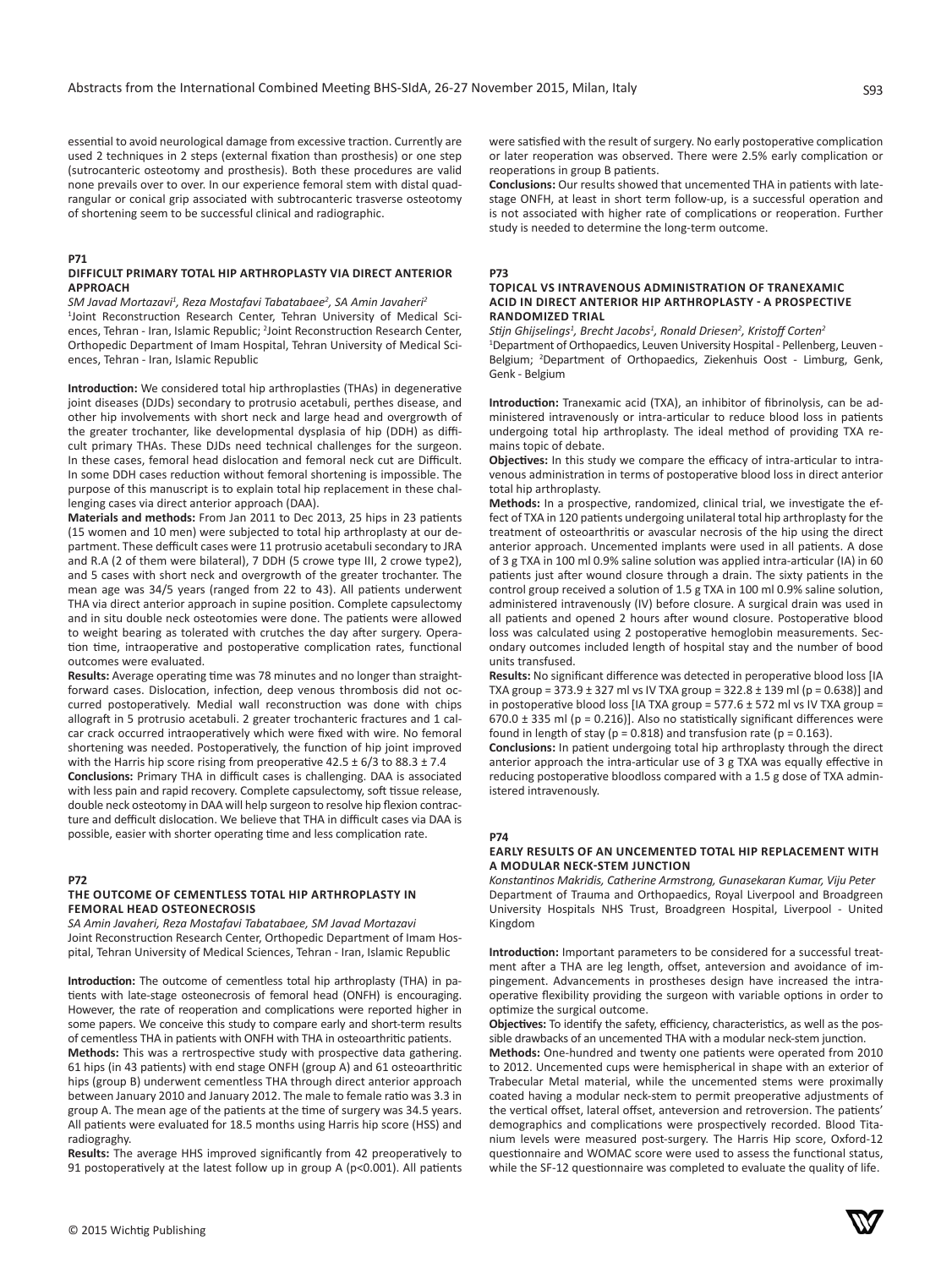**Results:** The mean follow-up was 36 months. Mean values of walking, hip functional and quality of life scores were significantly improved after surgery. The overall Kaplan–Meier survival rate at 3 years for any revision or dislocation as the end-point was 99.2%. No statistically significant differences were found among bearing couples and femoral head sizes in relation with the serum titanium levels.

**Conclusions:** The presented stem design provides an effective method for the treatment of the primary osteoarthritis of the hip. The versatility and modularity of the neck-stem junction offers a wide variety of options to the surgeon assisting him to restore the hip biomechanics and provide the best functional outcome to the patient. The technique can be used with different bearing combinations and it is easily reproducible in routine clinical practice.

#### **P75**

## **TOTAL HIP ARTHROPLASTY AFTER ACETABULAR FRACTURE: INCIDENCE OF COMPLICATIONS, REOPERATION RATES AND FUNCTIONAL OUTCOMES: EVIDENCE TODAY**

*Konstantinos Makridis, Oghor Obakponovwe, Peter Bobak, Peter Giannoudis* Academic Department of Trauma and Orthopaedics, School of Medicine, University of Leeds, Leeds Teaching Hospital, NHS Trust, Leeds - United Kingdom

**Introduction:** The role of acute (early) or delayed (late) total hip arthroplasty (THA) in combination with surgical reconstruction of the acetabular fracture has lately attracted an increased interest with clearly defined indications and promising results.

**Objectives:** A systematic review of the literature was undertaken in order to (a) determine the existing evidence concerning the classification, indications and surgical management of acetabular fractures that were treated with THA; (b) to analyse the clinical outcomes and the incidence of complications; and (c) to evaluate the impact of the timing of intervention (early versus delayed hip arthroplasty) as well as the type of prosthesis used (uncemented versus cemented) on the long-term treatment outcome.

**Methods:** We searched the Medline databases using PubMed, Scopus, and Cochrane library search engines, from January 1990 to January 2014, in order to retrieve all relevant articles reporting on the management of posttraumatic arthritis of the hip following acetabular fractures.

**Results:** An uncemented acetabular and femoral component was used in 80.1% and 59.8% of the cases respectively. The median Harris hip score was 88 points. In the early THA group, Kaplan-Meier survivorship analysis with any loosening, osteolysis or revision as the end point revealed that the 10-year cup survival was 81% whereas in the late THA group was 76% (P = 0.287). The 10-year survival was 95% for the early stems and 85% for the late ones (P = 0.001).

**Conclusions:** Revision rates after THA following acetabular fractures are substantially higher than those following a conventional primary THA, thus justifying a multispecialty treatment approach of these complex injuries. Based on the currently available evidence, an algorithm of management has been compiled. Further studies are desirable to through more light into the factors influencing functional outcomes and longevity of THA after acetabular fracture reconstruction.

#### eral researchers have reported that imageless navigation is a reliable technique and results in more precise cup placement compared to conventional WITHDRAWN



## **P77**

# **DIRECT ANTERIOR MINI INVASIVE SURGERY FOR THR: IS IT WORTH? FORGOTTEN HIP SCORE EVALUATION AT 6-18 MONTHS FROM SURGERY** *Francesco Lijoi<sup>1</sup> , Giovanni Giordano<sup>2</sup> , Silvia Benedetti<sup>3</sup>*

<sup>1</sup>Chief of Orthopaedic and Traumatologic Department, "Morgagni-Pierantoni" Hospital, Forlì - Italy; <sup>2</sup>Orthopaedic and Traumatologic Department, "Morgagni-Pierantoni" Hospital, Forlì - Italy; <sup>3</sup>Rehabilitation Service, "Morgagni-Pierantoni" Hospital, Forlì - Italy

**Introduction:** Direct anterior miniinvasive surgery is one of the most attractive techniques to perform total hip prosthesis in the last years.

Concerning the evaluation of the results of joint replacement, subjective evaluation forms based on the opinion of the patient on daily activities after the implant are more and more widespread in literature.

**Objectives:** The purpose of this study is to evaluate the results of 125 THR performed by a direct anterior mininvasive approach at 6-12-18 months after surgery by the "Forgotten Hip Score", one of the latest subjective functional scores validated in literature.

**Methods:** The study is based on the answers given by the patients on the phone to a physiotherapist and not to the surgeon.

**Results:** The results have been globally evaluated but also subdivided in terms of age, sex, elective or traumatic surgery.

The same parameters have been also evaluated in 3 groups of patients: those at 6, 12 and 18 months from the surgery.

**Conclusions:** The limits of a little sample do not unable us to give definite statistical conclusions. Nethertheless we believe the results must be taken into consideration in order to evaluate the satisfaction of the patients operated of THR by direct anterior mininvasive approach.

#### **P78**

# **A "BIOFILM PREVENTION PROTOCOL" LEADS TO LOW READMISSION RATES IN HIP SURGERY**

*Kris Govaers, Anja Braet*

Department of Orthopaedic Surgery, Dendermonde - Belgium

Infection is a devastating complication in both trauma and elective orthopaedic surgery. The bacterial contamination of instruments and implants often occurs during the actual surgical procedure. Over the last decades surgeons have lost the tradition and discipline of the preantibiotic Era where implants and surgical wounds were never touched by the surgical team.

**Objectives:** To investigate the effectiviness of a "Biofilm Prevention Protocol" in both hip fracture surgery and elective hip arthroplasty. This Biofilm Prevention protocol involves 6 intraoperative surgical steps

- Change of gloves by the whole surgical team before implantion of any implant
- Not touching implants (nails, screws, cups, stems, …) by hand
- Rifampicine covering of nails and screws
- Extensive 2-4 litres Pulsatile lavage for all procedures
- Gentamycine swab (Duracoll) covering of cementless femoral stems and protruding implants before closure when antibiotic containing cement is not used
- Meticulous watertight wound closure

**Material and methods:** 1278 patients operatated by one single surgeon for hip surgery included in Study over 7 year period. Riziv database (rijksinstituut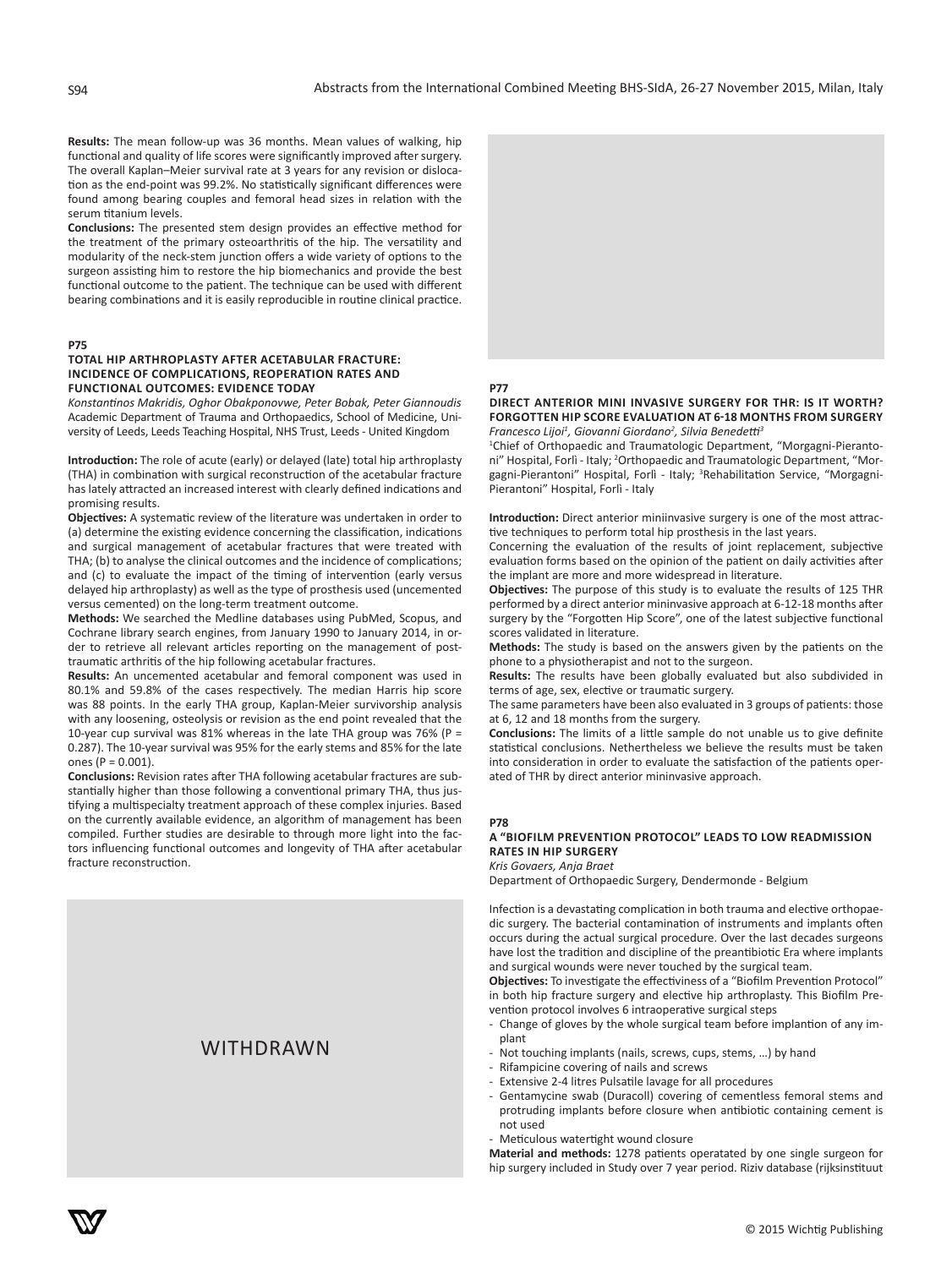voor ziekte en invaliditeit) covers the whole country and can be used for evaluation of all post discharge readmissions. All readmissions one year after index procedure were included

**Results:** Analysis and data mining on 1260 patients (11 Patients died). There were 165 readmissions in 156 patients (12.4%). 38 readmissions were related to index orthopaedic procedure (3.0%). There were 3 readmissions for deep infection and two for superficial infection. One deep infection was treated abroad. The readmission rate for postoperative infection was only 0.32%.

**Conclusions:** A simple 6 step "biofilm Prevention Protocol" shows a low readmission rate for infection in both hip fracture and elective hip surgery.

The Riziv national database is a usefull tool to check for readmissions and postoperative infections as it covers the whole country.

Further investigation on a larger scale is mandatory to evaluate if this improvement in intraoperative surgical discipline lowers the postoperative infection rate.

#### **P79**

## **THE TRUE VALUE OF PRE-OPERATIVE TEMPLATING IN TOTAL HIP ARTHROPLASTY**

*Jay Watson, Vikash Prasad, Dawood Anwar, Alun Wall, Sharad Bhatnagar* Department of Trauma and Orthopaedics, Bolton Royal Hospital, Manchester - United Kingdom

**Introduction:** There is debate in the literature about the accuracy of preoperative templating in total hip arthroplasty (THA).

**Objectives:** To clarify the accuracy of digital templates in THA, judged by its success in predicting the prosthesis size and offset implanted, and if these restore the patients anatomy.

**Methods:** A retrospective review of imaging, Traumacad templates and medical notes for 75 consecutive THA patients. The appropriateness of the prostheses implanted was determined by assessing the restoration of anatomy and the correct size of implanted stem on postoperative imaging.

**Results:** A calibration ball placed at groin level was present in 46 of the 75 patients, these inferring a calibration factor of 109% to 133% (mean 117.2%). 64 patients had femoral stem templates, total implanted femoral stems measured as planned (±1 size) in 60 (93.8%) of cases, when subtracting those cases without a marker ball saw this accuracy at 92.3%. Implanted femoral components ranged from 1 to -2 sizes from templates, mean total size difference 0.70; 15 undersized and 21 oversized. Subgroup analysis found 11 of 13 (84.6%) uncemented stems size as templated (range +1 to -2, mean difference 0.85). Cemented stems were correct size (±1 size) in 49 of 51 templated (96.1%, range +1 to -2). Offset was accurate to 5 mm in 92.3% (12 of 13) uncemented stems and 84% (43 of 52) cemented stems.

52 patients had acetabular templates, Implanted acetabular components measured as planned (±2 mm) in 38 (73.1%) of cases, when a subtracting those cases without a marker ball saw this accuracy rise to 75.8% (25 of 33 cases). Implanted acetabular components ranged from ± three sizes from that templated, mean total difference 2.4 mm; 18 undersized and 13 oversized.

**Conclusions:** Pre-operative computer templating provides the correct prosthesis choice in the majority of patients.

#### **P80**

# **TOTAL HIP ARTHROPLASTY IN YOUNG PATIENTS: EARLY RESULTS ARE BETTER**

*SM Javad Mortazavi, Reza Mostafavi Tabatabaee, SA Amin Javaheri* Joint Reconstruction Research Center, Orthopedic Department of Imam Hospital, Tehran University of Medical Sciences, Tehran - Iran, Islamic Republic

**Background:** Managing young patients with end-stage hip disease is a challenging problem. Although Total Hip Arthroplasty (THA) is successful in the elderly patients, the results in the young seem unsatisfactory.

**Material and methods:** We prospectively compared the outcome of uncemented THAs in 91 patients younger than 40 years old with 169 patients older than 40 years old. The mean time of follow up was 16.32 ± 8.8 months. 1 patient in the young group and six patients in the elderly group passed away.

**Results:** Regarding Harris Hip Score, Womac score, and SF-36 score, both groups improved after the surgery (P value = 0). However, the mean postoperative HHS and Womac score was significantly higher in the young group. (P value = 0,0.003 respectively) The mean post-operative SF-36 scores were not significantly different between two groups. ( P value = 0.12, 0.34) One patient from the young group and 2 patients in the elderly group underwent

revision surgery due to acetabular loosening. Six dislocations were observed and only one occurred in the young group. Radiographic findings were similar between two groups.

**Conclusions:** Uncemented THA using metal on poly ethylene prosthesis can provide satisfactory early results in both young and elderly patients, however in terms of complications, failure rate and post-operation scores, our results were superior in younger patients.

#### **P81**

#### **POSTEROLATERAL VERSUS LATERAL APPROACH IN TOTAL HIP ARTHROPLASTY, A PROSPECTIVE STUDY**

*Kaveh Gharanizadeh, Mansour Abolghasemian, Mohammad Taghi Ghazavi* Shafa Orthopedic Research Center, IUMS, Tehran - Iran, Islamic Republic

**Introduction:** Given the increasing demand for tissue sparing surgery, the surgical approach is the subject of lively debate in total hip replacement (THR).

**Objectives:** We compare the short term results of posterolateral (PL) and lateral (L) approaches in THR in a prospective cohort study.

**Methods:** 134 hips in 120 patients who underwent primary THR with posterolateral (PL) or lateral (L) approach entered in the prospective cohort study. Demographic and perioperative information reordered in questionnaires and clinical and radiographic results reordered at 2, 6, 12, 24, 36 and 48 weeks after surgery.

**Results:** 77 hips underwent (PL) and 56 one underwent (L) THR. mean follow up was 18 months ( 9- 36) Demographic data and preoperative diagnosis was the same between two groups. At six months after surgery and later on there was no statistical difference between two groups regarding Harris hip score, pain visual analog scale perioperative complications ( fractures, bleeding, infection, DVT, death) and radiographic evaluation. The only difference was at second and sixth weeks after surgery regarding pain (p value 0.04) and limp in favor of PL approach.

**Conclusions:** In short term follow up there is no difference in clinical and radiographic results of PL and lateral approach THR. During first 6 weeks after THR there is less pain and limp in PL approach.

#### **P82**

#### **TRANEXAMIC ACID USE IN ELECTIVE PRIMARY HIP AND KNEE ARTHROPLASTY; A PROSPECTIVE STUDY**

*Sanjit Singh, Jasmin Bassi, Gagandeep Singh Sidhu, Victor Francis, Atanu Bhattacharjee, Paul Roberts, Aled Evans*

Orthopaedic Surgical Unit, St Woolos Hospital, Newport - United Kingdom

**Introduction:** Tranexamic acid stabilises fibrin clot thus reducing bleeding in trauma and elective settings. There have been multiple studies demonstrating its benefit in reducing blood loss in elective orthopaedic procedures and has become part of our unit's Enhanced Recovery Protocol.

**Objectives:** (1) Audit the consistency of Tranexamic acid use and its dosage. (2) Compare group of patients receiving tranexamic acid versus those who didn't regarding haemoglobin fall post-operative, cell saver transfusion volume, blood transfusion rates within a week of index operation, dressing change incidence secondary to wound ooze and incidence of venous thromboembolism. **Methods:** Prospective cohort study. Inclusion – Primary hip and knee arthroplasty. Exclusion – patients high risk for of venous thromboembolism, patients with multiple comorbidities. Wound dressing applied in theatre not routinely disturbed till removal of sutures. Dressing change necessitated by copious wound ooze recorded by ward doctors. Transfusion criteria was either haemoglobin <70 g/l or if symptomatic with haemoglobin <100 g/l.

Routine post-operative venous thromboembolism chemical prophylaxis was dalteparin subcutaneous injection whilst in-patient then oral rivaroxaban.

**Results:** Total of 161 patients. 84 patients did not receive Tranexamic acid whilst 77 did at induction prior to arthroplasty. Both groups matched in age, gender and type of surgery. Dose varied between 1 gm to 2 gm despite unit protocol advising 1.5 gm. There was a statistically significant increase in dressing changes due to wound ooze in first group (p-value = 0.014). No statistically significant difference in haemoglobin drop, cell saver volume, transfusion or venous thromboembolism incidence between the two groups. **Conclusions:** There exists a high degree of noncompliance with Tranexamic acid administration. Significantly reduced dressing changes could have favourable impact on early wound and deep infections rates.

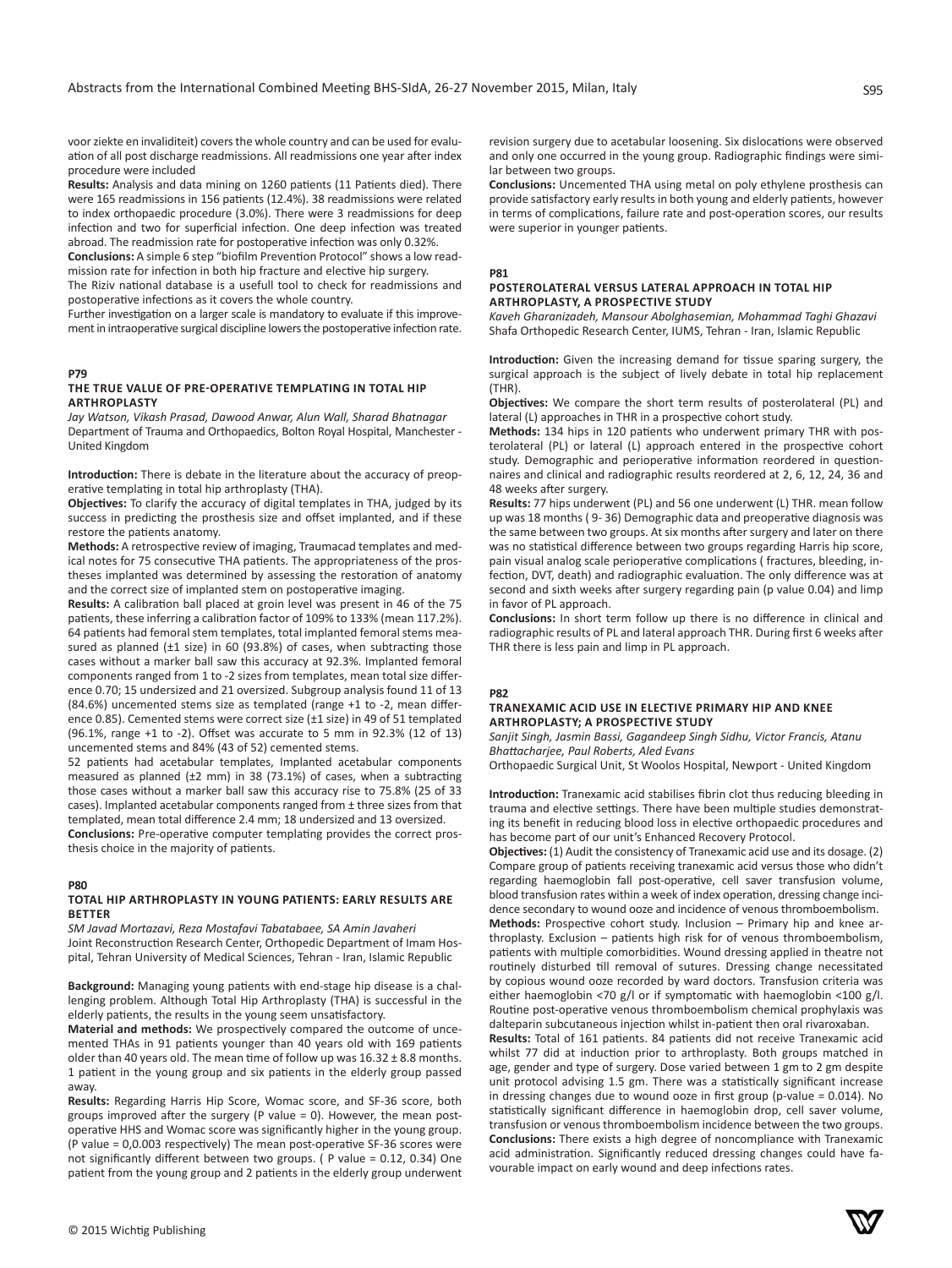## **P83**

#### **DISPLACEMENT OF POLISHED CEMENTED STEM DURING ATTEMPTED CLOSED REDUCTION OF DISLOCATED TOTAL HIP REPLACEMENT** *Manish Changulani*

Department of Trauma and Orthopaedics, City Hospitals Sunderland NHS Trust, Sunderland - United Kingdom

Dislocation is a common complication of total hip arthroplasty. The reported incidence in the litrature is 1-4%. This commonly requires closed reduction. We present a case report of displacement of the smooth polished tapered femoral stem, which occurred while attempting closed reduction of dislocated cemented total hip arthroplasty. This required open reduction and replacing the stem within the cement mantle.

**Case report:** A 79 year old gentleman presented to our hospital with a history of pain in the left hip after he was bending down to pick something off the floor. He was unable to weight bear on the affected leg and on presentation the leg was shortened and internally rotated. He was neurovascularly intact. He had a history of Parkinson's disease which was well controlled with medications. He had a total hip replacment performed 6 weeks ago.

Radiographs showed a cemented polished tapered stem with a cemented cup and dislocated of the femoral head. The position of the cup was slightly retroverted. The stem was in varus and there was no cement at the shoulder of the prosthesis.

The patient was taken to theatre for reduction under General anaesthesia. During attempted reduction it was noted that femoral stem had started to displace proximally. The reduction was abandoned. The patient required a revision surgery subsequently with replacement of femoral stem within the cement mantle and cement in cement revision of the cup.

**Discussion and conclusions:** Displacement of smooth polished tapered cemented stems during closed reduction of dislocation is rare. This can be avoided if care is taken at the time of index procedure by inserting cement at the shoulder of the prosthesis and also ensuring the prosthesis sits 1-2 cm below the tip of the greater trochanter.

#### **P84**

# **OUTPATIENT TOTAL HIP ARTHROPLASTY CENTER FOR ELECTIVE SURGERY, CES, SILKEBORG RH, DENMARK**

*Laimonas Bendikas, Birgitte Skovgaard*

Department of Orthopedic Surgery, Center for Elective Surgery, Silkeborg - Denmark

**Background:** On behalf of several patient requests for same day discharge after a THA operation, the CES initiated a pilot project in 2014. The project's aim was to study the possibility of carrying out a THA operation on an outpatient basis.

Purpose: Is it possible that a THA operation can be completed in one day without compromising: a) The patient's safety. b) Quality, including the patient's experience of the quality of the treatment, nursing and training. c) The patient's experience of involvement, safety and satisfaction. d) Supporting person's experience of involvement, safety and satisfaction.

**Approach/methods:** This pilot project is a quantitative study of 20 patients. The project quantifies the experienced anxiety (VAS) pre- and post-hospitalization. The patient's anxiety and depression (HADS), self-confidence and health status (EQ5D) are also measured. Each trial takes 3 months to complete, from when the patient is signed up for surgery until 3 months after the surgery. Moreover, selected data is measured throughout the hospitalization as well as the Stopping Guide Line (hip dislocation, DVT, infection, etc.), which is obtained 6 weeks after the surgery.

**Results:** The results of this study indicate that the patient participants have experienced the course of treatment as professional with a high degree of satisfaction, involvement and safety by being discharged 0 POD. 85% of the patient participants could be discharged the same day as surgery (0 POD). 10% (N = 2) of patients could be discharged 1 POD and 5% (N = 1) could be discharged 2 POD. No patients had any complications that could compromise the patient's safety during their hospital stay or after the discharge.

**Conclusions:** The majority of the patient sample displayed confidence in being able to handle the putative stressing life event of getting a new hip and being discharged the same day. Furthermore, it is advised to perform qualitative studies concerning the patient's and the supporting person's experience of a same-day THA procedure because there appears to be a correlation between collaboration in rehabilitation and positive patient outcomes.

# **P85**

## **REINFUSION DRAINS IN PRIMARY TOTAL HIP ARTHROPLASTY**

*Filippo Familiari, Matteo Sticozzi, Carmine Fabio Bruno, Olimpio Galasso, Giorgio Gasparini*

Department of Orthopaedic and Trauma Surgery, Magna Graecia University, Catanzaro - Italy

**Introduction:** Primary total hip replacement can result in a considerable amount of blood loss. Higher pre-operative and post-operative hemoglobin (Hb) levels are related to earlier functional recovery, higher patient satisfaction and shorter hospital length of stay. A number of strategies to reduce the need for blood transfusion have been employed such as retransfusion drains.

**Objectives:** The goal of the study was to evaluate the effects of reinfusion drains on hematological parameters of patients undergoing total hip arthroplasty (THA).

**Methods:** We retrospectively reviewed 103 patients (reinfusion group) who underwent THA with the use of a postoperative reinfusion drain and 100 patients (no reinfusion group) who underwent THA with no postoperative reinfusion drain used. Preoperative variables evaluated were: age, sex and body mass index (BMI); comorbidities; and type of anesthesia. Postoperative variables evaluated were: Hb, hematocrit (Hct) and platelets (Plt) levels at the first, second, third, and fourth postoperative days and at discharge. We also assessed the total blood loss during the postoperative in-hospital stay and the number of units of blood eventually transfused.

**Results:** Eighty-four (84%) patients in the reinfusion group and 42 patients (40.8%) in the no reinfusion group were transfused with at least one unit of blood postoperatively (1.3  $\pm$  0.9 and 0.5  $\pm$  0.7; p<0.001, respectively). The need for transfusion was found to be 7 times higher in the no reinfusion group compared to the reinfusion group. In the first and second postoperative day, Hb levels were higher in the reinfusion group (p = 0.002 and p<0.001, respectively). Hct levels were significantly higher in the reinfusion group at first, second, third and fourth postoperative days and at discharge. No other statistically significant differences were detected.

**Conclusions:** Proper management of patients undergoing THA using reinfusion drains can reduce or eliminate the need for transfusions.

#### **P86**

## **INTRA-ARTICULAR AND INTRAVENOUS TRANEXAMIC ACID TO REDUCE BLOOD LOSS IN TOTAL HIP REPLACEMENT**

*Donato Notarfrancesco<sup>1</sup> , Arnaldo Zara<sup>1</sup> , Alfredo Lamberti<sup>1</sup> , Francesco Aquino<sup>2</sup> , Luigi Russo<sup>1</sup>*

<sup>1</sup> Casa di Cura Salus, Battipaglia (SA); Clinica Tortorella, Salerno - Italy; <sup>2</sup> Clinica Tortorella, Salerno - Italy

**Introduction:** Abundant literature regarding intravenous administration of tranexamic acid (TXA) in total hip replacement (THR) is available. Randomized controlled trials have also demonstrated the efficacy of topical use of TXA. **Objectives:** The present study was designed to verify the efficacy of a proto-

col of intra-articular and intravenous administration of TXA in THR.

**Methods:** An experimental group of 50 patients undergoing THR received a TXA protocol consisting of topical administration of 3 g of TXA in 100 ml of physiological saline solution and two intravenous doses of 15 mg/kg of TXA in 100 ml of physiological saline solution, one dose before skin incision and a second one three hours after surgery. Fifty patients undergoing THR without receiving a TXA protocol constituted the control group. In all cases we adopted a press-fit implant through a modified direct lateral approach to the hip. Primary outcomes were blood transfusion rate and postoperative bacterial infection rate; secondary outcomes included visible blood loss (as misured in the drain 24 hours postoperatively) and haemoglobin values eight days after surgery. No significant differences were there in demographic and laboratory values between the two groups.

**Results:** No blood transfusions were carried out in TXA group, while 12% of transfusion rate was observed in the control group. Mean drain blood loss 24 hours postoperatively was 250 ml in TXA group and 450 ml in control group. No postoperative bacterial infection occurred in both groups.

**Conclusions:** This study supports the use of intra-articular and intravenous TXA in THR in order to reduce blood loss and trafusion rate. This allows to minimize the infection and mortality risk and to reduce hospital stay and costs.

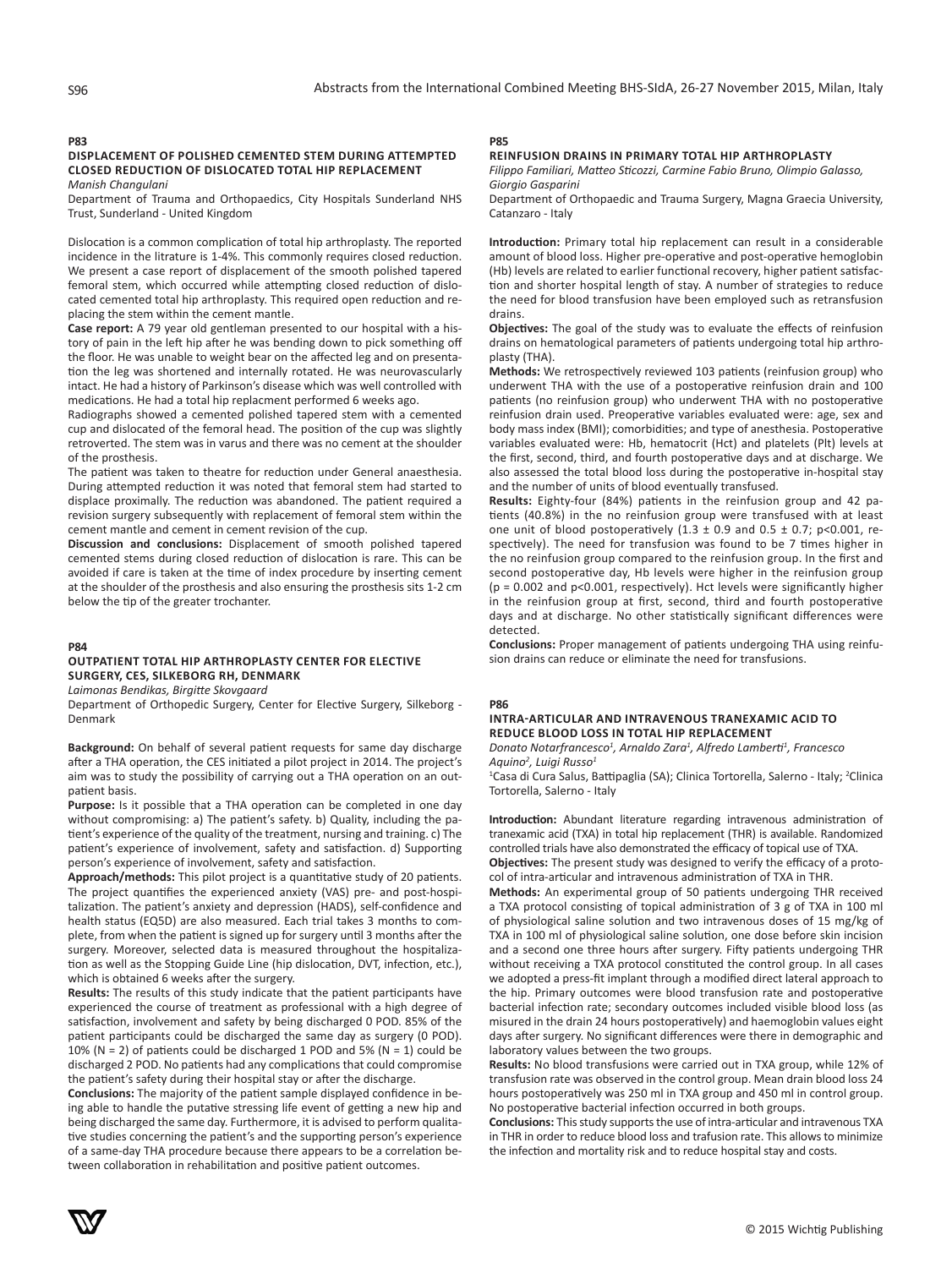## **P87**

# **THE CEMENTED AND CEMENTLESS STEM-ENDOSTEAL INTERFACE OF TOTAL HIP REPLACEMENT AT LONG TERM FOLLOW-UP**

*Gaetano Pavone, Guido Zarattini, Ugo Errnesto Pazzaglia* Orthopaedic Clinic, Brescia University, Brescia - Italy

The cemented and cementless stem endosteal interface of total hip replacement at long term follow-up. The study was carried out on five autoptic cases with THR (two uncemented and three cemented stems) removed with the proximal femur segment for histological study. The period of implant permanence "in situ" was between 4 and 7.5 years. Clinical and radiographic data were incomplete, therefore considerations about loosening could be exclusively based on histology. Infection was excluded by histological evaluation of periprosthetic tissues. Fixation of the stem was found to be fastened by endosteal bone either in cemented and cementless stems with direct, discrete contact zones forming bone-cement or bone-metal interfaces. However focal zones of granulation tissue related to foreign body reaction could be observed also in mechanically not-loosened stems.

# **Tribology/Materials**

#### **P88**

# **USE OF POROUS TANTALUM CUP IN TOTAL HIP ARTHROPLASTY WITH DIFFERENT ADVANCED BEARING TECHNOLOGIES**

*Stefano Zanasi*

Department of Orthopaedics, 3rd Unit, MIS Hip and Knee Implant Arthroplasty Center, Villa Erbosa Hospital, San Donato Group, Bologna - Italy

**Introduction:** According to patients demand, age and bone quality Continuum acetabular system offers flexible solutions in most patients. The system combines the over eleven 12 years of clinical history proven biologic fixation of trabecular metal technology with three advanced bearing options: Biolox Delta ceramic, Longevity Highly crosslinked Poly and Vivacit -E poly.

**Objectives:** Our study point out the indications and the clinical experience with these different liner material component coupled to continuum primary cup.

**Methods:** One hundred and ten patients with a mean age of 51 years (range, 20 to 74 years) had undergone 128 hip resurfacing arthroplasties between June 2013 and June 2015: in 49 hip we used delta ceramic (mean age 47, range 24-74 ), in 45 Longevity Poly (mean age 63, Range 49-74), and 35 Vivacit-E poly coupling (mean age 4, range 19-55). Outcomes evaluated included implant survivorship, Harris hip scores, activity levels, and complication rates.

**Results:** Advantages for using the continuum cup include initial stability, histologically observed bone and tissue ingrowth with long term biologic fixation: we found any marked absence of radiolucent lines around all implants. The mean post-op Harris hip scores had improved to 98 (Vivacit-E) and 94 (Delta ceramic) 92 (Longevity) points, respectively and were statistically similar. There were no differences in the complication rates between the three cohorts. Activity level respected completely patients expectations. The choice between three liner types meet individual patient needs and features with high satisfaction ratio at short-medium term follow up.

**Conclusions:** The author concludes that porous tantalum hip implants with the possibility to choose the bearing technology that best meets the needs of each patient provides satisfactory results with no significant implant-related problems. The author suggests that long-term follow-up is necessary to validate the resistant to wear and aging of Vivacit-E poly liner that seem to be a strong answer to implant survivorship for youngest and high demand patients.

# **P89**

# **CLINICAL AND RADIOGRAPHIC OUTCOMES OF A TRABECULAR TITANIUM ACETABULAR COMPONENT IN HIP ARTHROPLASTY: RESULTS AT MINIMUM 5 YEARS FOLLOW-UP**

*Loris Perticarini, Francesco Benazzo*

Department of Orthopedic and Trauma, University of Pavia, Pavia - Italy

**Background:** Aim of this prospective study was to evaluate mid-term clinical and radiographic outcomes in total hip arthroplasty using an acetabular cup made of an innovative biomaterial, Trabecular Titanium™, whose highly porous structure and mechanical properties have been designed to mimic those of the natural bone, thus promoting a more physiological load transfer and a more durable fixation.

**Methods:** Between September 2007 and November 2009, 134 total hip replacements and 8 revisions were carried out using DELTA-TT primary cups in 133 patients. Mean age was  $57.5 \pm 14.7$  SD (18-92) years. Diagnosis was primarily hip osteoarthritis in 85 (63%) cases, developmental dysplasia of the hip (DDH) in 24 (18%) and hip avascular necrosis (AVN) in 10 (7%). All the revision procedures were due to aseptic loosening of the original implant.

**Results:** Mean follow-up was 72.7 ± 7.9 SD (60-86) months. Average Harris Hip Score (HHS) significantly increased from 44.2 ± 5.4 SD (35-52) preoperatively to 95.3 ± 3.5 SD (88-100) at the last follow-up. No major post-operative complications were observed. 99.3% of the acetabular components were radiographically stable at the last follow-up, without any radiolucent lines, sclerotic areas or periprosthetic osteolysis. Kaplan-Meier survival rate was 99.3% at 5 years (95% confidence interval).

**Conclusions:** This first account on the mid-term clinical performance of the DELTA-TT cup shows great mechanical stability and bone ingrowth, thus representing an optimal solution for patients with high demands or affected by severe hip conditions.

#### **P90**

#### **SQUEAKING OF HARD-ON-HARD BEARINGS - A MAJOR CLINICAL ISSUE?**

*Thomas Pandorf<sup>1</sup> , Roman Preuss<sup>1</sup> , Robert Michael Streicher<sup>2</sup>*

<sup>1</sup>CeramTec GmbH, Plochingen - Germany; <sup>2</sup>Dr. Streicher GmbH, Freienbach -Switzerland

**Introduction:** Modern ceramic-on-ceramic (CoC) bearings show very good survival rates. Nevertheless, there are still reports in the literature reporting on the event of squeaking. However, it is unclear how relevant the squeaking is with respect to revision rates of CoC bearings.

**Objectives:** The objective was to assess the clinical relevance of the squeaking issue of hard-on-hard bearings with respect to revision.

**Methods:** The database of the world's largest manufacturer of ceramic hip components has been evaluated to determine the rate of retrievals due to squeaking that have been reported. A literature review was performed to further investigate the main influencing parameters on the incidence of squeaking.

**Results:** The investigation of the database exhibited a revision rate of 0,003% for the period from 2000 to 2014 for squeaking as a reason. Further analysis demonstrated that from this rare occasion 26% of these cases have experienced previously a ceramic component fracture with squeaking as a consequence. From the remaining, 13% felt pain or discomfort, and 2% had a limited movability of the hip joint.

According to the literature, the revision rate due to squeaking of 21'700 patients is 0.1%. The main factors for squeaking are malpositioning of the metal cup, microseparation and subluxation, interruption of fluid film lubrication, wear particles due to metal impingement, and the design and material of the prostheses components.

**Discussion:** Compared to the main reasons for revision of artificial hip joints, the incidence of squeaking as a reason for revision is extremely low. The investigation on the main influencing factors exhibited that some implant systems are more prone to squeaking than others but its etiology is multifactorial and still under discussion. Altogether, the reports found in the literature, accompanied by the evaluation of the database indicate that the squeaking is in general intermittent, pain free and not an indication for revision surgery.

#### **P91**

## **MODULAR NECKS IN HIP REPLACEMENT IN THE MID-LONGTERM: A MULTICENTRIC STUDY**

*Federico De Meo<sup>1</sup> , Vittorio Bellotti<sup>2</sup> , Emanuele Astarita<sup>2</sup> , Carlomagno Cardenas Nylander<sup>2</sup> , Manuel Ribas Fernandez<sup>2</sup> , Pietro Cavaliere<sup>1</sup>* <sup>1</sup>GIOMI "F. Faggiana", Reggio Calabria - Italy; <sup>2</sup>ICATME Quiron Dexeus, Barcelona - Spain

**Introduction:** Modular necks provide individualized prothesis in terms of hip rotation center, lever-arm, offset, leg length, cervico-diaphyseal and version

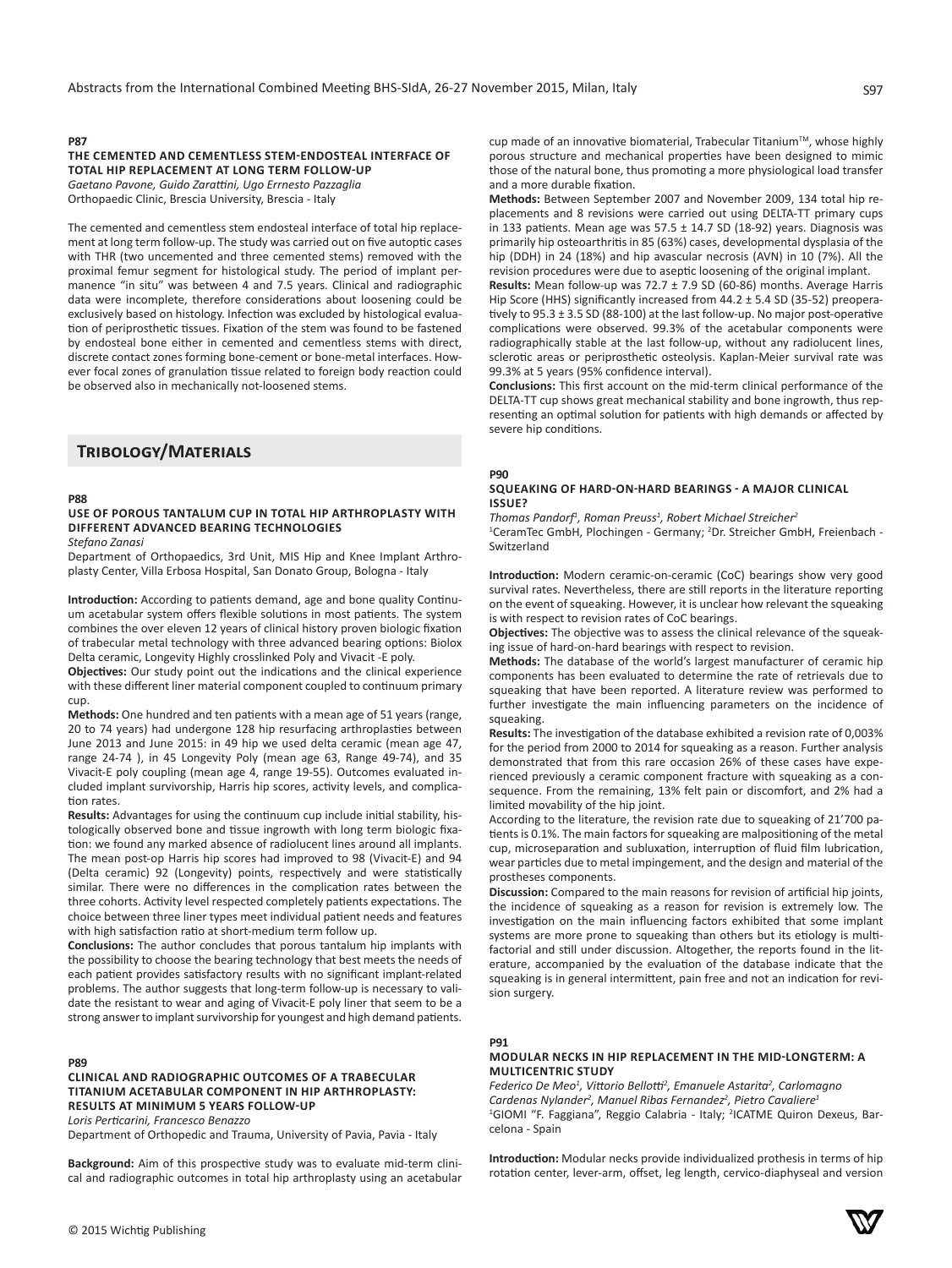angles. Some controversies have raised in some countries specially outside from European Union.

**Objectives:** Survivorship and clinical-functional results in 2314 consecutive performed in two different centers by two senior surgeons are evaluated.

**Materials and methods:** From 2002 to 2009, 2314 primary non cemented hip stems with modular necks were implanted. Mean follow-up was 9,7 years (range: 5-12) and age at index surgery was 72 years (range 39-86). Harris hip score (HHS), WOMAC score (pre-operative and at the last follow-up) and eventual complications were registered. Non parametric Wilcoxon test was used for statistical analysis (SPSS 13, Chicago-IL) and Kaplan-Maier survivorship curve was established considering any eventual revision as endpoint. Stems used were Profemur E, Profemur R and Anca-Fit® (WMT, Arlington-TN, USA).

**Results:** Most frequently used necks (57,8%) were short varus-anteverted (AR/ VV 1 - AR/VV2). There was a clear clinical functional improvement in HHS, -from 39,1 (R:18-57) to 87,2 (R:72-100, p<0,001), WOMAC,-from 41,3 (R: 22- 61) to 91,1 (R: 86-100; p<0,001). 32 infections (1,4%) 28 cup-loosenings (1,2%), 10 stem-subsidence (0,4%), 43 dislocations (1,8%) and 2 ceramic liner failure (0,08), 3 neck fractures (0,12%, all >32 BMI + long-varus neck) were registered. Overall complication rate including primary and revision surgery was 4,6%. Overall implant survivorship rate was 98,36% at 9,7 years mean follow-up.

**Conclusions:** In this mid-longterm serie satisfactory clinico-functional results with high survivorship, low dislocation and neck fracture rate have been observed. The usefulness of this device as alternative to traditional monoblock stem implants, refuting the observations concerning any possible rupture of neck modules, has been stated. Obesity-longvarus neck is a risk fracture.

#### **P92**

# **EFFECT OF HEAD MATERIAL AND SIZE ON FRICTIONAL TORQUE OF CROSS-LINKED ULTRA HIGH MOLECULAR WEIGHT POLYETHYLENE**

*Joseph Pamu<sup>1</sup> , Chenxi Li<sup>1</sup> , Vivek Pawar<sup>2</sup>*

1 Smith & Nephew Orthopaedics Ltd, Leamington Spa - United Kingdom; 2 Smith & Nephew, Inc., Memphis, TN - United States

**Introduction:** In total hip arthroplasty, larger femoral heads may produce higher wear of ultra high molecular weight polyethylene (UHMWPE) and higher frictional torque. It was also hypothesised that higher frictional torque increases fretting induced taper corrosion.

**Objectives:** The aim of this study was to evaluate the effect of head size and material on the frictional torque against cross-linked UHMWPE (XPE).

**Methods:** Two bearing combinations (CoCrMo/XPE and ceramicised metal oxidized Zr-2.5Nb (CM)/XPE) with three head sizes (28, 36 and 40 mm, n = 3 each) were evaluated on a friction simulator (SimSol, UK). The load cycle was set to a maximum/minimum of 2 and 0.1 kN, and flexion/extension of 30° and 15°, respectively, at 1 Hz frequency. Load was applied through the articulating femoral head on to a static XPE liner at 0°. The test lubricant was new born calf serum (protein concentration  $\sim$ 20 g/L). The average of maximum frictional torque from the collected data for each sample was used for analysis.

**Results:** Frictional torque increased with the head size for all bearings. The average (± std. dev.) maximum frictional torques of 28, 36 and 40 mm CoCrMo were  $3.5 \pm 0.2$  Nm,  $4.1 \pm 0.2$ Nm and  $5.5 \pm 0.2$  Nm, respectively, and those of 28, 36 and 40 mm CM were 2.9 ± 0.3Nm, 2.8 ± 0.1 Nm and 4.7 ± 0.0.1 Nm respectively. For all sizes tested, the average maximum frictional torque produced by CM heads was significantly less than that produced by CoCrMo heads ( $p \le 0.05$ ). Head size, material, and the interaction between size and material were statistically significant (p<0.05, two-factor ANOVA with replication).

**Conclusions:** For both CM and CoCrMo femoral heads, frictional torque increased with head size. Depending on the size, the average maximum frictional torque produced by CM/XPE couples was approximately 15 to 31% less than that produced by CoCrMo/XPE couples. This is consistent with the observation that ceramic surfaces reduce XPE wear and have lower corrosion susceptibility than metal heads.

#### **P93**

# **TAPER CORROSION OF THE MODULAR TOTAL HIP ARTHROPLASTY: A SYSTEMATIC REVIEW AND META-ANALYSIS OF SURVIVORSHIP BETWEEN METAL AND CERAMIC HEADS**

*Masir Hussain<sup>1</sup>, Oliver Gosling<sup>2</sup>, Thomas Ferreri<sup>1</sup>, Emil Schemitsch<sup>3</sup>, Amit Atrey<sup>4</sup>*

1 Central Michigan University, College of Medicine, Mt. Pleasant - United States; <sup>2</sup>Department of Trauma and Orthopaedics, Musgrove Park Hospital,

Taunton - United Kingdom; <sup>3</sup> Division of Orthopaedic Surgery, Department of Surgery, St. Michaels Hospital, Ontario - Canada; <sup>4</sup>Department of Trauma and Orthopaedics, West Suffolk Hospital, Bury St Edmunds - United Kingdom

Corrosion at the head-neck taper in Total Hip Arthroplasty (THA) is a topical subject with reported adverse effects.

Our objective was to review the published evidence and the English National Joint Registry data to assess the evidence for, and significance of, corrosion at the metal-metal head-neck junction. We present a systematic review of the data comparing metal-on-polyethylene (MoP) and ceramic-on-polyethylene (CoP) bearing surfaces to assess whether wear at the metal-metal interface could be the cause of early aseptic failure.

We reviewed all English literature on MEDLINE, EMBASE, CINAHL, the Cochrane Database for Systematic Reviews, and the Compendex of Engineering from inception to July 2014 for comparative or randomised studies in this topic. Seven Randomised Controlled Trials met the criteria for this study with a total of 720 patients (894 hips).

There was no difference in linear or volumetric polyethylene wear between the CoP or MoP groups. One randomised trial assessed metal ions using various implant designs. It was found that MoP had significantly higher serum Chromium levels in comparison to CoP ( $p = 0.015$ ); however, there were no significant differences between the two groups in regards to Titanium levels  $(p = 0.67)$ .

Joint Registry data shows a significantly lower revision rate for CoP versus MoP. The reason for this is unknown, but this meta-analysis suggests that polyethylene particulate wear and associated osteolysis is not the cause. An alternative hypothesis for the higher failure rates therefore needs to be found; a leading contender is trunnion corrosion and subsequent metal ion release. Our presentation of the literature including retrieval studies and *in vitro* analysis show that rates of trunnion corrosion are high and therefore may cause aseptic loosening in more cases than previously thought. More RCTs with patient matched cohorts with longer follow-ups are required to confirm this along with a more in depth analysis of the NJR data.

#### **P94**

# **EVALUATION OF PERIPROSTHETIC BONE RESORPTION SECONDARY TO FIRST TOTAL HIP REPLACEMENT WITH METHA® SHORT HIP STEM: FOLLOW-UP EXAMINATION RESULTS AT 48 MONTHS**

*Gianluca Ciapini<sup>1</sup> , Paolo Domenico Parchi<sup>1</sup> , Claudia Mannucci<sup>1</sup> , Iacopo Castellini<sup>1</sup> , Nicola Piolanti<sup>1</sup> , Lorenzo Andreani<sup>1</sup> , Silvia Maffei<sup>2</sup> , Michele Lisanti<sup>1</sup>*

<sup>11st</sup> Orthopedic Division University of Pisa, Pisa - Italy; <sup>2</sup>CNR, National Research Council, Fondazione G. Monasterio, Pisa - Italy

**Purpose:** The aim of this study is to evaluate the effects of the BBraun Metha short hip stem with femoral neck metaphyseal anchoring at the level of the 7 Gruen zones and to define the evolution of periprosthetic bone resorption associated to this type of stem.

**Methods:** 20 patients with average age of 59, were selected in this study in accordance with specific inclusion and exclusion criteria. Clinical examination (Harris Hip Score and Womac Score), radiological evaluation (AP and LL X-ray views) and DXA scan (7 Gruen zones) were performed on each patient following a specific protocol: T0 (within six months from surgery), T12, T24, T36 and T48.

**Results:** Harris Hip Score (HHS) and Womac Score significantly improved. All radiological follow-up examinations did not show evidence of radiolucency. 2 cases of calcifications were found on x-ray examinations, but were not clinically relevant. No stem was surgically revised. No episodes of joint dislocation or infections occurred. The densitometry evaluation after 48 months confirm that the periprosthetic BMD evolution had a positive outcome in every Gruen zones, with the exception of the calcar region (R7), avoiding the proximal metaphyseal region that over the time could damage the stability and the longevity of the stem itself. There is also evidence of periprosthetic bone density changes, mainly starting from 24 months after surgery. Statistically significant results (Wilcoxon signed-ranks test, P<0.05) were documented at the level of R5 and R6 regions at 24, 36 and 48 months.

**Conclusions:** The Metha® stem is able to reduce the proximal periprosthetic bone resorption, thanks to its femoral neck metaphyseal anchoring, and to provide a greater longevity of the stem itself. From the comparison between our data and the literature data bone remodelling around the Metha stem appears to be also related to level of the osteotomy and to the stem angu-

S98

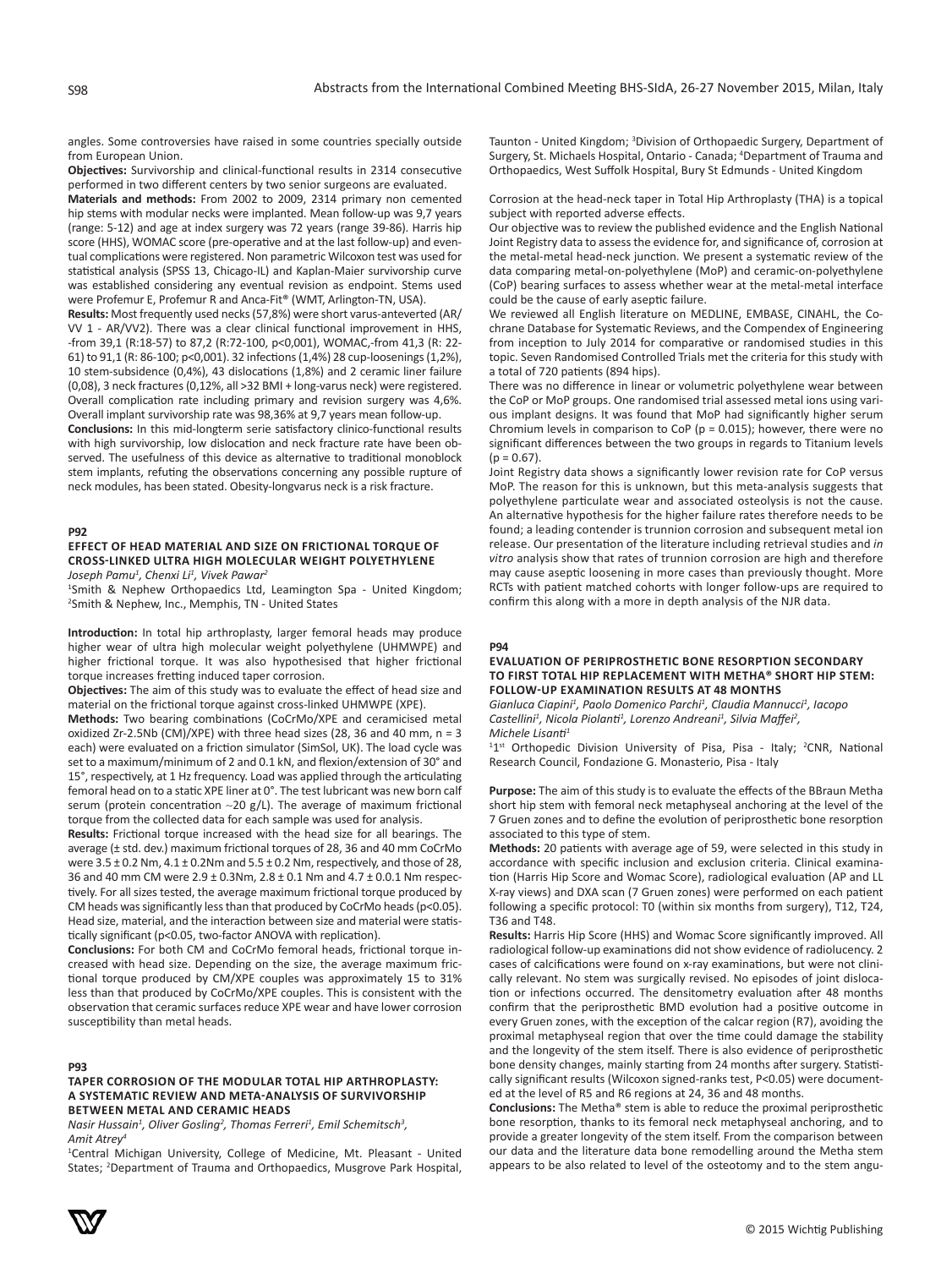lation (varus and valgus), showing a variability of the operator dependent results. According to our study, we can conclude that the follow-up evaluation of the Metha® BBraun hip stem at 48 months, had a positive outcome on the periprosthetic bone resorption especially at the level of the proximal regions, although the DXA scan results could be influenced by the different angulation of the operator dependent stem.

# **P95**

#### **DIFFERENCES BETWEEN IMPLANTATION OF 36 MM OR 40 MM FEMORAL HEAD IN THA: PRELIMINARY RESULTS**

*Francesco Niccolai, Iacopo Castellini, Carmine Picece, Sara Stagnari, Michele Lisanti*

University of Pisa, AOUP - Orthopedic and Traumatology I Department, Pisa - Italy

**Introduction:** Dislocation is a devastating complication after total hip arthroplasty (THA) and occurs in 2-5% of primary THA cases and 5-10% of revision THA cases. Assuming correct implantation, dislocation risk can be reduced primarily by capsular repair and use of larger prosthetic heads. However, larger heads are also associated with risks like accelerated wear or implant loosening. The aim of this study is to quantify the difference of THA dislocation risk in patients undergoing implantation of prosthetic heads of 40 mm or 36 mm diameter.

**Materials and methods:** In this retrospective study were evaluated all patients undergoing THA from January 2014 to june 2014 treated with heads of diameter 40 m or 36 mm, both with 20° of elevated liner, with at least 1 year of follow-up. The only complication considered was dislocation.

**Results:** During the observation period, 46 THA interventions with implantation of 40 mm femoral head were performed and 58 with 36 mm of femoral head. The operation was done by a single skilled surgeon. The minimum follow up was 12 month and the maximum follow-up was 18 month. No THA dislocations were reported in both group.

**Conclusions:** In the literature we find that larger femoral heads correspond to greater stability, and better range of motion. Our results do not show differences in the results in the installation of heads of 36 mm or 40 mm in diameter in the hands of an experienced surgeon. Further studies are needed to decide which is the best diameter for hip replacement.

#### **P96**

#### **SYSTEMIC TOXICITY OF METAL IONS IN A METAL-ON-METAL HIP ARTHROPLASTY POPULATION**

*Catherine Van der Straeten<sup>1</sup> , Damien Damien Van Quickenborne<sup>1</sup> , Alessandro Calistri<sup>2</sup> , Jan Victor1 , Koen De Smet<sup>3</sup>*

<sup>1</sup>Department of Orthopaedic and Traumatology, University of Ghent, Ghent -Belgium; 2 Department of Orthopaedic and Traumatology, University of Rome "Sapienza", Rome - Italy; <sup>3</sup>ANCA Medical Centre - Ghent, Ghent - Belgium

**Introduction:** Potential systemic toxicity of metal ions from metal-on-metal hip arthroplasties (MoMHA) is concerning. High blood cobalt (Co) levels have been associated with neurological, cardiac and thyroid dysfunctions.

**Objectives:** The aim of this research was to investigate the prevalence of systemic Co toxicity in a MoMHA population, identify confounding factors and indicate a Co level above which there is a high risk for systemic toxicity. **Methods:** We conducted a cross-sectional study of patients with a MoMHA, using questionnaires validated to detect mainly symptoms of cobaltism in cobalt industry workers. We retrospectively identified 161 patients with Co levels >4 μg/L and matched them for age and gender with 237 <4 μg/L and collected 385 completed questionnaires. There were 207 men and 178 women with a mean age of 60 years (24-86). mean follow-up was 5.7 years postoperatively (1 to 13 years). Co levels were subdivided into <4 μg/L, 4-10 μg/ L, 10-20 μg/L, and >20 μg/L groups.

**Results:** There were significant correlations (p = 0.003) between increasing CO levels and prevalence of sensorimotor disorders, equilibrium disturbances, neuropathic pain, physical complaints, sleeping disorders, fatigue, cognitive problems and behavioral changes. More frequent and severe symptoms were encountered with Co >20μg/L (p = 0.0017). Several years post revision, some patients still complained of chronic symptoms possibly associated with longer exposure. Female gender and age = 50 years were confounding factors.

**Conclusions:** We demonstrated a significant correlation between increasing CO levels and systemic toxicity symptoms ( $p = 0.003$ ). aS in the published case reports of MoMHA related cobaltism, the highest incidence of symptoms was found with Co levels >20μg/L. Patients with repeated CO measurements >20μg/L are at risk for systemic toxicity.

#### **P97**

## **LARGE-DIAMETER METAL-ON-METAL TOTAL HIP ARTHROPLASTY: 5 YEARS OF FOLLOW-UP**

Vittorio Calvisi<sup>1</sup>, Antonello Aloisio<sup>1</sup>, Norman Ciprietti<sup>1</sup>, Remo Goderecci<sup>1</sup>, *Vincenzo Francione<sup>2</sup>*

<sup>1</sup>MESVA Department, University of L'Aquila, L'Aquila - Italy; <sup>2</sup>U.O. Ortopedia, Casa di Cura Privata Villa Anna, San Benedetto del Tronto (AP) - Italy

**Introduction:** It is weel known that patients with Articular Surface Replacement XL (ASR XL) DePuy implants (large-diameter and metal-on-metal (MoM) total hip arthroplasty) are monitored over time.

**Objectives:** We have carried out a continuing prospective investigation into the failure of MoM hip devices from a single manufacturer to evaluate general and local conditions of patients.

**Methods:** From 2010 we have monitored 106 patients (51 males, 55 females, mean age 63.6) with ASR XL implants.

The controls were performed annually. The following scales were used for patients evaluation:

- Clinical Score: Harris Hip Score (pain and functional limitation)
- Rx score, evaluating the prosthetic-bone integration and the inclination of acetabular component
- Ultrasound score, considering the amount of periprosthetic fluid
- Blood metal levels of Chromium-Cobalt (Cr-Co) (μg/l = ppb): normal <3 ppb, alert between 3 and 7 ppb, pathologic >7 ppb

Patients who presented positive clinical-instrumental conditions and values of Cr and Co >7 mg/l were checked every 6 months.

**Results:** The follow-up included 110 implants (4 are bilateral case). 41 patients (37.2%) required revision. In 10 patients (4 women, 6 men) (24.4%) the revision surgery was caused by the mobilization of the cup; in 1 case (2.5%) by a severe functional limitation and pain; in the remaining 30 patients (19 women, 11 men) (73.1%) by high levels of Cr/Co and positive ultrasound. We are following the additional 69 patients (62.8%), not revised.

**Conclusions:** The ASR XL implant was afflicted by an excessive revision rate, associated with levels of metal ions significantly higher than other hip bearing surfaces. Analysis of variance for repeated measures proved a statistically significant reduction of blood concentrations of Cr and Co after revision, supporting evidence that the wear of MoM implants was the main cause. In our results the return values of ionemia and the fluid collection disappearance improved clinical patients conditions.

# **Revision**

# **P98**

# **BIG BALLS – THE CERAMIC EXPERIENCE IN REVISION TOTAL HIP REPLACEMENTS**

*Nisar Aamer, Raghu Raman, Verne Johnson*

Academic Department of Orthopaedics, Castle Hill Hospital, Cottingham - United Kingdom

**Aim:** To discuss the rationale, selection criteria, indications, and results of using large diameter ceramic heads in revision hip arthroplasty.

**Patients and methods:** We routinely use Biolox family of ceramic heads and acetabular liners in patients undergoing revision total hip replacements. We present our experience in using ceramic articular bearings over the last 20 years and the switch to larger diameter ceramic heads. We also present our rationale for using a large diameter ceramic head instead of a large metal head and in revision of metal on metal hip replacements.

**Results:** We reviewed a total of 689 revision arthroplasties over this time period and we report the outcome of large bearing couples with case examples in primary and revision scenarios. Furthermore we compared a subset of patients (110) with large diameter ceramic heads – Biolox Delta 36 mm to patients who had metal on metal (large head 42 mm and above) bearing couples. The performance of the ceramic bearing couples has been exceptional and the functional outcome of these patients was excellent in 84%. We found no difference in the functional, clinical sports activities (UCLA and

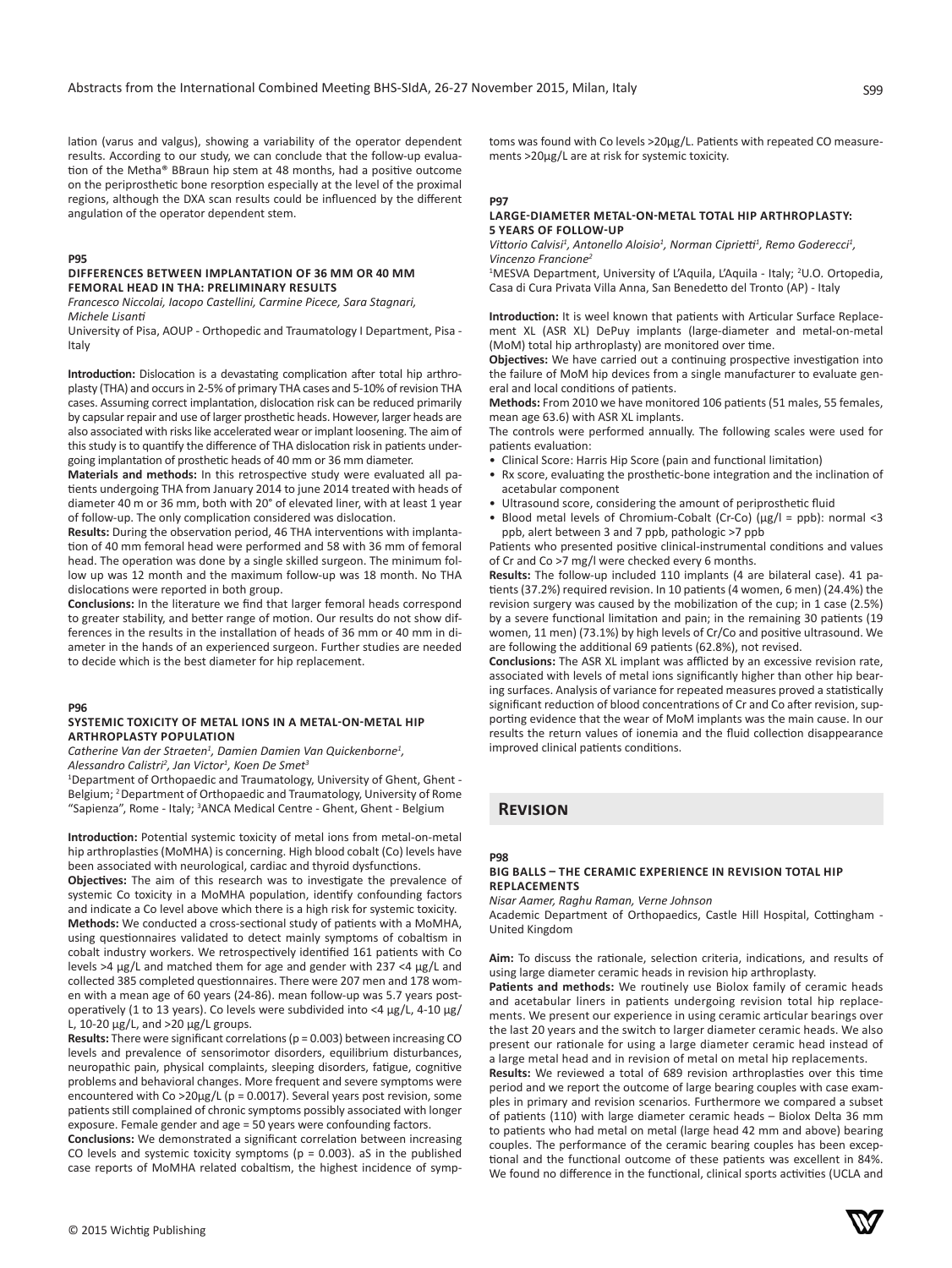Tegner scores) between patients who had large metal bearing couples and large ceramic couples. Complication rate was less with the ceramic bearing revision arthroplasties, as was patient satisfaction.

**Conclusions:** Ceramic bearing couples have stood the test of time and have demonstrated an excellent long term wear properties. The recent introduction of the large diameter couples proves to be an excellent alternative if not the first choice in young, complex primary and revision case scenarios.

#### **P99**

# **TOTAL HIP ARTHROPLASTY AFTER ACETABULAR FRACTURE**

*Alessandro Aprato, Marco Gastaldo, Marco Favuto, Giuseppe Massazza, Alessandro Massè*

Orthopaedic Department, University of Turin, Torino - Italy

**Background:** Aim of this study is to evaluate the clinical results of total hip arthroplasty after conservative treatment or internal fixation for an acetabular fracture.

**Materials and methods:** 27 patients were enrolled: gender, age, time from trauma to arthroplasty and follow–up were recorded. Analysing the x-rays after trauma, the acetabular fractures were classified according to Letournel classification. Pre-implant x-rays were evaluated according to AAOS and Paprosky classifications. Used stem and cup were classified as primary, revision and reconstruction implants. All patients were clinically evaluated with modified Harris Hip Score (mHHS) and Western Ontario and McMaster Universities Arthritis Index (WOMAC) before arthroplasty and at the last follow-up.

**Results:** Average age was 50 years old, average time from trauma to arthroplasty was 59 months. Fractures were classified as elementary in 13 cases and as complex in 14 cases. Internal fixation has been performed in 16 patients and 11 cases received conservative treatment. As regards to implant, primary, revision and reconstructive implants were used respectively in 15, seven and five cases. Average surgical time was 104 minutes.

Average mHHS was 26 point preoperatively and 83 points at an average follow-up of 30 months. Average WOMAC was 73 points preoperatively and 15 points at the last follow-up.

Patients who received a reconstruction arthroplasty showed significant worst results than patients who received a primary arthroplasty. Mean time was significantly correlated with the type of implant (primary vs reconstruction  $p = 0.003$ ).

Patients who underwent a conservative treatment showed a correlation with higher value of superior migration ( $p = 0.014$ ) and teardrop osteolysis (p = 0,045) when compared to patients who underwent an internal fixation. Superior migration and teardrop osteolysis were also significantly correlated with worse outcomes.

**Conclusions:** This study suggests that arthroplasty after acetabular fracture has a good efficacy. Type of fracture has no influence neither in clinical outcome neither in Paprosky's classification on pre-implant X-rays. Furthermore outcome seems to be influenced by either preoperative superior migration and teardrop osteolysis either implant type.

## **P100**

#### **THE USE OF BIOTECHNOLOGIES IN REVISION OF PROSTHETIC HIP REPLACEMENT**

*Giorgio Maria Calori, Massimiliano Colombo, Emilio Mazza, Simone Mazzola, Tazio Talamonti, Carlo Francesco Minoli*

Reparative Orthopaedic Surgery Department, G. Pini Institute, University of Milan, Milan - Italy

**Introduction:** The hip arthroplasty implant is currently growing up both in orthopedic and trauma practice. This increases the frequency of prosthesis revision due to implant loosening often associated with periprosthetic osteolysis that determine the failure and lead to a loss of bone substance. Nowadays there are numerous biotechnologies seeking to join or substitute the autologous or omologous bone use. These biotechnologies (mesenchymal stromal cells, growth factors and bone substitutes) may be used in such situations, however, the literature doesn't offer class 1 clinical evidences in this field of application.

**Objectives:** Aim of the study is to give an overview of the existing literature about biotechnologies application in arthroplasty revision surgery at the hip.

**Methods:** We performed a literature review using the universally validated search engines in the biomedical field: PubMed/Medline, Google Scholar, Scopus, EMBASE. The keywords used were: "Growth Factors", "Platelet Rich Plasma", "OP-1", "BMP", "BMP-2", "BMP-7", "Demineralized Bone Matrix", "Stem Cell", "Bone Marrow", "Scaffold", "Bone Substitutes" were crossed with "hip", "revision", "replacement"/"arthroplasty", "bone loss"/"osteolysis."

**Results:** The search led to 321 items, of these were considered relevant: as regards the growth factors 21 articles related to *in vivo* animal studies and 2 articles of human clinical use of BMPs and 1 single article on the use of PRP; as regards the mesenchymal stromal cells 2 items of application in animals; as regards the use of bone substitutes we have analyzed a review of this application. **Discussion:** The use of biotechnologies in hip prosthetic revisions has produced conflicting results: autologous growth factors (PRP) have definitely been proven effective in maxillofacial surgery, in animal studies the results of BMPs are inconsistent with articles that validate their use and others that don't recommend it. Clinical application has demonstrated, today, the limited use of BMP-7 in revisions with even an increased risk of early re-mobilization, PRP appears to be rather effective only in the early stages of peri-prosthetic osteolysis. The mesenchymal cells can increase the chances of recovery and integration of the grafts but an important variable is the number of cells that are still alive after the impaction of the graft which affects their vitality. The bone substitutes appear to be safe and very useful, particularly if applied in order to implement the omologous bone, which is still the most scaffolds used in this surgery.

**Conclusions:** The systematic review of the literature has shown an important lack of clinical studies regarding the use of biotechnologies for prosthetic revisions. It is therefore difficult to draw guidelines that regulate the application, prospective randomized clinical studies are therefore needed to validate its effectiveness.

# **P101**

#### **PROSTHETIC SEPTIC LARGE REVISION**

*Giorgio Maria Calori, Massimiliano Colombo, Emilio Mazza, Simone Mazzola, Tazio Talamonti, Carlo Francesco Minoli*

Reparative Orthopaedic Surgery Department, G. Pini Institute, University of Milan, Milan - Italy

**Introduction:** Throughout the world the number of large joint arthroprosthetic implants continues to increase and consequently the number of septic complications with prosthesis mobilizations, periprostehtic bone loss or non-unions. The implant of large resection prosthesis (megaprosthesis) in selected patients could be a good solution both in hip and knee infected prosthesis with bone defects.

The two stage techniques with a first operation to debride, prosthesis components removal and antibiotic spacer implantation followed by a subsequent final prosthetic implant offer great results even in highly complex patients.

**Objectives:** The purpose of this study is to evaluate retrospectively the outcome after the implantation of megaprosthesis of the lower limbs in prosthetic infected revision.

**Methods:** We have retrospectively evaluated all the patients we have treated with implantation of megaprosthesis in septic prosthesis revision. Between January 2008 and January 2014 we have treated 25 patients: 18 cases of hip revision and 7 cases of knee revision. All patients were treated with a two steps procedure.

**Results:** We obtained good results from a clinical, laboratory and radiological point of view with restoration of the function of the affected limb in 22/25 cases. In 3/25 cases the infection recurred and an additional surgery was necessary.

**Conclusions:** Megaprosthesis in large septic revision can be considered, in extreme cases appropriately selected, an available solution for the orthopedic surgeon able to restore function to the patient. The two steps procedure gives the best results with safety and lower infection recurrence creating a membrane (Chamber Induction Technique) that can protect the prosthesis in a safe environment. This type of complex surgery must be performed in specialized centers where knowledge and technologies are present.

#### **P102**

## **ACETABULAR REVISION WITH DELTA REVISION SYSTEM**

*Gabriele Cattaneo, Michele Gramazio, Riccardo Tedino, Anna De Caro* Prosthetic Surgery Department, Santa Corona Hospital, Pietra Ligure (SV) - Italy

**Introduction:** Revision surgery, that most of time concerns the acetabular side, is often afflicted by a high percentage of failures: the effort that the

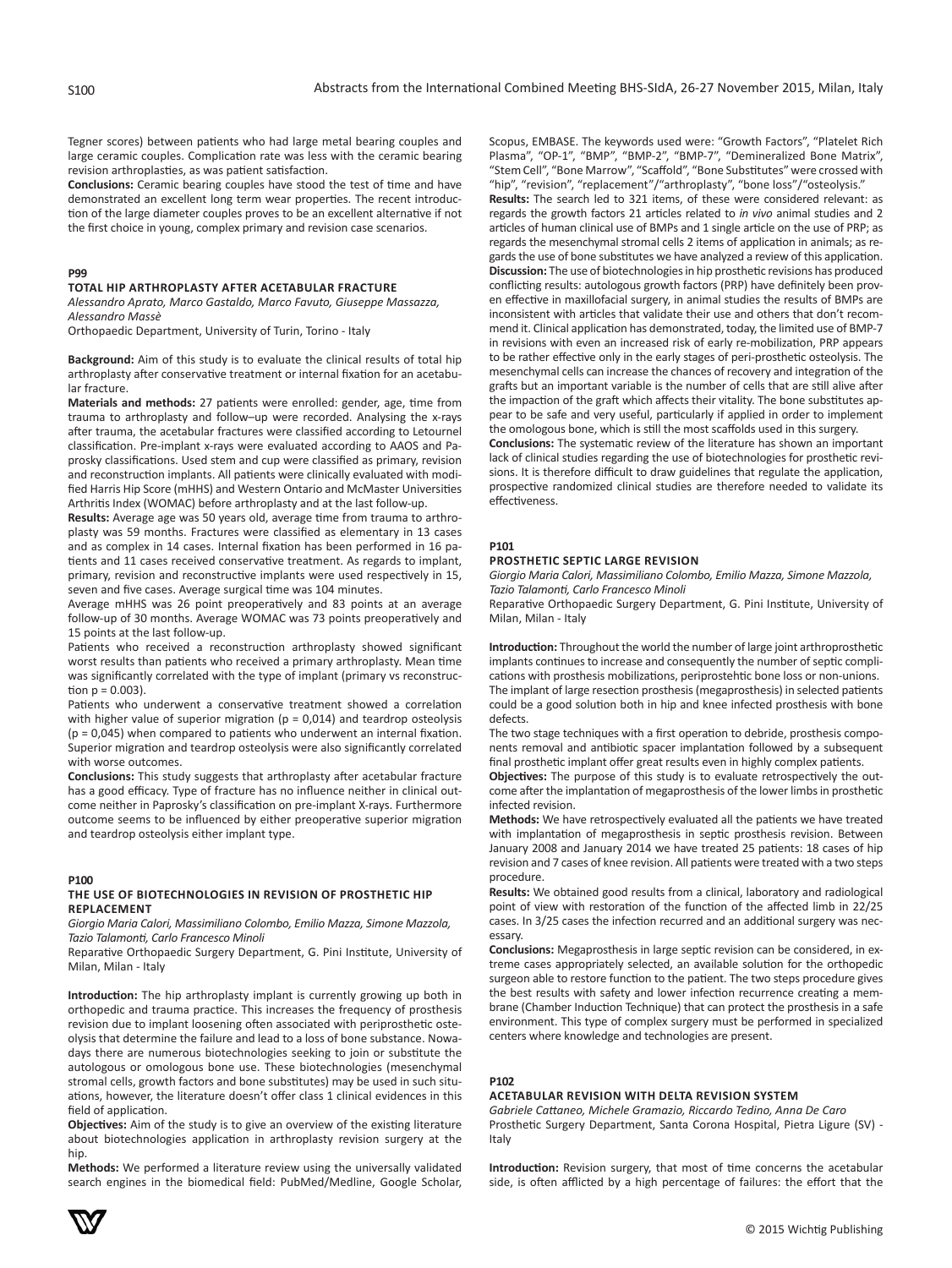orthopedic equipe has to face is technically demanding and requires a slow and gradual learning curve, involving mainly specialized sectors. Great acetabular defects can be treated according to some different methods that principally depend on the quantity of bone stock, on the kind of defect that has to be treated, on the availability of fixation instruments and biomechanical helps, on the possibility to recreate a physiological center of rotation and eventually on the use of osteoinductive and/or osteoconductive bone graft materials. It is in this context that cups and augmentation with osteoconductive material coating (tantalium and trabecular titanium) are developed to ensure primary stability, they are also able to provide biologic support to new osseous formation. In our recent surveys both anti protrusion cages (Lima, Burch-Schneider, Muller-Rings) application, both in cemented cups, is generally limited to patients over 75 with great osseous defects (Paproski III and higher) with low functional requirements, because of poor clinical outcomes obtained in young patients.

**Objectives:** Delta Revision System, other than giving optimal guarantees regarding osteointegration and primary stability, also enables, thanks to the modularity of the inserts, to recreate the status quo ante center of rotation of the hip implanted. The association of osteoconductive bone grafts with tridimensional characteristics similar to the bone stock is really helpful especially in great cavital defects.

**Material and methods:** From July 2010 to October 2014 we performed 20 acetabular revisions in our centre using Delta Revision System, all patients were female (age min 58 years old, average 70 years old, max 81 years old). The pre op. diagnosis was aseptic mobilization in 14 patients, 3 patients with posttraumatic mobilization, 1 case of Gilderstone, 1 case periprosthetic sepsis. Acetabular defects are classified in Paprosky 1-2 in 2 patients, Paprosky 3A in 13 patients, Paprosky 3B in 2 patients, Paprosky 4 in 2 patients. In all patients a pre-operative study has been carried out through tc and tridimensional reconstruction. In 9 patients bone grafts made from highly purified bovine bone mineral (Orthoss - Geistlisch) have been used. In 8 cases the stem was revisioned as well. Average pre-op HHS was 25. Average leg length dicrepancy was 1 cm in 75% of cases and beyond 1 cm in the others. For 13 patients augmentation implant (included in the system) has been necessary to fill osseous defects detected on the high acetabular wall.

Loading has been given to the 30% with 2 crutches 20 days after surgery in 12 patients, to the 50% with 2 crutches on the 2nd day post-op in 3 patients and with 2 crutches one month after surgery to the 50%. Clinical and radiographical follow-up has been performed after 45 days-3 mm-6 mm -1 year after surgery, (Fup min 6 mm - Fup max 4 years old). 3 months after surgery 80% of patients showed free and painless loading. All patients (excluded 2 cases) reported a leg length discrepancy lower than 1 cm. Clinical outcome was good in 90% of patients (average HHS 85 3 months after surgery). In 65% of cases we noticed a good integration of the system and of the bone grafts 4 years after surgery. In one case the removal of the system for Proteus periprosthetic sepsis was necessary in a patient with clinical history of colon diverticulitis and severe pelvic protrusion (Paprosky 3B+).

**Conclusions:** The results with this system, the good osteointegration and modularity, drive us in using it above all in patients where we have to face complex acetabular revisions with severe bone stock defect. The early loading in our series of patients mixed with the possibility of recreating the center of rotation and the biomechanical safety of the system make it as an ideal solution for these kind of surgeries mainly on high demanding patients.

# **P103**

#### **TRABECULAR TITANIUM TECHNOLOGY IN ACETABULAR REVISION SURGERY**

*Loris Perticarini, Stefano Marco Paolo Rossi, Francesco Benazzo* Department of Orthopedic and Trauma, University of Pavia, Pavia - Italy

**Introduction:** Trabecular Titanium is an open-cell regular structure composed by hexagonal cells of controlled pore, manufactured by Electron Beam Melting (EBM) technology, that allows moulding of cellular solid structures. The Lima Delta TT revision cups are One and Revision, which is characterized by a caudal hook and fins. Both allow internal modularity and cranial TT augments.

**Objectives:** The aim of this prospective study is to evaluate the short to medium-term clinical and radiographic outcomes of acetabular revision cups in TT. **Methods:** Between December 2008 and March 2013 we performed 60 cup revisions, 33 with the Revision cup and 27 with the One cup. In 20 cases (3.3%) stem revision was associated. The mean age of patients was 69.6 years (range 29-90). Causes of revision were: aseptic loosening in 48 cases,

periprosthetic acetabular fractures in 5 cases, recurrent dislocation in 5 cases, infection in 2 cases. In 52 cases bone grafts were used to fill cavitary defects (AIR 1-4). Hemispheric TT augments were used in 13 cases with the same aim. Internal modules were used in 39 cases to restore correct offset. The average follow-up was 39 months (range 19-70).

**Results:** Mean Harris Hip Score (HHS) was 39.9 preoperatively and 82.7 at last follow-up. We had no intraoperative complications.

We had 2 cases of superficial infection, one of which required revision of the surgical wound. 4 patients suffered dislocation episodes (1 recurrent); none of them required revision. We had 1 case of asymptomatic aseptic loosening, which did not require intervention. In the remaining cases no radiographic evidence of radiolucent lines was noticed at follow up, neither any evidence of aseptic loosening. The graft was considered to be integrated in all cases. **Conclusions:** Trabecular Titanium revision cups showed high capacity of

osseointegration, providing good results in short to medium-term follow-up.

# **P104**

## **MEDIUM TO LONG-TERM FOLLOW-UP WITH REVISION STEM IN HIP REVISION SURGERY**

*Loris Perticarini, Marco Bargagliotti, Francesco Benazzo* Department of Orthopedic and Trauma, University of Pavia, Pavia - Italy

**Introduction:** The Lima Revision stem is a cementless, modular, tapered stem designed in accordance with the philosophy of Wagner. The 2 body of the stem lengths and the neck modularity gives the opportunity to restore biomechanical joint parameters.

**Objectives:** The aim of this retrospective study was to evaluate the long-term clinical and radiographic outcomes of revision hip surgery with the Revision stem.

**Methods:** Between May 2001 and July 2011, 105 patients underwent revision hip surgery with the Revision stem (Lima Corporate, Italy) due to aseptic loosening in 79 (75.2%) cases, infections in 5 (4.8%) and periprosthetic fractures in 21 (20.0%). 62 (59%) cases required also an acetabular revision with implant designs according to the bone defects.

Clinical evaluation with the Harris Hip Score (HHS) and radiographic analysis to assess the implant stability were performed. The average follow-up is 81 months (range 40-161).

**Results:** Four patients died, 7 patients were not contactable for last follow-up. Postoperative complications included 3 hip dislocations, treated conservatively; 3 periprosthetic fractures, addressed with wiring and plates; 2 subsidence, self limited. Radiographic assessment demonstrated that all stems had a good stability at the last follow-up. The average Harris Hip Score significantly improved from 42 (range 30-65) preoperatively to 86 (range 67-99). No length leg discrepancy of two limbs greater than 1 cm. No taper breakage and no new revisions occurred.

**Conclusions:** The Revision stem ensured an effective restoration of biomechanical joint parameters in all the revision cases thanks to the neck modularity. Immediate primary stability of the implants favored an early adequate osseointegration of the grafts and the remaining bone stock. This stem allow an early mobilization and weight bearing, to provide for satisfactory clinical outcomes.

#### **P105**

**METAL-ON-METAL IMPLANTS: THE TIMING OF REVISION**

*Flavio Rinaldo Ravasi<sup>1</sup> , Luca Orlandini<sup>2</sup> , Angela Brivio<sup>1</sup> , Carlo Ambrogio Ripamonti<sup>1</sup>*

<sup>1</sup>Department of Orthopaedics, Melegnano - Italy; <sup>2</sup>Department of Orthopaedics, Istituto Ortopedico Galeazzi, Milan - Italy

There is no international consensus around Metal-on-Metal (MoM) implants particularly for best timing of revision. Indications need to be balanced with the risk of surgery. Current available literature is not able to produce strong evidence and consensus on indications or technical procedures for revision surgery neither it does in relation to strategy for appropriate timing of revision surgery in Adverse Reaction to Metal Debris (ARMD) cases. Great interest about MoM implant revisions concerns late failures whose causes are to be ascribed to wear factors. The timing of revision is related to patient's symptoms, expected outcomes and complexity of revision surgery and finally to comorbidities presented by the single patient.

Literature provides some algorithms and guidelines for the diagnosis and management of MoM, based on symptoms, imaging and blood ion levels. All

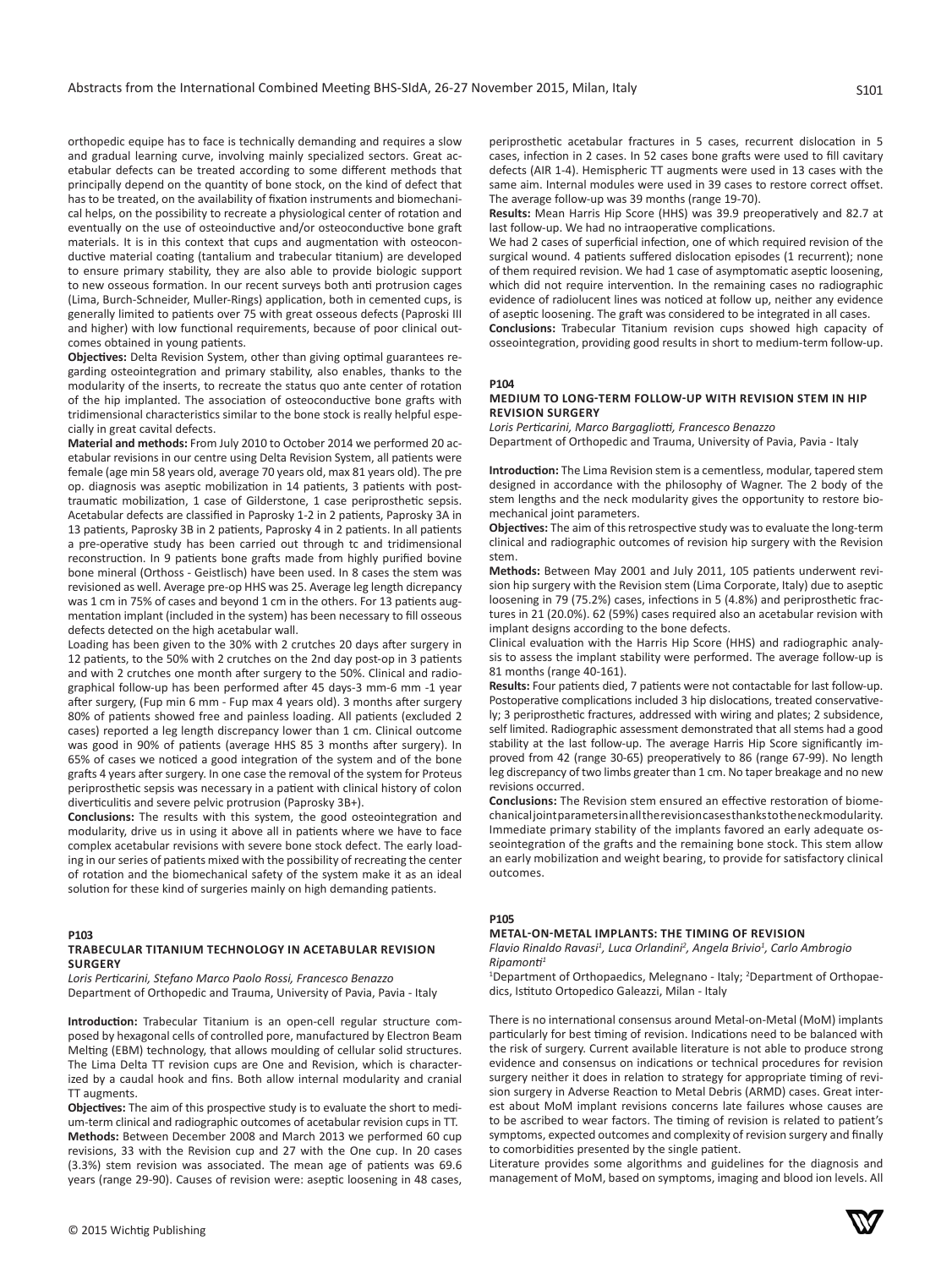of these algorithms basically distinguish patients' population in symptomatic and asymptomatic. Whereas the revision timing is rather well-defined in the symptomatic patient it is definitively not in the asymptomatic one.

What are patient's expectations? What about surgeon's position? What are the medico-legal implications if the revision outcomes are poor? And finally what are the medico-legal implications if the surgery is not made and further damages happen to the patient? Own experience and common sense appear the solely surgeon's tools. Aim is to substitute evidence and surgeon's experience with evidence and risk stratification, introducing a risk management based approach possibly through a risk evaluation tool that offers acceptable sensitivity and specificity level. Ideally a semi-quantitative matrix for risk evaluation defining both severity ranking and probability of occurrence of a given clinical risk could help in properly staging the clinical condition and guide through decision making. This aim will demand a multi-disciplinary approach, due to the multitude of involved variables.

#### **P106**

## **ACETABULAR REVISION WITH DELTA REVISION TT CUP AND BONE GRAFT: MID TERM FOLLOW-UP**

*Daniele Munegato, Romeo Sotiri, Andera Rossi, Giulia Gridavilla,* 

*Antongiulio Bruschetta, Jole Graci, Giovanni Zatti*

Department of Orthopedics and Traumatology, University of Milano Bicocca, Monza - Italy

**Introduction:** Aseptic loosening of acetabular cup is one of the main cause of revision surgery. Frequently is associated to major bone loss that often require bone graft or augmentation to restore bone stock and to provide adequate implant stability.

**Objectives:** To evaluate the clinical and radiographic results of the Delta Revision TT cup associated with bone graft in patients with acetabular cup mobilization.

**Methods:** We retrospectively reviewed 28 patients (30 hips). The bone loss were classified according to the Paprosky classification of acetabular defect. In 20 cases a morcellized allogenic bone graft was used and in the remaining 10 cases a synthetic bone substitute was used. The patients were reviewed at a mean follow up of 40 months with the Harris Hip Score (HHS) and with a pelvis and hip x-rays to evaluate the grade of bone grafts incorporation and the position of the cups respectively to the immediate postoperative x rays. **Results:** The mean HHS was 86 (range 66-98). The 76% of the patients were pain free, the remaining 24% complained only slight pain (NRS 1-3). The bone graft integration was of grade 3 (trabecular remodelling) in 67% of cases and of grade 2 (trabecular integration) in 33% of cases. No mobilization of the cups was founded: the mean immediate postop cup inclination was 42.8° (range 30-52) and the mean follow-up cup inclination was 42.3° (range 30-52). No periprosthetic osteolysis was found. As complication we have found 2 deep infection treated with a Gilderstone, one superficial infection treated with debridment and VAC-therapy. In 2 cases there was a dislocation treated using a 20° internal spacer to restore adequate inclination and anteversion of the cup.

**Conclusions:** The Delta Revision TT cup is a valid option in these cases with good clinical and radiographic results at a mid-term follow up. The modularity of the system is also useful to manage severe bone loss or complicantion as postop dislocation.

#### **P107**

## **THE ROLE OF TMT AND THE BONE DEFECT MANAGEMENT IN THE ACETABULAR REPLACEMENT**

*Daniele Vanni1 , Andrea Pantalone<sup>1</sup> , Davide D'Adamo<sup>1</sup> , Fabrizio Fascione<sup>1</sup> , Elda Andreoli<sup>1</sup> , Alberto Belluati<sup>2</sup> , Vincenzo Salini<sup>1</sup>*

1 Orthopaedic and Traumatology Department, "G. D'Annunzio" University, Chieti - Italy; <sup>2</sup>Orthopaedic and Traumatology Department, "Santa Maria delle Croci" Hospital, Ravenna - Italy

**Introduction:** Acetabular component loosening is the main cause of total hip arthroplasty revision in long-term studies. Acetabular loosening usually occurs as a result of the implant fixation failure, due to the micromovements that occur between the prosthesis and the bone. It could be very hard to obtain an effective primary stability, but especially to achieve a good secondary osseointegration.

**Materials and methods:** From March 2011 to July 2014, 86 patients with prosthetic acetabular component loosening, underwent to a revision surgery using Trabecular Metal (TM) acetabular component. In 29 patients was also associated a femoral revision. All patients were preoperatively classified according to Paprosky score. A clinical (Harris Hip score and Merle Daubigné-score) and radiographic follw-up (Benson and Gill classification) was performed at month 1, 3, 6, 12 and 24. At month 36 a CT scan with 3D reconstruction and analysis of chrome-densitometry was obtained. The mean follow-up was 52 months.

**Results:** One of the most important factors which can limits the integration is the low porosity of the implants. TM is a highly porous material (80%) made of porous tantalum. The TM appears to be an ideal material for its integration properties. The average diameter of the pores is 550 microns. This is the optimal size in order to allow the osseointegration and it is affine to the size of the bone trabeculae. The TM modulus of elasticity is very similar to that of cancellous bone. No patients was subjected to a further revision and there were no cases of infection. No radiographic signs of loosening were detected. The patients returned to walk independently and only 6 daily use aids for walking.

**Conclusions:** In our experience, the use of the cup in tantalum reduced the use of bone grafts. The cup should seek the support on the wall acetabular and partly act as "bone grafting" which will be integrated.

#### **P108**

# **ACETABULAR REVISION USING STRUCTURAL FEMORAL HEAD ALLOGRAFT AND A CEMENTED SOCKET FOR ASEPTIC LOOSENING WITH UNCONTAINED DEFECTS. CLINICAL AND RADIOLOGICAL FOLLOW-UP TO 16 YEARS**

*Mounir Hakimi, Paul Siney, B. Michael Wroblewski, Tim Board, Henry Wynn Jones*

Centre for Hip Surgery, Wrightington Hospital, Wrightington - United Kingdom

Revision for aseptic cup loosening in cases with large, uncontained acetabular bone defects are becoming more common as indications for primary surgery widen and follow-up progressively increases. Various implants and operative techniques have been developed to allow cup revision where bone stock in the acetabulum is poor, but most techniques do not allow restoration of bone stock and successful component fixation is still a major concern. The aim of the study was to review the medium to long-term clinical and radiological results of cup revision using structural fresh frozen allograft and cemented components.

Between 1998 and 2014, 134 aseptic cup revisions using fresh frozen structural allograft and cemented components have been carried out at our hospital at a first revision setting.

The acetabular defect was assessed on pre-revision radiographs and graft dimensions and socket coverage by the graft were measured on the post operative radiographs. Follow-up radiographs were analysed for socket loosening, quality of graft union, graft resorption and screw position.

At a mean follow-up of 5 years 10 months (range 0-16) four hips had been re-revised by the fourth post-operative year and 82 hips had a follow-up past 4 years with a mean follow-up of 8 years 6 months (4-16). In addition to the 4 early failures, 11 other hips were re-revised, the reasons for re-revision were 1 for infection, 1 for recurrent dislocation, 1 aseptic stem loosening and 12 for aseptic cup loosening.

Survivorship analysis for aseptic cup loosening was 88.35% (78.4-98.2) at 9 years when 40 hips were still attending follow-up.

The results using structural fresh frozen allograft to reconstruct the acetabulum are encouraging with a follow-up to 16 years. Use of this technique facilitates re-establishment of joint centre and allows restoration of acetabular bone stock, which is particularly important in younger patients.

# **P109**

#### **CUSTOM MADE CONSTRAINED POLYETHYLENE IN RECURRENT TOTAL THP INSTABILITY**

*Enrico Castaman, Arthur Albarkouni*

Department of Orthopaedic Surgery, Ospedale Civile, Montecchio Maggiore - Italy

**Introduction:** Some special clinical conditions could contribute to Hip prosthesis recurrent dislocation; particular difficulties arise in cases were muscular balance is compromised: hyperactivity in spastic patients, flaccidity in palsy, neurological diseases, mental impairment. When mechanical stability cannot be achieved by traditional standard prosthetic components or instability is still

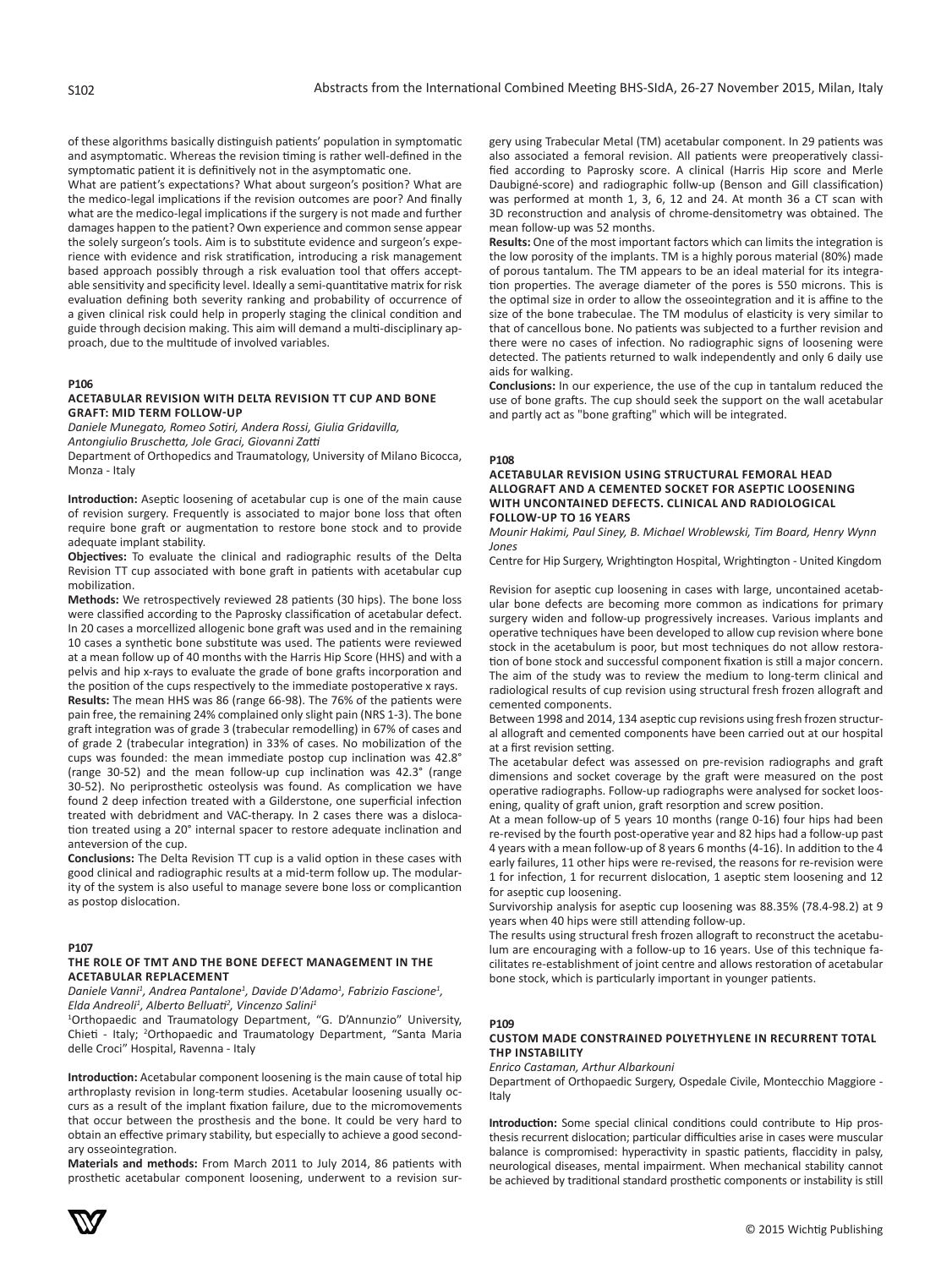even after using revision components, we studied the possibility to revise maintaining THP components, especially if well osteointegrated, without a need to remove the implant. For this purpose we used a modified additional polyethylene piece, it can be applied over the original insert in polyethylene in order to achieve prosthesis intrinsic stability and prevent dislocation of the head.

**Materials and methods:** Seven patients were treated for hip prosthesis instability: 4 Females and 3 Males; mean age was 65 years. The group was heterogeneous for pathogenesis: 4 patients had at least 2 episodes of trauma; one patient had rupture of the prosthesis modular neck: after neck substitution intra-operative findings of stem and cup appeared to be fixed to bone, but THP still easily dislocates; 2 patients had psychiatric syndrome; one of them had poliomyelitic limb. Posterolateral approach was used; an additional semilunar shape of polyethylene was fixed with several screws over polyethylene insert border in order to construct a peripheral stop preventing dislocation of the head out of the cup. Excellent stability was immediately obtained.

**Results:** Clinical follow up and X-Rays were obtained at 3, 6 and 12 months. Permanent stability and no other events of dislocation were documented. X-rays also showed no mobilization or bone loosening around any of the components. **Discussion and conclusions:** Some cases could present failure of the first revision surgery for recurrent instability of THP; occasionally, during intra operative evaluation of a revision procedure it is possible to predict that final stability of prosthesis can't be obtained; then exceptionally a decision could be made to treat the case by applying new components in addition to the previous stable implant, instead to remove and exchange the cup with a constrained one: a custom semilunar of polyethylene insert fixed with screws over the previous one hold prosthesis head. This offers a fast solution, less invasive and with low costs; the stability is immediate and midshort term follow up still presents stable results.

#### **P110**

# **ACETABULAR REVISION FOR FAILED SOCKETS AFTER PRIMARY HIP ARTHROPLASTY WITH STRUCTURAL BULK AUTOGRAFTS: THE ROLE FOR FURTHER BONE-GRAFTING**

*Riazuddin Mohammed, Paul Siney, Bodo Purbach, Peter Kay* Wrightington Hospital, Wigan - United Kingdom

**Background:** Structural bulk autografts restore the severe bone loss at primary hip arthroplasty in dysplastic hips and have shown to have good long term outcomes. There are only a few reports of revision arthroplasty for these sockets that fail eventually. We report on a series of such primary hips which underwent cemented revision of the socket for aseptic loosening and their outcomes.

**Methods:** A retrospective review was performed from our database to identify fifteen acetabular revisions after previous bulk autograft. The mean age at revision was 53.9 years (range 31-72.1). The mean duration between the primary and revision arthroplasty was 12.4 years (range 6.6-20.3). All procedures were done using trochanteric osteotomy and three hips also needed the femoral component revision. All fifteen hips needed re-bone grafting at the revision surgery to restore the new socket to the level of the true acetabulum. Of these ten hips had morselised impaction allograft, and the remaining five also needing a structural bulk allograft.

**Results:** Two sockets underwent re-revision at mean 7.5 years for aseptic loosening. One patient had a dislocation that was reduced closed. At a mean follow up of 5.7 years, one socket showed superior migration, but was stable and did not need further intervention. Two other sockets also showed radiological evidence of loosening, and are being closely monitored.

**Conclusions:** The medium term results of cemented acetabular revision in this younger age group are satisfactory, with repeat bone grafting being required to restore the true acetabular position. Though the primary arthroplasty with bulk bone graft recreates the acetabular bone stock, significant bone loss due to the mechanical loosening of the socket needs to be anticipated in revision surgery.

# **P112**

# **DUAL MOBILITY CUP SYSTEM: OUR INDICATIONS**

*Giorgio Sallemi, Giovanni Incatasciato*

U.O.C. Ortopedia e Traumatologia, P.O. Civile Ragusa, Ragusa - Italy

**Introduction:** Dual mobility cup systems reduces the risk of dislocation, that is the most common complication of the total hip artrhoplasty. **Objectives:** The factors that influence prosthetic joint stability can be classified into three main groups:

Patient factors: gender, age

Surgical factor: surgical approach, previous surgical treatment Prosthetic factors: size, off set

Double mobility cup or tripolar cup is a system which consists of a combination of two joints, one large unconstrained joint between the metal cup and the liner, and a smaller constrained joint between the liner and a standard metallic head that is attached to the femoral component.

**Methods:** Our indications to use this system consist:

Medial neck femoral factures in neurologic disease

Cut out of endomidollar nail system in lateral neck femoral factures Acetabular revision

Emiarthroplasty revision

**Conclusions:** We want to show this clinical use in our daily clinical practice.

## **P113**

# **ACETABULAR REVISION WITH LARGE BONY DEFECTS USING JUMBO CUPS**

*Afshin Taheriazam<sup>1</sup> , Farshad Safdari<sup>2</sup>*

1 Department of Orthopedics, Islamic Azad University, Tehran - Iran, Islamic Republic; <sup>2</sup>Bone Joint and Related Tissue Research Center, Shahid Beheshti University of Medical Sciences, Tehran - Iran, Islamic Republic

**Introduction:** There are several methods introduced for treatment of large bony defects in revision acetabular components. Some authors suggested that Jumbo cups are useful for these patients.

**Purposes:** In current prospective study, we investigated the midterm the clinical, radiographic and functional outcomes of acetabular revision using Jumbo cups.

**Methods:** Between 2004 and 2008, 51 consecutive patients underwent uncemented revision total hip arthroplasty (THA) in current prospective study. Nine patients lost during follow up. The remaining patients were followed for  $8.6 \pm 4.9$  years.

**Results:** Unfortunately, aseptic implant loosening occurred in two patients who required re-revision surgery. One patient experienced dislocation. Radiolucency around the bone-implant interface was found in other 4 patients, however, none of these patients suffered from instability. No patient developed infection or thromboembolic events. The Harris hip score (HHS) averaged 81.4 ± 14.6. Based on the HHS, the functional outcomes were excellent in 5 patients, good in 17 patients, fair in 13 patients and poor in 7 patients. **Conclusions:** The findings of our study confirms that using Jumbo cups for acetabular revision with large bony defects leads to almost satisfactory functional, clinical and radiographic outcomes without complications.

#### **P114**

## **DUAL MOBILITY CUPS FOR RECURRENT DISLOCATION OF TOTAL HIP ARTHROPLASTY**

*Afshin Taheriazam<sup>1</sup> , Farshad Safdari<sup>2</sup>*

1 Department of Orthopedics, Islamic Azad University, Tehran - Iran, Islamic Republic; <sup>2</sup>Bone Joint and Related Tissue Research Center, Shahid Beheshti University of Medical Sciences, Tehran - Iran, Islamic Republic

**Introduction:** Instability following total hip arthroplasty (THA) is a serious disabling complication. Even revision THA due to the recurrent dislocation can be associated with persistent instability. Dual mobility implants (tripolar prosthesis) are used to reduce the risk of recurrent hip dislocation. However, there is little knowledge about the mid-term and long-term outcomes of using these implants.

**Purpose:** To evaluate the midterm results of treating recurrent THA dislocation using tripolar prostheses.

**Methods:** Between 2005 and 2011, 24 consecutive patients were revised due to recurrent hip dislocation. The patients aged 62.4 ± 10.6 years at the time of surgery. All of the patients had at least 2 episodes of dislocation. Preoperative Harris hip score (HHS) was 46.1 ± 11.5. Patients were followed for  $6.2 \pm 4.1$  years.

**Results:** At the last visit, HHS improved significantly (83.5 ± 12.6, p<0.001). Redislocation occurred in one patient who required a more revision surgery (4.1%). No patient developed infection and or symptomatic deep venous thrombosis. Also, we found no patient with implant loosening or periprosthetic fracture.

**Conclusions:** Tripolar hip prostheses are useful and effective for treatment of patients with recurrent hip instability after THA. However, more large long-lasting prospective studies are required.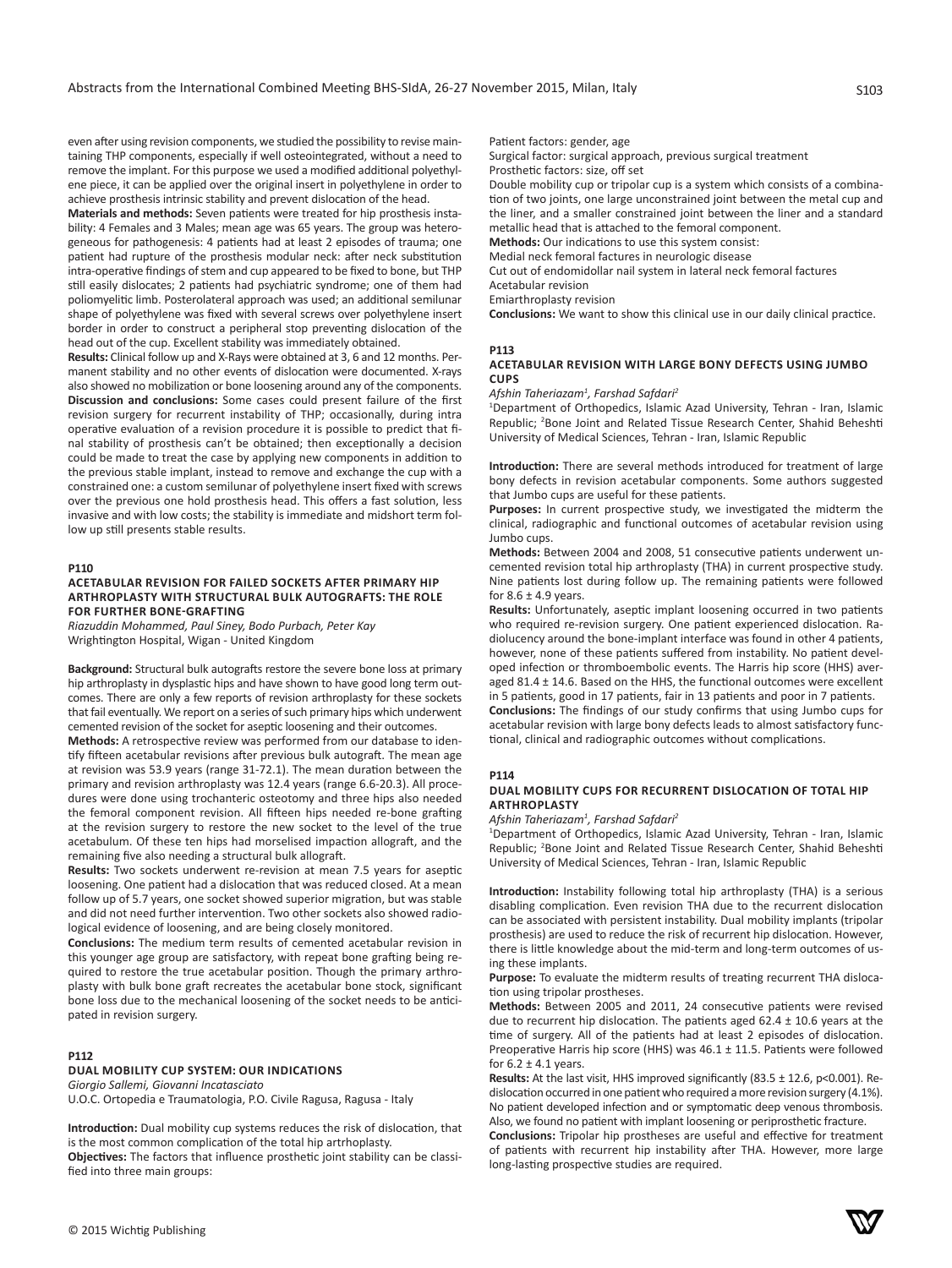# **P115**

**TANTALUM ALLOY FOR ACETABULAR BONE DEFECTS IN HIP REVISION** *Giuseppe Maccagnano, Giulio Sammarco, Annarita Fraccascia,* 

*Domenico Speciale, Nunzia Garofalo, Lorenzo Scialpi*

Orthopaedic and Traumatology Unit, S.S. Annunziata General Hospital, Taranto - Italy

**Introduction:** Reconstructing acetabular defects in revision hip arthroplasty can be challenging. The large bone defects are treated with bone graft and tantalum acetabular cup fixed by screws. Compared with conventional porous materials such as titanium alloy, the tantalum alloy is caracterized by high porosity that offers rapid attachment.

**Materials and methods:** We retrospectively reviewed 20 revised for aseptic loosening of uncemented cup with a large defect between 2006 and 2009. The average of Follow-up is 3 years. Acetabular bone status was classified according to the criteria of Paprosky. The allograft was used for acetabular augmentation. The surgycal technique consists in using tantalum multi-holes or revision shell non cemented cup. Furthermore we used to fix the acetabular component with cancellous bone screws in ischial and sovra-acetabular part. Before to implant the cup, we used to prepare acetabular wall with allograft bone chips. We were able to fix the insert with a cement or pressfit according the different cases. We allowed the full weight bearing after 3 days. We assessed clinical status before and after arthroplasty with Harris Hip Scores and measurement of leg length differences after 1 year. Furthermore we evaluated the postoperatively radiographs in order to detect radiolucent lines and mobilization signs.

**Results:** The majority of patients demonstrated considerable improvement in quality-of-life and hip function scores from baseline preoperatively. The mean Harris hip scores improved from 32 preoperatively (range 25-45) to 84 postoperatively (range 76-89).

We did not observe any postoperative dislocations, infections or intraoperative periprosthetic fractures. The average leg length difference improved from 25 mm preoperatively (range 15-40 mm) to 15 mm postoperatively (range 10-19 mm). **Conclusions:** Our study shows that cementless total hip arthroplasty with allograft is a good way for massive defect in acetabular bone stock. Our study shows no graft reabsorption and early failure. The reason for our results is supposed to be related with the stability of cup. In fact the tantalum alloy allows us to research the biological and mechanical support.

## **P116**

# **DUAL MOBILITY CUP IN COMPLEX REVISION CASES**

*Fabrizio Pace, Pietro Randelli, Sara Favilla, Marco Brioschi, Daniela Maglione, Ornella Visentin, Filippo Randelli*

IRCCS Policlinico San Donato, Milan - Italy

**Introduction:** The dual mobility cup was introduced in the 1970s to allow extensive range of motion associated with great stability thanks to double articulation; the first between the head and polyethylene, the second between the polyethylene and the cup.

**Objectives:** Cemented dual-mobility cups are available, these are the topic of this study. One of the most frequent complications in the major revisions of hip replacement is dislocation.

This study summarises our experience gathered in the use of dual-mobility cups during revisions of complex cases (GIR III-IV femoral or acetabular).

**Materials and methods:** Between July 2014 and March 2015, we have implanted 13 cemented cups with dual-mobility (Avantage® Biomet) each in different patients, who have undergone revision with severe ostheolysis (GIR III-IV femoral or acetabular).

Indications for revisions has been: aseptic loosening in 7 patients (two at third surgery), recurrent dislocation in 3 patients, 1 septic loosening, 1 revision after spacer removal e 1 post-traumatic.

We used dual-mobility cup in revision surgery when implant stability could have been compromised due to difficult positioning of acetabular component in cases of walls defects or muscolar laxity of the patient.

**Results:** In most difficult cases with a severe lack of acetabular walls (9 patients), and thus difficulties in correct cup positioning, we have chosen to implant a cemented cup inside a Burch-schneider® (Zimmer) ring.

No dislocations occured during the folllow-up, neither infections, neurological events or DVT.

**Conclusions:** The dual-mobility cup in acetabular revisions, is one of the possible choice to keep in mind in more complex cases, where obtaining stability is difficult or impossible using other revision implants.

In the literature, the available follow up are not yet long enough to be sure of implant longevity and so it's important to pay attention to use this cup in those patients with long life expectancy.

#### **P117**

# **ACETABULAR REVISION WITH TRABECULAR TITANIUM - 120 CASES WITH A 2 YEAR MINIMUM FOLLOW-UP**

*Tim Waters, Neil Davies, Paul Whittingham-Jones, Gavin Schaller* West Hertfordshire Hospitals Hip and Knee Unit, London - United Kingdom

**Introduction:** Trabecular titanium implants are 3D printed with a high-friction ingrowth surface that is continuous with the rest of the acetabular shell. The ability to "face-change" following optimum seating of the component allows unprecedented levels of versatility in acetabular orientation. Bolt-on augments enable rapid trialling and definitive insertion of a monobloc construct. The use of these implants has rapidly increased in the National Joint Registry over the last three years with little published outcome data. We present one of the largest studies using this material.

**Objectives:** This study assesses the early stability, ingrowth and clinical outcome of revision acetabular reconstruction with trabecular titanium.

**Methods:** 120 consecutive acetabular revisions were prospectively evaluated radiographically and clinically with a 2 to 5 year follow-up.

**Results:** The indications for revision were aseptic loosening (84) infection (20), dislocation/instability (9), metallosis (6) and impingement (1) The defects were classified as type I in 2 cases, IIA in 26, IIB in 47, IIC in 15, IIIA in 25 and IIIB in 5. External augments were used in 16 cases and face changing liners in 40 cases. Mean preoperative Oxford Hip Score was 24 (range 13-33) with a postoperative mean score of 36 (range 13-46).

No patients were lost to follow-up which was from 2 to 4 years (mean 3 years) Two cases were subsequently revised for infection and two for instability. One case was revised for material failure as a result of a cross-threaded screw.

There were no cases of aseptic loosening and all remaining implants appear well-integrated radiographically.

**Conclusions:** These early results are very encouraging with excellent initial stability clinically and radiographically. The versatility of face-changing liners, multiple bearing options and bolt-on augments allows rapid and accurate reconstruction. The data support the use of this material and we will continue to report the outcome of this series.

#### **P118**

**CLINICAL AND RADIOLOGICAL RESULTS OF A HETEROGENEOUS GROUP OF PATIENTS TREATED WITH A MODULAR FEMORAL REVISION SYSTEM** *Iacopo Castellini, Lorenzo Andreani, Elisabetta Neri, Enrico Bonicoli, Veronica Zarra, Michele Lisanti*

1st Department of Orthopaedic and Traumatology, University of Pisa, Pisa - Italy

**Introduction:** Goals of stem revision could be summarized: primary stability, offset restoration, leg length discrepancy correction, early load and avoidance of dislocation. Femoral geometry can be altered due to loosening, previous fractures, previous two staged exchange for infection or after internal

fixation device removal. The surgeon could be helped by modularity facing complex femoral reconstruction both in primary and revision hip surgery specially for version control and for proximal and distal sizing.

**Objectives:** Aim of this study was to evaluate survival and functional outcomes of a heterogeneous group of patients with a modular femoral revision system. **Materials and methods:** Between May 2010 and march 2015, 38 patients were operated using the same modular femoral revision system. 17 were male with an average age of 76,3 years old (40-87) and 21 female with an average age of 75,2 years old (57-88). 17 procedures were performed due to aseptic loosening, 6 infection cases were treated with two staged exchange, 7 femoral fractures, 7 cases after femoral internal fixation device removal, just in one case for femoral complex primary surgery. All patients were clinically and radiologically evaluated.

**Results:** Average follow up was 2.5 years (1 month to 5 years). Average Hhs improved from 40 preoperatively to 81.14 at most recent evaluation. 3 intraoperative periprosthetic fractures were recorded and 10 extended trochanteric osteotomy were dome. 36 hips (95%) were completely satisfied. 1 dislocation was observed due to cup malposition, 1 cup aseptic loosening and 1 reiinfection. In 14 cases a radiolucency was observed and in 6 patients osteolysis.

**Conclusions:** Modularity is a valid choice during revision hip surgery. The possibility to have many different combinations allows the surgeon to restore

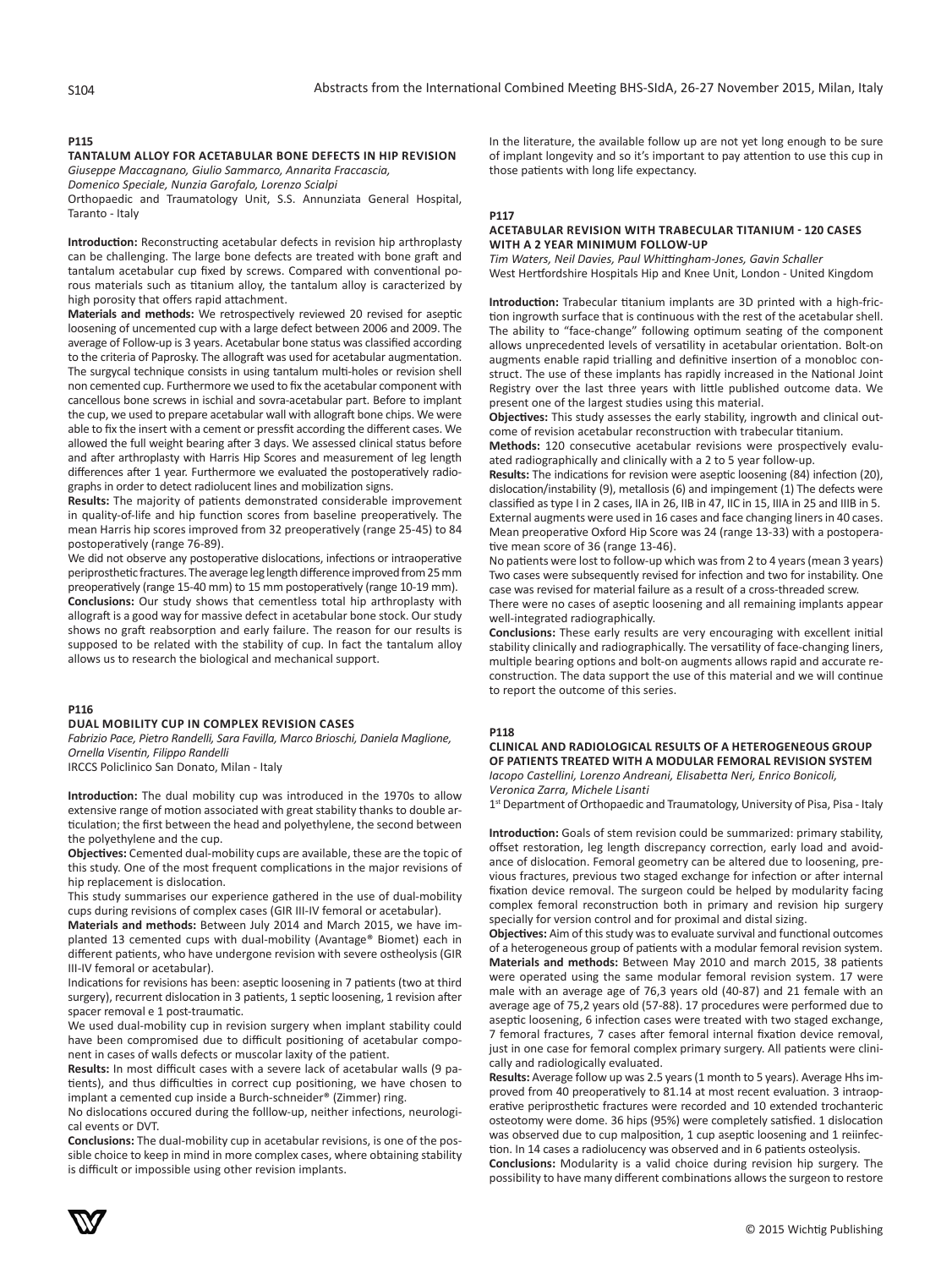the correct leg length, offset, varus valgus and anti-retro version. It is also possible to achieve a good proximal fill and distal fit.

**Conclusions:** In our study, open reduction and lateral plating with wiring in treating for Vancouver B2 periprosthetic femoral fractures shows good radiologic outcomes with successful bony union. ORIF could be a primary option for Vancouver B2 fractures, rather than stem revision surgery.

# **P121**

# **WHICH IMAGING MODALITY IS MOST EFFECTIVE FOR IDENTIFYING PSEUDOTUMOURS IN REVISED METAL-ON-METAL HIP RESURFACINGS: ULTRASOUND OR MAGNETIC RESONANCE IMAGING OR BOTH?**

*Gulraj Matharu, Ramy Mansour, Onowumi Dada, Simon Ostlere, Hemant Pandit, David Murray*

Nuffield Orthopaedic Centre, Oxford - United Kingdom

**Introduction:** No preference is given by regulatory authorities between the use of ultrasound (US) or magnetic resonance imaging (MRI) for assessing metal-on-metal hip resurfacings (MoMHRs).

**Objectives:** We assessed diagnostic test characteristics for US, MRI, and US combined with MRI for identifying intra-operative pseudotumours in revised MoMHRs.

**Methods:** A diagnostic accuracy study was performed, including 40 MoM-HR patients revised for any indication with both US and MRI performed before revision. Time between imaging modalities was a mean of 14.6 days, with imaging performed within one-year of revision (mean 5.3 months). The radiologist assessing US and MRI images was blinded to all clinical information. Diagnostic test characteristics and kappa agreement were calculated for each imaging combination (gold standard = presence or absence of a pseudotumour at revision).

**Results:** The prevalence of intra-operative pseudotumours was 82.5% (n = 33). Agreement with intra-operative findings was: 82.5% (n = 33) US, 87.5% (n = 35) MRI, 92.5% (n = 37) US with MRI. Diagnostic test characteristics for US alone and MRI alone reached similar sensitivities (90.9%-93.9%) and positive predictive values (PPVs; 88.2%-91.2%), but higher specificities (57.1% v. 42.9%) and negative predictive values (NPVs; 66.7% v. 50.0%) were achieved with MRI*.* US and MRI together produced 100% sensitivity and 100% NPV, whilst maintaining specificity (57.1%) and PPV (91.7%). For identifying intra-operative pseudotumours, agreement was substantial for US and MRI combined (kappa = 0.69), moderate for MRI (kappa = 0.54), and fair for US (kappa = 0.36).

**Conclusions:** US and/or MRI have a role when assessing MoMHR patients, though the choice depends on institutional finance and US expertise. However in MoMHR patients requiring revision, combined imaging was most effective. Combined imaging always identified intra-operative pseudotumours if present, and if neither modality showed a pseudotumour one was not found intra-operatively.

#### **P122**

# **ASSESSMENT OF THE CLINICAL AND RADIOLOGICAL RESULTS OF GRAFT AUGMENTATION PROSTHESIS (GAP 2 CAGE) IN ACETABULAR COMPONENT REVISION**

*Hazem Hosny<sup>1</sup> , El-Bakoury Ahmed<sup>2</sup> , Helmy Fekry<sup>3</sup>*

1 Department of Orthopaedics, Derriford Hospital/Lecturer of Orthopaedics, University of Alexandria, Plymouth - United Kingdom; <sup>2</sup>Department of Orthopaedics, Derriford Hospital/Assistant Lecturer of Orthopaedics, University of Alexandria, Plymouth - United Kingdom; <sup>3</sup>Department of Orthopaedics, Derriford Hospital, Plymouth - United Kingdom

**Introduction:** The need for revision total hip arthroplasty (THA) continues to grow yearly. The reconstruction of acetabular bone defects remains a challenge to arthroplasty surgeons. Several methods have been tried to manage this including allograft reconstruction with hemispherical cup, oblong acetabular components, custom triflanged implants, trabecular metal cup with augments, or a reconstructive cage. The use of the acetabular impaction grafting in addition to a reconstructive cage has been an attractive option in treating these severe acetabular bony deficiencies. The cage is to bridge the bony defect and to protect the underlying bone graft as it incorporates restoring the pelvic bone stock which allows future revisions if necessary.

**Objectives:** The purpose of this study was to analyse the survival and the midterm clinical and radiological outcome using the Graft Augmentation prosthesis (GAP II cage) (Stryker Orthopaedics, Mahwah, NJ, USA) in addition to acetabular impaction grafting for severe acetabular defects in revision hip surgery, and to compare it to the published results in the literature.

# Osteoarthritis Index (WOMAC), Short Form 12 (SF12), a satisfaction score and WITHDRAWN

#### **P120**

**THE RADIOLOGIC OUTCOMES OF OPEN REDUCTION AND LATERAL PLATING WITH WIRING IN TREATING FOR VANCOUVER B2 PERIPROSTHETIC FRACTURES OF THE FEMUR** *Jong-Seok Park, Ki Jin Jung*

Department of Orthopaedic Surgery, Cheonan - Korea, Republic

**Introduction:** Treating Vancouver B2 periprosthetic fractures, stem revision surgeries were recommended generally, because of high failure rate of open reduction and internal fixation (ORIF). However, stem revision surgery is difficult and have a high risk for combining perioperative complications, rather than ORIF.

**Objectives:** We retrospectively reviewed the clinical outcomes for open reduction and lateral plating with wiring in treating for Vancouver B2 periprosthetic femoral fractures.

**Methods:** From 2009 to 2013, we retrospectively recruited 27 patients with a mean age of 70 years who treated with ORIF with lateral plating and wiring for Vancouver B2 fractures. During the fracture repair, direct lateral approach was done for femoral shaft to exposure fracture area and we applied lateral plate with wiring. Average distance of sinking down for retained stem were investigated between immediate postoperative radiographs and final radiographs achieving union.

**Results:** Within 1 year after operation, 6 patients was expired before fracture union. 4 patients could not evaluated, because of follow up loss. The remaining 17 patients were achieved complete bony union without notable complications. Average union period was 18.3 5.7 weeks (range 15~24 weeks) and distance of stem sinking was averaged 2.4 4.5 mm (range 0~7 mm), which had no significance between immediate postoperative radiographs and final radiographs achieving union. There was no case of reduction loss or fixation loss, requiring revision surgery. There was no case of infection and nonunion.

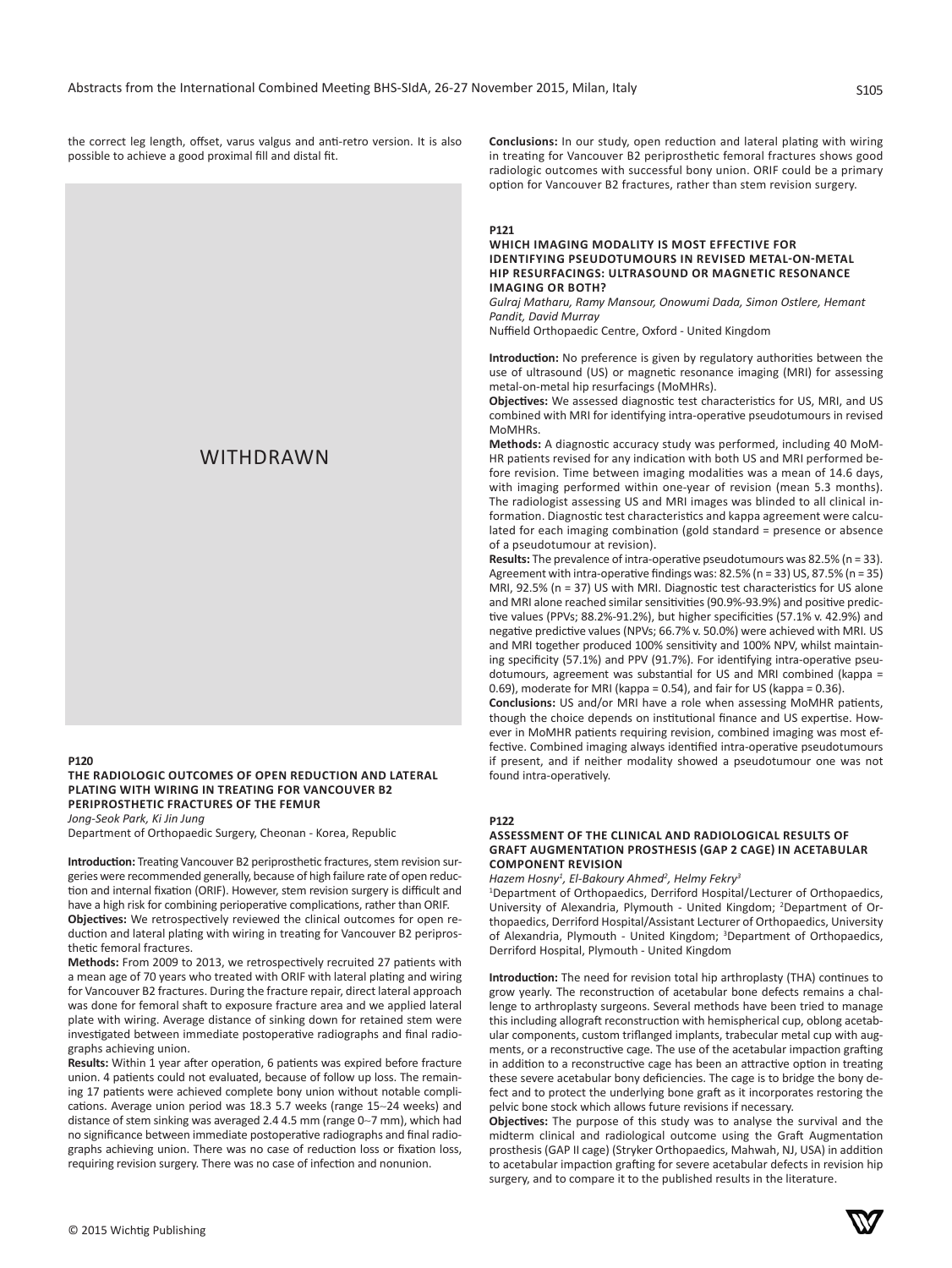**Patients and methods:** This was a retrospective review of all patients who underwent acetabular revision hip replacement using GAP II cage and impaction bone grafting between 2009 and December 2012 at our institution. 26 patients were included with a mean age of 71 years at the time of surgery (49-91). According to the American Academy of Orthopaedic Surgeons classification; three patients had type II defect, 20 had Type III while three suffered from Type IV defect. We have evaluated the clinical outcome of the patients using the Oxford hip score and assessment of the associated complications. Radiological assessment was done by measuring the implant migration and the incorporation of the bone graft to the host bone.

**Results:** The average Oxford hip score improved from of 11.3 (2-22) preoperatively to 32.1 (8-48) postoperatively. With the revision of the Gap II cage and/or the acetabular component for any cause was the end point, the survivorship of this construct was 100% at mean follow up of 36 months (24-68 months). There was no breakage of the implant noted at the end of follow up. 2 patients had radiological failure of the implant (7 mm and 12 mm migration) with no clinical consequences. The rate of the associated complications was 11.5% (7.6% was related to the revision of femoral component).

**Conclusions:** GAP II cage with impaction bone grafting has encouraging midterm results with low failure rate. It could reconstruct severe acetabular bone defects allowing further revision surgeries if needed.

#### **P123**

#### **CLINICAL EXPERIENCE OF REVISION SURGERY FOR FAILED METAL-ON-METAL TOTAL HIP ARTHROPLASTY**

*Aaron Ng, Stefan Niculescu, Faisal Qamar, Malcolm Rawes, Ajit Shetty* Department of Orthopaedics, Pinderfields General Hospital, Wakefield - United Kingdom

**Introduction:** Clinical evidence suggests some metal-on-metal total hip arthroplasties (m-o-m THAs) have higher failure rates and subsequently early revision. However, there are few studies demonstrating the clinical outcome of these patients following revision surgery.

**Objectives:** To ascertain the functional outcome, causes and complications of revision surgery in patients with failed m-o-m THAs.

**Methods:** We have identified 32 patients (12 women, 20 men); mean age: 68.9 years (range 55 to 83); 34 hips have been revised for failure of primary stemmed m-o-m THAs. Reasons for revision included pain with loose components ( $n =$ 9; 26.5%), adverse reaction to metal debris (n = 10; 29.4%), dislocation (n = 2; 5.9%), pain of unknown origin (n = 6; 17.6%) and infection (n = 7; 20.6%). Minimum follow-up was 9 months (mean = 38 months; range = 9 to 108 months) following revision. Clinical review, Oxford Hip Score, whole blood Cobalt (Co) and Chromium (Cr) levels and radiographic evaluation were documented.

**Results:** Whole-blood levels of Cobalt (Co) decreased below the 7 ppb cut-off value in all patients with revision of unilateral m-o-m THA. However, blood Chromium (Cr) levels remained elevated in 7 of 32 (20.5%) revision patients in the unilateral THA group. The median Oxford hip score improved from pre-operative to 1-year post-operative in the unilateral THA group [38 (31 to 45) to 27 (18 to 36); p<0.05].

**Conclusions:** Revision surgery seems to be effective for removal of the systemic metal ion burden. However, some patients still had a poor functional outcome at 38 months after revision surgery. Complication rates following revision surgery appeared to be high (41.2%; 14 out of 34) in this cohort of patients and closed monitoring post-revision outcomes is recommended. Further research or consensus is needed to formulate surgical strategies to mitigate complications in this group of patients.

#### **P124**

# **PRIMARY HIP STEMS IN TWO STAGE REVISION AFTER EXTENSIVE LATERAL WINDOW APPROACH: RESULTS AND ADVANTAGES**

*Giorgio Burastero<sup>1</sup> , Luca Cavagnaro<sup>2</sup> , Marco Basso<sup>2</sup> , Giovanni Riccio<sup>1</sup> , Stefania Tigano<sup>1</sup> , Lamberto Felli<sup>2</sup>*

<sup>1</sup>M.I.O.S. Malattie Infettive e Ortopedia Settica, ASL 2 Liguria, Ospedale S.M. Misericordia, Albenga, Savona - Italy; <sup>2</sup>Clinica Ortopedica - IRCCS Azienda Ospedaliera Universitaria San Martino – IST, Istituto Nazionale per la Ricerca sul Cancro, Genova - Italy

**Introduction:** Femoral stem revision is one of the most challenging procedure in orthopedic surgery. This has traditionally required a trochanteric osteotomy or a trans-femoral approach for successful stem/cement removal. Removal of the implant could heavily affect the original bone stock espe-



cially in periprosthetic joint infection. Several sparing procedures have been carried out in last few years in order to address this clinical problem and to restore normal hip biomechanics. No consensus about which is the most valuable approach is present. The use of a "cortical lateral window" allows to reach the distal portion of the femoral stem and the cement/plug with minimal invasivity. We suggest that lateral window technique could preserve bone stock, simplify re-implantation with primary stems and restore optimal hip biomechanics.

**Objectives:** The aim of our retrospective non-controlled trial is to evaluate the radiological results obtained from a cohort of patients treated with two stage revision hip surgery using "lateral window technique".

**Methods:** We retrospectively evaluated 63 patients who underwent a two stage revision for a periprosthetic hip infection using the lateral window technique, from 2007 to 2014. Radiological evaluation was performed observing the following parameters: leg length discrepancy, offset of the affected and unaffected hip, length of femoral window, healing time, subsidence using the Fowler and Gie method. Periprosthetic hip fractures were also recorded. Time of surgery in both stages and type of spacer and definitive stem were collected.

**Results:** Of 63 patients evaluated, 28 were female and 35 were male; mean age at time of revision was 60. Mean window length was 6.4 cm (range 3,1-8,2), radiological healing time was 7,2 weeks (range 5-18); mean radiological leg length discrepancy at the end of the procedures was 1,9 mm (range 0,3-15,1); mean offset of the unaffected side is 55,3 mm (range 45,3- 66,5); the mean offset of the operated hip is 59,3 (range 42,1-79,7). In our cohort of patient we used 2 short femoral spacer. We performed a double cortical lateral window in 4 patients. Mean time of surgery in the first stage was  $147.2$  min  $\pm$ 53,2. Mean operation time at the second stage was  $114,8 \pm 42,2$ . 43 definitive stem were primary uncemented hip stem (68%). 6 patients sustained a femoral spacer dislocation, 1 spacer rupture was recorded. 3 periprosthetic fractures have been observed, 2 during spacer implantation and 1 after the second stage procedure.

**Conclusions:** Our data support the suggestion that the use of lateral cortical window in revision surgery can help in preserving bone femoral bone stock and simplify definitive stem implantation. We underline that cortical lateral window approach permit the use of primary stems in definitive implantation with satisfactory outcomes. This allows for further surgical chances in case of re-revision. Our results showed how hip biomechanics have been restored in terms of leg length discrepancy and lateral offset. We advocate the use of lateral cortical window technique for two stage revision in periprosthetic hip joint infection.

#### **P125**

#### **FRACTURE OF ACOBALT CHROMIUM HIP PROSTHESES OF REVISION AFTER A FRACTURE OF CERAMIC HIP PROSTHESES**

*Bruno Pombo, Margarida Areias, Ana Pinheiro, Francisco Rodrigues, Paulo Gonçalves, Maeiro Costa*

Orthopaedic Department, Viana do Castelo - Portugal

**Introduction:** The advantages of biocompatibility and resistance to corrosion of ceramic hip prostheses contrast with its lower plasticity and elasticity. After a fracture of a ceramic hip prostheses, a lot of ceramic debris are released in the articulation. This fact increase the friction between the components of a new revision prostheses increasing the risk of wear and fracture. The direct or indirect trauma, physical activity and obesity are some risk factors. However, production errors (porous prostheses, micro fractures and abrasions) or technical surgical errors (head prostheses impaction or loose bodies in the articulation) are risk factors too. The release of metal debris from hip prostheses has proven to cause local inflammatory reactions and systemic reactions like neuropathy, cardiomyopathy and hypothyroidism.

**Objectives:** To present a clinical case of recurrent fractures on hip prostheses of revision and diffuse metallosis.

**Methods:** A 46 years-old patient, with excess weight and severe hip osteoarthritis, was submitted to a total hip arthroplasty on the left, in 2006. After a fall, the patient suffered a femoral head fracture of the ceramic hip prostheses. He was submitted to a revision surgery. It was applied a cobalt-chromium hip prostheses and substituted the polyethylene acetabular component. After one year, without any history of trauma, the patient develops a head fracture of cobalt-chromium hip prostheses. It was done a new revision surgery with the substitution of one femoral head and polyethylene acetabular component by equal ones.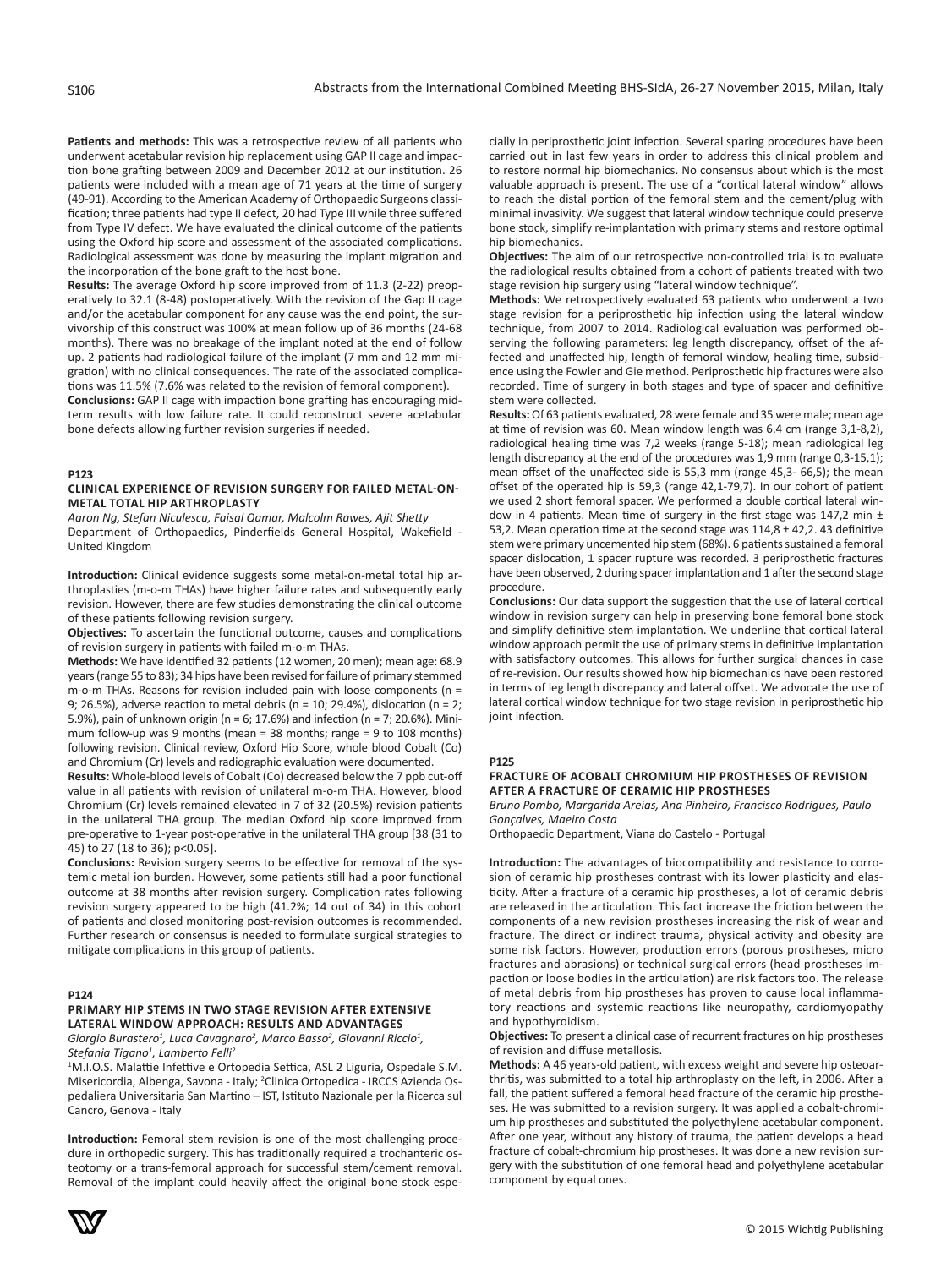**Results:** In the present moment, the patient is asymptomatic without physical impairment. A local inflammatory reaction with a large metal debris deposits are detectable in soft tissues of the thigh on x-ray image. He suffer of hypothyroidism and has a progressive diminished visual and auditory acuity in investigation. Without others systemic effects. X-ray of hip shows some femoral head wear.

**Conclusions:** The procedure in this clinical cases is challenging but, the substitution of femoral head and polyethylene acetabular component, associated with total synovectomy, surgical debridement and the verification of the femoral stem are absolute conditions. Diffuse metallosis is frequently seen in cases of second revision surgeries with substitution of ceramic femoral head by metallic femoral head or when the femoral stem articulates directly with the acetabular insert.

The femoral head type to apply is very challenging. Nowadays, the revision rate is inferior on cobalt-chromium hip prostheses (11%) relatively to a ceramic (17%) and metallic hip prostheses (47%). It is consensus that, after a first fracture hip prostheses episode, ceramic heads should not again be applied, by the risk of lesion of femoral stem or a new fracture. Until the present moment, there is not any agreement to treat patients with cobalt-chromium hip prostheses fractures. Because cobalt and chromium intoxication has local and systemic effects, these patient should have a strict follow-up.

# **P126**

# **THE "NEW NORMALITY" AFTER HIP REPLACEMENT**

*T. Villa<sup>1</sup> , F. Bestetti<sup>1</sup> , A. Corradi<sup>2</sup>*

<sup>1</sup>G.B. Mangioni Hospital, Lecco - Italy; <sup>2</sup>Policlinico San Donato (MI) - Italy

**Post operative "New Normality"** is a concept we introduced at the SIOT Congress in Genova, in 1998.

Since then, it has encountered moderate scholarship consensus, though the reassessment of the principal guide lines that have led to its definition in the years following has – in our view – confirmed the validity of the concept.

**New Post Operative Normality** identifies the **outcome** of the operation, whether it be successful or not, which in all cases is different from physiological normality.

In the evaluation of the **results**, this must be considered not only from the anatomical–clinical and functional perspective, but also in terms of Legal Medicine.

In the case of an implant of a **hip prosthesis**, both primary as well as a revision, the operation will never bring the articulation back to normal, even with results that can be defined as excellent, i.e. achieving the objective of full clinical recovery and/or the optimal functional improvement.

The rationale informing the indications, the choice of the prosthesis, the implant techniques, and above all the evaluation of the results, must take into consideration the new normality, in aiming to integrate the prosthesis into the articulation and not to substitute it; in fact, the most important objective to reach with the procedure does not consist in returning to the "biological" hip, but rather in a new condition, that comes as close as possible to this, guaranteeing its function and endurance lasts in time.

We wish to remark the difference in results, complications and iatrogenic failures that is extremely significant and that must be clearly outlined in Medical-Legal evaluations for requests filed for compensation, nowadays too improper and frequent.

# **Others**

## **P127**

# **PROXIMAL FEMORAL RESECTION-ARTHROPLASTY IN SEVERE CEREBRAL PALSY AND PAINFUL HIP**

*Giuseppe Toro, Pasquale Florio, Nicola Gagliardo, Raffaele Dario D'Amato, Raffaele Marchesano, Ciro Di Fino, Assunta Tirelli*

Seconda Università di Napoli, Dipartimento di Specialità Medico-Chirurgiche ed Odontoiatriche, U.O. Ortopedia infantile, Napoli - Italy

**Introduction:** The deformity of the hip associated with spasticity may prevent the patient from assuming a sitting position, cause pain and make it difficult to clean the perineum, with significant deterioration in the quality of life of

#### the nationt

In the literature it is not clear which technique is preferable, and considering the low level of evidence of the articles, most of us follow the directions of experts, who very often do not converge.

Proximal Femoral Resection-Interposition Arthroplasty is generally used when the hip can not be reconstructed, and the patient is particularly fragile. It is associated with a high percentage of good results.

**Objectives:** Our purpose is to present our experience as a single center about the treatment of painful hip in severe cerebral palsy.

**Materials and methods:** We reviewed 7 patients (3 male, 4 female) with cerabral palsy and painful hip surgically treated in our hospital. The patients were operated on between 2003-2014, mean age was 35,5 years.

In all cases a resection interposition arthroplasty, as previously described by Castle, was performed.

Preoperative and postoperative evaluation, consisted in the analisis of data obtained from the evaluation of hip pain, perineal hygiene, hip range of motion. Postoperatively in all but one patient a skin traction was performed. Patients were followed up through a clinical and radiographic evaluation. During the follow-up we searched for the presence of pain (described as the use and the frequency of analgesic pills per day and subjective assessments by the patients' families) and the presence of heterotopic ossification.

**Results:** All patients/caregivers noted an improvement in subjective assessment of pain. Hip range of motion and perineal hygiene consistently improved.

**Conclusions:** We believe that surgical decision is a critical factor. Resection should be as wide as possible, considering that a shorter one may lead to additional surgical procedure that could be dangerous and in any case ineffective.

# **P128**

#### **REHABILITATION AFTER HIP ARTHROPLASTY WITH ANTERIOR APPROACH** *Milco Zanazzo*

Azimut Riabilitazione, Biella - Italy

Hip arthroplasty is one of the most successfully practiced surgery in the orthopaedic world, consequently rehabilitation has always played a key role.

In the last years we have seen an evolution of prosthetic implants in materials and design, while the approaches for the surgery are still the ones in use from the past.

Recently new solutions have been developed, to spare soft tissues for diminishing complications and shortening recovery time (1,2).

The direct anterior approach is the most diffused of the minimally invasive techniques: the access is in the muscular gap between sartorius and tensor fasciae latae (3).

Advantages of the anterior approach are a shorter scar, less blood lost and less post-op pain; spare of any muscular tissue, especially the gluteus with a faster functional recovery; less risk of dislocation with the elimination of any domestic tool (4).

Reduction of pain and functionality in the very first phases of rehabilitation are evident: patients walks with crutches from the first day post op, mobilization is free and hospital time is reduced.

Without the risk of dislocation, there are no limitations in passive and active mobilization in flexion; this factor aloud the elimination of any domestic tool for sitting, a faster drainage of soft tissue with faster control of movements and earlier autonomy in the activity of daily living, personal hygiene, dressing and car driving.

Sparing the gluteus, correct walking is easier and bodyweight exercises are emphasized.

Matching with the type of patient (age, weight, pre-op pain, associates pathologies) we can organize our rehabilitative program with the integration of manual treatment of massage and passive mobilization, with active exercises in the gym, in the pool and at home.

#### **References**

- 1. Rachbauer F. Minimally invasive total hip arthroplasty. Anterior approach. Orthopade. 2006 Jul;35(7):723-4, 726-9.
- 2. Wojiechowski P, Kusz D, Kopec K. Minimally invasive approaches in total hip arthroplasty. Orthop Traumatol Rehabil. 2007 Jan-Feb; 9(1):1-7.
- 3. Noth U, Nedopil A, Holzapfel BM Minimally invasive anterior approach. Orthopade 2012 May;41(5):390-8.

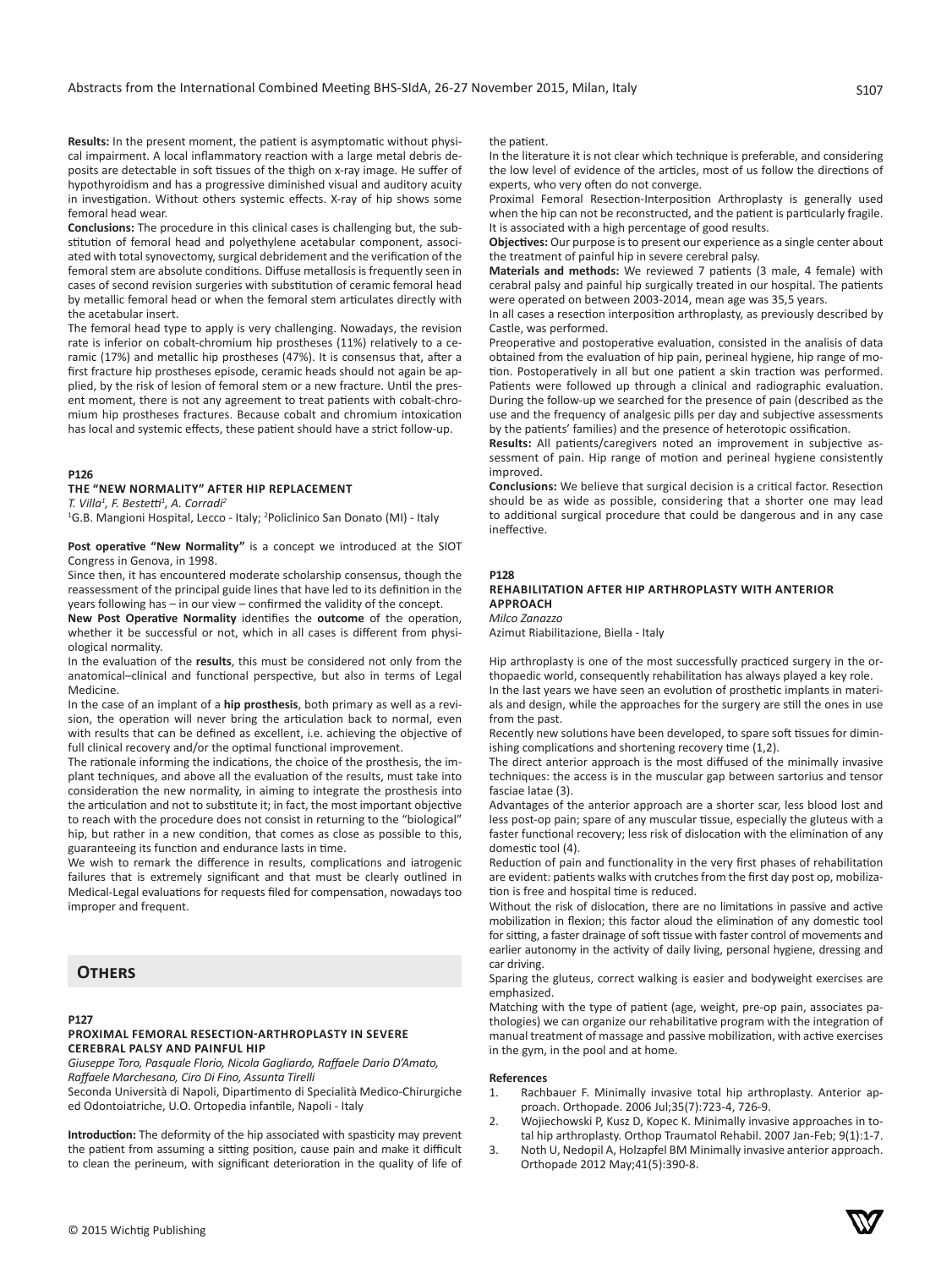4. Sebecic B, Staresinic M, Culiajak V Minimally invasive hip arthroplasty: advantages and disadvantages. Med Glas Ljek. 2012 Feb;9(1):160-5.

#### **P129 DIAGNOSIS OF DELIRIUM IN PATIENTS WITH FRACTURED NECK OF FEMUR**

*Emily Melling<sup>1</sup> , Elena Ivan<sup>1</sup> , Jennifer Ruddlesdin<sup>2</sup>*

<sup>1</sup>Orthogeriatrics, Royal Bolton Hospital, Bolton - United Kingdom; <sup>2</sup> Consutant Orthogeriatrician, Royal Bolton Hospital, Bolton - United Kingdom

**Introduction:** Delirium is a common condition amongst hospital inpatients, with the highest prevalence reported amongst patients with a fractured neck of femur (up to 62%). Delirium has negative outcomes for patients, including increased length of stay, increased mortality, increased rate of hospital acquired complications, increased risk of requiring institutional placement, and the patient is three times more likely to develop dementia.

**Objectives:** To look at the prevalence of delirium in patients with a fractured neck of femur in a busy district general hospital.

To look at the length of stay in these patients with delirium.

To see whether a validated tool was used to diagnose delirium.

**Methods:** Aimed for a sample size of 50 patients, however due to difficulty with note acquisition, the total sample size was 38. Retrospective review of case notes of patients admitted with a fractured neck of femur between July-August 2014. A standardised proforma was used.

**Results:** Delirium prevalence was 13% (n = 5). Only one of these patients was diagnosed using a validated tool; the Confusion Assessment Method (CAM). Average length of stay in patients with with delirium was 22 days, compared to 13 days in patients without delirium.

**Conclusions:** The prevalence of delirium was found to be much lower than reported in the literature, suggesting that we are under diagnosing the condition. The CAM tool is also under used. Average length of stay was 9 days longer in people with delirium.

This study was limited by a small sample size, therefore we are unable to tell whether the results are statistically significant. However, they clearly show that we need to improve our recognition and diagnosis of delirium. We have introduced routine usage of the CAM tool in all patients admitted with a fractured neck of femur. We aim to re-audit our usage of the CAM tool in 6-12 months time.

# **P130**

## **SIMULATION-BASED EDUCATION FOR SURGICAL TRAINING IN HIP ARTHROPLASTY**

Paolo Domenico Parchi<sup>1</sup>, Nicola Piolanti<sup>2</sup>, Lorenzo Andreani<sup>2</sup>,

*Iacopo Castellini<sup>2</sup> , Enrico Bonicoli2 , Sara Condino<sup>3</sup> , Marina Carbone<sup>3</sup> ,* 

*Vincenzo Ferrari<sup>3</sup> , Michele Lisanti<sup>2</sup>*

<sup>11st</sup> Orthopaedic Division University of Pisa, e-Spress3D s.r.l., Pisa - Italy; <sup>2</sup>1<sup>st</sup> Orthopaedic Division University of Pisa, Pisa - Italy; <sup>3</sup>Endocas Center University of Pisa, e-Spress3D s.r.l., Pisa - Italy

**Introduction:** Total hip arthroplasty (THA) is one of the most performed surgical orthopedic procedure. The art of correctly performing THA has developed to a large extent, anyway it is an intervention that need a long a learning curve. Today in most of the UE countries the surgeon and resident training is based on an operating room based approach (surgeon to surgeon course) and on a cadaver based approach (cadaver lab). In Italy the use of cadaver for surgical training is not allowed in all the accademic istitutions thus reducing the possibility to use this important resource for the routinary education of medical students, residents and surgeons. Phantom based training raised in the last year. We propose the use of a simulation-based education for surgical training in hip arthroplasty.

**Materials and methods:** The training course is based on a physical simulator: a pelvic phantom containing a patient specific hip anatomy. The phantom is fabricated by e-Spres3D a spin-off company of the University of Pisa. The position of the bone replica is carefully evaluated to ensure an accurate orientation of the hip joint. The bone model is printed in Acrylonitrile Butadiene Styrene and it has two different density to simulate the cortical bone and the trabecular bone. In January 2015 we started sponsorised educational courses on hip artroplasty based on the use of this surgical simulator. As for now 15 orthopedic surgeons were involved. At the end of each course a questionnaire was administered to surgeons to have a precise feedback on the use of this kind of surgical simulator for training.

**Discussion:** A training course based on such kind of physical phantom allows the tailoring of the surgical simulation complexity to the level of the participants' skills: different grade of hip joint pathology can be simulated (ranging from a normal hip arthrosis to a severe dysplasic hip) including also rare surgical cases. Moreover the training course can be enriched with a virtual preoperative planning phase, based on the analysis of the radiological images (x-ray and CT) images and the 3D virtual model of the selected hip joint (replicated in the physical phantom). This allows a critical analysis of the specific case and a discussion on the treatment options.

**Conclusions:** Surgical training through simulation is gaining attention in a lot of different surgical specialties. In the field of orthopedic surgery, physical simulatation allows a direct interaction with the bone replica and a realistic training experience. Our experience encourages creation and structuring of training curricula based on phantom lab courses and live surgery.

**P131**

#### **DISCUSSION AND AUDIT OF INCIDENCE OF CONTRAST INDUCED NEPHROPATHY (CIN) POST CT PULMONARY ANGIOGRAPHY (CTPA) IN CHELTENHAM AND GLOUCESTER HOSPITALS (CGH AND GRH)** *Gwithyen Silk*

Department of Orthopaedics, Weston General Hospital, Bristol - United Kingdom

**Introduction:** Orthopaedic patients often have a number of co-morbidities. These will become more prominent in an aging population. Many patients who suffer a neck of femur fracture may also develop a deep vein thrombosis (DVT) or pulmonary embolism (PE). There is an increased public awareness of DVT and PE, however, we must also be aware of the risks that investigations such as a CTPA carries.

**Objectives:** CIN is defined as a rapid fall in renal function following the infusion of iodinated contrast agents. The aims were to highlight those patients who have suffered a significant renal injury likely attributable to the CTPA and to advise suitable methods of highlighting these patients.

The incidence of CIN post CTPA was defined as those patients who sustained a fall in eGFR of greater than 25% post scan.

**Methods:** Patients were selected from random periods at CGH and GRH. The renal function for all patients was reviewed for the pre CTPA scan period and in the next 72 hours.

There were 391 patients with complete data sets. The age range was from 21-95 (median 68).

**Results:** Results overall were that 4.3% of patients showed a greater than 50% rise in their creatinine values post CTPA. However, there is an absolute risk of developing CIN post CTPA (by eGFR definition) of 13% in this population as studied.

If the eGFR is <59 before CTPA, then the risk of CIN is 18%. If the eGFR >90 before CTPA, the risk is 6%.

**Conclusions:** This audit demonstrates that the risk of CIN post CTPA is significant and doctors should be aware of this when ordering a CTPA. Further support may be required for a patient to be medically optimised prior to undergoing a CTPA. Disseminating awareness of the risk factors may go some way to reducing the impact of the dye load on the renal system. Dehydrated diabetic patients are most at risk.

## **P132**

# **A NEW SYSTEM FOR ACETABULAR REAMING**

Afshin Taheriazam<sup>1</sup>, Reza Kashi<sup>2</sup>, Nabioallah Abolfathi<sup>2</sup>, Farshad Safdari<sup>3</sup> <sup>1</sup>Islamic Azad University, Tehran - Iran, Islamic Republic; <sup>2</sup>Amirkabir University of Technology, Tehran - Iran, Islamic Republic; <sup>3</sup>Bone Joint and Related Tissue Research Center, Shahid Beheshti University of Medical Sciences, Tehran - Iran, Islamic Republic

**Introduction:** Total hip arthroplasty (THA) is one of the most common orthopedic surgeries. The procedure is sophisticated and in addition to several factors affecting the outcomes such as patient's status, surgeon's expertise and implant type, using appropriate surgical tools is necessary. Acetabular component implantation necessitates the surgeon to ream the acetabular fossa which is time consuming and devastating. Utilizing currentlyused reamers, the size of the tool must be changed repeatedly for 5-20 times

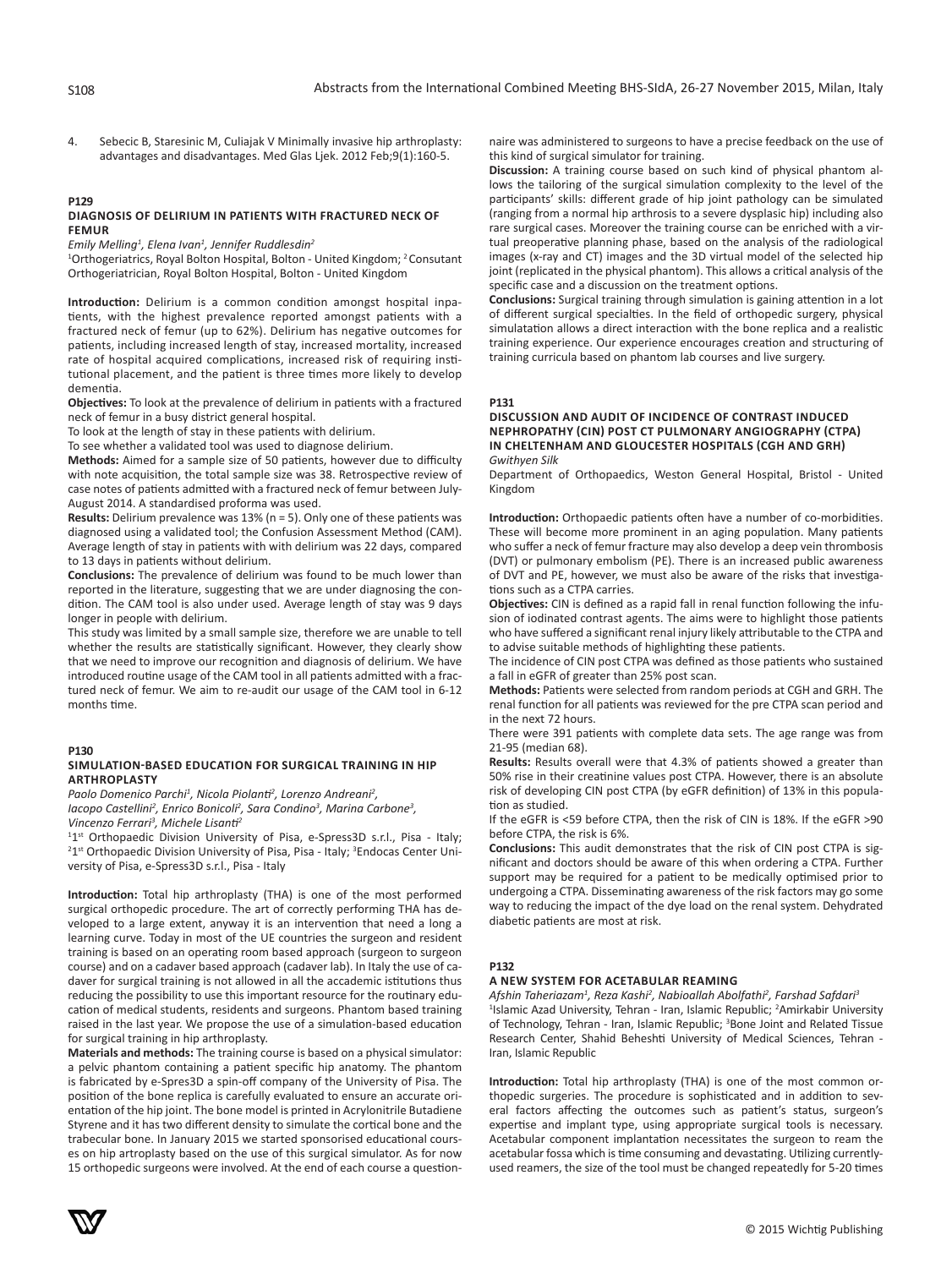within a surgery. In every stage, the size of the reamer is increased up to 1-2 mm. This tiring process takes 15-30 minutes and is associated with some injuries to the soft tissue. Furthermore, the risk of mistakes is considerable. **Objectives:** Designing a new system which overcomes the limitations and defects with previous systems.

**Methods:** Regarding the defects of currently used reaming tools, we designed a tool mounted on the drill. This tool has 3 pairs of reaming blades placed with 120° angle relative to each other.

**Results:** The new tool is applicable for all the diameters between 38-58 mm with 0.2 mm accuracy. We evaluated the efficacy of the tool *in vitro* and found that maxiaml error in acetabular radius is 0.1 mm.

**Conclusions:** The new reaming system is an appropriate and efficient system for exact reaming of the acetabulum.

# **P133**

#### **THEATRE COST IS £16/MINUTE SO WHAT ARE YOU DOING JUST STANDING THERE?**

*Andrea Volpin, Osmann Khan, Fares Haddad*

Department of Trauma and Orthopaedic Surgery, University College Hospital, London - United Kingdom

**Introduction:** Operating theatre inefficiency and turnover delays are a significant cause of wasted hospital resources. Delays can increase anxiety and frustration for both patients and members of theatre staff. There are certain identifiable factors which may cause delay and which can be successfully addressed to improve efficiency in all institutions.

**Objectives:** The purpose of this study was to measure the time to perform activities in the operating room which take place before and after the surgery; and to calculate the cost per minute to perform each activity. This would allow us to understand where delays are occurring and help us make recommendations on how we can improve overall efficiency.

**Methods:** We performed a single-centre prospective pilot study analysing operating room utilization. In 20 consecutive patients, we timed how long it takes to perform 15 individual activities carried out by orthopaedic trainees in the operating theatre during elective total hip and knee replacement surgery. These activities included: setting image display, transferring patients off the trolley, tourniquet placement, setting the patient up, setting up the catheter trolley, catheterisation, and nine other activities which are essential in allowing the patient's surgery to proceed safely. In these 20 patients, we also recorded the total time taken for the perioperative preparation of a patient undergoing total hip and total knee replacement surgery. We then prepared an algorithm to allow better coordination of the operating surgeons by simultaneously performing certain duties. In the second phase of our study we measured the time taken for the perioperative preparation of 20 consecutive patients using our algorithm.

**Results:** A total of 40 patients undergoing elective hip and knee replacement surgery were included. We found that the most time consuming activities were "preparation and drape" "getting scrubbed", "performing the WHO check list" and "writing operation notes, including the NJR form.

Overall, the total mean time taken to complete all the perioperative activities serially was 23.44 min (95% CIs 21.7-25.18) and 23.2 min (95% CIs 21.18- 24.99), the mean costs were 375.04 pounds (95% CIs 347.2-402.88 pounds) and 371.2 (95% CIs 338.88-399.84) for total hip replacement surgery and total knee replacement surgery groups respectively. Using our algorithm, overall operation time was safely reduced by 25.32% (p<.0001) in THR and by 27.60% (p<.0001) in TKR and at least 84.32 pounds per total hip replacement and 93.44 pounds per total knee replacement.

**Conclusions:** Tight coordination between surgeons and theatre staff is essential to reduce the time spent performing theatre activities and this will help improve theatre efficiency.

# **P134**

# **ORAL ANALGESICS FOR POSTOPERATIVE PAIN IN TOTAL HIP ARTHROPLASTY. OUR EXPERIENCE**

*A. Mazza, S. Tornago, M. Gramazio*  ASL2 Savonese, Santa Corona Hospital, Pietra Ligure - Italy

**Introduction:** The control of postoperative pain in total hip arthroplasty is today one of our most important goals, in order to reduce hospital stay, complications and maximize patient's comfort. Even if this surgery is associated **Objective and methods:** The objective of this study was to characterize the impact of opioid-based analgesia in 327 patients undergoing primary total hip arthroplasties, retrospectively reviewed. We identified 3 groups: 112 patients were administered oxycodon 10 mg twice per day, starting from the day of intervention; 105 patients were administered tapentadol 50 mg twice per day, starting from the day before intervention; 110 patients received tapentadol 100 mg twice per day starting from the day before intervention.

We recorded pain assessment based on Visual Analogue Scale (VAS) or Numerical Rating Scale (NRS) immediately after surgery and then after 6-12- 24-36-48-60-72 hours.

**Conclusions:** Our postoperative analgesia management provides in all gruops excellent pain control, could reduce common opioid side effects such as constipation, confusion, pruritus, nausea, vomiting, and urinary retention. We managed to reduce significantly IV or epidural therapies, granting the patient a fast recovery after hip arthroplasty.

#### **P135**

# **DOES CHANGES IN HEALTH-RELATED QUALITY OF LIFE DETERMINE PATIENT SATISFACTION AFTER TOTAL HIP REPLACEMENT?**

*Philip Ekelund<sup>1</sup>*, Ola Rolfson<sup>1-3</sup>, Szilard Nemes<sup>1,2</sup>, Göran Garellick<sup>1,2</sup>, *Henrik Malchau1-3, Maziar Mohaddes1,2*

<sup>1</sup>Swedish Hip Arthroplasty Register, Gothenburg - Sweden; <sup>2</sup>Department of Orthopaedics, Institute of Clinical Sciences, Sahlgrenska Academy, University of Gothenburg, Gothenburg - Sweden; <sup>3</sup>Harris Orthopaedic Laboratory, Massachusetts General Hospital and Harvard Medical School, Boston - USA

**Introduction:** An important minority of patients receiving total hip replacement (THR) have inadequate pain relief, limited function or dissatisfaction with the outcome of surgery. For example, in Sweden 10% of all THR patients report dissatisfaction one year after THR. The Swedish Hip Arthroplasty Register (SHAR) introduced a patient-reported outcomes measure (PROM) program in 2002 and it was gradually adopted to cover all clinics performing THR by 2008. The PROMs questionnaire comprises the health-related quality of life instrument EQ-5D and a satisfaction item on the outcome of surgery. The first aim of this study was to explore the relationship between changes in the five dimensions of EQ-5D and satisfaction one year after THR. The second aim was to examine the relative importance of the different EQ-5D dimensions on satisfaction outcomes one year after THR.

**Patients and methods:** We used data from SHAR on patients with THR between 2008 and 2012 (n = 78 068). Cases with incomplete data (BMI, ASA class, Charnley class, EQ-5D, n = 36 426) were excluded. The remaining cases (n = 41 642) were included in this analysis. A univariate regression model was performed to examine the relation between differences in pre- and one-year postoperative EQ-5D with satisfaction measured on a visual analogue scale ranging from 0 (very satisfied) to 100 (very unsatisfied). Based on findings from the aforementioned regressions a multivariate linear regression analysis was performed. In this model patient response for different dimensions of EQ-5D at one year was classified in to two groups, either "no problem" or "moderate/severe problems". The association between different EQ-5D dimensions and one year satisfaction, adjusted for gender, age, BMI, ASA class, Charnley class and preoperative EQ-5D index was analyzed. Δ R-squared statistics was calculated for different EQ-5D dimensions.

**Results:** The univariate regression analyses identified associations between the different patterns of change within each dimension and satisfaction one year after surgery. Generally, any improvement to the "no problem" level was associated with greater satisfaction using unchanged "moderate problems" as the reference. Similarly, any deterioration to "extreme problems" was associated with less satisfaction except for the self-care dimension.

Adjusting for the aforementioned confounders, reporting "no problems" in any dimension at the one year follow-up was associated with greater satisfaction compared to "some/extreme problems". The highest impact on satisfaction with the outcome at 1 year was found for patients reporting "no problems" with pain/discomfort (B = -9.66,  $\triangle$  R2 = 0.03) followed by anxiety/ depression (B = -7.64,  $\Delta$  R2 = 0.02).

**Discussion and conclusions:** We demonstrated a relationship between changes in the different dimensions of EQ-5D and satisfaction with the outcome of surgery one year after THR. Our results indicate that satisfaction is a valid patient-reported measure reflecting the changes in the different EQ-5D

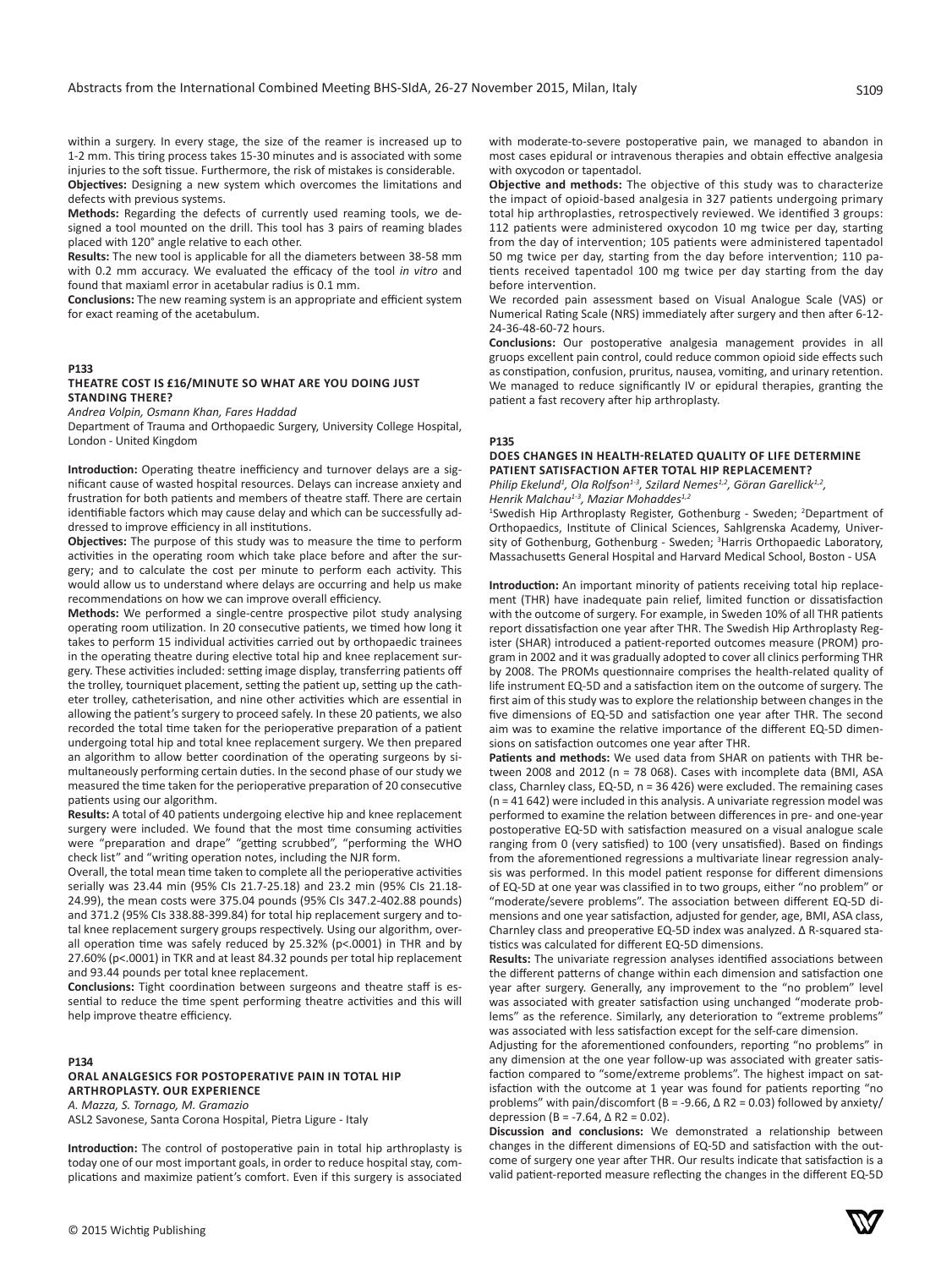dimensions. Absence of pain and discomfort, followed by "no problems" in the anxiety/depression dimension had the strongest influence on the one year satisfaction. In accordance with previous reports (1), these findings highlight the importance of mental health in determining satisfaction with THR.

1. Rolfson O, Dahlberg LE, Nilsson J-Å, Malchau H, Garellick G. Variables determining outcome in total hip replacement surgery. J Bone Joint Surg Br. 2009 February 1, 2009;91-B(2):157-61.

#### **P136**

## **THE SURGICAL TREATMENT OF RECURRENT TROCHANTERIC BURSITIS AND COXA SALTANS EXTERNA WITH Z-PLASTY LENGTHENING OF THE ILIOTIBIAL BAND**

*Sameer Jain1 , Ameet Ghatahora<sup>2</sup> , Numan Shah<sup>2</sup> , Richard Grogan<sup>2</sup>*

<sup>1</sup>Department of Trauma and Orthopaedic Surgery, Leeds - United Kingdom; 2 Department of Trauma and Orthopaedic Surgery, Bradford - United Kingdom

**Introduction:** Lateral hip pain may occur secondary to trochanteric bursitis or coxa saltans externa (iliotibial band snapping over the greater trochanter). Iliotibial band lengthening is indicated for refractory cases that fail to respond to non-operative treatment.

**Objectives:** The aim of this study is to report the clinical and functional outcomes of patients undergoing Z-plasty lengthening of the iliotibial band for radiologically proven trochanteric bursitis and coxa saltans externa.

**Methods:** A retrospective review of 14 consecutive cases between 2011 and 2015 was performed. Patient reported outcome measures were the Oxford Hip Score (OHS), the Hip Disability and Osteoarthritis Outcome Score (HOOS) including an assessment of pain, stiffness, function and recreational activity and overall satisfaction with the procedure rated on a scale of 0-5.

**Results:** Data for all patients was available at a mean follow-up of 32 months (range, 6-52 months). The mean age of patients in this series was 54 years (range, 51-92) and all patients were female. Eleven lengthenings were performed for recurrent trochanteric bursitis and three were performed for coxa saltans externa.

The mean pre-operative OHS was 20.7 (out of 48, range, 10-30) which postoperatively improved to 41.1 (range, 35-46). The mean pre-operative HOOS was 44.25% (range, 21.1-57.8%) which post-operatively improved to 80.75% (range, 21.1-94.5%). Both scores showed a statistically significant improvement between pre-operative and post-operative values (paired t-test; OHS p<0.0001, 95% CI 23.15-17.56; HOOS p<0.0001, 95% CI 28.04-44.97). The mean patient satisfaction score was 3.9. One patient was unsatisfied due to prolonged stiffness. There were no complications.

**Conclusions:** This study shows that Z-plasty lengthening of the iliotibial band can provide improved functional outcomes with a successful return to recreational activity. It is a relatively simple procedure which provides safe and predictable clinical results.

# **P137**

#### **ATHLETIC PUBALGIA: DOES IT REALLY EXIST?**

*Tiziana Corsini, Francesco Pogliacomi, Alessandro Paraskevopoulos, Andrea Pellegrini, Salar Pourjafar, Francesco Ceccarelli* 

U.O. Clinica Ortopedica Azienda Ospedaliero-Universitaria Parma, Parma - Italy

**Introduction:** Injuries of the hip in athletes have a lower incidence than other lesions that involve lower limb, even if these pathologies should not be underestimated. These types of lesions are frequently characterized by high morbility with a prolonged absence from sport's participation, which can lead sometimes into dramatic conclusions such as the end of the career. Furthermore, if athletes are unable to return to their sport, this may result in a significant economic impact on professional sporting clubs and organizations. Groin pain, as described in the literature, may result from an acute or chronic repetitive trauma and also from systemic diseases. The differential diagnosis of hip pain is broad and includes bone injuries, intra- and extra-articular pathologies, neuropathies and also visceral diseases. Anterior groin pain is often simply classified as athletic pubalgia or rectum-adductor syndrome, even if the real aetiology is unknown. Objectives. Aim of the study was to verify the real prevalence of athletic pubalgia in a group of professional Italian soccer players affected by generic groin pain and also to verify the accuracy of the initial diagnosis.

**Methods:** In this study, 44 professional soccer players were selected and divided into 2 groups. Group A was composed of 22 athletes with anterior groin pain and generic diagnosis of athletic pubalgia and group B of 22 healthy

patients. The components of the 2 groups had similar characteristic of age, height, BMI and player position. Each athlete underwent a clinical and instrumental evaluation with pelvis' x-rays (antero-posterior and oblique views) and teleradiography of the lower limbs in order to detect specific sign of athletic pubalgia (i.e. synphisitis, disruption of the adductor muscle insertion), femoroacetabular impingement, early osteoarthritis and different legs length. Symptomatic patients were also submitted to a pelvis' MRI with the aim to find typical pathological signs such as bone marrow oedema and enthesopathies. Finally, all patients were evaluated with a stabilometric platform. In some cases other specialists were consulted, especially when diagnosis showed that visceral pathologies should be the cause of groin pain (i.e. urologist).

**Results:** The results showed that only 50% of the soccer players were affected by a real athletic pubalgia and midfielders were more affected by this kind of pathology (81%). Postural examination revealed a difference in feet pressure between dominant foot and contralateral one.

**Conclusions:** In conclusion, the results of this study showed that athletic pubalgia may be the real cause of anterior groin pain in a suitable number of cases, but is always necessary to consider other pathologies or morpho-structural alterations, which could be associated, or be the cause of these symptoms.

#### **P138**

# **OSTEOPOROSIS FRACTURES OF THE TROCHANTERIC REGION IN ELDERLY: ANALYSIS OF RADIOGRAPHIC INDICES AND RISK PREDICTOR OF SUBSEQUENT FRACTURES**

*Tiziana Corsini, Francesco Pogliacomi, Andrea Pellegrini, Alessandro Paraskevopolous, Fabrizio Tacci, Francesco Ceccarelli* 

U.O. Clinica Ortopedica Azienda Ospedaliero-Universitaria Parma, Parma - Italy

**Introduction:** Fractures in elderly people are often a dramatic event and characterized by an incomplete physical and psychological healing. In a context of bone fragility, repeated fractures are a growing problem in the industrialized world, especially in Italy, where the aging population is increasing (Scaglione M 2013). In 2010 it was estimated that approximately 465.000 new fragility fractures were sustained in Italy, 91.000 of which are hip fractures, thus increasing the costs of their management (A. Svedbom 2013). There are several factors that have a negative impact on the new fractures risk, and among these the most important one is a framework of bone fragility, a condition which can be prevented with the help of specific medical treatment and rehabilitation (J. A. Kanis 2013). Dual x-ray absorptiometry is currently the gold-standard technique to measure bone mineral density and to diagnose osteoporosis according to the WHO guidelines; however, there are several radiographic index related to bone quality, which show a relationship with T-scores measured by DEXA (Thomas M 2012; Alexander P. Sah 2007).

**Objectives:** The aim of this study was to evaluate the possibility of a secondary prevention in a population at risk of a new fracture, by identifying those who are likely to have a higher risk of subsequent fractures.

**Methods:** The authors analyzed 331 patients in the period between 2011 and 2012 that underwent reduction and osteosynthesis for lateral fractures of the proximal femur. 48 patients (group 1) out of 331 had at least another fracture between those typically related to osteoporosis and were examined for a possible condition of bone fragility through the analysis of three radiographic index related to a radiogram in anteroposterior view of the contralateral proximal femur (Singh index, Dorr's classification and Cortical Thickness Index). Patients of the group 1 were compared with a control group of 48 patients (group 2), selected between the remaining and characterized by similar age and risk factors, who did not undergo to further fractures. In addition, patients, when that was possible, were interviewed by telephone interview in order to assess how their condition of osteopenia had been managed by a diagnostic and therapeutic point of view and how their quality of life had changed as a result of fractures.

**Results:** The results showed that patients, who had subsequent fractures, had radiographic index, which were indicative of bone quality on average worse than those in the control group. The distribution of the values obtained differed in the two groups, with statistical significance (p<0.0001). It was not possible to make an objective comparison among the three radiographic index, but seemingly the most reliable one, in agreement with the literature (Alexander P. Sah 2007), was the Cortical Thickness Index. Telephone interviews revealed that in most cases the diagnostic-therapeutic work up for osteoporosis has not been performed and had a poor therapeutic adherence.

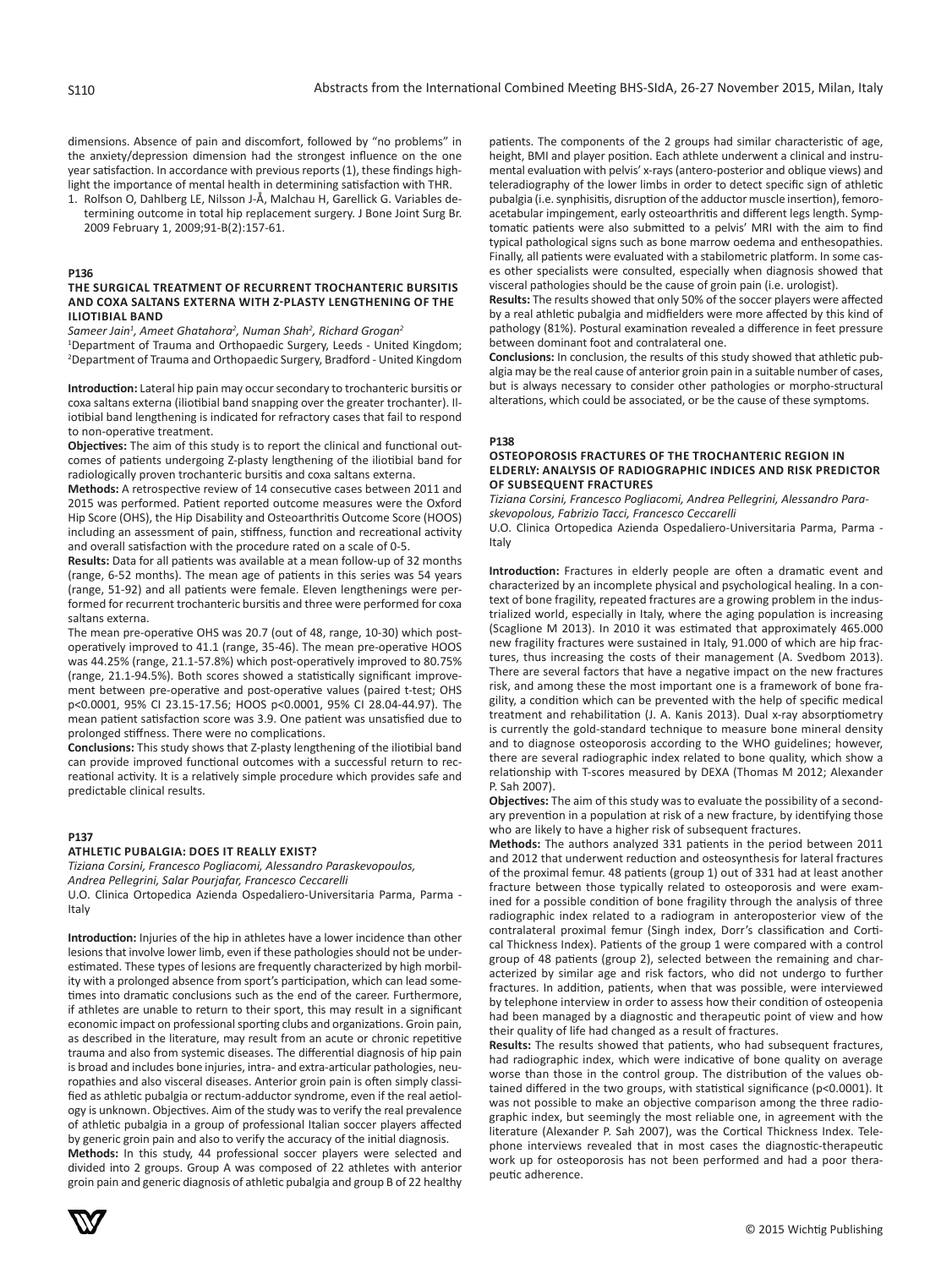**Conclusions:** The results obtained in this study suggest that we can do more in terms of prevention for fragility fractures and the use of radiographic index in a systematic manner can be a valuable screening tool for secondary prevention that could improve the quality of life of these patients and reduce the economic burden of this disease.

# **P139**

# **H-MAX STEM IN RESTORING FEMORAL OFFSET IN HIP ARTHROPLASTY: OUR EXPERIENCE**

*Marta Medetti<sup>1</sup> , Antonio Padolino<sup>1</sup> , Francesco Benazzo<sup>2</sup>*

<sup>1</sup>IRCCS Policlinico S. Matteo, Pavia - Italy; <sup>2</sup>Direttore Ortopedia e Traumatologia - IRCCS Policlinico S. Matteo, Pavia - Italy

**Introduction:** Several total hip arthroplasty models had been developed in last years. Common aim is to suit prosthesis stem to every type of femur, restoring correct biomechanical anatomy. Restoring femoral offset in THA is important to give an optimal muscles lever arm, joint stability, range of motion, and to reduce the incidence of implants impingement.

**Objectives:** The aim of the study is to evaluate the restoring of correct femoral offset in primary THA using H-Max cemented and uncemented stem.

**Methods:** 51 Primary Hip Arthroplasties, 6 cemented, were performed by using a H-Max LimaCorporate S.p.A stem withmetaphyseal fit (Corail type). All patient underwent postero-lateral access and preoperative planning was respected. The procedure was bilateral in 4 cases. Mean Flare index was 3.23 (range 1.63-4.5). Mean age was 65,89 (range 41-83). Stems sizes were from size 8 to 17. Lat-stem was employed in 14 cases. Uncemented hemispherical cups were implanted in all cases. Head sizes were 28 in 6 cases, 32 in 24 cases and 36 in 20 cases. Short heads were used in 17 procedures, medium in 26 cases, long in 8 ones. Radiographic evaluation was obtained by PACS Caresteam software system. Preoperative and postoperative offset was calculated on x-rays in weight-bearing position. Range of motion was evaluated at first follow up.

**Results:** Femoral offset shown a mean variation of 5,06 mm (range + 18.94/- 18.23) between preoperative and postoperative. Postoperative range of motion was high (110-100° of flexion, abduction 20°-15°, adduction 15-10°, ER 15-10°) in 33,3%, low ( <90° of flexion, <10° abduction, <5° adduction, <5 ER) in 2%, average in 64,7%. Conclusions. H-Max stem showed a good adaptability to different femur shapes and capability in restoring satisfying articular biomechanics parameters. The large use of medium size heads did not require further adjustment of the offset. Other studies are needed to evaluate differences between H-Max and new metaphyseal fit stems in restoring femoral offset.

# **Trauma**

#### **P140**

**MANAGEMENT OF INTERTROCHANTERIC FRACTURES OF THE FEMUR USING PRIMARY HEMIARTHROPLASTY IN SENILE PATIENTS**

*Mohamed Mahran, Ahmed Abdel-Aal, Hatem Bakr, Hatem Said* Department of Orthopedics, Assiut University Hospitals, Assiut - Egypt

**Introduction:** Treating senile patients with unstable intertrochanteric fracture is still controversial. The use of dynamic hip screw for internal fixation, was usually the option of choice. Recently, the use of primary hemiarthroplasty had been advocated by some authors as it results in better functional outcome.

**Objectives:** The aim of this study is to assess the clinical and functional outcome of the patients with intertrochanteric fractures managed using primary hemiarthroplasty.

**Methods:** Between 2007 and 2014, 64 patients with unstable intetrochanteric fracture were admitted to the trauma unit in Assiut university hospital and managed using primary hemiarthroplasty.

**Results:** Postoperative functional and clinical outcomes and rehabilitation were satisfactory with a mean HHS of 83.

**Conclusions:** According to our results, hemiarthroplasty is a good modality for the management of intertrochanteric fractures, as it allows early mobilization postoperative and avoids recumbency complications.

#### **P141**

#### **DELAYED SURGERY FOR PATIENTS WITH HIP FRACTURE - INCIDENCE AND RISK FACTORS FOR PREOPERATIVE VENOUS THROMBOEMBOLISM: USING PREOPERATIVE CT THROMBOEMBOLISM PROTOCOL** *K.T. Suh*

Department of Orthopedic Surgery, Pusan National University Yangsan Hospital, Yangsan - Korea, Republic

**Introduction:** Patients with hip fracture have a high risk of venous thromboembolism (VTE). However, there is little information on incidence and risk factors for VTE in a group of patients with hip fracture who experienced a delay of over 24 hours from trauma until surgery.

**Objectives:** This study aims to identify the incidence and risk factors for preoperative VTE in patients with hip fracture who had delayed surgery using computed tomography (CT) thromboembolism protocol and we also evaluated the effectiveness of preoperative CT thromboembolism protocol. **Methods:** Between December 2010 and August 2014, 208 consecutive patients with hip fracture who were treated in our hospital and could be followed up at least 3 months were enrolled for this study. The mean time to surgery from trauma was 5.9 days. CT thromboembolism protocol was performed in all patients before surgery. The interval between trauma and CT scan, age, sex, type of fracture, underlying medical illnesses, cerebrovascular disease, Alzheimer's disease, cancer, body mass index (BMI), preoperative transfusion within 48 hours, and mobility score before trauma were considered as potential risk factors for VTE.

**Results:** There were 23 confirmed cases of preoperative VTE (11.1%), including 12 cases with deep vein thrombosis (DVT), 7 cases with pulmonary thromboembolism (PTE) and 4 cases with combined DVT and PTE. The mean time to CT thromboembolism protocol from injury was 4.8 days. According to the univariate logistic regression, more than 10 days interval between trauma and CT scan (OR = 3.08; 95% CI = 1.14-8.29), an age greater than 75 years (OR = 5.42; 95% CI = 1.23-23.87), type of fracture (OR = 8.97; 95% CI = 2.70-29.75), cardiac disease (OR = 3.41; 95% CI = 1.26- 9.26), pulmonary disease (OR = 9.33; 95% CI = 3.20-27.17), cancer (OR = 4.4; 95% CI = 1.65-11.67), and mobility score less than 4 points (OR = 2.28; 95% CI = 1.05-4.96) were significant risk factors for preoperative VTE. Type of fracture (OR = 15.76; 95% CI = 3.89-63.89), pulmonary disease (OR = 17.1; 95% CI = 4.73-61.8), cancer (OR = 4.97; 95% CI = 1.42-17.48), and mobility score less than 4 points (OR = 2.48; 95% CI = 1.09-5.67) were independent risk factors according to multivariate regression analysis. Mechanical and chemical prophylaxis were started as soon as possible in all patients. There were no complications related to preoperative VTE.

**Conclusions:** High incidence of preoperative VTE in patients with delayed surgery suggests the necessity of preoperative CT thromboembolism protocol in order to prevent various perioperative complications including fatal PTE. Since the occurrence of preoperative VTE can be identified anytime, we suggest that preoperative CT thromboembolism protocol should be performed in all patients with delayed surgery.

#### **P142**

# **PREOPERATIVE PREVALENCE OF DEEP VENOUS THROMBOSIS OF LOWER EXTREMITIES IN PATIENTS WITH FEMORAL NECK FRACTURES**

*Mykola Ankin<sup>1</sup> , Taras Petryk<sup>1</sup> , Viktoria Ladyka<sup>2</sup> , Vadym Roienko<sup>1</sup>* <sup>1</sup>Kyiv Region Clinical Hospital, Kyiv - Ukraine; <sup>2</sup>National Medical Academy of Post-Graduate Education P.L. Shupyk, Kyiv - Ukraine

**Introduction:** The frequency of venous thrombosis (VT) of lower extremities after hip replacement is 45-57%.

**Purpose:** The aim of the study was to investigate the relationship between the term of injury and the prevalence of preoperative VT of the lower extremities and to determine the optimal timing of the ultrasonography  $(US)$ .

**Materials of and methods:** During 2013-2014 90 patients (mean age 75 ± 10 years, 78% women) with femoral neck fractures were studied. US of lower limbs was performed in all patients. 17% patients reported previous VT complications. In 92% of patients the operation was delayed more than 48 hours from the onset of the injury. Mean time form injury till admission to the hospital was  $10 \pm 4$  days.

**Results:** On the day of injury and admission, US was performed in 8 patients (8.8%), 2% had varicose disease of both lower extremities without an evidence of thrombi and chronic thrombophlebitis. From second to 5th day postinjury 27 patients (30%) were examined and femoral vein thrombophlebitis

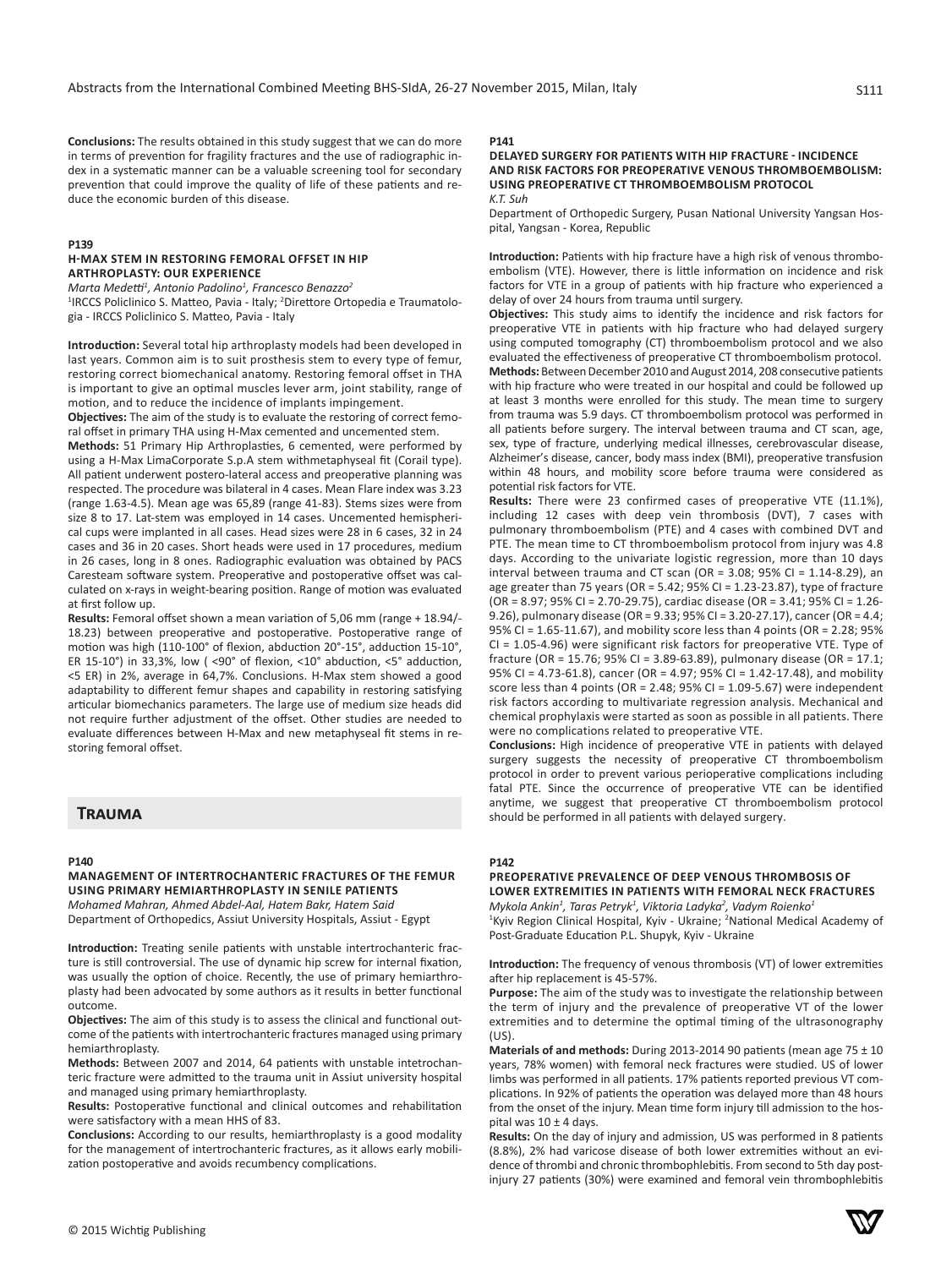without flotation was found in 4%. From 5th to 7th day post-injury 13 patients (14.4%) were examined, one case of VT in one leg was found while 7% of patients had sub-acute deep VT of both lower extremities. From 7th to 14th day post-injury 42 patients (46.6%) were examined, one case of large saphenous VT of one leg with flotation signs was found, 10% of patients had sub-acute DVT of both lower extremities. Out of all examined patients 15 (17%) underwent a course of conservative therapy for VT complications. The venographic evidence of VT complications were found in 15 patients (17%). The highest incidence of VT was during 7-14 days post-injury.

**Conclusions:** Delayed admission is a major risk factor for VT of lower extremities. US is an early screening method for diagnosing VT events, which should be implemented as soon as possible after onset of injury in all patients with femoral neck fractures.

#### **P143**

#### **IMAGING IN OCCULT NECK OF FEMUR FRACTURES: WHAT MODALITY IS BEING CHOSEN?**

Humza Osmani<sup>1</sup>, Tom Holme<sup>1</sup>, Mukai Gordon<sup>1</sup>, Alexander Martin<sup>1</sup>,

*Craig Zhao<sup>1</sup> , Bob Chatterjee<sup>2</sup>*

1 Department of Trauma and Orthopaedics, Barnet General Hospital, London - United Kingdom; <sup>2</sup>Department of Trauma and Orthopaedics, London - United Kingdom

**Introduction:** The National Institute of Clinical Excellence recommend Magnetic Resonance Imaging (MRI) as the 2nd line imaging modality of choice when hip fracture is suspected but plain radiographs are normal. If MRI is contraindicated or not available within 24 hours, then Computer Tomography (CT) should be considered.

**Objectives:** To assess our current practice at our hospital with regard to imaging occult hip fractures. Compliance with NICE guidelines assessed.

**Methods:** We reviewed the imaging modality used to diagnose neck of femur fracture in all hip fracture patients from June 2014 to October 2014 (4 month period). 177/192 were diagnosed with plain radiograph. Of the 15 occult neck of femur fractures, 13 were diagnosed with CT (only two were out of hours or had contraindications to MRI), and 2 were diagnosed with MRI. Intervention consisted of multidisciplinary team education (orthopaedic and radiology), which was implemented via the morning trauma meetings to enable urgent MRI within 24 hours of presentation. Re-audit was undertaken in January 2015.

**Results:** Re-audit revealed 100% compliance with trust guidelines (29/32 diagnosed with plain radiograph. Of the 3 occult fractures 2 were diagnosed with MRI, and 1 with CT (contraindication to MRI).

**Conclusions:** Awareness of guidelines is poor. However, simple interventions and education can prevent unnecessary investigations.

#### **P144**

# **SURGICAL TREATMENT OF ACETABULUM FRACTURES**

*Nagmet Mursalov, Nurlan Batpenov*

Research Institute of Trauma and Orthopedics, Astana - Kazakhstan

Acetabulum fractures make up 3% of all injuries. Fractures of acetabulum in 79% of cases occur in conjunction with other injuries which aggravate the general condition of the patients.

**Objectives:** Evaluation of the results of operative treatment of acetabulum fractures.

**Methods:** We have studied the results of examination and treatment of 44 patients with fractures of acetabulum from 2007 to 2014. There were 19 (43,2%) women, and 25 (56,8%) men. The patient's age was from 19 to 63. The mechanisms of injury were motor vehicle accidents, falls from heights. Acetabulum fractures classified according to AO - Letournel [3].

Fractures of acetabulum of type A encountered in 15 cases (34%), type B - 23 cases (52.3%), and type C in 6 cases (13.7%). Open reduction with internal fixation of acetabulum with Kocher-Langenbeck approach made in 24 cases, ilioinguinal approach - 16 cases, there were 2 cases from two approaches (Kocher-Langenbeck and ilioinguinal). The evaluation of results of treatment was conducted by Harris scale.

**Conclusions:** Comparison X-ray and examinations were made on the next day, after 1, 3, 6, 12 months after surgery. On a scale of Harris poor results obtained in 12 patients (27.3%), the rest received satisfactory, good and excellent results. Through the surgical treatment the number of bad results managed to reduce.

#### **P145**

#### **THE USE OF DHS VERSUS CANNULATED SCREWS IN TREATMENT OF FRACTURE OF FEMORAL NECK: OUR EXPERIENCE**

*Michele Bisaccia<sup>1</sup> , Pierluigi Antinolfi<sup>1</sup> , Julien Teodori<sup>1</sup> , Cristina Ibanez Vicente<sup>2</sup> , Auro Caraffa<sup>3</sup>*

1 Clinica Ortopedica e Traumtologica Az. Ospedaliera di Perugia, Perugia - Italy; <sup>2</sup>Hospital Universitario "La Princesa", Madrid - Spain; <sup>3</sup> Direttore Clinica Ortopedica e Traumatologica, Università degli Studi di Perugia, Perugia - Italy

**Introduction:** The aim of our study is to evaluate the failure rate after surgical osteosynthesis in fractures of the femoral neck by comparing two surgical techniques: internal fixation with cannulated screws and DHS plate and antirotation screw. The failure was defined as non-consolidation, osteosynthesis failure, avascular necrosis or revision surgery. Mortality at three months, the rate of perioperative infection, the time interval between admission and surgery and the need for blood transfusion have also been evaluated.

**Materials and methods:** We enrolled 60 consecutive patients with a fracture of the neck of the femur, any level within the classification Garden, treated at the Clinic of Orthopedics and Traumatology of Perugia from 2013 to 2014. The average age of the study population is 71.8 years. The patients were referred for treatment with cannulated screws or to treatment with DHS plate and screw anti-rotational. All patients were followed up with a minimum follow-up of 1 year, with radiographic and clinical intermediate at 1, 3 and 6 months. The Singh Index score was used as score for assessing bone quality. The Harris Hip Score at 12 months was used to evaluate the functional outcome.

**Results:** In the two study groups the difference in time of consolidation and functional results was not statistically significant. The increased risk of avascular necrosis is more associated with the degree of displacement of the fracture rather than the type of surgical treatment. During our study, we observed a significantly lower mean duration of the procedure with cannulated screws to the implant of DHS.

**Conclusions:** The preliminary results of our study were a not superiority of one surgical technique over the other, by assessing the time to bone healing and the functional results. The incidence of avascular necrosis was found to be related to the classification of Garden and not to the type of synthesis.

# **P146**

**MINIMALLY ANTERIOR APPROACH FOR HIP PROSTHESIS IN THE TREATMENT OF FRACTURES OF THE FEMUR NECK** *Marco Trono, Alfredo Bitonti, Gianicola Lucidi* Department of Orthopaedics, Rimini - Italy

**Introduction:** Minimally invasive anterior approach is a real step forward in the mini-invasive story of the hip prosthesis. The preservation of muscletendon insertions guarantees a better and faster recovery with a lower rate of complications. We applied this new technique for prosthetic treatment of fractures of the femur neck.

**Materials and methods:** From March 2010 to March 2014 we have applied minimally invasive anterior approach to 310 fractures of the femoral neck (201 bipolar prostheses, 109 hip arthroplasty).

**Results:** From the analysis of the results we observed less post-operative pain and blood loss, reduced need for transfusions, reduced hospitalization, reduced use of crutches, compared to the traditional approaches used in our Division (posterolateral and direct lateral approach). As complications we observed a higher rate of fractures of the greater trochanter, especially at the beginning of the experience.

**Discussion:** The anterior approach to the hip is, in our opinion, the most 'innovative mini-invasive approach. The access does not sacrifice any muscolar insertion, based on the principle of muscle-splitting. In fact, it crosses the gap between the group of sartorius/rectus femoris and tensor fascia lata. The exposure is adequate, although one should practice some technical tips (capsulotomy rear, change of position of the lower limbs) to expose the femoral canal in the right direction and to prevent complications. In our experience we don't use bed traction, the operative field is single, we use only uncemented anatomical stems. The complications observed at the beginning of the experience is reduced considerably after time.

**Conclusions:** The results of this work show that the benefits of minimally invasive anterior approach may also useful in the treatment of femoral neck fractures, as well as in degenerative disease. We believe that the faster functional recovery and reduced risk of complications is useful not only in the adult patient, but also in elderly where these features facilitate the recovery and survival in trauma.

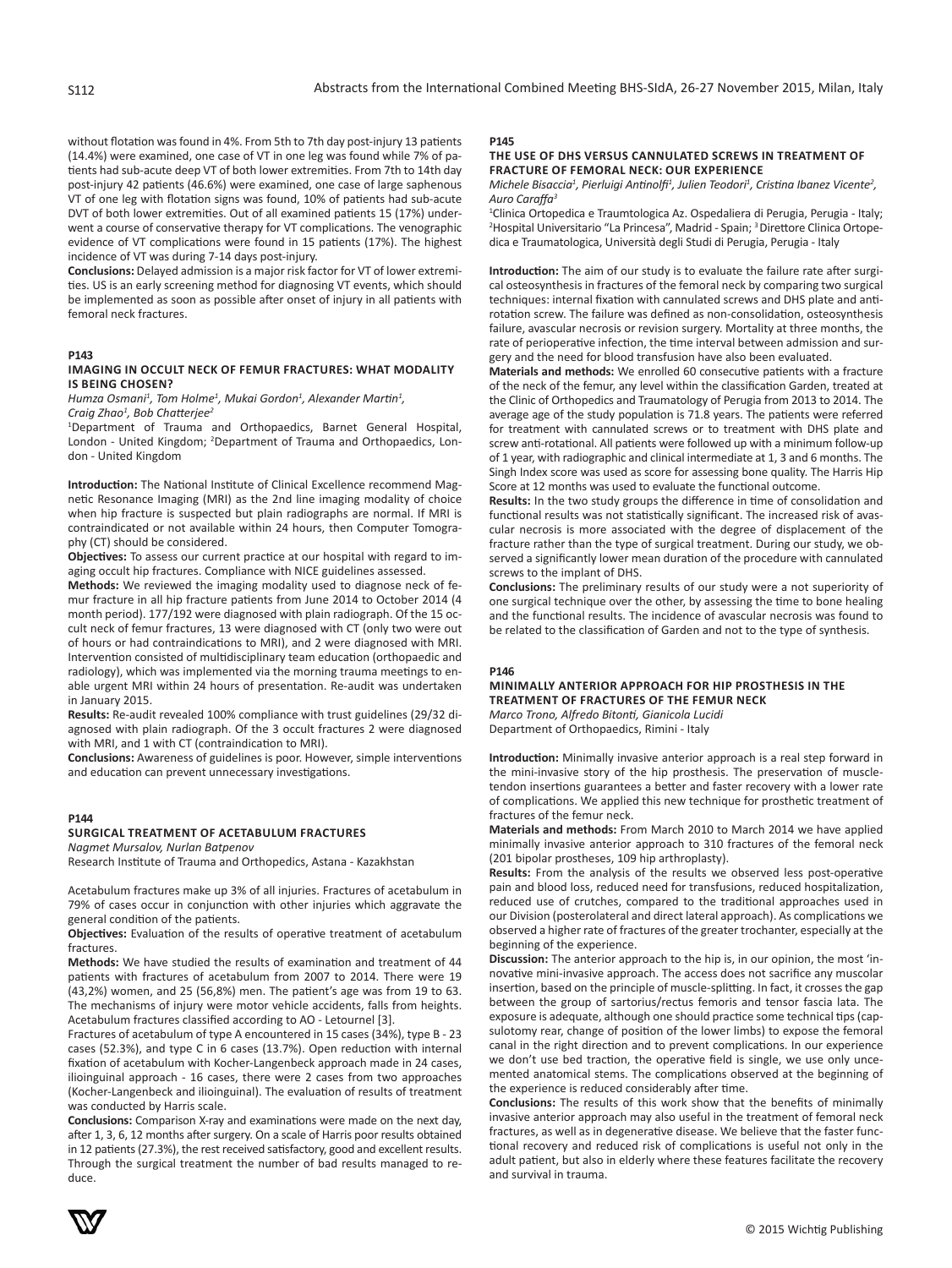# **P147**

#### **TOTAL HIP ARTHROPLASTY IN END STAGE RENAL DISEASE WITH FEMORAL NECK FRACTURE**

*SA Amin Javaheri, SM Javad Mortazavi, Reza Mostafavi Tabatabaee* Joint Reconstruction Research Center, Orthopedic Department of Imam Hospi-

tal, Tehran University of Medical Sciences, Tehran - Iran, Islamic Republic

**Introduction:** End-stage renal disease (ESRD) patients have metabolic bone disorder, which make them prone to femoral neck fracture with higher risk of complications after internal fixation (IF) like avascular necrosis (AVN) and non-union. In this series we analyzed the outcomes of treatment in a consecutive series of displaced femoral neck fractures.

**Methods:** We included 9 ESRD patients with Garden type Ш or ІV femoral neck fracture over a 2-year period. All of them underwent total hip arthroplasty (THA) with cemented component in eight patients. Only one patient underwent non-cemented THA who had revision arthroplasty one year later. Six patients have been operated with direct anterior approach and three patients with direct lateral approach.

**Results:** The mean age of our patients were 73 (range 56-82) and male to female ratio was 2/1. Only five cases remembered a history of simple falling before fracture. The mean time for dialysis was 120 months (range 26-248). We found no case of infection or dislocation postoperatively in mean follow up of 18 months (range 15-27 months). Only one 77 year-old male died 18 months after surgery due to ischemic heart disease. The mean Harris Hip score improved significantly from 37 at the beginning to 78 at last follow up  $(P<0.05)$ 

**Conclusions:** We believe ESRD patients with displaced femoral neck fracture should be underwent THA instead of IF because of low complication rates after arthroplasty. On the other hand, we had no IF-related complications like nonunion, AVN, pseudoarthrosis, or a failed osteosynthesis.

## **P148**

#### **TOTAL HIP ARTHROPLASTY IN PATIENT WITH OLD POSTERIOR WALL FRACTURES**

*Reza Mostafavi Tabatabaee, SA Amin Javaheri, SM Javad Mortazavi* Joint Reconstruction Research Center, Orthopedic Department of Imam Hospital, Tehran University of Medical Sciences, Tehran - Iran, Islamic Republic

**Introduction:** Total hip artrhroplasty (THA) in patients with acetabular fracture is a challenge for joint surgeons. There are many reports on THA following acetabular fractures treated by internal fixation, but not following missed posterior wall (PW) fracture. The aim of this case report was to present two cases of missed PWF.

**Materials:** 2 patients (mean age: 45) with untreated PW fracture of the acetabulum, presented to our institution with severe osteoarthritis 6 months after primary trauma. Both patients had severe PW deficincey due to fracture. We decided to put the cup in a little higher center of rotation rather than reconstructing the PW.

**Results:** In both patients we got press fit cup fixation. The hip centers were put about 1.8 mm higher. We needed additional screw fixation in one patient to secure the cup. Both patients were ambulated on the same day of surgery with weight bearing as tolerated program. We did not apply hip precautions to these patients like our other primary THAs. At the latest follow up (mean: 14 months), radiographic assessment showed satisfactory cup position with bone ingrowth and no signs of loosening.

**Conclusions:** Putting acetabular cup in a higher but more supportive bone offers a reliable and easier technique for reconstruction of acetabular posterior wall deficiencies. Further studies are needed to prove the long-term outcome of this method.

#### **P149**

## **LATERAL X-RAY FOR PROXIMAL FEMORAL FRACTURES – IS IT REALLY NECESSARY?**

*Osman Riaz, Sohail Nisar, Rizwan Arshad, Raees Vanker*

Department of Orthopaedics and Trauma Surgery, Calderdale and Huddersfield Foundation NHS Trust, Huddersfield - United Kingdom

**Introduction:** Historically routine work up of a patient with a proximal femoral fracture always included anterior-posterior (AP) and a lateral film of the hip. The aim of the study was to define the role of the lateral x-ray in the assessment and surgical planning of proximal femur fractures.

**Methods:** Radiographs of 320 consecutive patients with proximal femoral fractures who were admitted over a 12 months period were divided into lateral and AP views. Two blinded reviewers independently assessed the AP view alone and then the AP plus the lateral view. Fracture classification was noted for each x-ray and then compared with intraoperative diagnosis which was our study's gold standard. A  $2 \times 2$  contingency square table and Pearson's x<sup>2</sup> test were used for statistical analysis.

**Results:** The rate of correct classification by the reviewers enhanced by the assessment of the lateral x-ray in addition to the AP view for intracapsular fractures ( $p = 0.018$ ) but not for extracapsular fracutes ( $p = 0.29$ ). Operative management did not change for intracapsular fractures which appeared displaced on initial AP view. The only advantage of obtaining a lateral view in intracapsular fracture was the detection of displacement were the fracture appeared to be undisplaced on initial AP view.

**Conclusions:** This study provides statistical evidence that one view is adequate and safe for majority of proximal femoral fractures. The lateral radiograph should not be performed on a routine basis thus making considerable saving in time and money, and avoiding unnecessary radiation exposure and discomfort to the patient.

#### **P150**

#### **EXPANDABLE PROXIMAL FEMORAL NAIL VERSUS GAMMA PROXIMAL FEMORAL NAIL FOR THE TREATMENT OF AO/OTA 31A1-3 FRACTURES** *Warschawski Yaniv, Michael Drexler, Ely Steinberg, Nimrod Snir, Tal Frenkel, Gilad Eisenberg*

Department of Orthopedics, Ichilov Medical Center, Tel Aviv - Israel

**Introduction:** The gamma-proximal femoral nail (GPFN) and the expendable proximal femoral nail (EPFN) are two commonly used intramedullary devices for the treatment of AO 31A1-3 proximal femur fractures. The aim of this study was to compare outcomes and complication rates in patients treated by both devices.

**Patients and methods:** A total of 299 patients (149 in the GPFN group and 150 in the EPFN group, average age 83.6 years) were treated for AO 31A1-3 proximal femur fractures in our institution between July 2008 and February 2013. Time from presentation to surgery, level of experience of the surgeon, operative time, amount of blood loss, and number of blood transfusions were recorded. Postoperative radiological variables, including peg/screw location, tip to apex distance, and orthopedic complications, as, malunion, nonunion, surgical wound infection rates, cutouts, periprostatic fractures and the incidence of nonorthopedic complications. Functional results were estimated using the modified Harris Hip Score, and quality of life was queried by the SF-36 questionnaire. **Results:** The GPFN and the EPFN fixation methods were similar in terms of functional outcomes, complication rates and quality of life assessments. More patients (107 vs. 73) from the GPFN group were operated within 48 hours from presentation (44.81 hours verses 49.88 hours for the EPFN group, *p* = 0.351), and their surgery duration and hospitalization were significantly longer (18.5 days versus 26 days, respectively, *p*<0.001). The GPFN patients were frequently operated by junior surgeons (nr/nr). Other intraoperative measures were similar between groups. Cutout was the most common complication affecting 6.71% of the GPFN group and 3.33% of the EPFN group ( $p = 0.182$ ). **Conclusions:** Good clinical outcomes and low complication rates in the GPFN and the EPFN groups indicate essentially equivalent safety and reliability on the part of both devices for the treatment of proximal femoral fractures.

**P151**

## **WARFARIN REVERSAL IN NECK OF FEMUR FRACTURES - CURRENT FAILINGS AND FUTURE STRATEGIES**

*John E. Lawrence<sup>1</sup> , Duncan Cundall-Curry<sup>1</sup> , Andrew Carrothers<sup>1</sup> , Daniel Fountain<sup>2</sup>* 1 Department of Trauma and Orthopaedics, Addenbrooke's Hospital, Cambridge - United Kingdom; <sup>2</sup>School for Clinical Medicine, University of Cambridge, Cambridge - United Kingdom

**Introduction:** At the time of publication, the 2007 BOA blue book on fragility fracture care highlighted the need to "develop an evidence base for decisions about patients on warfarin". Eight years later there remain no formal guidelines on the use of warfarin reversal agents in hip fracture patients.

**Objectives:** This study aimed to analyse warfarin reversal in our centre, and examine its impact on patient outcome as measured by National Hip Fracture Database parameters including time to theatre, length of hospital stay and survival to one year.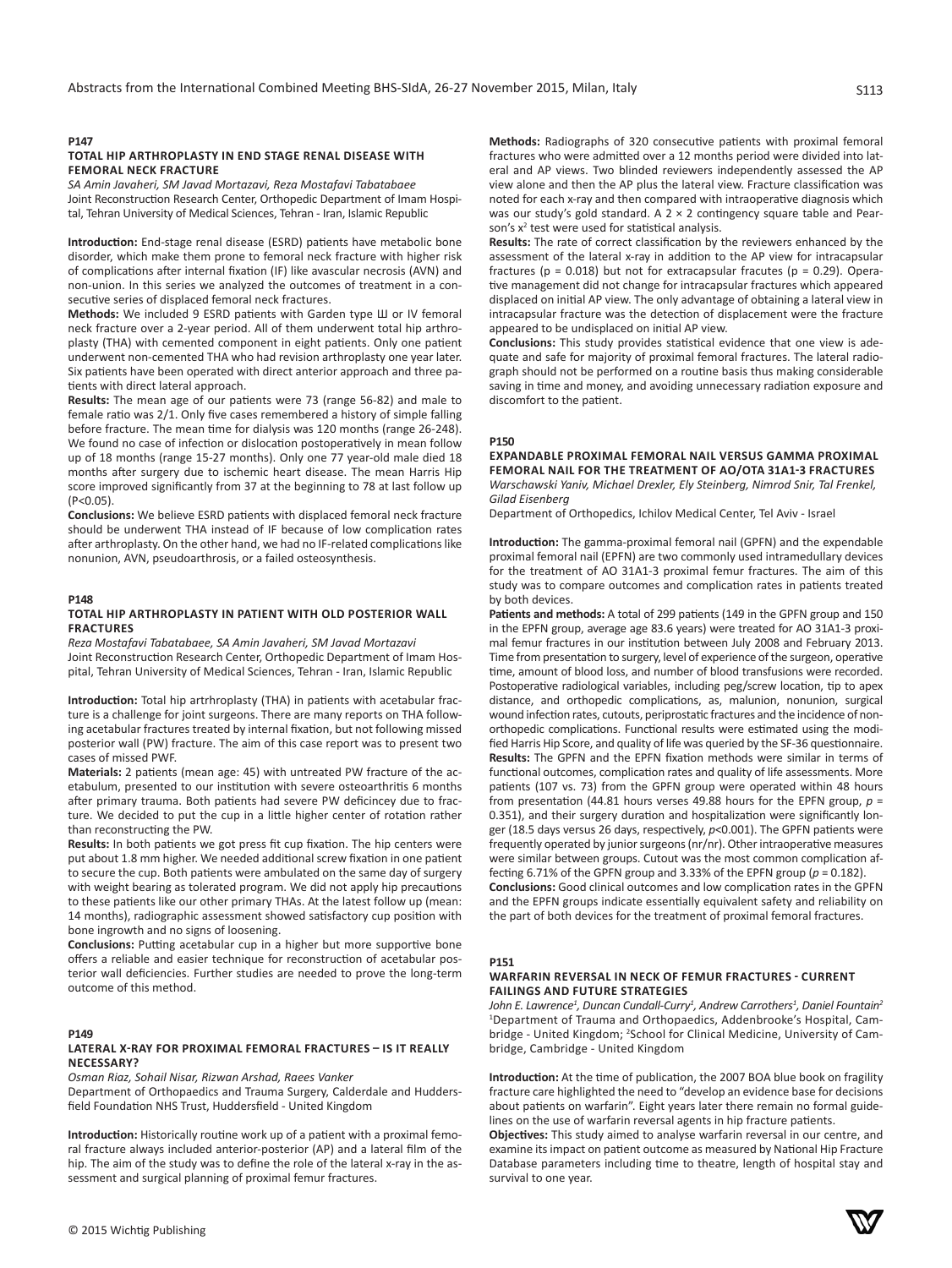**Methods:** A retrospective analysis of data for all patients presenting with fractured neck of femur at Addenbrooke's Hospital, Cambridge, UK from July 2009 to July 2014 was performed using the National Hip Fracture Database. All patients taking warfarin at the time of admission were considered for the study and case notes for these patients were obtained for analysis of the use of reversal agents.

**Results:** 1,978 patients presented to our centre during the time period, of which 9% were being treated with warfarin. The warfarinised group were significantly less likely to receive operative treatment before 36 hours (p<0.05) and had significantly longer stays in hospital (p<0.05). Survival analysis to June 2015 showed a significantly higher mortality for patients receiving warfarin therapy at the time of admission (P<0.05). There was a consistent delay from presentation to the administration of warfarin reversal agents.

**Conclusions:** Patients who sustain a fractured neck of femur whilst on warfarin therapy have significantly poorer outcomes than those not on warfarin. Administration of reversal agents was delayed in almost all cases.

Reversal of warfarin represents a significant yet avoidable delay in patient care. The poor outcomes of patients receiving warfarin therapy supports a policy of reversal at the point of diagnosis. Our newly implemented neck of femur anticoagulation pathway is presented.



#### **P153**

#### **BILATERAL PERIPROSTHETIC HIP FRACTURE: HOW WE DO IT**

*Stefano Biggi, Luca Cavagnaro, Matteo Formica, Lamberto Felli, Francesco Maria Franchin*

Clinica Ortopedica - IRCCS Azienda Ospedaliera Universitaria San Martino – IST, Istituto Nazionale per la Ricerca sul Cancro, Genova - Italy

Total hip arthroplasty (THA) is well established to be a safe and effective therapy in relieving pain and dysfunction for patients with advanced degenerative joint disease. The continuous increase in the number of primary and revision THAs being performed annually, the growing number of patients with bilateral THA or THA for more than 20 years, the aging population of THA patients (with increasing life expectancy, poorer bone quality, and high fall risk), and broader indications for this kind of surgery to younger and active, and consequently high-energy trauma prone patients, led to an

increasing in the incidence of periprosthetic fractures. Several controlled and non-controlled trials regarding this topic have been published in literature. The Vancouver classification system is the most widely used and accepted method for classification of periprosthetic fractures after total hip replacement. Undoubtedly, the Vancouver classification helps surgeons in decision-making process addressing the most important factors in the revision surgical procedure. This classification refers only to unilateral periprosthetic fractures. Very few evidence regarding bilateral periprosthetic hip fracture is available in literature. The aim of this paper is to report a sample case of bilateral periprosthetic fracture after THA in a patient focusing on the management of this rare clinical situation and to brief review the available literature on this specific and interesting topic.

**P154**

# **SPONTANEOUS POLYARTICULAR SEPTIC ARTHRITIS WITH BILATERAL ADDUCTOR COMPARTMENT COLLECTIONS**

*Dawood Anwar, Jay Watson, Zuned Hakim, Sharad Bhatnagar, Emma Mulgew* Department of Trauma and Orthopaedics, Royal Bolton Hospital, Bolton - United Kingdom

There have been reports in the literature of osteomyelitis and septic arthritis of the pubic symphysis. The condition is a recognised complication following pelvic surgery, trauma, intravenous drug abuse and there have been reported cases following renal transplantation, amongst athletes and in childhood. We present the case of a fit and well 42 year old gentleman, with no history of intravenous drug use, presenting with lower abdominal and bilateral groin pain, shoulder pain and fever. On examination there was tenderness over the pubic symphysis, both groins and right acromioclavicular joint (ACJ). Blood tests showed a raised C-reactive protein (CRP) 185.0 mg/L, white cell count (WCC) of 15.7 x 10 x 9/L and negative HIV serology. Initial magnetic resonance imaging (MRI) demonstrated bilateral adductor compartment myositis with sepsis centred on the symphysis pubis and right ACJ. The response to initial treatment with intravenous (IV) antibiotics was poor and the patient became systemically unwell, with enlarging collections on repeat MRI and a CRP increasing to 350.6 mg/L. A bilateral adductor compartment release was carried out via a medial approach to the hip with concurrent aspiration of pubic symphysis and ACJ. Over 50 ml of pus was vented from the adductor muscle groups, which on culture had heavy growth of *Staphylococcus aureus*.

Post operatively the CRP improved to 100.9 mg/L with a WCC of 11.7  $\times$ 10 " 9/L. The patient was treated with a six week course of antimicrobials with inflammatory markers returning to normal over this period.

We present this unusual case of spontaneous septic arthritis of both the pubic symphysis and ACJ; with adductor compartment collections. Pubic symphysis septic arthritis alone is uncommon and its presence with seeding to concomitant sites, in a non- immunosuppressed patient is not noted within the literature.

#### **P155**

#### **AUDIT OF FRACTURE NECK OF FEMUR**

*Ahmed Fadulelmola, Abdullah Gabr, Kohila Sigamoney, Amol Chitre* Department of Orthopaedics, Wrightington, Wigan and Leigh, Wigan - United Kingdom

**Introduction:** To improve the national standard of care and outcomes for patients presented with fractured neck of femur in all centres, the Best Practice Tariff was launched in April 2010. Compliance is monitored via the National Hip Fracture Database (NHFD). The aims of NHFD are to improve acute hip fracture pathway of care, bone health management and eventual reductions in fracture incidence. Endorsed by the British Orthopaedic Association and the British Geriatrics Society, one indicator is the use of an agreed assessment protocol. Royal Albert Edward infirmary has an established Fracture Neck of Femur (NOF) integrated pathway which follows the admission from A&E presentation until orthopaedic discharge. 30 days mortality after NOF is reported to be 15.29%. **Objectives:** The aim of the audit was to compare presentation, management

and outcomes of patient presented with fracture neck of femur in 2 different centres, and reasons for delayed discharge, using one proforma.

**Methods:** As part of multi-centre audit we retrospectively reviewd 299 patients admitted with fracture neck of femur between the 1st August 2013 and 31st August 2014, in Royal Albert Edward Infirmary (RAEI) hospital. **Results:** 299 patients, mean age of 80.96 years (range 33-100). 284 (95%) had NOF due to mechanical falls. 240 (80.3%) had their surgery in less than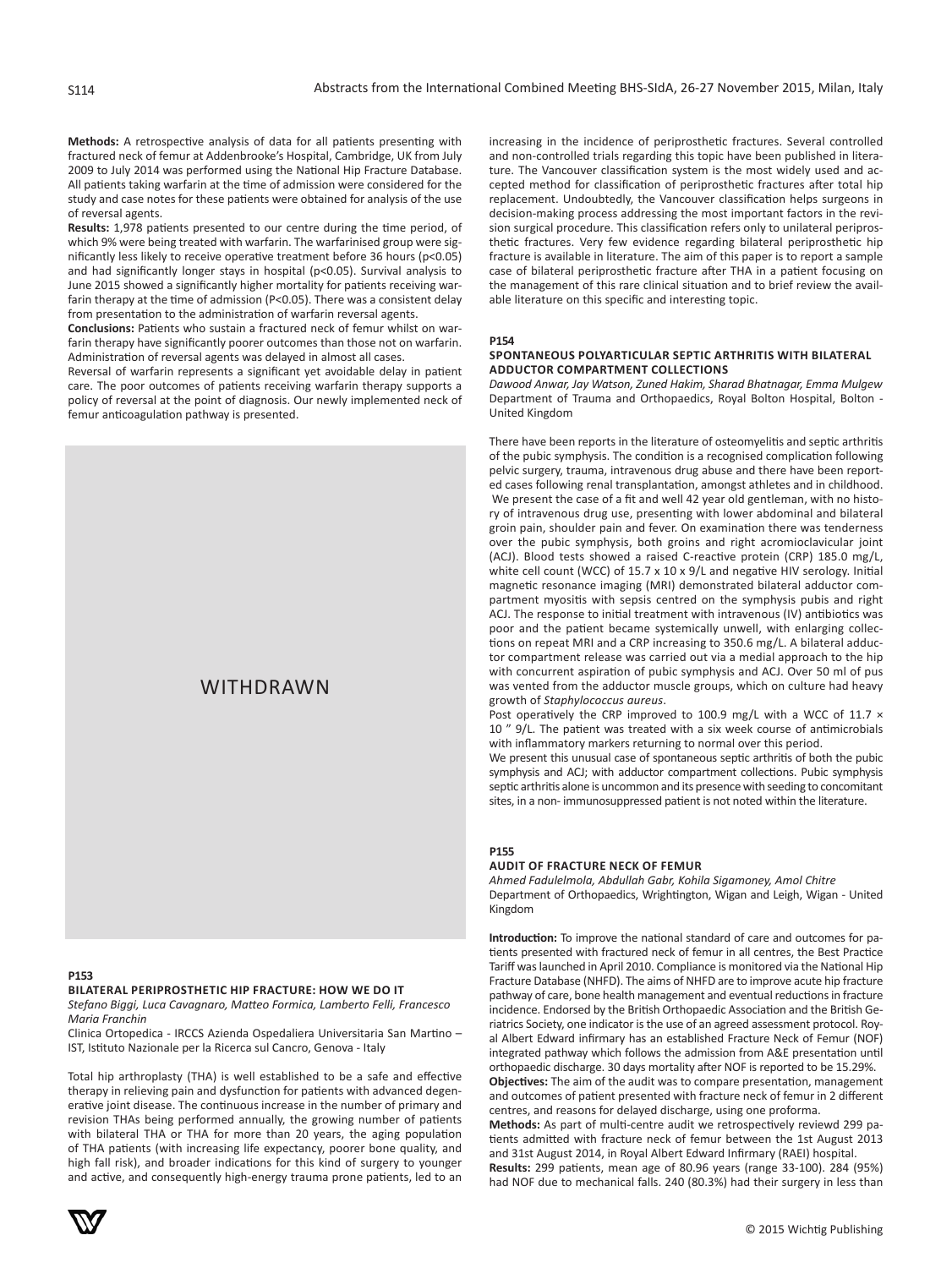36 hours from admission, 23 (7.7%) died in hospital. The biggest contributor to delay in discharge was medical and social issues.

**Conclusions:** 80.3% of the patient had surgery within 36 hours of admission. In hospital mortality is 7.7%. Medical optimization is recommended to decrease the lengths of stay after NOF. A further re-audit is scheduled after receiving the results from another centre to ensure high standards are maintained and to see if further improvements may be made to the pathway.

# **P156**

# **ANTIBIOTIC PROPHYLAXIS FOR HIP FRACTURE SURGERY**

*Amanda King, Christopher Lewis, Jan Marciniack, Simon Sturdee, Gareth Wells, Aneil Shenolikar, Sudhi Ankarath*

Huddersfield Royal Infirmary, Huddersfield - United Kingdom

**Introduction:** The aim of antibiotic surgical prophylaxis is to reduce rates of surgical site and healthcare-associated infections and thereby reduce surgical morbidity and mortality. In order to comply with the Scottish Intercollegiate Guidelines Network (SIGN) guidance, April 2014 they should be administered in theatre, given as a bolus <30 mins prior to tourniquet inflation and skin incision, and should be documented in the 'once only' section of the drug chart. Guidelines are often confusing and lead to uncertainty regarding appropriate prophylaxis, particularly for hip fracture surgery i.e. is it surgery with an implant or open surgery for closed fracture?

**Objectives:** We investigate the rationale behind trust departmental antibiotic prophylaxis guidelines and retrospectively review departmental prophylaxis given for hip fracture surgery during September and October 2014.

**Methods:** The medical notes of 53 patients were obtained from the audit department by clinical coding and cross-checked with hip fracture patient admission data from the trauma co-ordinators.

**Results:** Only 85% of patients were prescribed the correct antibiotic prophylaxis pre-operatively and only 7% of these were prescribed post-operative antibiotics (if indicated) in the 'once only' section of drug chart.

**Conclusions:** There was poor compliance with existing guidance. Terminology was deemed to be confusing. New guidelines have been highlighted through posters in anaesthetic rooms and a re-audit performed to assess adherence to new guidelines.

#### **P157**

## **ACETABULUM FRACTURES – WORTH OPERATE? CASE-BY-CASE REVIEW OF CASES OPERATED IN THE LAST 5 YEARS**

*João Esteves, Pedro Simas, José Pinto, João Protásio, Ricardo Ferreira, David Pinto*

Department of Orthopedics and Traumatology, Almada - Portugal

**Introduction:** Acetabulum articular fractures are lesions resulting from highenergy trauma. According to Letournell, the results depend on the joint congruity, hip stability and reduction achieved. Deviations of less than 1 mm would lead to lower incidence of osteoarthritis and a long-term functional articulation. However, despite this and taking into account the requirement of surgical treatment and almost certain developments for hip osteoarthritis, will it be worth to operate these fractures?

**Objectives:** Describe the results of acetabulum fractures submitted to surgery with rigid osteosynthesis and evaluate the rate of progression to hip osteoarthritis of such lesions.

**Methods:** We will be introducing the service experience in the treatment of such fractures during the last 5 years. All patients underwent rigid osteosynthesis with plate and screws. The exclusion criteria were: sick without conditions and/or criteria for surgery, loss to follow-up and/or transfer to another institution, other surgical techniques of provisional or definitive stabilization of these lesions. All patients were assessed clinically and radiologically.

**Results:** During this period, 10 patients were operated: 7 male and 3 female. The average of ages was 45.1 years (22-69). The average of follow-ups was 21 months (6-60 months). The mechanism of injury was registered: 6 cases (60 percent) resulted of traffic accident, 3 cases (30%) of fall of a considered height and 1 case (10%) of hit-and-run. The average time of hospitalization was 23 days (11-47 days). One pacient (10 percent) developed during the internment a major vascular complication (thrombus-pulmonary embolism). The fractures were classified according to Judet-Letournell being 40% fractures of the two columns. Surgical procedures used were: isolated or combined Kocher-Langenbeck and Stoppa approaches.

From all the patients operated, 90% are asymptomatic, with preserved amplitudes of movement without the use of auxiliary gear and without progression to hip osteoarthritis. One patient (10%) showed progression to arthritis (Tonnis 3) being proposed for a total hip arthroplasty. Surgical complications were: 2 cases of injury of the external popliteal sciatic nerve and 1 case of heterotopic calcification. There were no cases of infection, non consolidation/pseudarthrosis or failure of the osteosynthesis material.

**Conclusions:** Although the period of time elapsing between the surgery and the clinical and radiological evaluation was brief, concerning natural history of the disease, the authors show in this study the advantages of a demanding joint reduction and a perfect congruence line. In case of clinic evolution a growth of independence for daily life activities and range of motion of the hip. The authors think that the approach of the acetabulum fractures must pass through the surgical open reduction and internal fixation. Although this is a small series with a short follow-up time (2 years), some results as the average internment time (just 23 days), the fact that 90% of patients are asymptomatic and independent with a painless and maintained hip mobility, and only 1 case has progressed to hip osteoarthritis have prove the authors that it is whenever indicated to operate these fractures.

#### **P158**

# **FUNCTIONAL RESULTS OF FEMORAL NECK FRACTURES IN ELDERLY PATIENTS TREATED WITH OSTEOSYNTHESIS**

*Rafael Carbonell Escobar*

Hospital Universitario La Paz, Madrid - Spain

**Introduction:** Partial arthroplasty is the treatment of choice for displaced intracapsular fractures of elderly patients. Results of non-displaced fractures have been little studied in the literature. It should analyze what is the risk of reoperation, which is the clinical and functional outcome of these patients when treated by osteosynthesis.

**Materials and methods:** We analysed 56 patients, all over the age of 65, treated with osteosynthesis at Our Center between 2000 and 2013 (48 patients by cannulated screws and 8 patients by DHS) Fractures were classified according to the classification of Garden and Pauwels. Patients were followed after 1, 3, and 6 months and after 1 and 2 years, considering different factors such as the time from the fracture to the surgery, timing until weight bearing, pain and movility. Furthermore RX controls were studied by analyzing the quality of the reduction and synthesis and time to union. We studied medical complications, reoperation rate, nonunion and avascular necrosis. We specifically analyzed if time to weight bearing was associated with early onset of these complications.

**Results:** Mean age was 75 years. All fractures were Garden type 1 or type 2 and Pauwels type 1. The reduction and synthesis was in most cases successful. The mean time to surgery was 3 days (range 0-7) and for weight bearing was 4 days. Survival of the implants after the synthesis was 94.6%. Patients with later weight bearing (>4 days after surgery) consolidated without collapse or varus. Fractures consolidated in collapse and varus position were more frecuent in patients with early weight bearing ( <4 days after surgery): 4 in varus position, 7 with collapse and 6 with collapse and varus associations Two patients treated with cannulated presented nonunion at 4 months, requiring a total hip arthroplasty after 8/9 months (both patients had early weigth bearing). 1 patient treated by cannulated screws had avascular necrosis after 1 year requiring a total hip arthroplasty.

**Conclusions:** Non-displaced subcapital fractures in elderly people treated with osteosynthesis have good evolution In elderly patients is important to achieve early weight bearing. This may compromise the results of the synthesis in certain cases.

## **P159**

# **THE VARIABLE ANGLE MARTIN PLATE – DOES A VARIABLE ANGLE GIVE VARIABLE OUTCOMES OVER THE DHS? A CASE MATCHED STUDY**

*Owen Diamond, Adam Tucker, Pooler Archbold* Royal Victoria Hospital, Belfast - United Kingdom

**Introduction:** The Variable angle Martin Plate (MP) is designed to offer patient-specific adaption in the treatment of intertrochanteric hip fractures. Its proposed benefits include optimization of lag screw placement with plate shaft congruence decreasing the risk of failure.